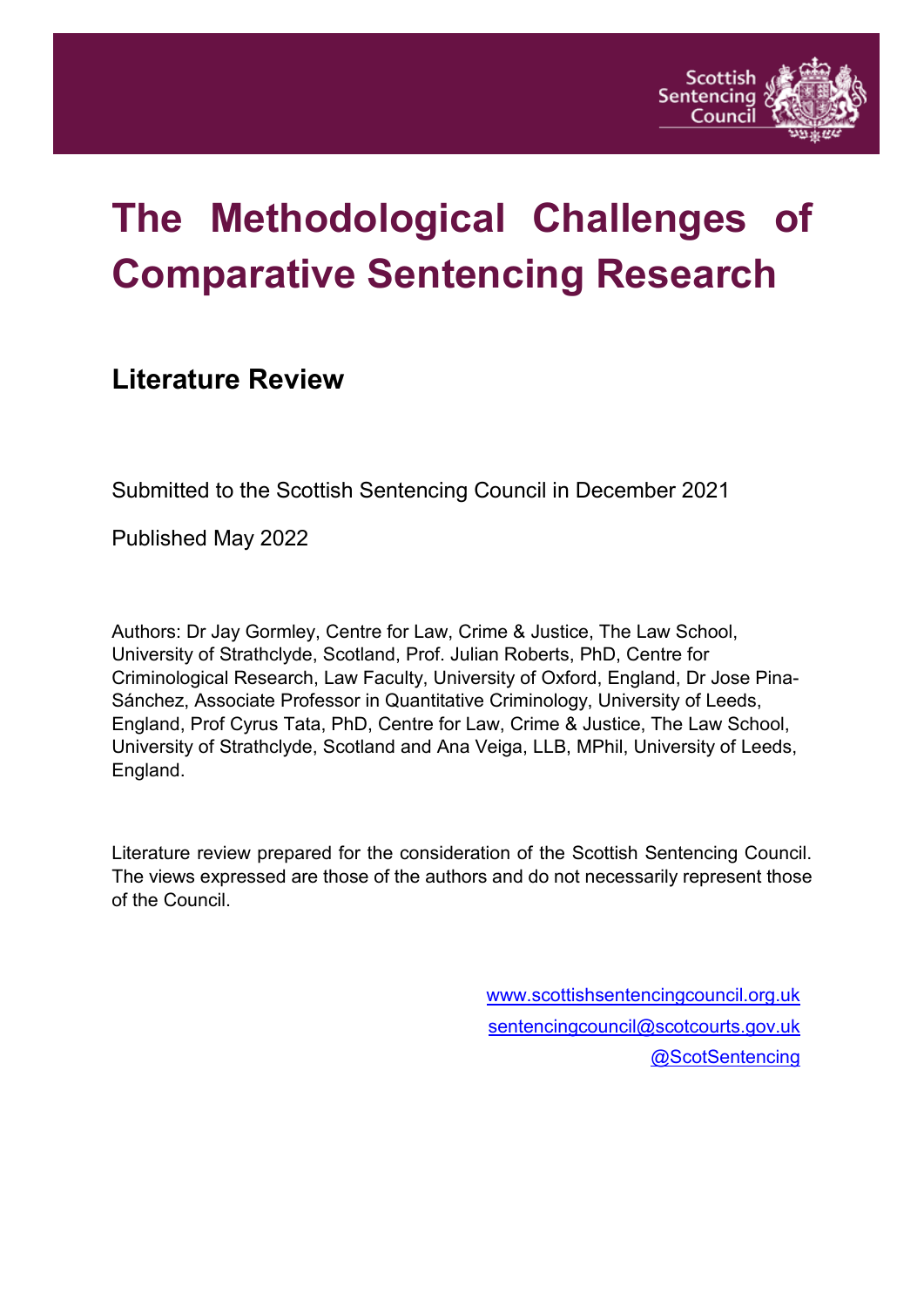

# **Table of Contents**

| Chapter 1:                                       |  | Introduction to Methodological Challenges of Comparing Sentences Between |  |  |  |
|--------------------------------------------------|--|--------------------------------------------------------------------------|--|--|--|
| 1.1                                              |  |                                                                          |  |  |  |
| 1.2<br>1.2.1                                     |  |                                                                          |  |  |  |
| 1.3<br>1.3.1<br>1.3.2                            |  |                                                                          |  |  |  |
| 1.4<br>1.4.1<br>1.4.2                            |  | Comparative Research on Sentencing in Scotland and England Wales 14      |  |  |  |
| 1.5                                              |  |                                                                          |  |  |  |
| Chapter 2:                                       |  |                                                                          |  |  |  |
| 2.1                                              |  |                                                                          |  |  |  |
| 2.2<br>2.2.1<br>2.2.2<br>2.2.3<br>2.2.4<br>2.2.5 |  |                                                                          |  |  |  |
| 2.3<br>2.3.1                                     |  |                                                                          |  |  |  |
| 2.4<br>2.4.1<br>2.4.2                            |  |                                                                          |  |  |  |
| 2.5                                              |  |                                                                          |  |  |  |
| Chapter 3:                                       |  |                                                                          |  |  |  |
| 3.1                                              |  |                                                                          |  |  |  |
| 3.2                                              |  |                                                                          |  |  |  |
| 3.3<br>3.3.1                                     |  |                                                                          |  |  |  |
| 3.4<br>3.4.1                                     |  |                                                                          |  |  |  |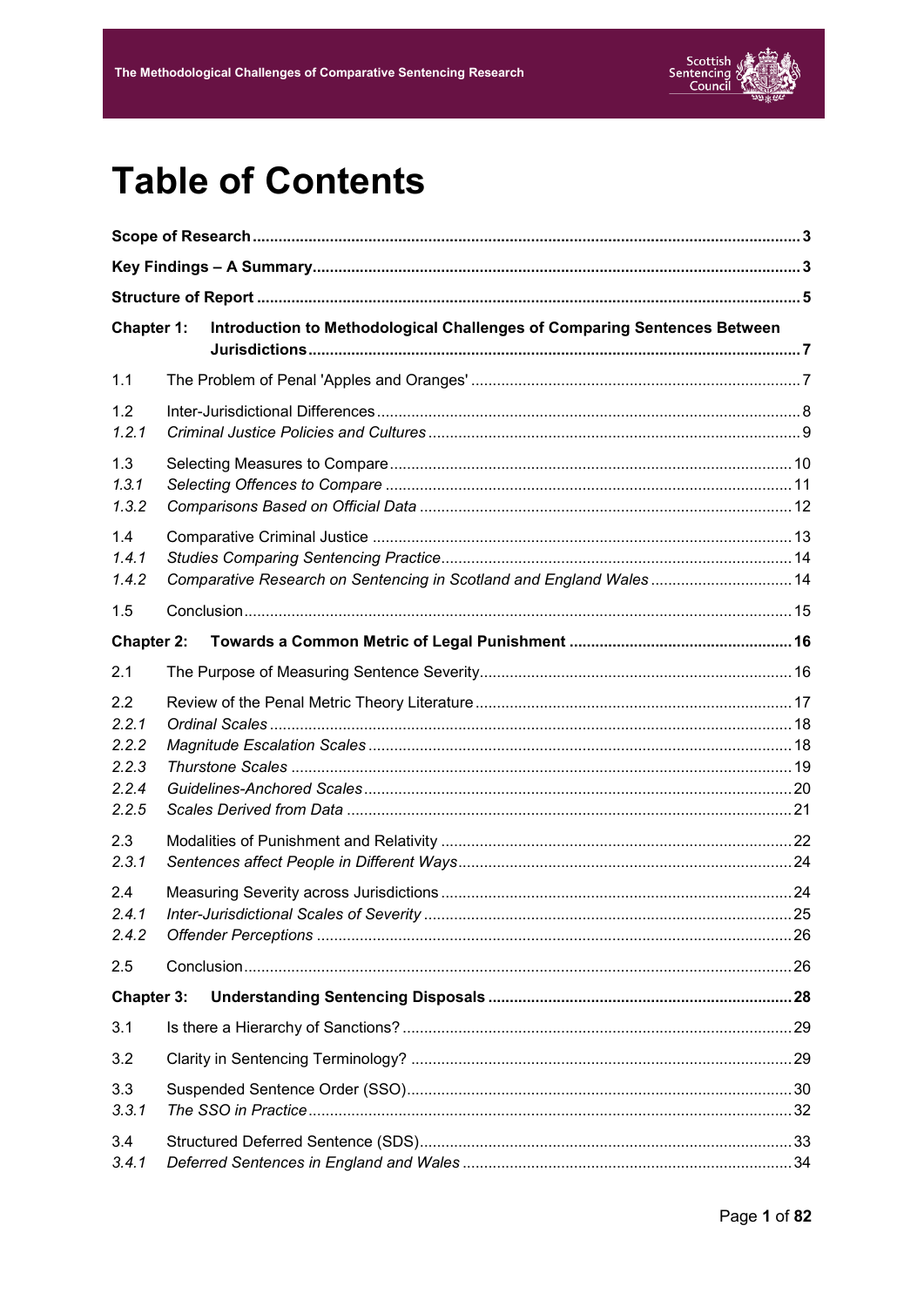

| 3.5               |                                                                                          |  |  |
|-------------------|------------------------------------------------------------------------------------------|--|--|
| 3.6               |                                                                                          |  |  |
| Chapter 4:        |                                                                                          |  |  |
| 4.1               |                                                                                          |  |  |
| 4.2<br>4.2.1      | Causing death By Careless or Inconsiderate Driving: Road Traffic Act 1988 (section 2B)41 |  |  |
| 4.2.2<br>4.2.1    |                                                                                          |  |  |
| 4.3               |                                                                                          |  |  |
| 4.3.1             |                                                                                          |  |  |
| 4.3.2             | Sentencing Trends in England and Wales and Scotland: Immediate Imprisonment48            |  |  |
| 4.4               |                                                                                          |  |  |
| 4.5               | The Relevance of Comparisons Between England and Wales Guidelines for Scottish           |  |  |
| 4.1               |                                                                                          |  |  |
| <b>Chapter 5:</b> |                                                                                          |  |  |
| 5.1               |                                                                                          |  |  |
| 5.2               |                                                                                          |  |  |
| 5.3               |                                                                                          |  |  |
|                   |                                                                                          |  |  |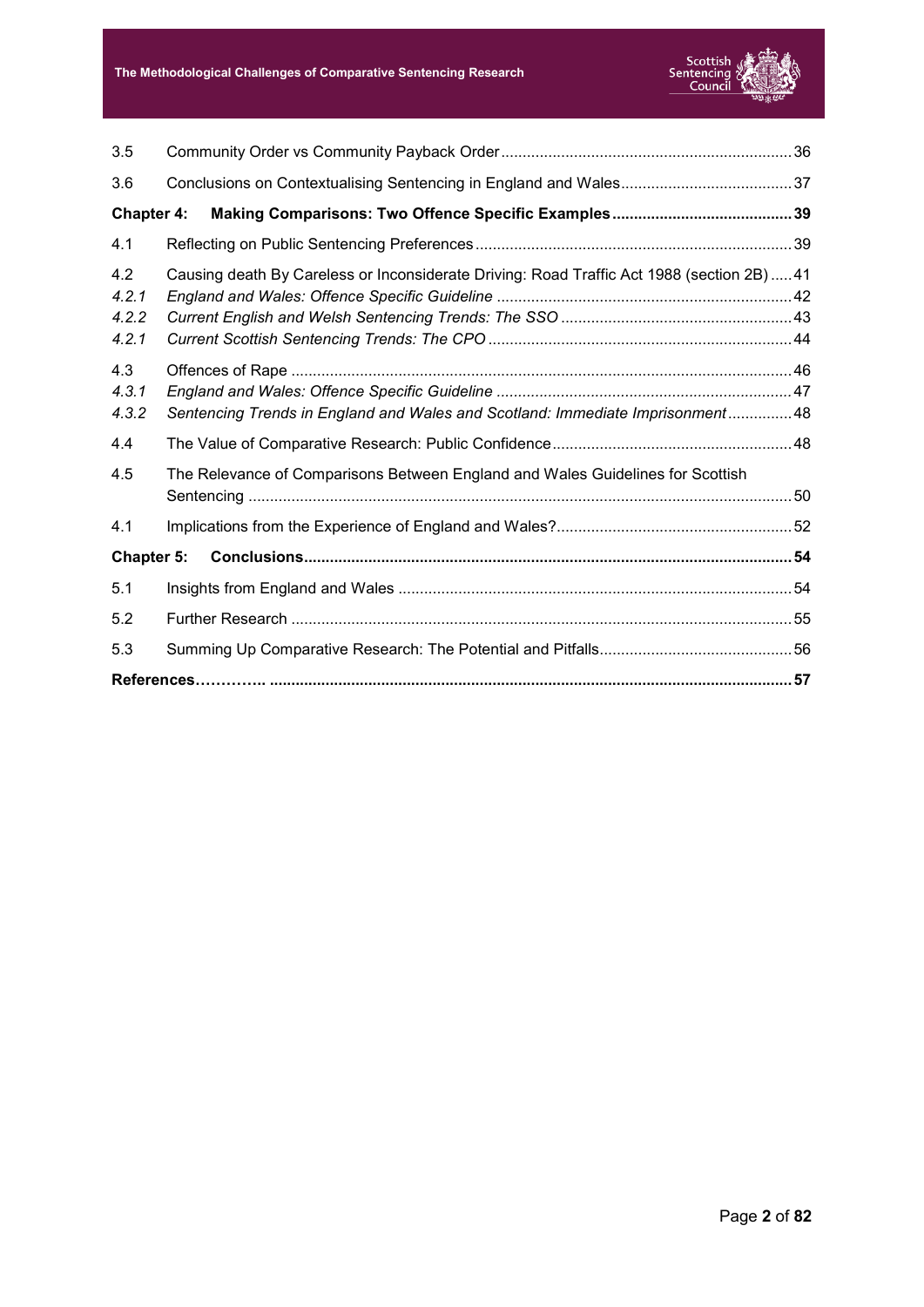

# **Scope of Research**

<span id="page-3-0"></span>The Scottish Sentencing Council commissioned the University of Strathclyde in November 2021 to examine methodological issues in comparative sentencing research. The research team, led by Prof Cyrus Tata (University of Strathclyde), was asked to review and report on the evidence on the issues in comparing sentences 'across jurisdictions and modalities.'

This report addresses questions arising in relation to any comparison of sanctions across jurisdictions. Ultimately, the goal is to contribute not only to more evidencebased guideline development, but to improve knowledge about the opportunities and challenges involved in making valid inter-jurisdictional comparisons and how this can facilitate greater public understanding and confidence in sentencing. While this report covers key issues and highlight relevant research, comparative sentencing is a vast topic. Therefore, our scope here must be focused. To do this we primarily draw on a single comparative jurisdiction with Scotland: England and Wales. It should be noted that there are other jurisdictions where useful comparative insights might be sought. However, each new comparator requires careful consideration of its distinct features. Moreover, in some cases, there will be greater differences in legal structures that render comparisons even more challenging.

# **Key Findings – A Summary**

- <span id="page-3-1"></span>• Direct one-to-one comparisons between jurisdictions are fraught with difficulty, whether the measure is sentencing trends, the use of custody as a sanction or public attitudes towards sentencing.
- Although difficult, international comparisons are possible and extremely valuable. This is particularly the case when developing guidelines. Jurisdictions at an early stage of guideline development can benefit from the experiences of existing sentencing councils and commissions, if only to avoid mistakes.
- The challenges facing researchers attempting to compare specific disposals across jurisdictions has led some to seek a common metric for punishment, one which would permit more robust comparisons in terms of relative punitiveness.
- Four principal approaches to a single scale of sentences can be identified: *ordinal scales*; *magnitude estimation*; *data-driven methods*; and *paired comparisons*. The report identifies the main assumptions on which they are each based and discuss their strengths and weaknesses. Importantly, however, any unidimensional scaling of punishment severity fails to acknowledge social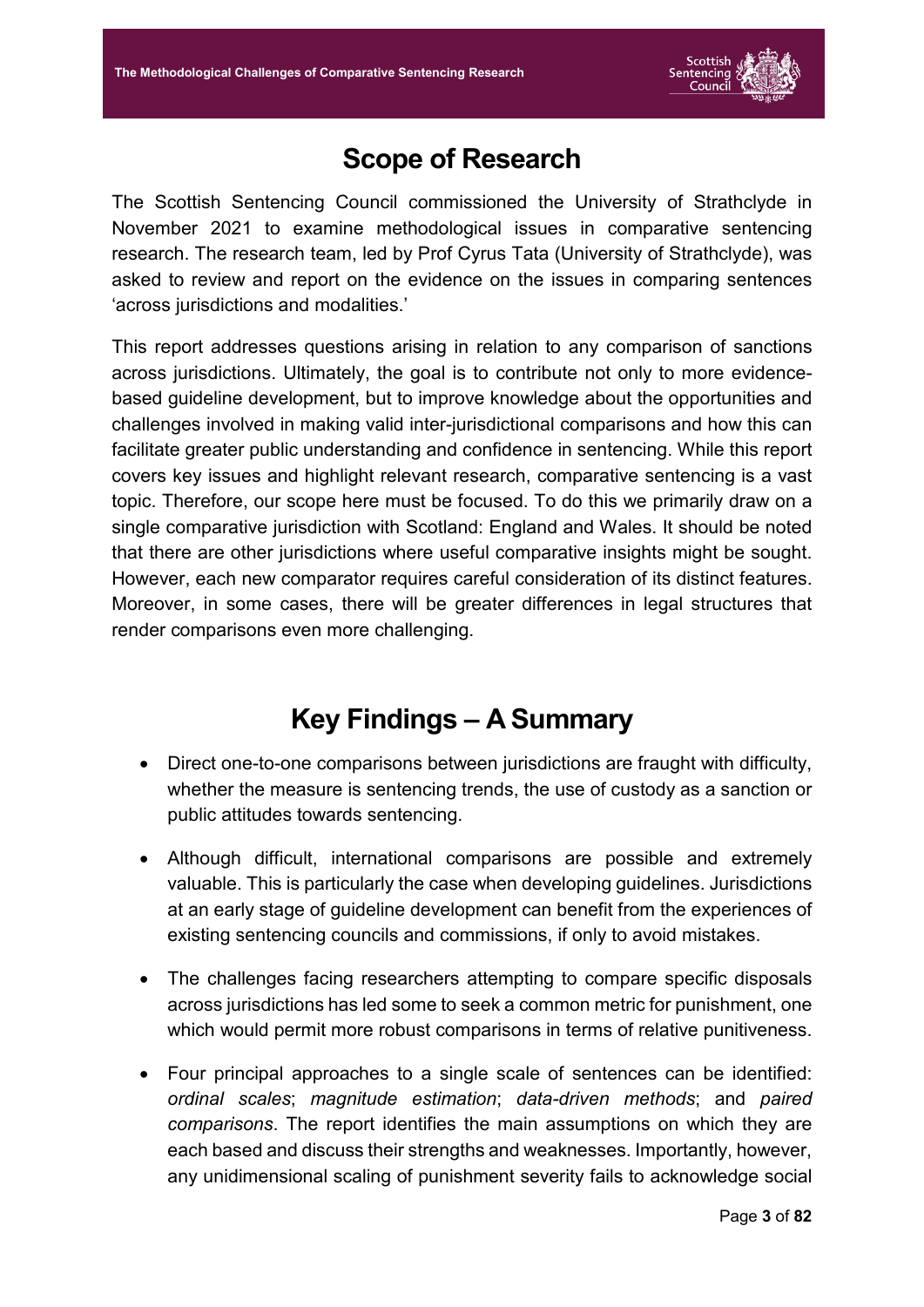

inequalities and their effect on people experiencing legal punishments. It is, therefore, unable to recognise how as a result of these unequal conditions there will be differences in the perception and experience of punishments. In order to remedy this, research should consider an approach that is able to incorporate individual differences in the perception of punishment. To this end, comparative research could fruitfully examine the perceptions of people who have experienced different sentences in different jurisdictions.

- Comparing sentence types is complex and while there are similarities there are also notable differences between England and Wales and Scotland. Notably, the suspended sentence order (SSO) in England and Wales may be considered roughly equivalent in some key respects to the community payback order (CPO) in Scotland. However, the way they are respectively officially labelled as 'custodial' and 'non-custodial' poses a challenge to determining if, or where, the SSO would fit within Scottish sentencing options. Moreover, it is important that the technical label of 'custodial' attached to the SSO is not misunderstood as immediate imprisonment.
- To the extent that the SSC may choose to adopt a broadly similar sentencing guideline structure, the guidelines of England and Wales may assist in establishing what has and had not worked successfully. For example:
	- o The guidelines' mitigating and aggravating factors relevant to sentencing offer examples to consider in the development of any Scottish guideline.
	- o The spacing of sentence ranges for related offences of different levels of seriousness (e.g., assault offences of varying seriousness) as well as offences of differing seriousness within a specific offence (e.g. three levels of assault, each of which attracts its own category range in the guidelines) can inform guideline development.
- Despite the relative similarity of the two jurisdictions, to date, research directly comparing Scotland and England and Wales is limited. Without such comparative research employing a single methodology common to both jurisdictions, one has to rely on trying to infer comparisons from individual, ad hoc studies in each of the two jurisdictions, and where each study has employed differing research methodology.
- The paucity of direct comparative work is unfortunate as it could significantly benefit the development of sentencing research and policy in both jurisdictions. For instance, it would be of immediate practical benefit to address through comparative research at least the following two issues: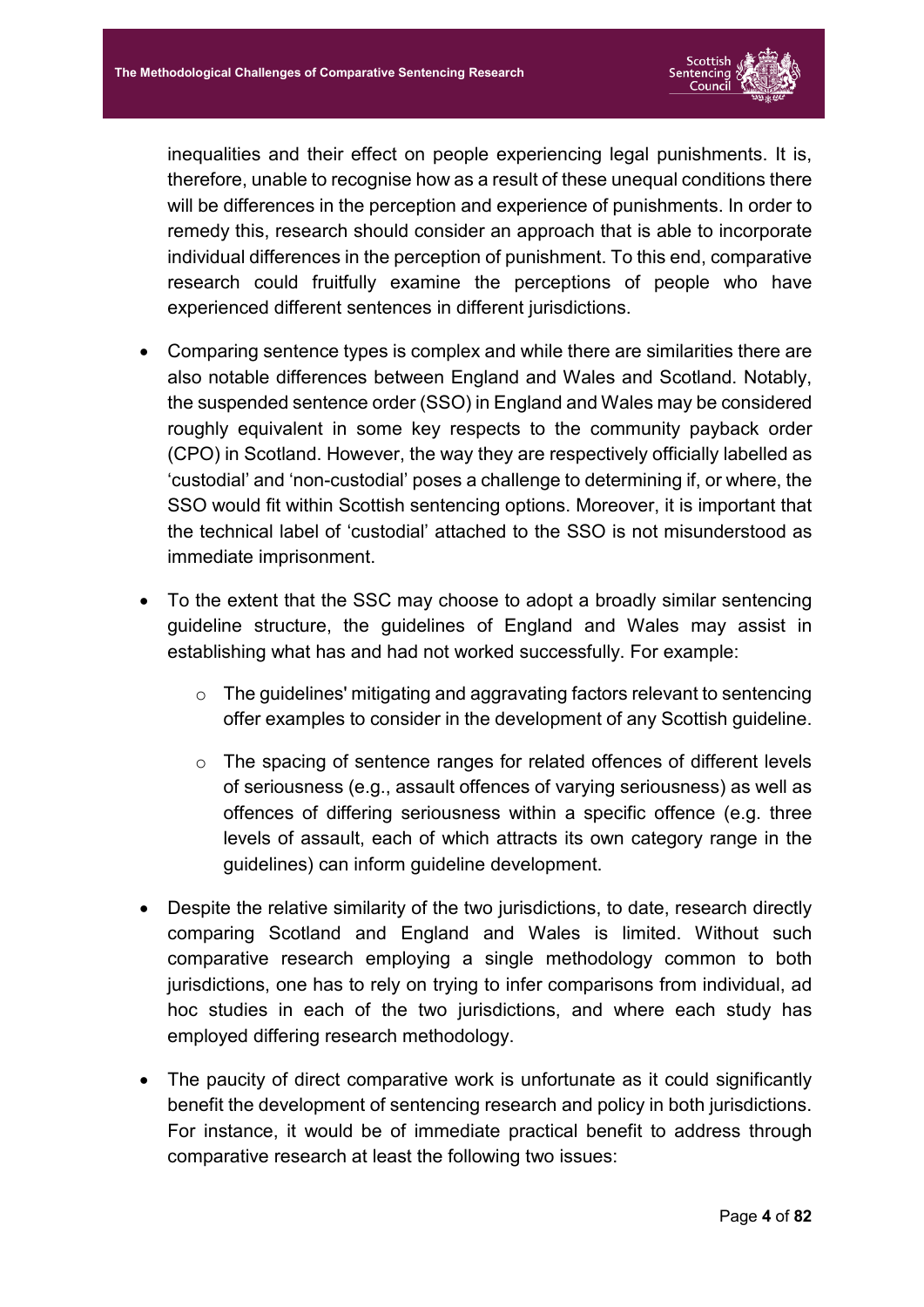

- o *The relative effectiveness of different sanctions*. Where the sanctions are sufficiently similar in both jurisdictions, comparative research would be beneficial. The community order (in England and Wales) and the community payback order (in Scotland) are broadly comparable (see Chapter 3). Accordingly, any research evidence on the effectiveness of various requirements associated with these sanctions would be useful. Effective practices in one country can then be informed by lessons learned in another.
- o *Public attitudes to and knowledge of sentencing*. Public attitudes in the two jurisdictions are eminently comparable, though may be different in certain respects. Research dedicated to comparing public attitudes in the two jurisdictions simultaneously would be highly informative. Currently, however, it is difficult to make definitive comparisons from individual studies (each with their own methodologies and conducted at different times) in the two jurisdictions.
- Research which is dedicated to such comparisons in terms of public attitudes to and knowledge of sentencing would employ a common methodology so as to examine simultaneously perceptions and attitudes in both jurisdictions. This could cover both general attitudes (e.g. to the aims of sentencing) as well as similar specific offences and sanctions. Such research could help to address the longstanding difficulty in improving public knowledge of, and confidence in, sentencing. However, it would also enable the development and direction of sentencing guidelines and policy to be more accurately informed by any differences (or similarities) between public attitudes in the two jurisdictions.

# **Structure of Report**

<span id="page-5-0"></span>Chapter 1 summarises and discusses the general challenges involved in making comparisons between jurisdictions, where sentencing options can vary, and notes relevant studies in this area. We document the difficulties in drawing direct sentencing trend comparisons between jurisdictions.

Chapter 2 discusses one solution to the problem of the potential incommensurability of sanctions. Researchers have proposed and tested a way of comparing sentencing outcomes in different jurisdictions. This covers relevant aspects of existing academic work on theories of punishment and sentencing relevant to a scale of severity.

Chapter 3 contextualises sentencing in Scotland and England and Wales. We compare the principal sanctions employed by courts in Scotland and England and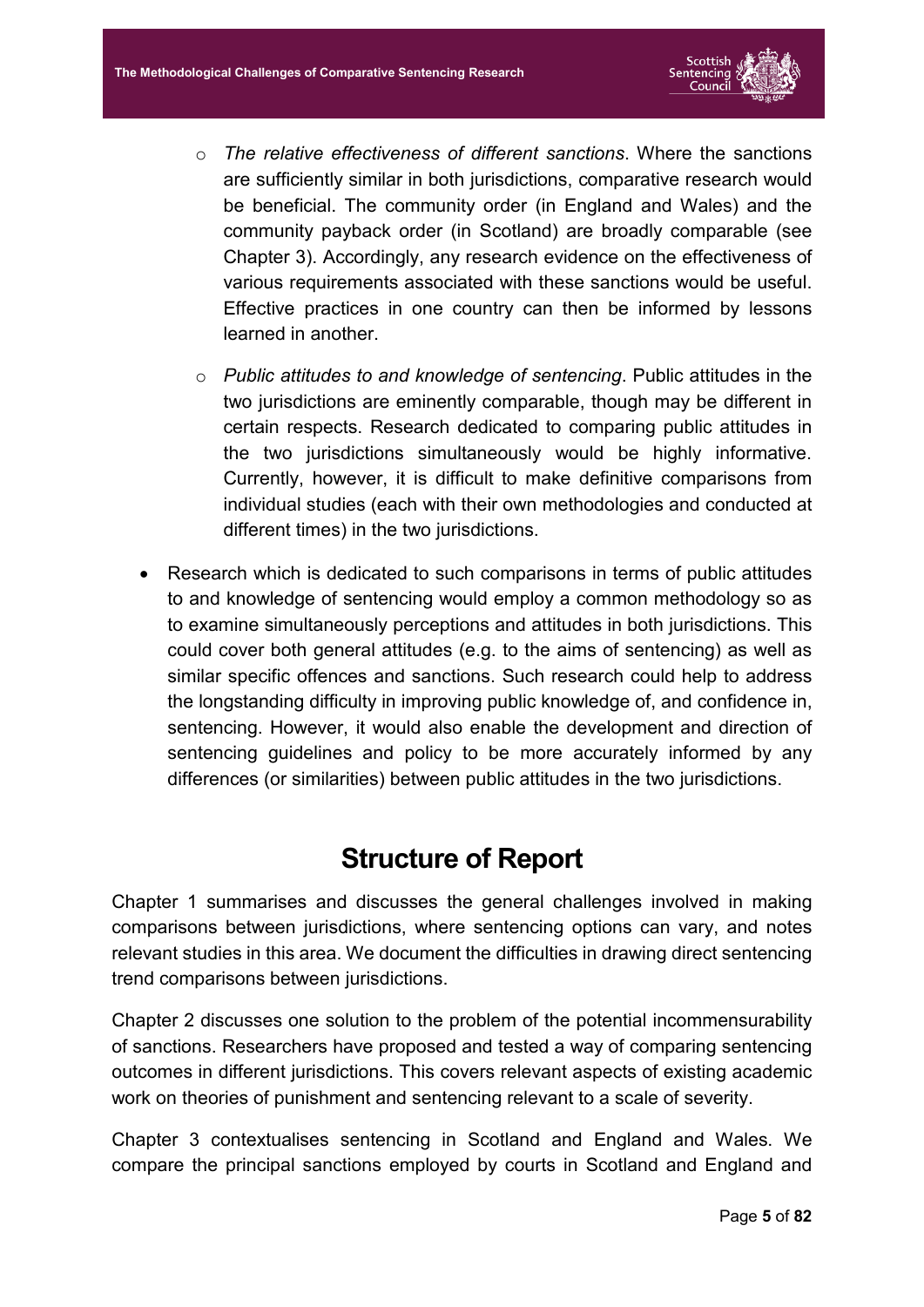

Wales and the ways that these can be served differently (such as through the application of so-called 'early release' schemes relating to sentences of imprisonment). We also review findings from the limited literature which compares sentencing patterns in Scotland with England and Wales and how suspended sentences can be conceptualised within sentencing as a whole. This is accomplished with the assistance of an additional series of tables provided in the appendix of this report.

Chapter 4 provides a discussion of how the concepts and work detailed in earlier chapters could be applied to the Scottish sentencing context - with reference to comparisons to England and Wales by way of example to two specific offences common to both jurisdictions (causing death by careless or inconsiderate driving and the offence of rape). We summarise the use of the principal sanctions imposed by courts for these offences and, using these examples, we highlight some of the difficulties that can arise when making limited comparisons across the two jurisdictions.

Chapter 5 draws conclusions from this research review and suggests research priorities. It notes that while comparative work offers useful insights when creating guidelines, such comparisons should be made with care. Even in closely related jurisdictions, there may be differences between them that complicate comparative work.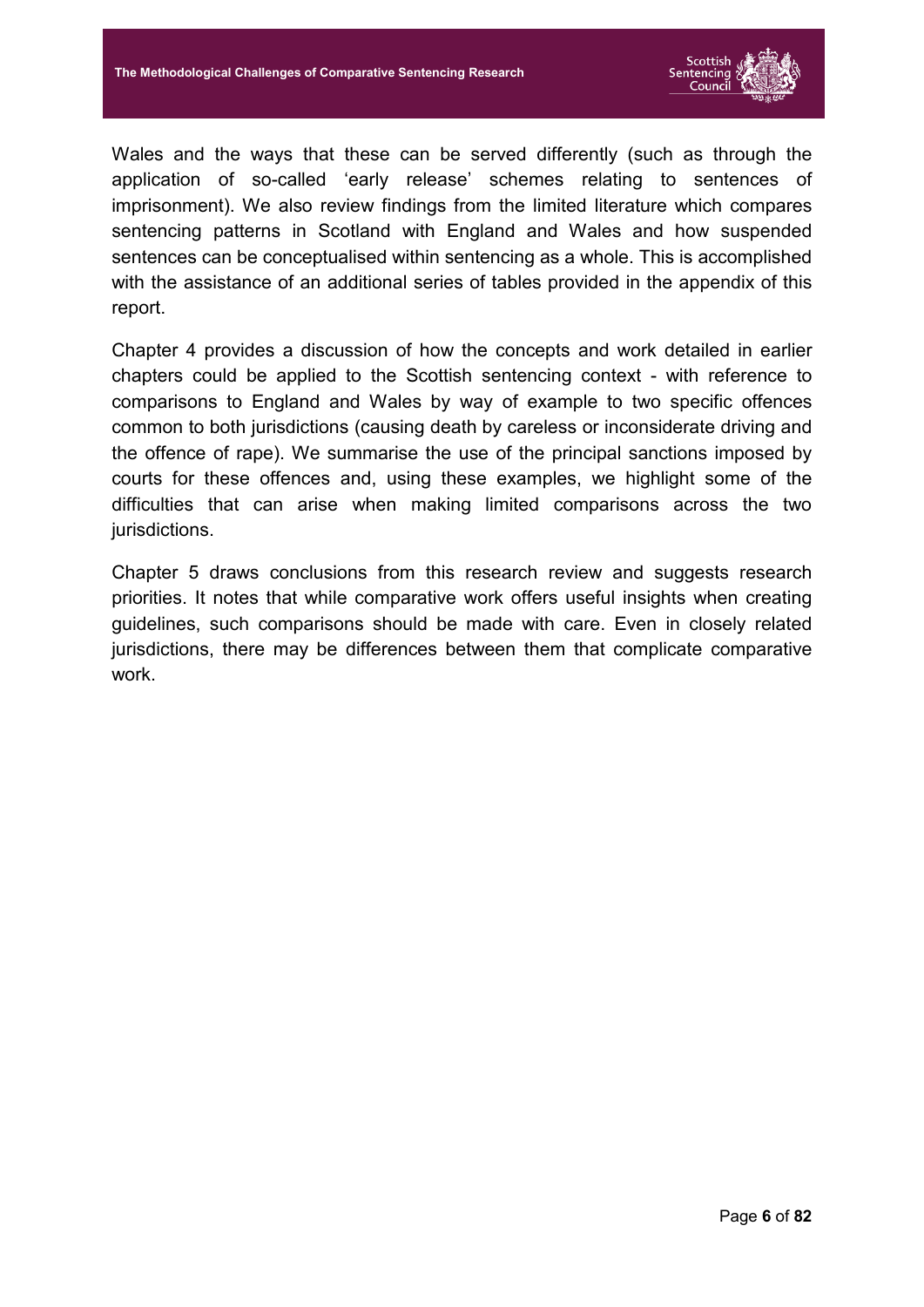

# <span id="page-7-0"></span>**Chapter 1: Introduction to Methodological Challenges of Comparing Sentences Between Jurisdictions**

## <span id="page-7-1"></span>**1.1 The Problem of Penal 'Apples and Oranges'**

When drawing comparisons between sentences in different cases, it is necessary to identify the most salient features of a case that affect sentencing to ensure one is comparing like with like. Often, legally relevant factors are defined through sources such as case law and standardised and typified into various classifications. Some commonly salient factors include the harm caused to victims, the culpability of the offender, the prior criminal history of the offender, etc.

The wide range of possible variables/factors means that identifying what makes cases similar and what differentiates cases is a complex task. Questions such as this have formed the basis of many appeals in various jurisdictions. However, while comparing cases *within* jurisdictions is complex, comparing cases *between* jurisdictions raises additional challenges and there is limited scholarly literature seeking to compare sentencing across different jurisdictions<sup>1</sup>:

"International comparative criminological analyses of statistics harbour innate problems because of the issue how nations differ in criminal justice structures and organisation, legal definitions and concepts, and the collection and presentation of their statistics."

Scholars warn of the problem of drawing erroneous conclusions following comparisons involving dissimilar sanctions or regimes.2 Differences (sometimes subtle) can exist between the legal definition of offences; the quality and comprehensiveness of public statistical data; the legal definition of sanctions; and release provisions for sentences of immediate imprisonment. These issues can mean that, unless great care is taken, one can end up comparing apples to oranges.

To illustrate the difficulties of making comparisons between jurisdictions, we will note some of these issues that may emerge. Our specific focus here is the challenges

<sup>1</sup> Sarah Armstrong and Yarin Eski, *Scottish Crime, Punishment and Justice: Cost Trends in Comparative Context* (Scottish Centre for Crime and Justice Research 2011) 3.

<sup>2</sup> For a discussion, see for example, Richard S Frase, *Sentencing in Germany and the United States: Comparing Äpfel with Apples* (edition iuscrim 2001); Arie Freiberg, 'What's It Worth? A Cross-Jurisdictional Comparison of Sentencing Severity', *Sentencing and Society: International Perspectives* (Ashgate Publishing Limited 2002).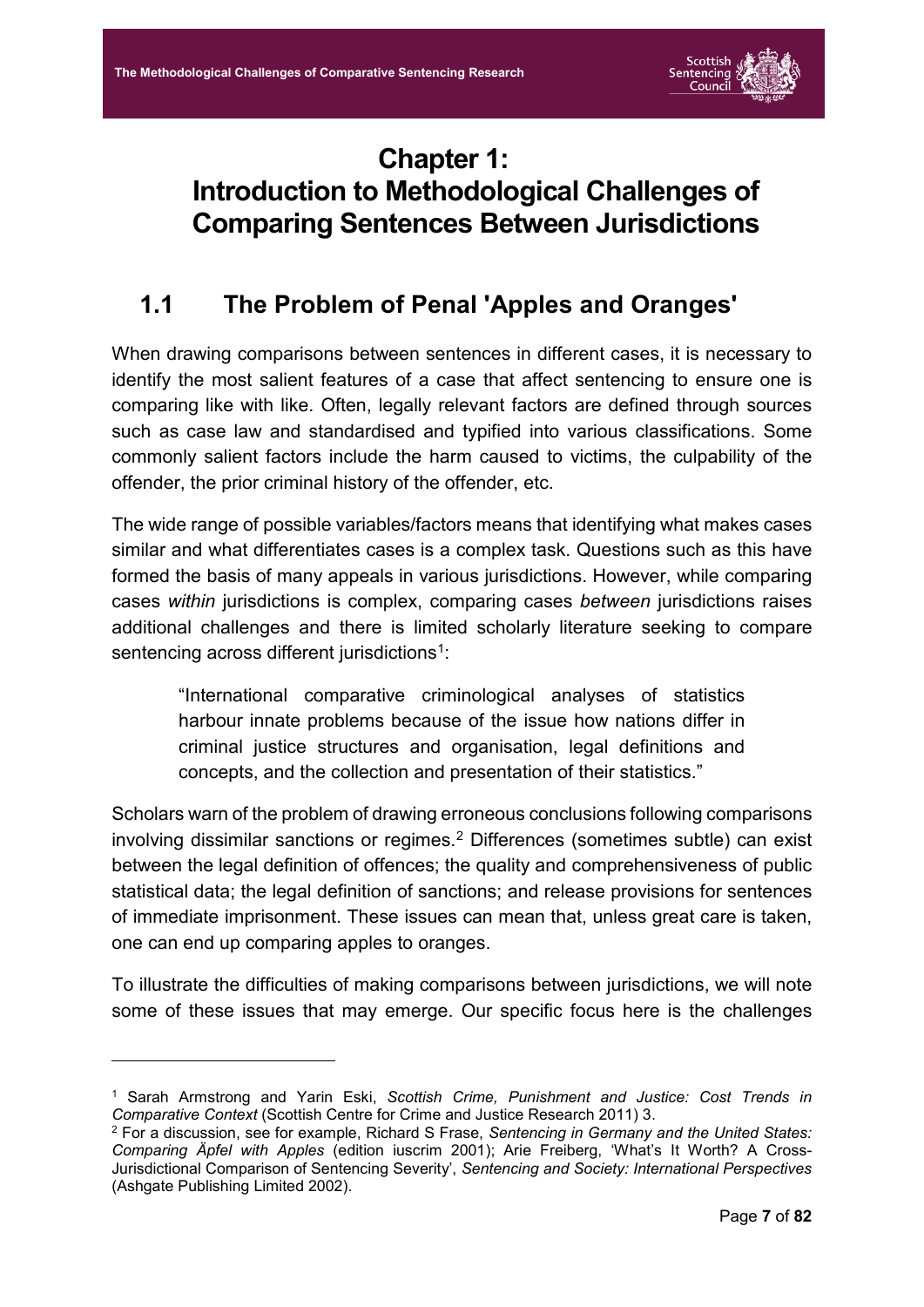

encountered when comparing Scotland to England and Wales, but some of the themes have broader applicability.

### <span id="page-8-0"></span>**1.2 Inter-Jurisdictional Differences**

When constructing guidelines, authorities draw upon a range of sources of information. Comparative research has a role to play in this process, particularly when a neighbouring jurisdiction has broadly similar legal structures, as is the case within the United Kingdom.

Somewhat uniquely, the UK is a 'Union State' rather than a federation. Although a constituent part of the UK, Scotland's system of criminal law and justice is separate. Scotland has distinct criminal justice institutions and procedures. For instance, in contrast to England and Wales, most cases are heard not by lay magistrates, but by 'sheriffs', who are judges and legally qualified lawyers by professional background. Unlike a federal system, (where some matters are dealt with at the national court level and other matters are required to be dealt with by the constituent states), there is no UK-wide sentencing system.3 Appeals about criminal matters are heard within Scotland and, (unlike the rest of the UK), not by the UK Supreme Court.<sup>4</sup> In that way, it makes little sense, as sometimes the media and some otherwise excellent textbooks do, to talk of 'the UK criminal justice system': there really is no such thing.

That said, although the two jurisdictions are separate, they are relatively similar. While, in the absence of research employing a single common methodology, it can be inappropriate to simply draw *direct* comparisons between England and Wales and Scotland, the sentencing guidelines issued by the English and Welsh Council may offer guidance regarding the kinds of sanctions appropriate to specific offences and the aggravating and mitigating factors relevant to sentencing a particular offence. Comparisons between jurisdictions can also be useful to determine the relative severity of sanctions appropriate to offences of differing seriousness. For example, how much more harshly should dangerous driving causing death be sentenced

<sup>3</sup> Cyrus Tata 'Sentencing and Penal Practices: is Scotland losing its distinctiveness?' (2010) in Croall, H, Munro (eds) Criminal Justice in Scotland (Willan)

<sup>4</sup> However, where the legal issue relates to strictly non-criminal matters, for example, a devolution question, UK legal decision-making can and does *indirectly* impact on Scottish criminal law and procedure.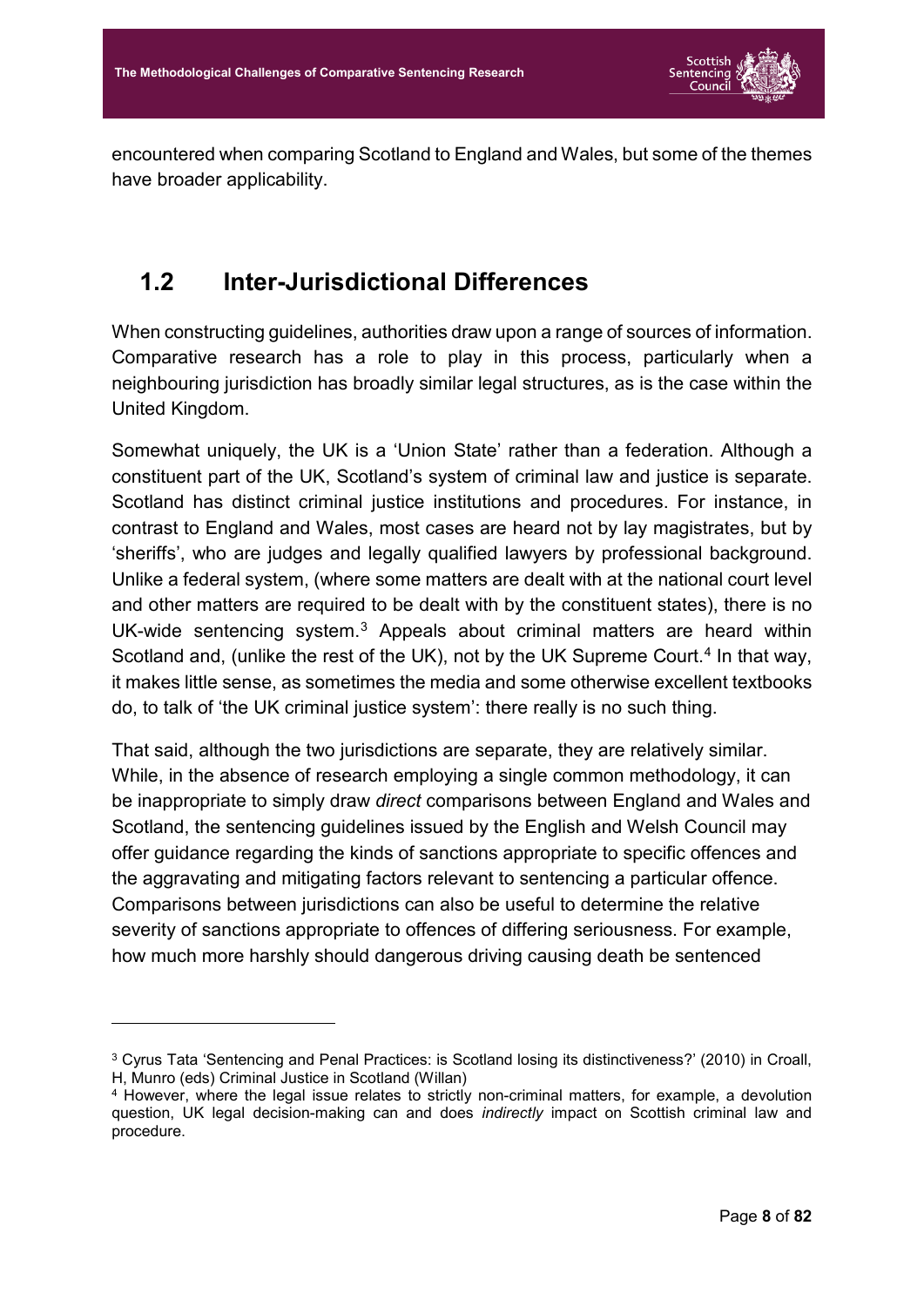

relative to causing death by careless or inconsiderate driving?

#### **1.2.1 Criminal Justice Policies and Cultures**

<span id="page-9-0"></span>Between different jurisdictional contexts, not only can legal structures vary, but criminal justice policies and cultures can also differ. Criminal justice policies and cultures are difficult to precisely define and concisely summarise. However, even within the UK, there are jurisdiction-specific considerations:<sup>5</sup>

"Scotland merits close attention in its own right, not only because it has a separate criminal justice and penal system from that of England/Wales, but also because it has a distinctive history in terms of crime control, penal policy and criminological scholarship."

Various policies and attitudes $6$  to the justice system may have important impacts to consider when making comparisons. Notably, it has historically been the case that Scotland has been regarded as less populist and more welfarist in various aspects of its criminal justice policies. Factors such as these could affect the nature of cases coming before the courts, attitudes to offences, and the sentences ultimately imposed.

However, adding to the complexity of making comparisons, while rhetoric and received wisdom in Scotland has long suggested a less punitive stance with regard to criminal sanctions,<sup>7</sup> research (in 2012) suggested that: $8<sup>8</sup>$ 

"Compared to neighbouring countries, Scotland had the lowest total sanction rate, but the highest rate of custody (as a proportion of all sanctions used). England and Wales had a higher total sanction rate than Scotland, yet imposed almost three times fewer custodies on adults. Thus among all the sanctions available to it, Scotland makes the most use of prison than similar neighbouring jurisdictions."

Thus, in the absence of research dedicated to comparing the two jurisdictions by using a common methodology, it is difficult to make generalised assumptions for the

<sup>5</sup> Lesley McAra, 'Crime, Criminology and Criminal Justice in Scotland' (2008) 5 European Journal of Criminology 481, 489.

<sup>6</sup> For example, see Hazel Croall, 'Criminal Justice in Post-Devolutionary Scotland' (2006) 26 Critical Social Policy 587.

<sup>7</sup> Cyrus Tata, 'The Struggle for Sentencing Reform: Will the English Guidelines Model Spread?' (2013)

<sup>8</sup> Armstrong and Eski (n 1) 10.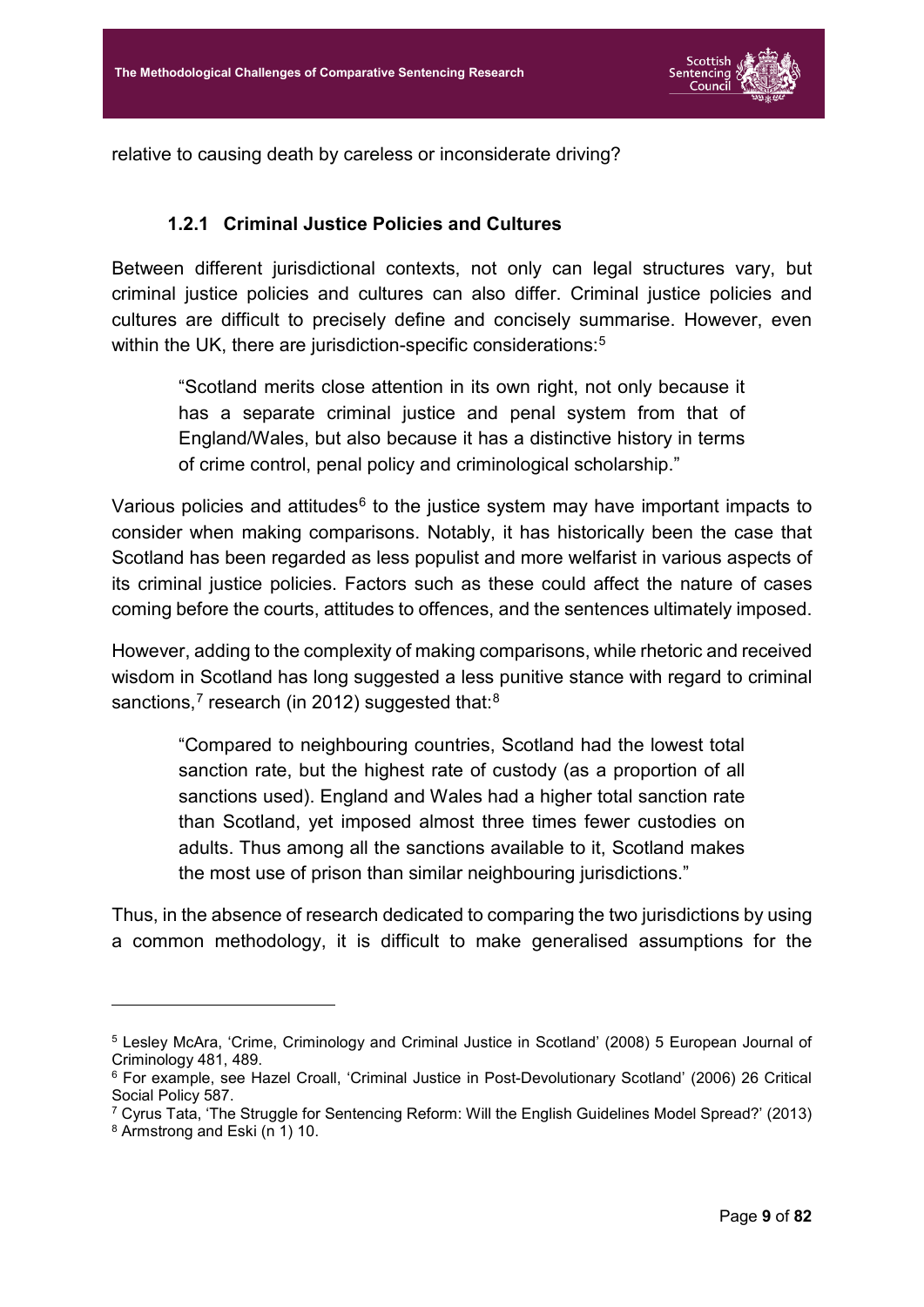

purposes of comparative work. To illustrate this point further it is helpful to note comparative research on sentencing in England and Wales.9

### <span id="page-10-0"></span>**1.3 Selecting Measures to Compare**

Selecting measures to compare is challenging. If a simple measure such as the custody rate across all offences is used, it may misrepresent sentencing trends. For example, courts in one jurisdiction may use immediate prison sentences more often but impose shorter terms of custody. Nuances such as this make single simple measures limited.10

A better approach is to compare the custody rate for a specific offence such as domestic burglary.11 Yet, even this method is subject to a number of assumptions including a degree of equivalence in definitions of the offence, the seriousness of individual incidents and characteristics of the offender population (e.g., the proportion of repeat offenders). In addition, discretionary decisions taken at earlier stages of the criminal process also need to be considered, including the degree to which prosecutors may decline to prosecute or initiate forms of pre-trial diversion. For example, in his German-American comparisons, Frase<sup>12</sup> noted that German prosecutors screen out a much higher percentage of cases, with the result that the sentenced cohort contained a more serious sample of cases than the US comparator.13 In the UK, regulatory agencies can play a significant role in impacting the types of cases coming before the courts, and these agencies can have different working practices between jurisdictions.

The variables which need to be controlled for relate to the offence, the offender and the administration of justice:

• *The offence*: the seriousness of offences (degree of harm; quantity and nature of drug; loss to the victim; etc);

<sup>9</sup> Though other comparisons have been made. E.g. James P Lynch, 'Comparison of Prison Use in England, Canada, West Germany, and the United States: A Limited Test of the Punitive Hypothesis' (1988) 79 J. Crim. L. & Criminology 180.

 $10$  For an overview see, Marc Mauer, 'Incarceration Rates in an International Perspective' <https://oxfordre.com/criminology/view/10.1093/acrefore/9780190264079.001.0001/acrefore-9780190264079-e-233>.

<sup>&</sup>lt;sup>11</sup> For example, Freiberg (n 2). The comparability of various offences is discussed at [1.3.1.](#page-11-0) <sup>12</sup> Frase (n 2).

<sup>&</sup>lt;sup>13</sup> One solution to this problem involves tracking a sample of cases from initial report to the police through to disposition. An analysis of this kind is time-consuming and expensive, however, hence the emphasis in the literature on comparisons involving published sentencing statistics.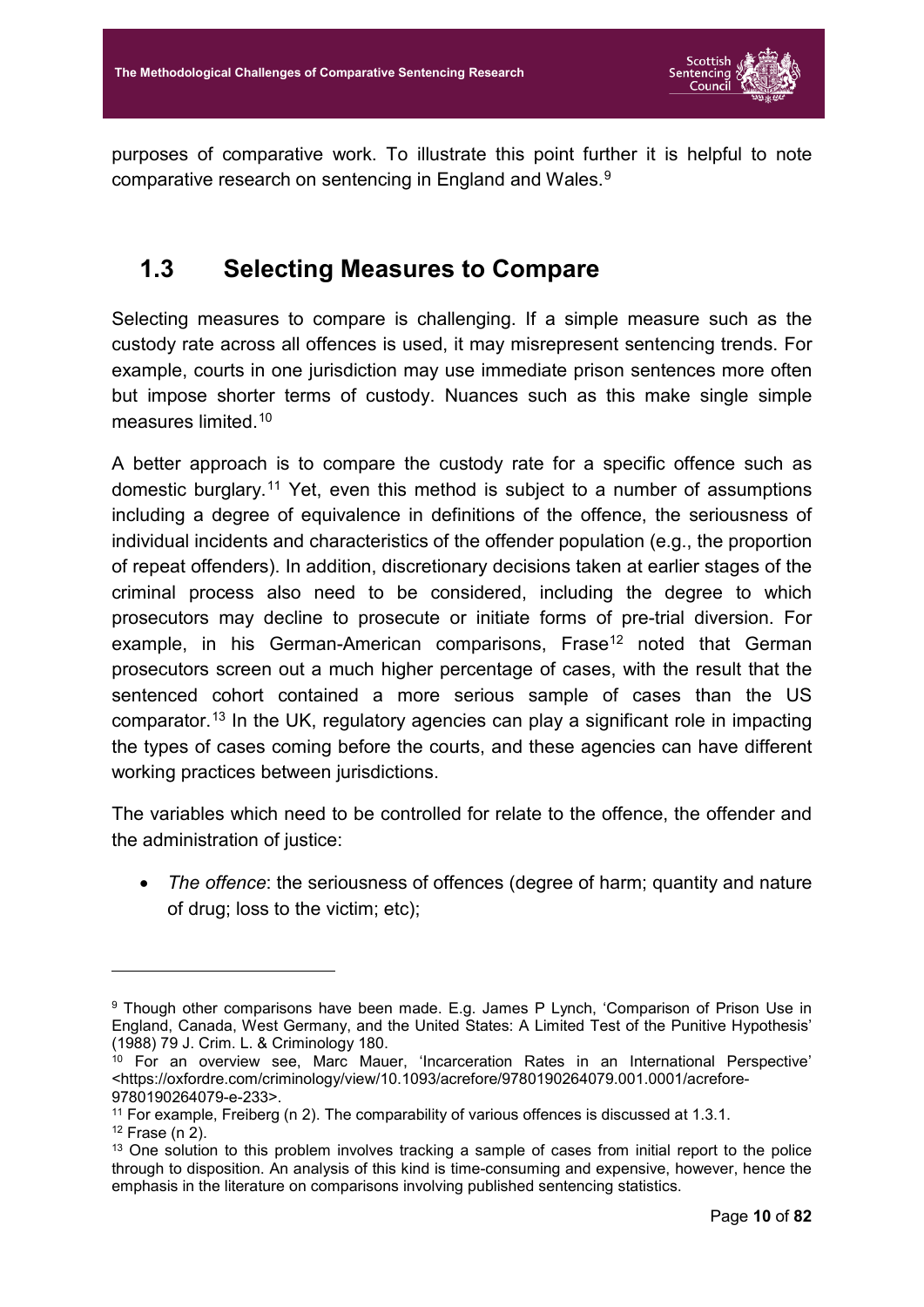

- *The offender*: number of previous convictions; guilty plea rates; volume and nature of any additional crimes being sentenced; age and gender of the defendant;
- *The CJS professionals*: relative charging rates; whether charging one offence precludes additional charges; frequency of plea agreements; use of pre-trial detention and credit arrangements for time served prior to sentence;
- *Sentence administration*: even in terms of imprisonment, the amount of time the prisoner spends in prison may vary greatly as a result of statutory and discretionary release programs, end of custody licence release, etc.

The lesson to be learned from the international comparative literature is that only broad conclusions may be drawn. For example, in his comprehensive study of German-American sentencing, Frase was able to conclude only that "Germany makes much greater use of non-custodial penalties for non-violent crimes". <sup>14</sup> Even this limited conclusion was qualified by a call to conduct 'further research to confirm the hypothesis.'15

#### **1.3.1 Selecting Offences to Compare**

<span id="page-11-0"></span>A broad range of conduct is criminalised in various ways around the world. <sup>16</sup> In some cases, the same conduct may be in violation of several criminal laws within a jurisdiction. In such cases, different charging practices and prosecutorial discretion may be one variable to consider. Between jurisdictions, there are even more ways a given instance of conduct may be criminalised. If seeking to make a meaningful comparison of sentencing practices, it is necessary to ensure, as far as possible, that similar conduct is being examined.

For example, above we noted that offences such as domestic burglary (as generally understood) have been used in international comparisons. However, this is not always a straightforward matter. There can be significant differences in how offences such as

<sup>14</sup> Frase (n 2) 51.

<sup>15</sup> Frase (n 2) 51.

<sup>&</sup>lt;sup>16</sup> Criminal law is both broad and deep: a great deal of conduct is criminalized, and of that conduct, a large proportion is criminalized many times over"; William J Stuntz, 'The Pathological Politics of Criminal Law' (2001) 100 Michigan Law Review 505, 512.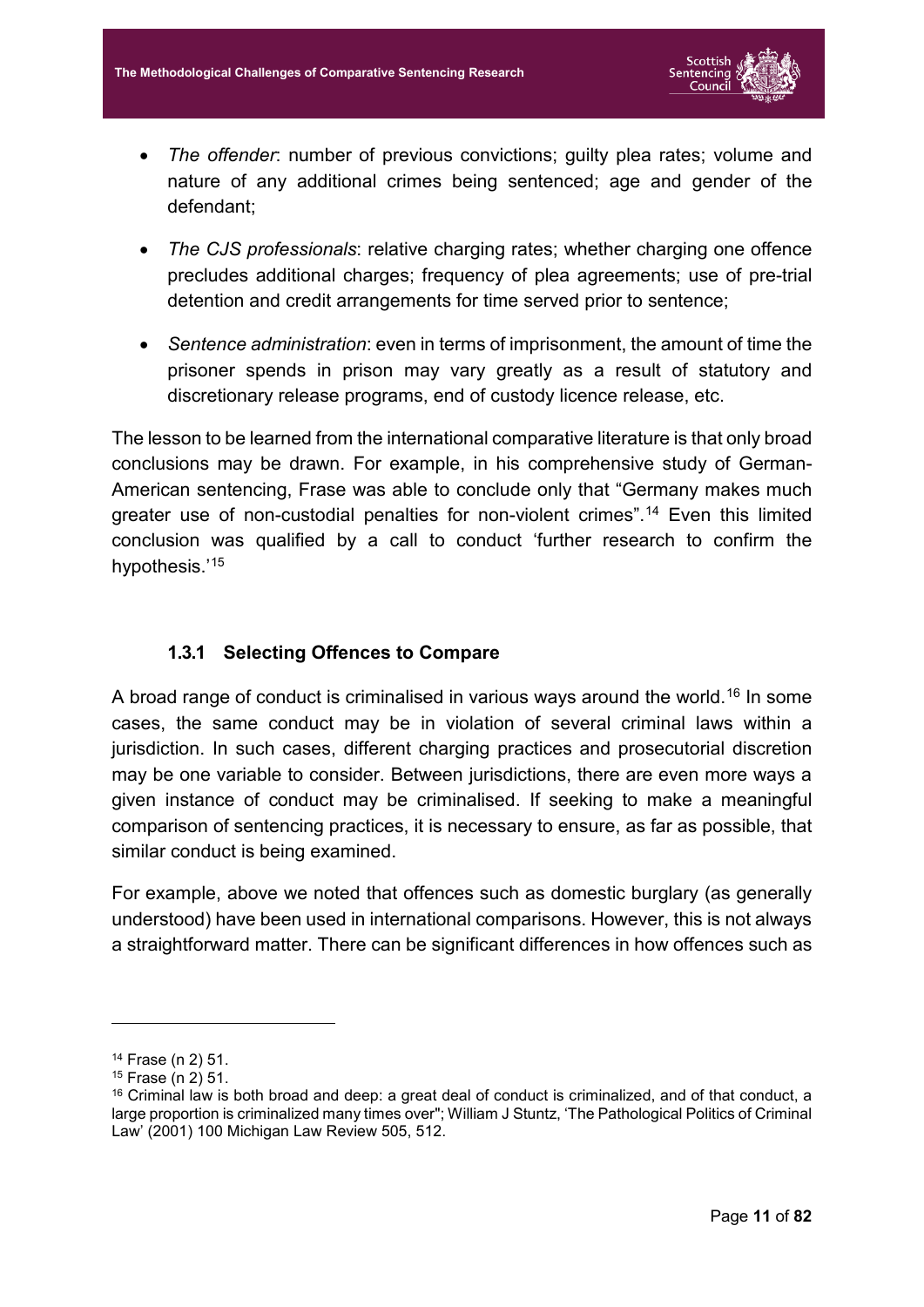

burglary are defined between jurisdictions.<sup>17</sup> Yet, as the various studies show, while one should be sensitive to any dissimilarities between jurisdictions, comparisons can still deliver valuable insights. For instance, the English and Welsh offence of domestic burglary is functionally similar to the Scottish offence of theft by housebreaking involving dwellings. There may be some differences to consider, but variations do not preclude all comparisons.18 Indeed, comparisons between these two offences are routinely drawn for other official purposes. 19

Assessing the commensurability of different offences between jurisdictions may be more straightforward where jurisdictions are similar in key respects. For instance, in Chapter 4 of this report, we consider two offences that can be considered the same or functionally equivalent between Scotland and England and Wales. However, it should be noted that even in relatively similar jurisdictions, there is always the possibility for conduct to be criminalised differently either in law, in practice, or in official data. Thus, careful consideration and analysis of offences are advisable when seeking to make meaningful comparisons between jurisdictions.

#### **1.3.2 Comparisons Based on Official Data**

<span id="page-12-0"></span>Limitations in official data present challenges for comparative work of any kind that seeks to rely on official data. With regards to sentencing specifically, the extent to which existing official data can meaningfully shed light on Scottish sentencing practices is limited.20 At the outset, regardless of the comparator jurisdiction, this poses challenges. Moreover, excluding limitations inherent in a single source of data, there are also questions over the commensurability of data between different jurisdictions (e.g. case-counting rules for multi-conviction cases, etc). For example,

<sup>17</sup> Freiberg (n 2) 241.

<sup>&</sup>lt;sup>18</sup> As an example of definitional considerations, the offence of burglary in England and Wales distinguishes between theft from a dwelling and theft from a non-dwelling. Hence one may wish to focus on domestic burglary involving a dwelling. In Scotland, (counterintuitively) theft by housebreaking can be committed against both dwellings and non-dwellings. Given that the involvement of a dwelling can aggravate the offence, if making comparisons between housebreaking and domestic burglary, one may wish to look only at housebreaking offences involving dwellings (e.g. housebreaking may be broken down into different building types: dwelling, non-dwelling, and other property).

<sup>19</sup> For instance, see UK Government, "Relevant offences list for Scotland" (2006) < https://www.gov.uk/government/publications/relevant-offences-list-for-scotland/relevant-offences-listfor-scotland>.

<sup>&</sup>lt;sup>20</sup> Rachel McPherson and Cyrus Tata, 'Causing Death by Driving Offences: Literature Review' (Scottish Sentencing Council 2018) s 1.2.3 <https://strathprints.strath.ac.uk/65983/> accessed 21 October 2021.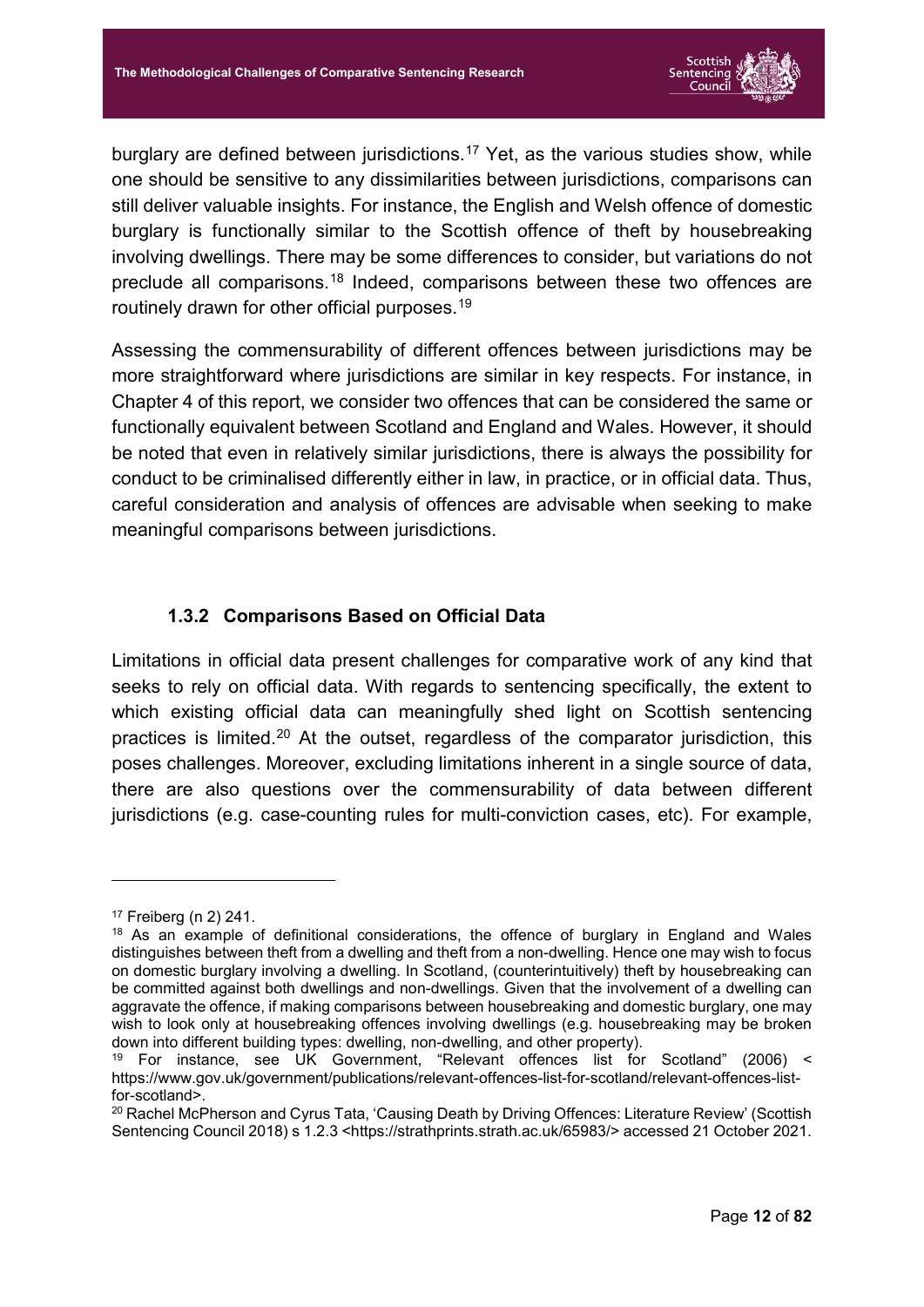

domestic violence and abuse data in England and Wales are not comparable with Scotland's statistics on domestic abuse due to differences in the definitions used.<sup>21</sup>

A more detailed analysis of official data is beyond our present scope. However, Chapter 4 draws on official data in Scotland and in England and Wales to comment on broad sentencing trends. While in some ways interesting, the data has serious gaps from the perspective of drawing inferences about Scottish sentencing compared to England and Wales. The legally relevant factors that would be expected to influence a sentence are conspicuously absent. For example, mitigating and aggravating factors are not reflected in the data, details of community sentences are not available, etc. Therefore, from official data, it is difficult to be sure a comparison is valid.

## <span id="page-13-0"></span>**1.4 Comparative Criminal Justice**

-

A considerable body of scholarship has focused on the complex task of making comparisons between different criminal justice systems in various jurisdictions. 22 Some works have also dealt with comparative questions in relation to Scotland.<sup>23</sup> However, even between neighbouring jurisdictions, differences can make comparisons challenging. Below we highlight some work on comparative sentencing.

<sup>&</sup>lt;sup>21</sup> 'Domestic Abuse Recorded by the Police in Scotland, 2020-21' (Scottish Government 2021) s 5.11 <https://www.gov.scot/publications/domestic-abuse-recorded-police-scotland-2020-21/documents/>.

<sup>&</sup>lt;sup>22</sup> For example, David Nelken, 'Whose Best Practices? The Significance of Context in and for Transnational Criminal Justice Indicators' (2019) 46 Journal of Law and Society S31; Renaud Colson and Stewart Field, 'Learning from Elsewhere: From Cross-Cultural Explanations to Transnational Prescriptions in Criminal Justice. An Introduction' (2019) 46 Journal of Law and Society S1; Dario Melossi, Máximo Sozzo and Richard Sparks, *Travels of the Criminal Question: Cultural Embeddedness and Diffusion* (Bloomsbury Publishing 2011); Newburn, Tim and Sparks, Richard, *Criminal Justice and Political Cultures: National and International Dimensions of Crime Control* (2004).

<sup>23</sup> For example, Katrina Morrison, 'The Criminal Justice System in Scotland' <http://researchrepository.napier.ac.uk/Output/832768>; Giuseppe Maglione, 'Restorative Justice, Crime Victims and Penal Welfarism. Mapping and Contextualising Restorative Justice Policy in Scotland' (2021) 30 Social & Legal Studies 745; John Muncie, 'Illusions Of Difference: Comparative Youth Justice in the Devolved United Kingdom' (2011) 51 The British Journal of Criminology 40. More generally, see David Garland, *The Culture of Control*, vol 367 (Oxford: Oxford University Press 2001).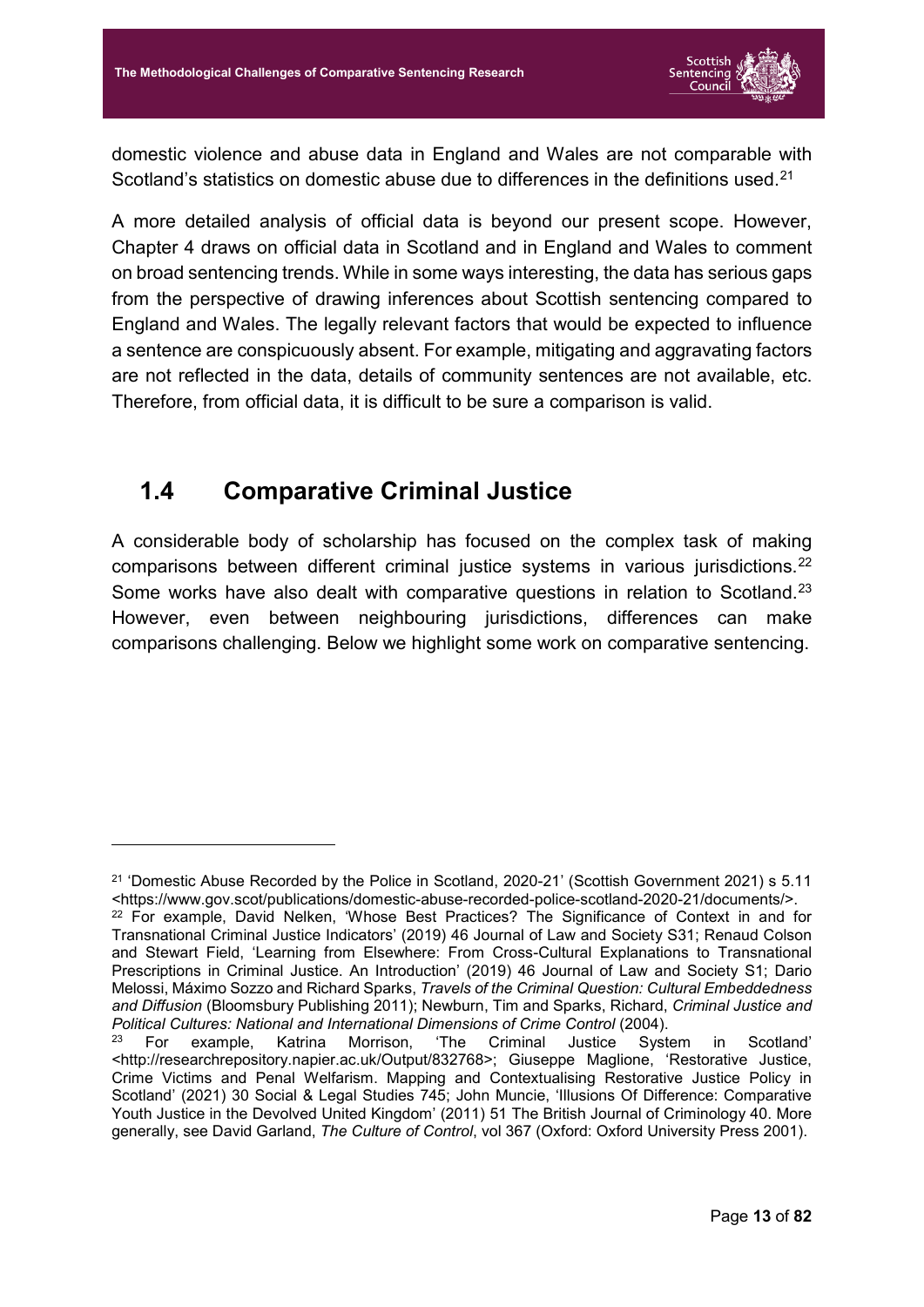

#### **1.4.1 Studies Comparing Sentencing Practice**

<span id="page-14-0"></span>A number of studies have attempted to compare sentencing practices and sentence severity in different jurisdictions.<sup>24</sup> The challenge is to equate the specific measure used to compare systems. When the jurisdictions share many commonalities in terms of offence definitions, sentencing options and prison release mechanisms, comparisons are more apposite. For example, a report by the Northern Ireland Assembly provides direct comparisons in sentencing patterns in Northern Ireland and England and Wales.<sup>25</sup> The justification for this comparison is that disposals in these two jurisdictions are closely aligned. Simple direct comparisons of this kind between Scotland and England and Wales can be, depending on the particulars, inadvisable where the disposals are not closely aligned.

#### <span id="page-14-1"></span>**1.4.2 Comparative Research on Sentencing in Scotland and England Wales**

Although a number of studies have explored specific aspects of sentencing in Scotland and England and Wales, <sup>26</sup> there are very few global comparisons of sentencing policy and practice. One useful comparative analysis is reported by Millie, Tombs and Hough (2007).<sup>27</sup> These authors concluded that despite significant differences in legal systems and criminal justice structures, decision-making by the judiciary in the two jurisdictions was 'remarkably similar.'<sup>28</sup> The focus of this research was on what the researchers call 'borderline cases' - those near the custody threshold. In both jurisdictions, sentencers considered a wide range of factors in determining a sentence. With respect to differences between the two jurisdictions, the authors noted the long-standing tradition of the use of shorter sentences of imprisonment in Scotland, and also a stronger commitment to rehabilitation as a sentencing objective.

<u>.</u>

 $24$  James Lynch has published a number of these, including Lynch (e.g., 1988; 1993).

<sup>25</sup> Fiona O'Connell, 'Sentencing Comparisons in Northern Ireland and England and Wales.' Research Paper 94/12. (Belfast: Northern Ireland Assembly 2012).

<sup>&</sup>lt;sup>26</sup> Cyrus Tata and others, 'Assisting and Advising the Sentencing Decision Process: The Pursuit of "Quality" in Pre-Sentence Reports' (2008) 48 The British Journal of Criminology 835.

<sup>27</sup> Andrew Millie, Jacqueline Tombs and Mike Hough, 'Borderline Sentencing: A Comparison of Sentencers' Decision Making in England and Wales, and Scotland' (2007) 7 Criminology & Criminal Justice 243.

<sup>28</sup> Millie, Tombs and Hough (2007) 243.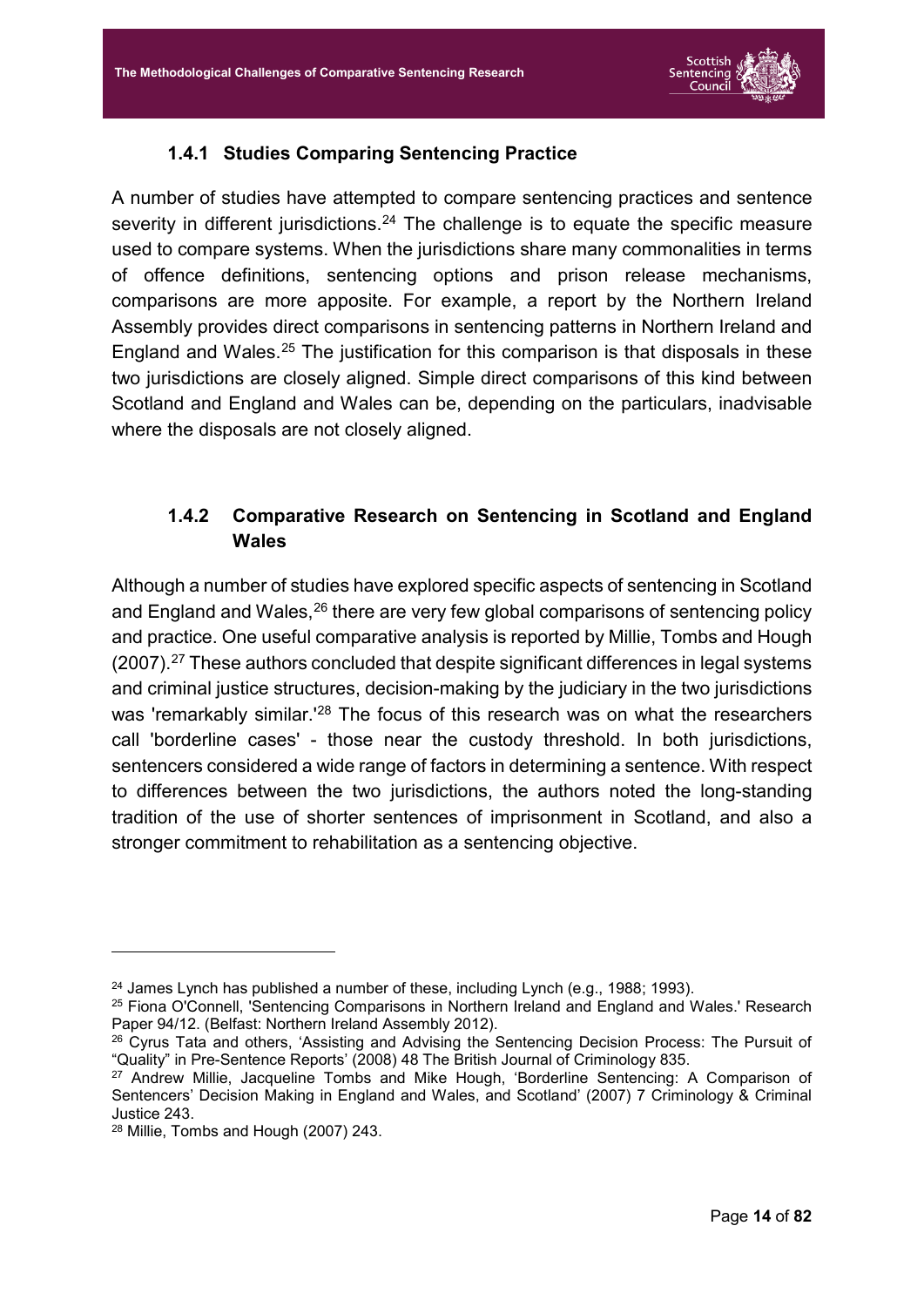

Differences between the individual disposals in the two jurisdictions mean that comparisons can only be at a high level. For example, although there are clear parallels between the community order (CO) in England and Wales and the community payback order in Scotland, there are still notable differences between the orders. As one example, the range of possible<sup>29</sup> formal requirements is wider in England and Wales. Moreover, the use of these community sentences appears to differ in the two jurisdictions and such orders are more frequently imposed in Scotland (see Chapter 3 and the appendix).

## <span id="page-15-0"></span>**1.5 Conclusion**

This introductory chapter has outlined key challenges in comparing the sentencing practices of different jurisdictions, even those as close as Scotland and England and Wales. However, it would be wrong to conclude that comparison is, in principle, impossible. After all, appeal courts, sentencing commissions and councils and others make frequent reference to practices in other jurisdictions, implicitly acknowledging that some comparison is possible. The challenges facing researchers attempting to compare specific disposals across jurisdictions has led many to seek a common metric for punishment, one which would permit more robust comparisons in terms of relative punitiveness. Freiberg concluded that 'The creation of a standard unit of penal currency equivalent to the international 'Big Mac' index (which measures the cost of the same hamburger in different countries) still eludes us.'<sup>30</sup> In the 20 years since Freiberg made this remark, researchers have made progress towards such a measure, and in the next chapter of this report, we summarise the developments.

<sup>29</sup> In practice, some requirements are used more than others.

<sup>30</sup> Freiberg (n 2) 253.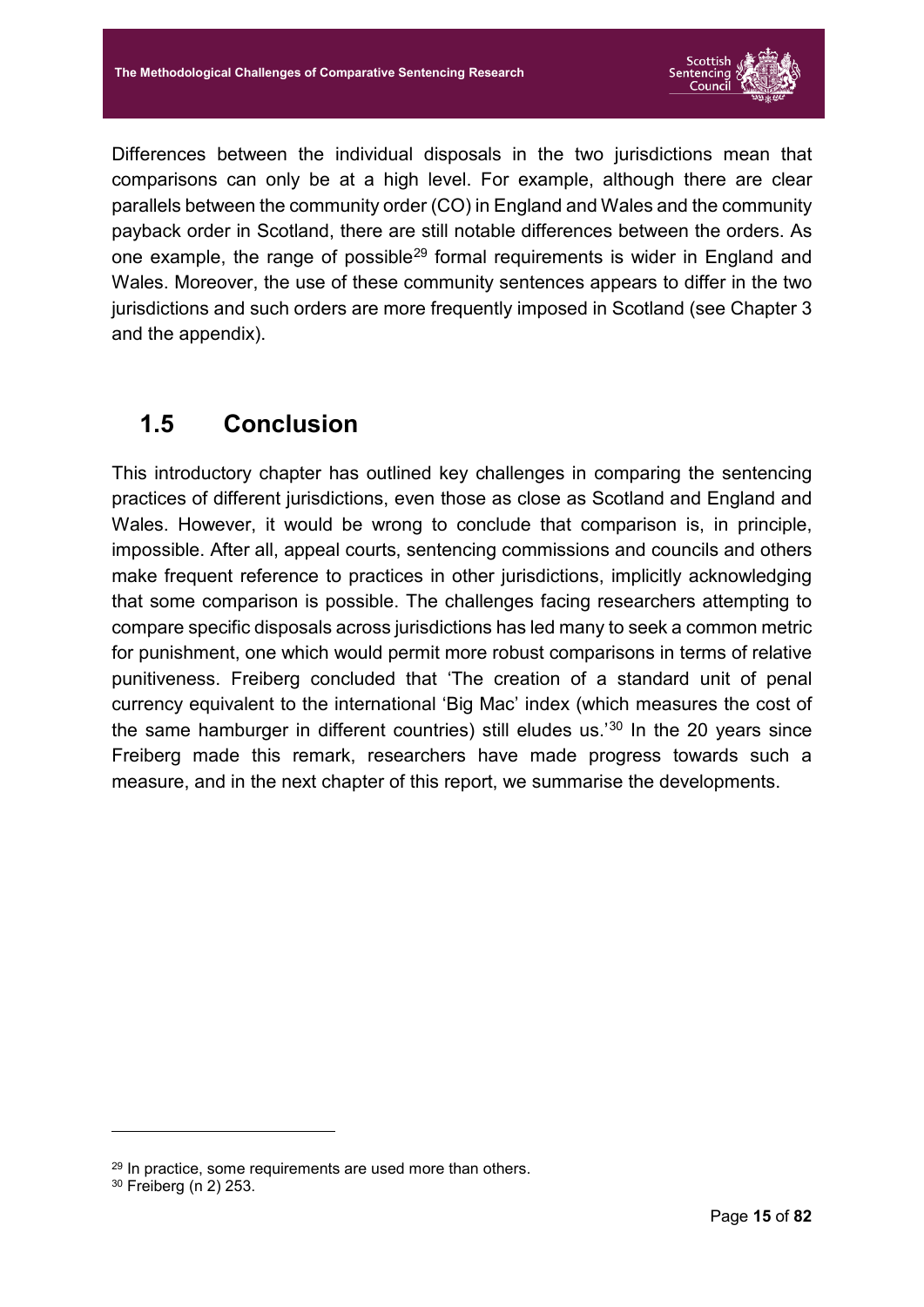

# **Chapter 2: Towards a Common Metric of Legal Punishment**

<span id="page-16-0"></span>This chapter identifies and explores the conceptual and methodological challenges in creating a scale of sentence severity. Over the last half-century, across multiple jurisdictions, academic and government researchers have explored the question of how to create a severity scale of legal punishments. Or, put more precisely, how to estimate the relative severity underlying across sentence types expressed in different - a priori non-comparable - and often multi-dimensional metrics. For example, while fines and prison sentences can be objectively well represented using pounds and days, community orders or suspended sentences are composed of a wide range of conditions that are harder to quantify. For example, a community penalty such as the community order or community payback order may be relatively severe or lenient, depending upon the number and nature of requirements. This chapter provides an overview of approaches that explore the subfield of what is known as 'penal metric theory.' 31

Section 2 reviews the literature and includes studies based on: i) their influence on the academic debate (measured by the number of citations); ii) their 'real world' impact (i.e., whether they have been applied by public or civic sector research); and iii) their degree of scientific rigour. One specific assumption shared by all studies is that the subjective experience of punishment can be ignored. We discuss this assumption and its implications in detail in Section 3 of this chapter. Section 4 draws lessons that are relevant to considerations of similar comparisons of relative sentence severity across - rather than within - jurisdictions. Again, special emphasis is placed here on the methodological challenges that researchers need to overcome. But first, it is essential to clarify why researchers study the relative severity of different sentences in the first place.

## <span id="page-16-1"></span>**2.1 The Purpose of Measuring Sentence Severity**

Is sentencing becoming more severe over time? What are the effects of specific criminal justice reforms on sentencing severity? These are just two of the sorts of fundamental questions which the study of penal metrics seeks to address. Scholars

<sup>31</sup> Tremblay, P. On penal metrics. *Journal of Quantitative Criminology,* 4(3), 225-245 (1988).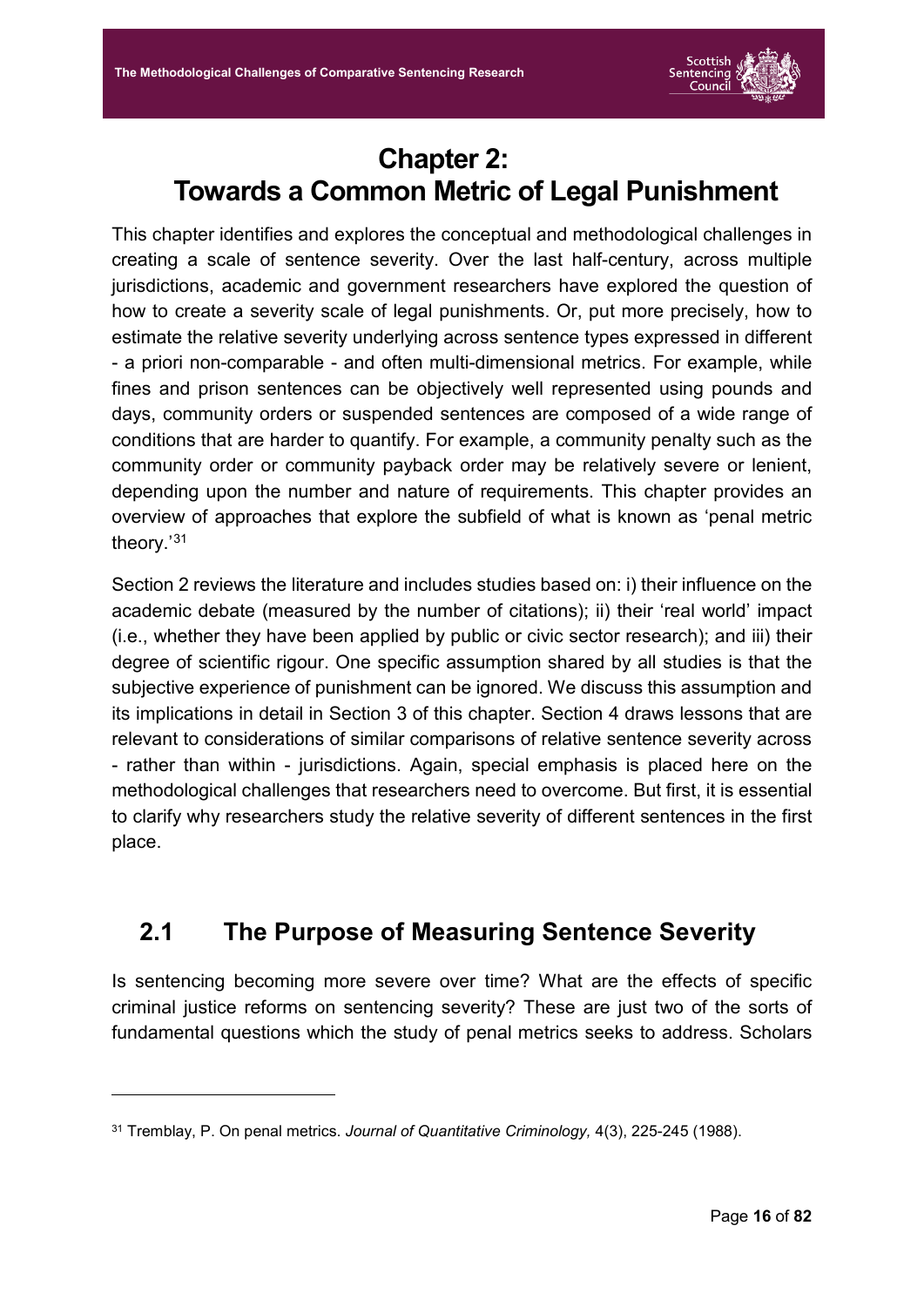

have explored trends in sentence severity across time, trying to understand the underlying socio-political mechanisms, <sup>32</sup> while policymakers have also sought to explore the effects of specific criminal justice reforms on trends in sentence severity.<sup>33</sup>

All research on this area shares a common methodological problem: how to operationalise the concept of sentence severity. Most studies use the average sentence length or the ratio in the use of custodial sentences to other sentences as a measure of severity.<sup>34</sup> These measures have important limitations. Reducing the complexity of sentencing to a binary choice (custody or other) oversimplifies, whereas focusing on sentence length ignores non-custodial sentences. This in turn creates a problem of selection bias (e.g., less than 10% of cases are sentenced to custody).<sup>35</sup> In order to be able to assess changes in sentence severity robustly (or explore the causal mechanisms influencing such changes), academic and government researchers have elected to harmonise the main sentence types used in a jurisdiction under a common scale of severity.

### <span id="page-17-0"></span>**2.2 Review of the Penal Metric Theory Literature**

Following an in-depth review of the literature on the penal metric theory, four principal approaches to sentence severity scales can be identified: *ordinal scales*; *magnitude estimation*; *data-driven methods*; and *paired comparisons*. We review the main assumptions on which they are based and discuss their strengths and weakness.

<sup>32</sup> Julian V Roberts, Mike Hough and JM Hough, *Changing Attitudes to Punishment: Public Opinion, Crime and Justice* (Routledge 2002).

<sup>33</sup> 'Assessing the Impact and Implementation of the Sentencing Council's Assault Definitive Guideline' (Sentencing Council of England and Wales 2015) <https://www.sentencingcouncil.org.uk/publications/item/assault-offences-assessment-of-guideline/>. 34 E.g. James P Lynch, 'A Cross-National Comparison of the Length of Custodial Sentences for Serious Crimes' (1993) 10 Justice Quarterly 639.{Citation}{Citation}

<sup>&</sup>lt;sup>35</sup> O'Connell, Fiona, 'Sentencing Comparisons in Northern Ireland and England and Wales' (Northern Ireland Assembly 2013) <http://www.niassembly.gov.uk/assembly-business/committees/2011-2016/justice/research-papers/research-papers-2013/sentencing-comparisons-in-northern-ireland-andengland-and-wales/>; Lynch (n 34).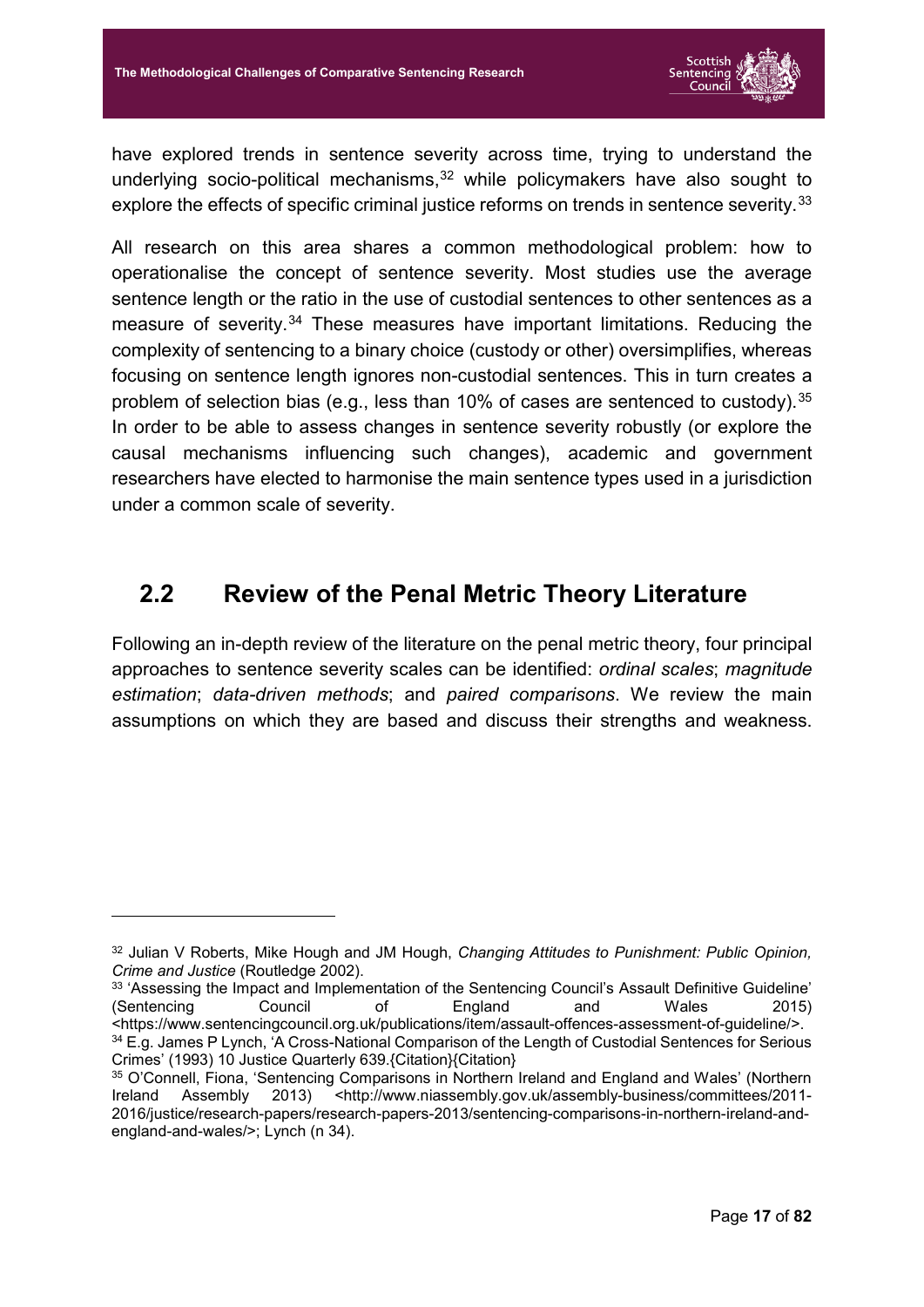

#### **2.2.1 Ordinal Scales**

<span id="page-18-0"></span>The most common scales of sentence severity are based on a ranking of different categories of sentence outcomes on an ordinal scale. For example, Pina-Sánchez et al. used a five-point severity scales based on the main disposal types comprising the 'sentencing ladder' in England and Wales (discharge < fine < community order < suspended sentence order  $\leq$  custodial sentence).<sup>36</sup> Irwin-Rogers and Perry used a similar five-point scale. Ordinal scales such as these are arbitrary.<sup>37</sup> Where exactly should the different thresholds separating categories of severity be located? In addition, it is questionable whether sentence severity can be expressed discretely through a sequence of steps, implicitly assuming that jumps from one step to the next are equivalent.

Other researchers have used more refined versions of these scales by either ranking more specific sentence types with further granularity,<sup>38</sup> or by taking the average of separate ordinal rankings derived from experts.<sup>39</sup> These scales of severity might appear to be continuous since sentence outcomes can now be grouped into more than just a few categories. However, they are still derived from *perceptions* of severity, where either researchers or experts do not express the relative difference in severity between sentence types, only their ranking. As a result, ordinal scales are bound to be limited in their capacity to distinguish the relative severity of different sentence types accurately.

#### **2.2.2 Magnitude Escalation Scales**

<u>.</u>

<span id="page-18-1"></span>To create a continuous scale of severity to fully distinguish between sentences, some researchers have assigned numerical severity scores to different sentence outcomes. For example, in a report commissioned by the US Department of Justice, Hindelang

<sup>36</sup> Jose Pina-Sánchez, Ian Brunton-Smith and Guangquan Li, 'Mind the Step: A More Insightful and Robust Analysis of the Sentencing Process in England and Wales under the New Sentencing Guidelines' [2018] Criminology & Criminal Justice 174889581881189.

<sup>&</sup>lt;sup>37</sup> Keir Irwin-Rogers and Thomas W Perry, 'Exploring the Impact of Sentencing Factors on Sentencing Domestic Burglary', *Exploring sentencing practice in England and Wales* (Springer 2015).

<sup>38</sup> Anna-Kaisa Newheiser, Takuya Sawaoka and John F Dovidio, 'Why Do We Punish Groups? High Entitativity Promotes Moral Suspicion' (2012) 48 Journal of Experimental Social Psychology 931.

<sup>39</sup> Andreas Kapardis and David P Farrington, 'An Experimental Study of Sentencing by Magistrates' (1981) 5 Law and Human Behavior 107.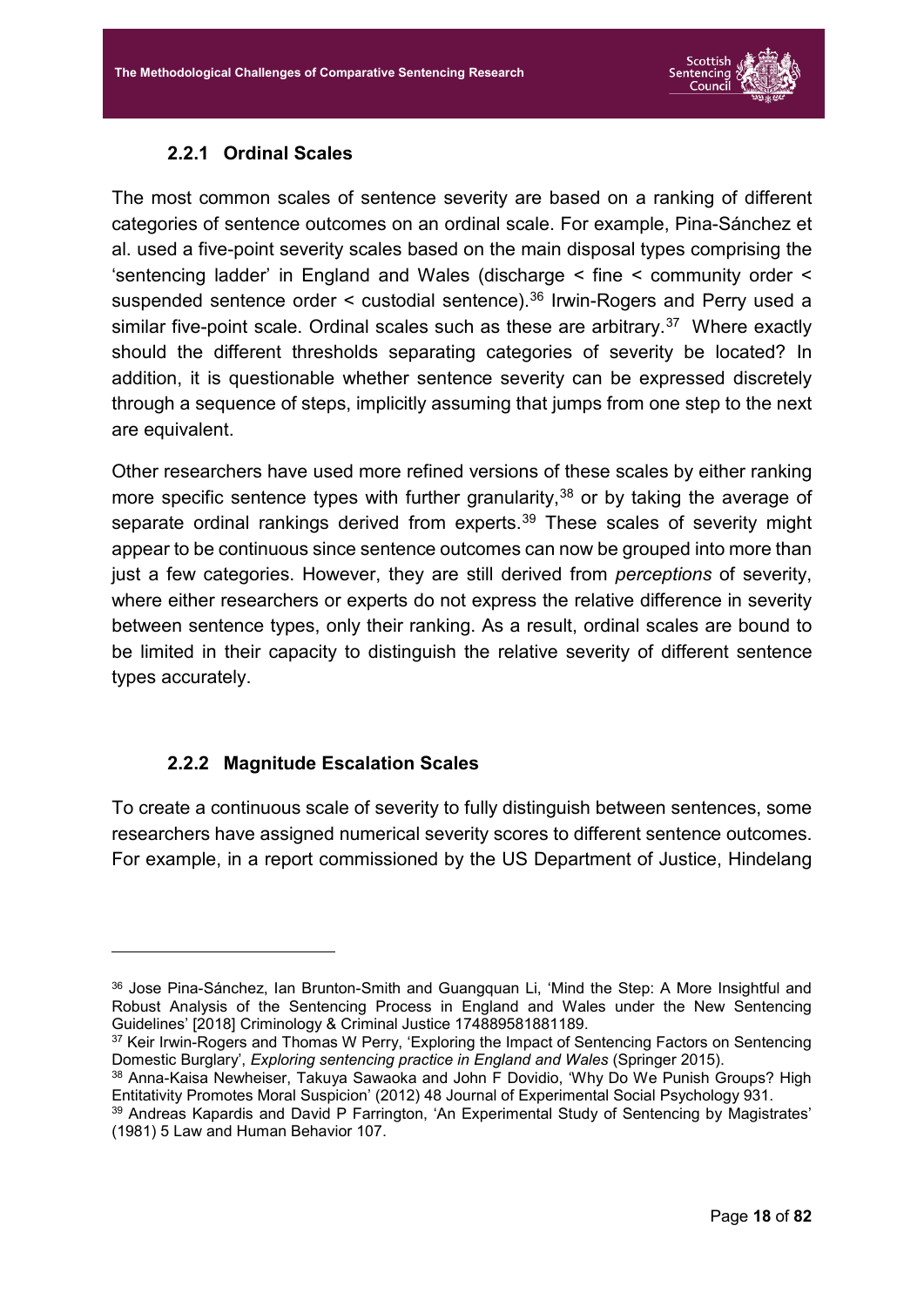

et al.,<sup>40</sup> established the minimum and maximum in a scale of severity at 1 and 50 for fines and custodial sentences longer than 10 years, respectively. They proceeded to locate other sentence types within that range, according to their perceived severity. Zamble and Kalm41 proposed a more intuitive range (from 0 to 100) and established severity values for all main sentences within that range, using responses reported from a representative sample of the Canadian adult population.

Another group of researchers used 'magnitude escalation', a more systematic approach that involves using a standard 'stimulus' or benchmark. The benchmark (for example, a 1-month custodial sentence) is assigned a specific value (say, 100). The subject is then given a new stimulus (e.g., a 6-month suspended sentence) and asked to estimate its value relative to the benchmark. This is simpler and supported by a substantial body of psychological research. Consequently, this is the most common approach used to measure sentence severity in the literature.<sup>42</sup> Nevertheless, it has limitations. At first sight, the subjective nature of the approach seems the main limitation of this method. However, what makes it truly problematic is its unreliability. This method assumes that participants have adequate levels of numeracy (e.g., participants should be able to infer that 'four times bigger than 100' equals 400, while 'four times smaller than 100' equals 25). There will also be wide differences across subjects. This limitation can be observed in studies which found great variability in individual assignations of severity scores.<sup>43</sup>

#### **2.2.3 Thurstone Scales**

-

<span id="page-19-0"></span>Other studies employ different forms of 'paired comparisons'. As originally conceived by Thurstone, <sup>44</sup> 'paired comparisons' is the simplest approach to generate subjective views on sentence severity.45 Subjects are given a series of choices to make. For each choice, they are asked to identify the option they perceive to be more severe. For

<sup>40</sup> Michael J Hindelang and others, *Sourcebook of Criminal Justice Statistics, 1974* (US National Criminal Justice Information and Statistics Service 1975).

<sup>41</sup> Edward Zamble and Kerry L Kalm, 'General and Specific Measures of Public Attitudes toward Sentencing.' (1990) 22 Canadian Journal of Behavioural Science/Revue canadienne des sciences du comportement 327.

<sup>42</sup> Chloé Leclerc and Pierre Tremblay, 'Looking at Penalty Scales: How Judicial Actors and the General Public Judge Penal Severity' (2016) 58 Canadian Journal of Criminology and Criminal Justice 354.

<sup>43</sup> Pierre Tremblay, 'On Penal Metrics' (1988) 4 Journal of Quantitative Criminology 225.

<sup>44</sup> Louis L Thurstone, 'A Law of Comparative Judgment.' (1927) 34 Psychological review 273.

<sup>45</sup> William Spelman, 'The Severity of Intermediate Sanctions' (1995) 32 Journal of Research in Crime and delinquency 107.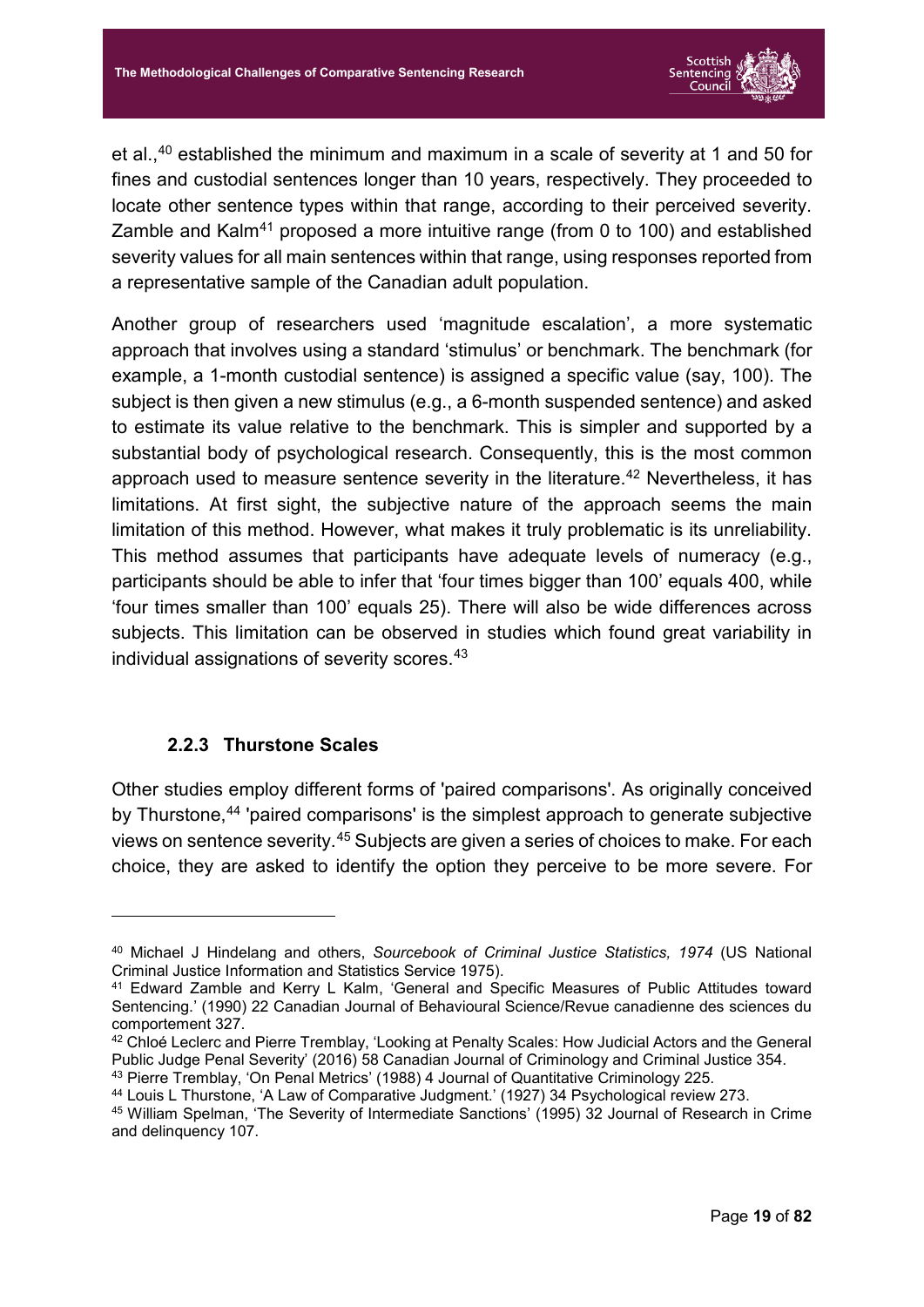

example, which is more severe, 6 months in prison or a 12-month community order? Thurstone's paired comparisons technique rests on the concept of 'penal exchangeability',<sup>46</sup> which accepts overlaps in severity between different sentence types. For example, community orders with onerous conditions attached might be perceived as more severe than short suspended sentences with fewer conditions. The frequency with which a sentence type is judged more serious than another is then used to locate each of the severity distributions for each of the sentences considered. Pina-Sánchez et al.<sup>47</sup> adapted this method to England and Wales using a sample of magistrates. The ensuing scale of severity has been used by the Sentencing Council for England and Wales<sup>48</sup> to assist in evaluations of their guidelines on sentencing outcomes.

#### **2.2.4 Guidelines-Anchored Scales**

-

<span id="page-20-0"></span>All methods reviewed so far rely to some degree on perceptions of sanctions derived from practitioners, scholars, offenders, or the public. Some researchers have criticised this approach. <sup>49</sup> Instead, they have sought to establish sentence severity using cues from existing associations between sentence types established either in the sentencing practice or the criminal justice system more broadly. For example, Croyle<sup>50</sup> estimated the 'penal' equivalence of probation and imprisonment sentences using the average prison time experienced by offenders sentenced to probation who failed to meet the conditions in their sentence and ended up spending time in jail.

The scale of severity employed by the Sentencing Council for England and Wales until 2019 was derived from their sentencing guidelines. This scale was based on the starting point sentences for different levels of offence seriousness contained in all the

<sup>46</sup> Austin Lovegrove, 'Sanctions and Severity: To the Demise of Von Hirsch and Wasik's Sanction Hierarchy' (2001) 40 The Howard Journal of Criminal Justice 126.

<sup>47</sup> Jose Pina-Sánchez and others, 'Have the England and Wales Guidelines Affected Sentencing Severity? An Empirical Analysis Using a Scale of Severity and Time-Series Analyses' (2019) 59 The British Journal of Criminology 979.

<sup>48</sup> 'Assessing the Impact and Implementation of the Sentencing Council's Theft Offences Definitive Guideline.' (Sentencing Council of England and Wales 2019) <https://www.sentencingcouncil.org.uk/wp-content/uploads/Theft-report-FINAL-web.pdf>.

<sup>49</sup> Lawrence Sherman, Peter William Neyroud and Eleanor Neyroud, 'The Cambridge Crime Harm Index: Measuring Total Harm from Crime Based on Sentencing Guidelines' (2016) 10 Policing: a journal of policy and practice 171.

<sup>50</sup> James L Croyle, 'Measuring and Explaining Disparities in Felony Sentences: Courtroom Work Group Factors and Race, Sex, and Socioeconomic Influences on Sentence Severity' (1983) 5 Political Behavior 135.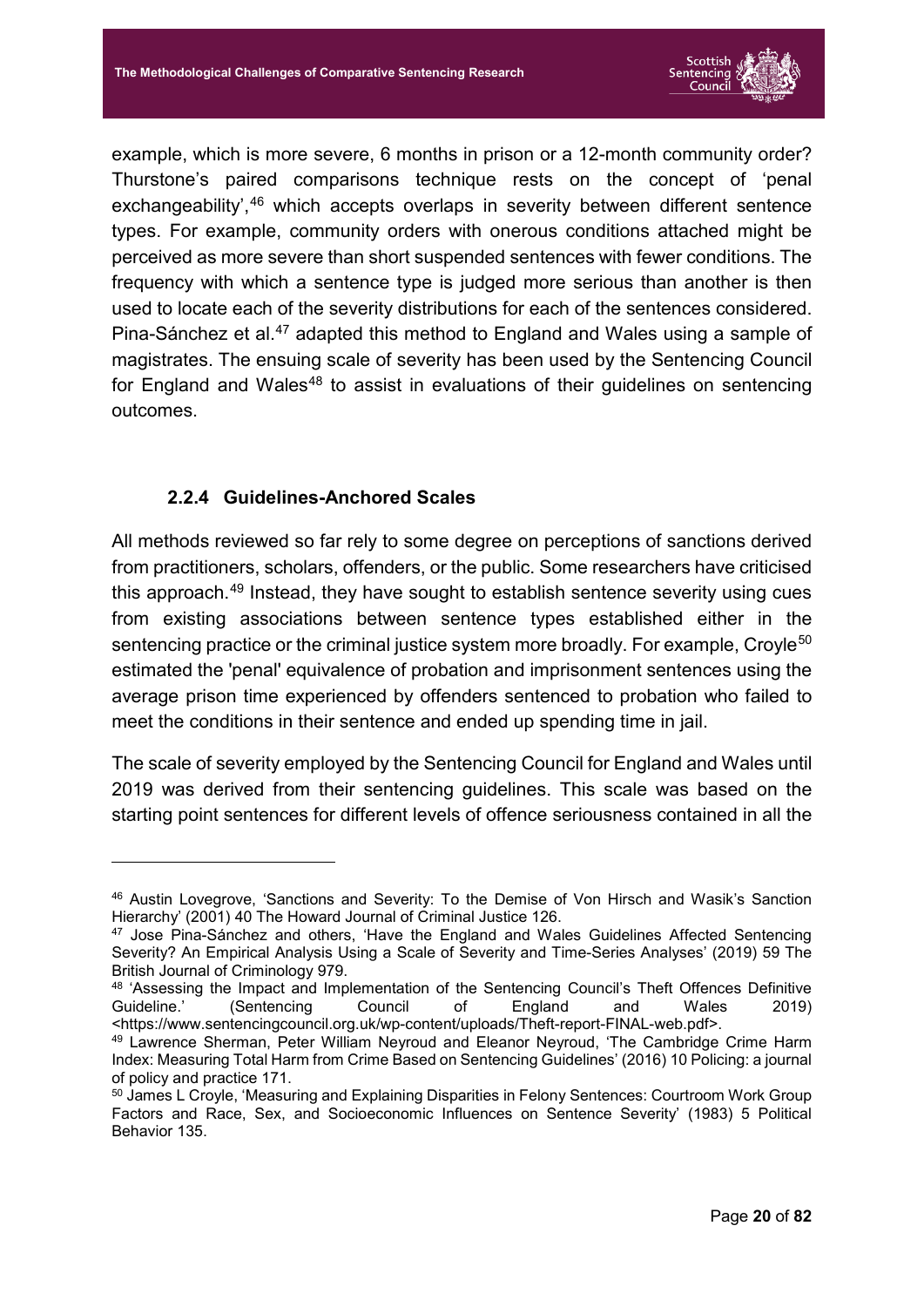

guidelines in force by 2015. The function of best fit is estimated for all pairs of levels of seriousness associated with starting points in the form of custodial sentences of various lengths. This function is then used to extrapolate 'severity scores' to other noncustodial outcomes coded in the guidelines as starting points, namely fines and community orders.51

These scales are based on multiple assumptions, many of them questionable (e.g., suspended custodial sentences activated following violations of requirements trigger an additional punitive element, and therefore are not equivalent to immediate custodial sentences), while others are arbitrary.<sup>52</sup> Lastly, there are important issues of coverage, since they can only derive severity scores from sentence types where 'types of exchange' can be identified.

#### **2.2.5 Scales Derived from Data**

<span id="page-21-0"></span>A final group of studies has relied on techniques such as canonical correlation<sup>53</sup> or correspondence analysis<sup>54</sup> to derive severity scores from the associations between sentences imposed for different crimes. These methods possess the advantage that they do not rely on arbitrary or subjective decisions. They are more comprehensive, as they can estimate severity scores for any sentence types recorded in the dataset being used. Yet they also have limitations. Both methods assume that sentence severity is normally distributed. This assumption is highly questionable, as it limits the severity weight that should be attributed to long custodial sentences, which would be located at the right tail of the distribution, and under a standard normal distribution, will only depart from the average moderately (e.g., the 2.5% more severe sentence types will only be two standard deviations away from the average).

<sup>51</sup> For more detail, see Pina-Sánchez and others (n 47).

<sup>&</sup>lt;sup>52</sup> For example, although the parameters of the function summarising the association between levels of severity and starting points are estimated through a statistical model, the specific functional form to be modelled represents a subjective decision.

<sup>53</sup> James C McDavid and Brian Stipal, 'Simultaneous Scaling of Offense Seriousness and Sentence Severity through Canonical Correlation Analysis' (1981) 16 Law & Soc'y Rev. 147.

<sup>54</sup> Brian Francis and others, 'Developing Measures of Severity and Frequency of Reconviction' <http://www.research.lancs.ac.uk/portal/en/publications/developing-measures-of-severity-andfrequency-of-reconviction(2e9f9 c6b-9f54-4ac9-9145-98b6d7262973).html>.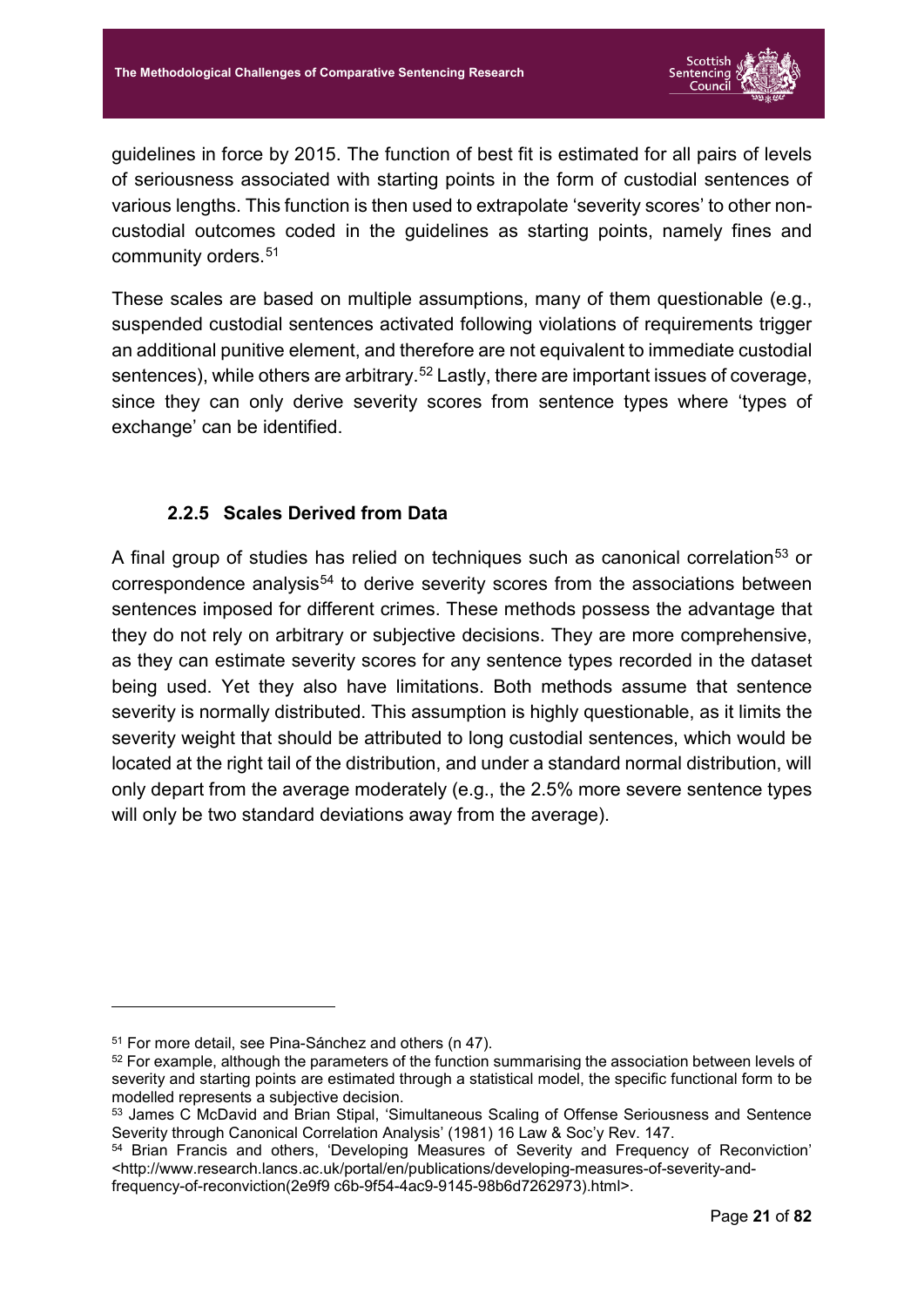

## <span id="page-22-0"></span>**2.3 Modalities of Punishment and Relativity**

One important consideration underlying scales of severity is that they are based on the retributivist ideal of proportionality in punishment, with the severity of the punishment imposed being proportionate to the harm of the offence. An objective account of punishment based on the deprivation of liberty gives rise to a scale wherein a ten-year imprisonment term is more severe than a one-year imprisonment term, which in turn, is more severe than a community sentence or fine. It is problematic to assume, however, an objective value of punishment when the act of sentencing refers to a decision made by a subject (the sentencer), who is meant to anticipate the likely effect that such decision will have on another subject (the offender).<sup>55</sup>

The true value of punishment - its *experienced* severity -- will vary across people. Imprisonment will be a more severe punishment for an offender with childcaring responsibilities (due to the added pain of being separated from children).<sup>56</sup> This pain of separation can also be experienced by individuals with no childcaring responsibilities but who nonetheless suffer the loss of direct contact with family or friends and this can increase the experienced severity of their punishment.<sup>57</sup> In contrast, it is sometimes said that some homeless people may not suffer the exact same pains of imprisonment, as their basic needs may be literally accommodated in prison. This finding emerged in van Ginneken and Hayes' study. <sup>58</sup> Some offenders explained how their socio-economic conditions meant that imprisonment represented a higher standard of living than the extreme deprivations they experienced in the community.

Other sanctions are also experienced differently by different offenders. The severity of a fine depends on an offender's capacity to pay. <sup>59</sup> Recognition of this reality justifies the use of 'day fine' systems where the amount of the fine is determined in part by the offender's capacity to pay. The consequence of the differential impact of sentences is that although a sanction may appear to be less severe than a notionally higher tariff

<sup>55</sup> Lori Sexton, 'Penal Subjectivities: Developing a Theoretical Framework for Penal Consciousness' (2015) 17 Punishment & Society 114.

<sup>56</sup> David J Hayes, 'Penal Impact: Towards a More Intersubjective Measurement of Penal Severity' (2016) 36 Oxford Journal of Legal Studies 724.

<sup>57</sup> Ben Crewe, 'Depth, Weight, Tightness: Revisiting the Pains of Imprisonment' (2011) 13 Punishment & Society 509; David Hayes, 'The Impact of Supervision on the Pains of Community Penalties in England and Wales: An Exploratory Study' (2015) 7 European Journal of Probation 85.

<sup>&</sup>lt;sup>58</sup> Esther FJC van Ginneken and David Hayes, "Just" Punishment? Offenders' Views on the Meaning and Severity of Punishment' (2017) 17 Criminology & Criminal Justice 62.

<sup>59</sup> van Ginneken and Hayes (n 58).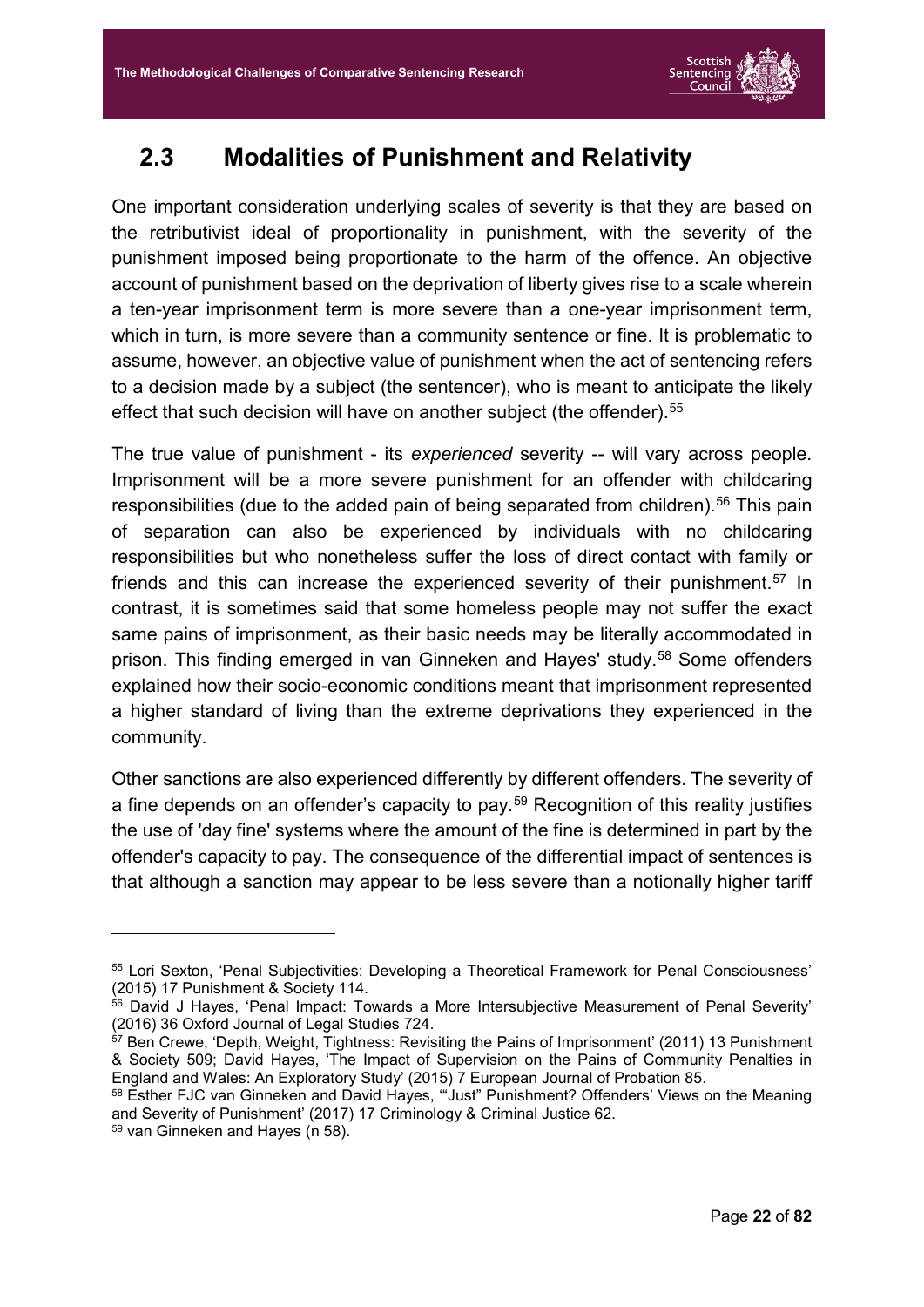

disposal, in practice it may be experienced as more severe. Studies have shown as a result that lengthy probation terms are sometimes perceived to be as severe as imprisonment.<sup>60</sup> Another manifestation of this is that when given a choice of sanctions, some offenders prefer a prison sentence to a community order, although the latter is perceived by society as being less severe.

In addition, even though the prison environment should not automatically influence sentence severity<sup>61</sup> – after all a judge does not sentence an offender to a specific prison – it may have some bearing.<sup>62</sup> Prisons vary in their harshness.<sup>63</sup> Private prisons, for example, might be less restrictive than state run prisons. <sup>64</sup> Similarly, some prisons are perceived to be more severe<sup>65</sup> than others. Prison sentences will be perceived as more severe if the institution is located far from family and friends (an issue more likely in regards to female prisons). <sup>66</sup> The experienced (i.e. subjective) severity of a given period in prison will therefore vary, depending upon the nature of the institution. 67

It is hard to make objective comparisons of imprisonment severity when prisoners with varied vulnerabilities will experience punishment differently. For example, offenders might be entering the prison system with complex mental health problems<sup>68</sup> which may result in them experiencing the pains of imprisonment more severely. This is reflected

<sup>62</sup> van Ginneken and Hayes (n 58) 74–75.

<sup>60</sup> Joan Petersilia and Elizabeth Piper Deschenes, 'Perceptions of Punishment: Inmates and Staff Rank the Severity of Prison Versus Intermediate Sanctions' (1994) 74 The Prison Journal 306; Peter B Wood and Harold G Grasmick, 'Toward the Development of Punishment Equivalencies: Male and Female Inmates Rate the Severity of Alternative Sanctions Compared to Prison' (1999) 16 Justice Quarterly 19; Esther FJC van Ginneken, 'The Pain and Purpose of Punishment: A Subjective Perspective' (2016) 22 What is Justice? Re-imagining Penal Policy Working Papers.

<sup>61</sup> Concerning prison conditions and COVID-19, in *HMA v Lindsay* [2020] HCJAC 26, it was noted that "To take account of the current emergency as a reason for discounting a custodial sentence would discriminate unfairly against prisoners who may have been given a short term sentence shortly before the lockdown, in favour of those upon whom such sentences are imposed now" (para 25). For a comparison one might also have reference to the position in England and Wales: see *Attorney-General's Reference, R v Manning* [2020] 4 WLR 77.

<sup>&</sup>lt;sup>63</sup> Alison Liebling and Helen Arnold, 'Prisons and Their Moral Performance: A Study of Values, Quality, and Prison Life'.

 $64$  Ben Crewe and others, 'The Emotional Geography of Prison Life' (2014) 18 Theoretical criminology 56.

<sup>65</sup> Crewe (n 57).

<sup>66</sup> Ivana Bacik, 'Women and the Criminal Justice System' [2002] Criminal justice in Ireland 134.

<sup>&</sup>lt;sup>67</sup> Gavin Dingwall and Christopher Harding, 'Desert and the Punitiveness of Imprisonment' (Ashgate Publishing 2002).

<sup>68</sup> Seena Fazel and John Danesh, 'Serious Mental Disorder in 23 000 Prisoners: A Systematic Review of 62 Surveys' (2002) 359 The lancet 545.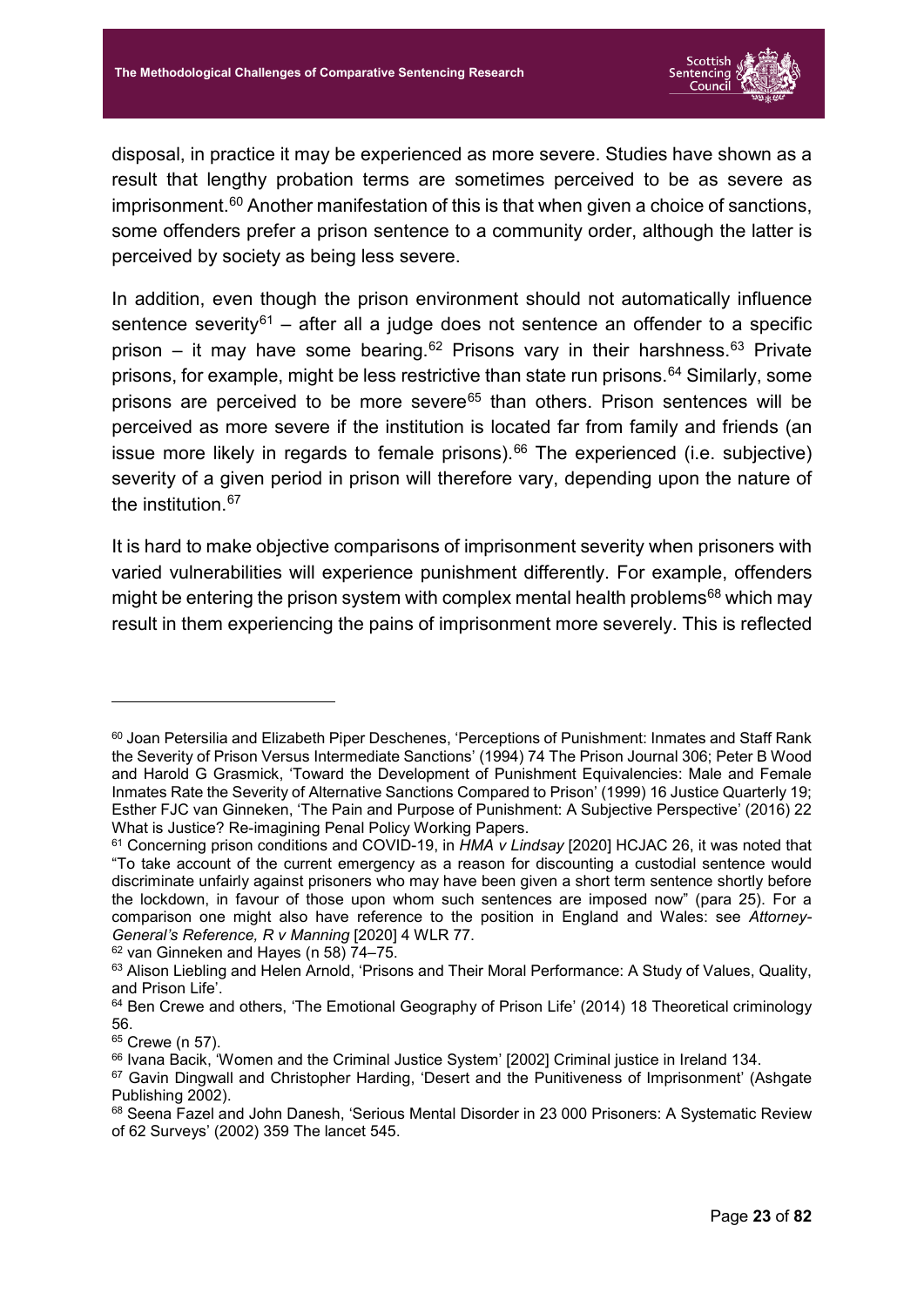

in the high levels of self-harm and suicides in prisons.<sup>69</sup> It is complicated, however, to calculate how much more these individuals will suffer in comparison to each other since their experience is subjective and dependent on their personal circumstances. Finally, if punishment severity is measured purely in terms of liberty deprivation, then one could expect that ten years' imprisonment to be ten times more severe than oneyear imprisonment. Yet studies have demonstrated that perceptions of severity do not increase linearly as incarceration terms get longer.70

#### **2.3.1 Sentences affect People in Different Ways**

<span id="page-24-0"></span>To summarize, punishment severity can hence be hard to quantify objectively, since punishments vary in their subjectively experienced severity.71 This problem, however, is overlooked by scales of severity which disregard subject variability. It can be hard to conceive how punishment severity can therefore be measured solely on the standardised metric of liberty deprivation and imprisonment. A unidimensional theory of punishment severity fails to acknowledge social inequalities and their effect on people experiencing legal punishments. It is, therefore, unable to recognise how as a result of these unequal conditions there will be differences in the perception and experience of objectively equal punishments. In order to remedy this, we should consider an approach<sup>72</sup> that is able to incorporate individual differences in the perception of punishment.

### <span id="page-24-1"></span>**2.4 Measuring Severity across Jurisdictions**

So far, this chapter has reviewed the main approaches that have been considered to reduce different sentences to a unidimensional scale of severity. Attempts to undertake a scale capturing differences *between* rather than within jurisdictions will be similarly affected. Specifically, with respect to cross-jurisdictional comparisons, researchers should be able to: i) control for different crime rates; while being able to

<sup>69</sup> Fazel and Danesh (n 68).

<sup>70</sup> Tremblay (n 43); Robert E Harlow, John M Darley and Paul H Robinson, 'The Severity of Intermediate Penal Sanctions: A Psychophysical Scaling Approach for Obtaining Community Perceptions' (1995) 11 Journal of Quantitative Criminology 71.

<sup>71</sup> Adam J Kolber, 'The Subjective Experience of Punishment' (2009) 109 Colum. L. Rev. 182. <sup>72</sup> Hayes (n 56).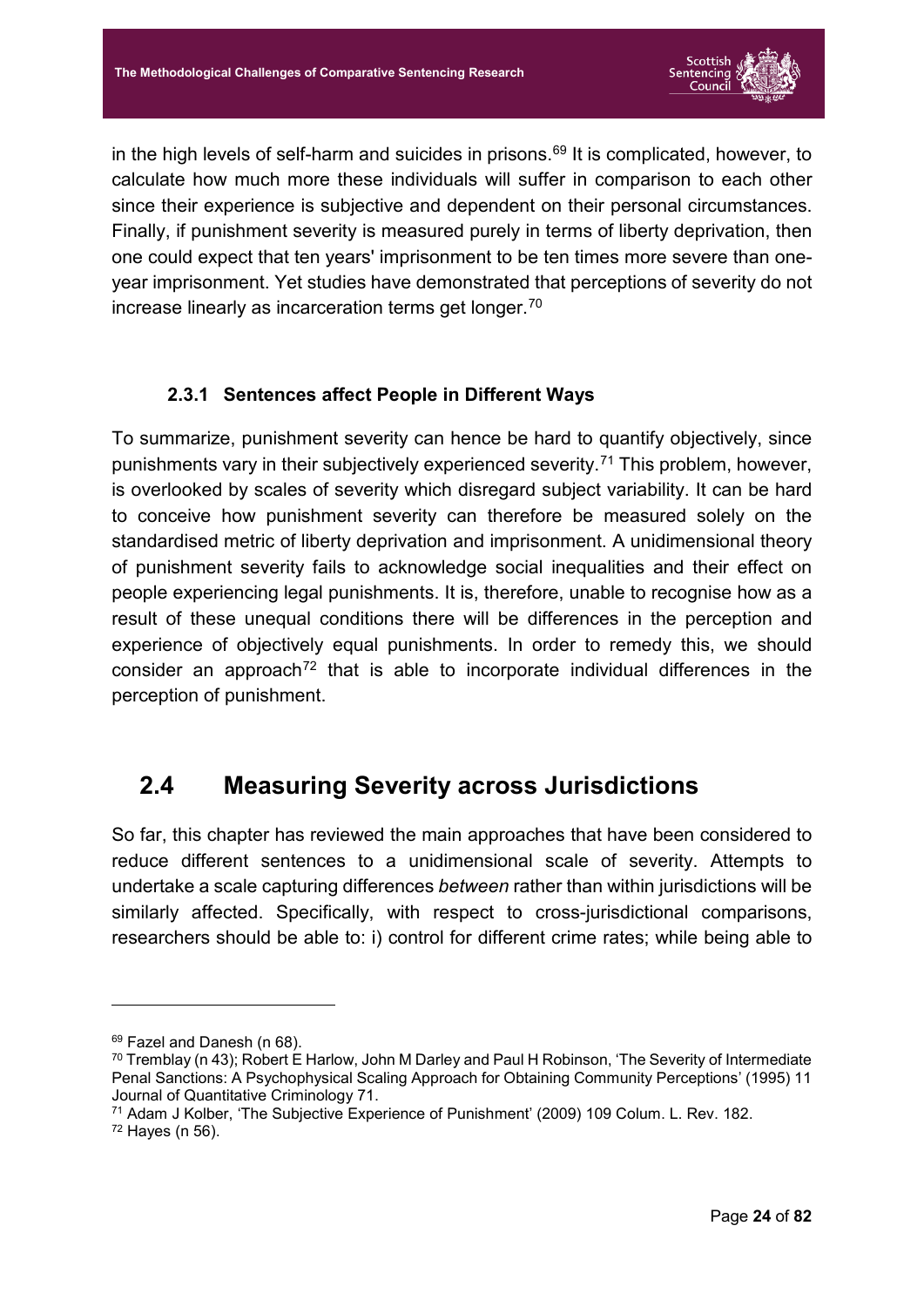

ii) capture differences in the sentence types used in each jurisdiction; and iii) their potentially variable punitive impact on offenders.

Cross-jurisdictional comparisons of punitiveness often explore imprisonment trends.73 As noted in Section 1, such studies are highly affected by a problem of 'selection bias' as a result of their focus on prison sentences. More importantly, when considering comparisons between jurisdictions, analyses based on prison populations will confound sentence severity with differential crime rates, which affects their validity. This last problem can be addressed using more refined *quantitative* and *qualitative* approaches. For example, Byrne et al.<sup>74</sup> explored comparisons in the prison population, but also in the frequency of the use of custody for roughly similar offence types. Similarly, Davies et al.<sup>75</sup> relied on experimental settings where judges from different jurisdictions were asked to sentence a series of simulated cases.

Such research designs can control for differences in officially-recorded crime rates, but they still assume that both the sentence types available, and the conditions to which offenders are subject, do not differ across jurisdictions. Neither of those assumptions is tenable in many instances. The sentencing options available to judges vary substantially - even across jurisdictions as similar as Scotland and England and Wales. Prison conditions also vary greatly across countries.<sup>76</sup>

#### **2.4.1 Inter-Jurisdictional Scales of Severity**

<span id="page-25-0"></span>None of the methods employed to create a (within jurisdiction) scale of severity described in Section 2 can be used to estimate sentence severity between jurisdictions. Data-driven methods (such as those introduced in Sections 2.4 (guideline-anchored scales) and 2.5 (data-driven scales)) would miss the subtleties associated with the different sentence types and conditions experienced by offenders across jurisdictions. Methods relying on subjective judgements or perceptions of severity such as Magnitude scalation or Thurstone Scales (Sections 2.2 and 2.3) will also be problematic. None of the population subgroups considered in the literature would be informed enough to provide the insights sought by researchers. The general

<sup>73</sup> Roy Walmsley, 'Global Incarceration and Prison Trends' (UN 2003).

<sup>74</sup> James M Byrne, April Pattavina and Faye S Taxman, 'International Trends in Prison Upsizing and Downsizing: In Search of Evidence of a Global Rehabilitation Revolution' (2015) 10 Victims & Offenders 420.

<sup>75</sup> Malcolm Davies, Jukka-Pekka Takala and Jane Tyrer, 'Sentencing Burglars and Explaining the Differences between Jurisdictions: Implications for Convergence' (2004) 44 British Journal of Criminology 741.

<sup>76</sup> Information on Prison Conditions and the Treatment of Prisoners. Available at: https://www.hrw.org/legacy/advocacy/prisons/europe.htm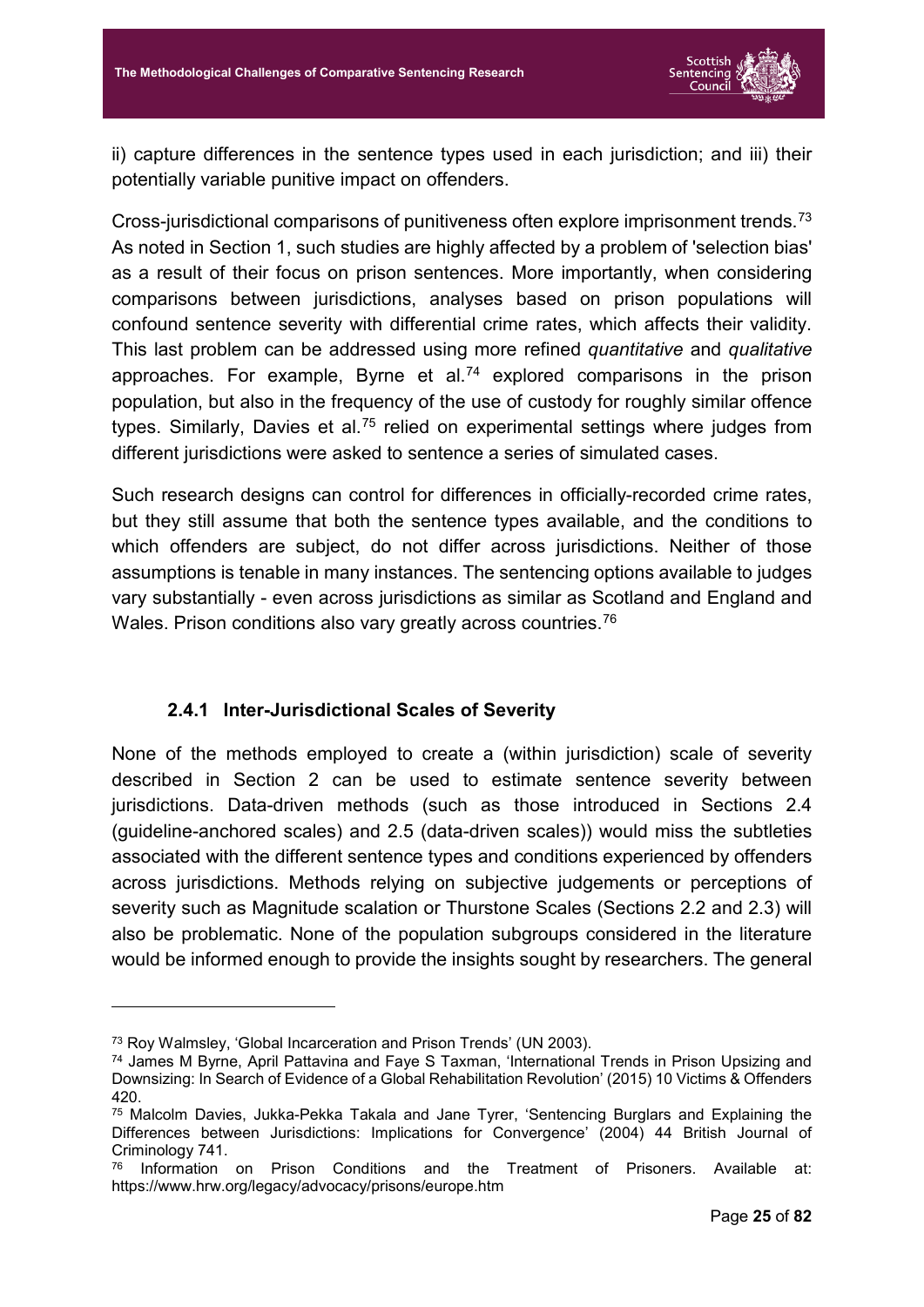

public, offenders, or even some criminal justice practitioners will be unfamiliar with the specific sentences imposed in different countries. The pool of experts with the required cross-jurisdictional knowledge to undertake such considerations reliably enough is too small to be used as part of an empirical study.

#### **2.4.2 Offender Perceptions**

<span id="page-26-0"></span>An alternative research design that could potentially lead to comparisons of sentence severity between jurisdictions is to ask offenders in multiple jurisdictions about their perceptions of a given sentence type after having experienced it. An example of such a research design is the Eurobarometer on Experiencing Supervision<sup>77</sup> (EES), which aims to measure the subjective wellbeing of offenders under different forms of criminal supervision, across eight European countries, using questionnaires. The EES is limited to a specific set of sentence types. However, the same approach could be replicated for other sentence types shared across the jurisdictions under analysis, such as fines, custodial sentences, or community sanctions. Once the average perceptions of severity for the main sentence types are estimated across jurisdictions, then this data could be used to derive a scale to compare sentence severity both within and between jurisdictions.

This approach has limitations. For example, it is still be based on the assumption that subjective experiences of punitiveness can be extrapolated from the individual to the population using sample averages. It also assumes 'measurement invariance', i.e. that participants drawn from the two jurisdictions understand the questions asked similarly. However, with the right techniques, these assumptions could be relaxed,  $78$  while measurement invariance can be tested using latent variable estimation.79

# <span id="page-26-1"></span>**2.5 Conclusion**

-

Sentencing is complex, simultaneously seeking multiple - often contradictory - goals, for which a range of different forms of 'punishment' can be considered. Because of the high heterogeneity in sentence outcomes, research exploring questions such as the

<sup>77</sup> Ioan Durnescu and others, 'Experiencing Offender Supervision in Europe: The Eurobarometer– Lessons from the Pilot Study' (2018) 65 Probation Journal 7.

<sup>78</sup> Jose Pina-Sánchez and John Paul Gosling, 'Tackling Selection Bias in Sentencing Data Analysis: A New Approach Based on a Scale of Severity' [2020] Quality & Quantity 1.

<sup>79</sup> William Meredith, 'Measurement Invariance, Factor Analysis and Factorial Invariance' (1993) 58 Psychometrika 525.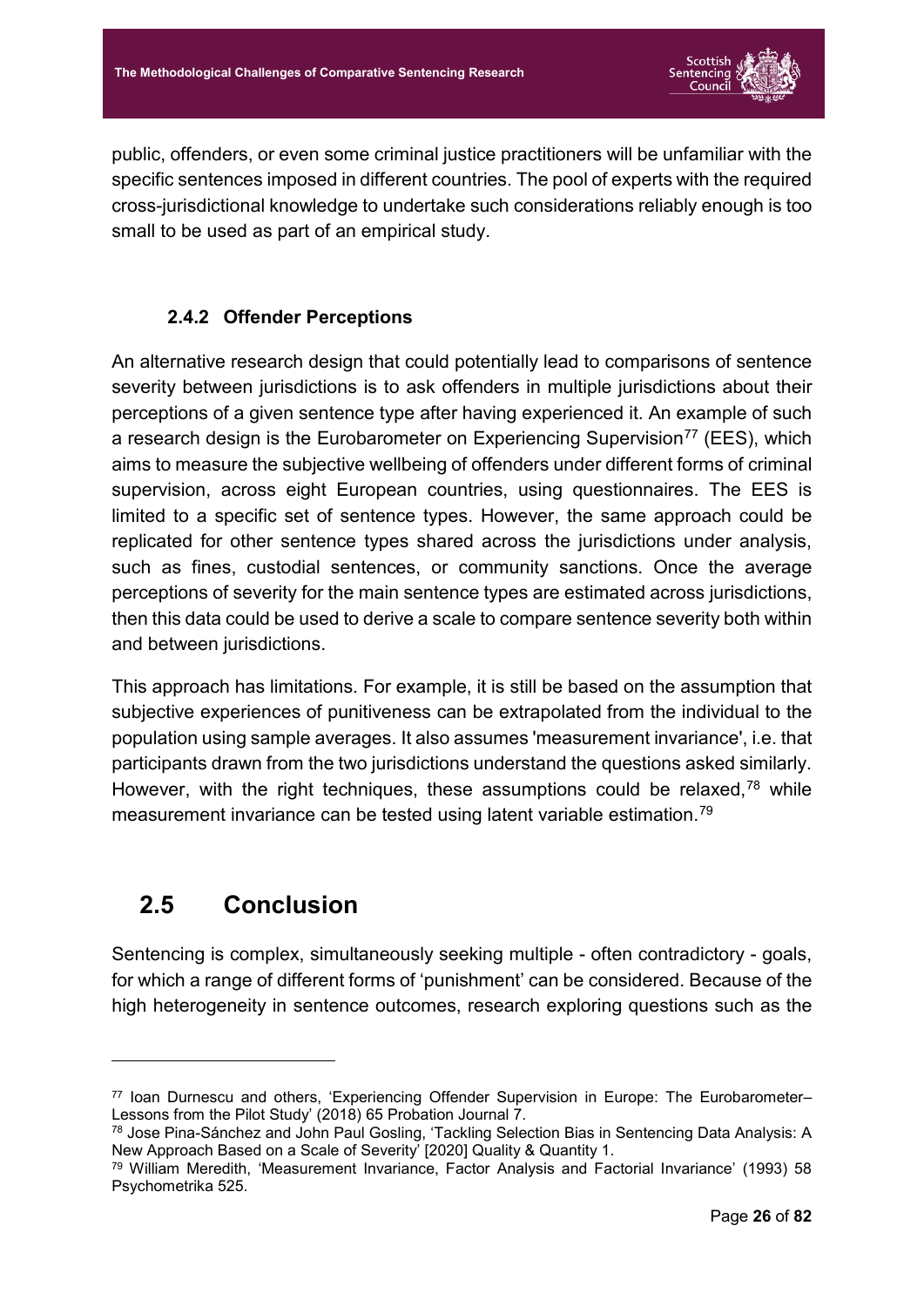

impact of sentencing guidelines is challenging, and often inconclusive. Empirical studies on sentencing are normally focused on specific sentence outcomes, such as custodial sentences, with the associated loss of external validity (i.e. generalisability). When multiple outcomes are considered, it is not always possible to draw unequivocal conclusions. For example, in instances where declines in the use of one particular sentence outcome are substituted by increases in the use of other outcomes, with some being more severe while others less so. Researchers have sought to overcome this problem by grouping different sentence outcomes into a common scale of severity. This chapter reviewed the main methods adopted in the literature to estimate such severity scales. We noted that as a result of their focus on population averages, all methods disregard the subjective experience of sentences. Besides this, the analytic approaches vary widely in terms of their assumptions and limitations. There is no perfect method; all have limitations.

Research in penal metric theory has focused on the estimation of scales of severity within, not between, jurisdictions. Further, none of the methodologies for the estimation of within-jurisdictions scales of severity could be repurposed for the estimation of a scale of severity to make comparisons between jurisdictions. One research design that could undertake such comparisons would be a crossjurisdictional survey based on the perceptions of offenders who have experienced the sentence outcomes that are equivalent across jurisdictions. These perceptions could then serve as the basis for a scale of severity between jurisdictions.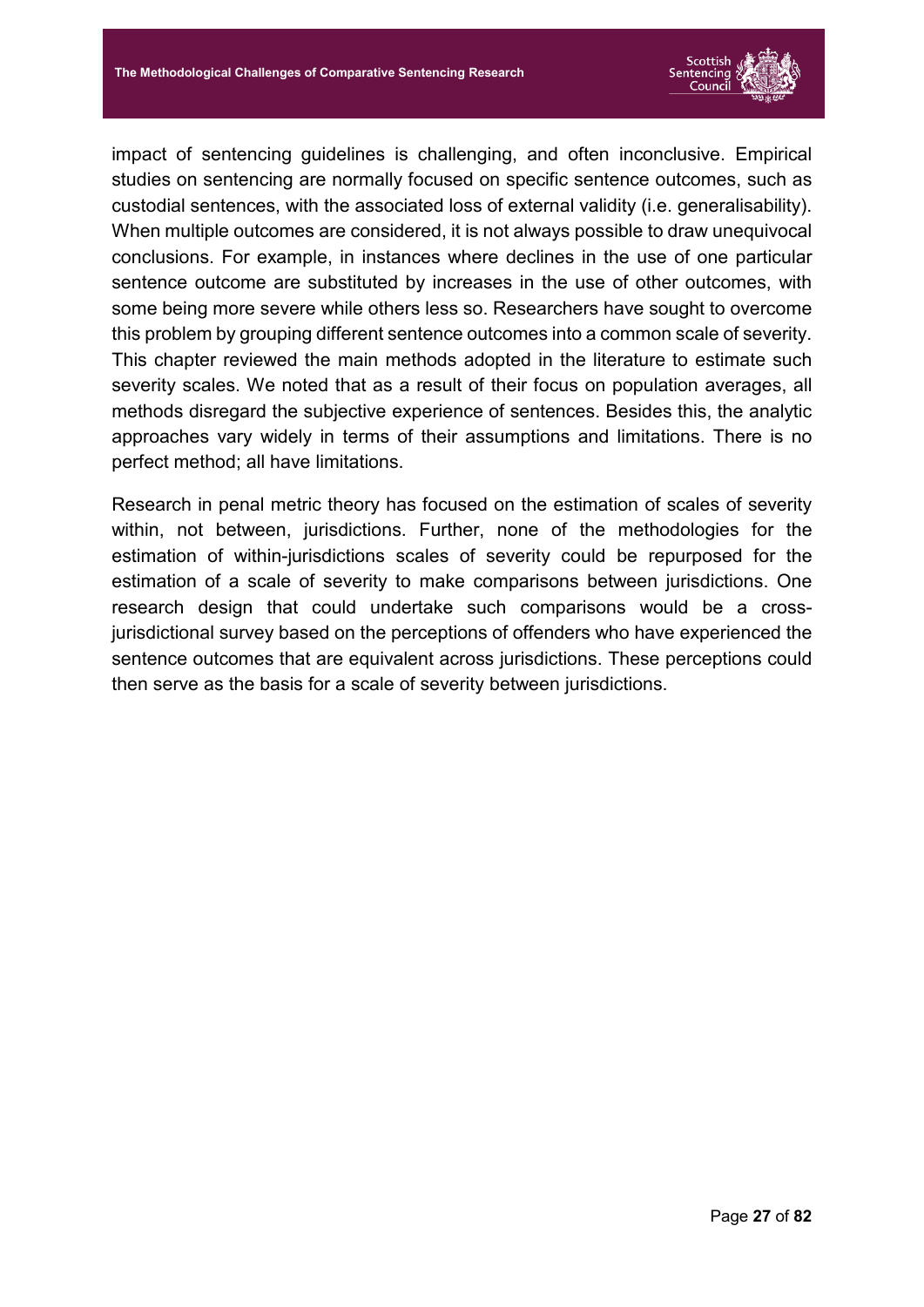

# **Chapter 3: Understanding Sentencing Disposals**

<span id="page-28-0"></span>This chapter contributes to the understanding of sentencing in the two jurisdictions of Scotland and England and Wales. The comparative research literature is relatively sparse, usually focusing on the treatment of a special issue or offence in the two jurisdictions. To date, there has been no attempt to consider the two regimes' principal sanctions. This is an important limitation as any comparative understanding of sentencing must consider a number of key differences relating to the offence, *the sentencing disposals in law and practice*, the legal regime, and other more nebulous factors such as community reaction and criminal justice cultures (see Chapter 1).

Here we consider sentencing disposals by comparing the principal sanctions used in Scotland and England and Wales. Different jurisdictions use variations of pecuniary, community and custodial sanctions in response to crime. However, there are often differences in how these sanctions are defined and administered. For example, some jurisdictions have periods spent on licence as part of custodial sentences. Moreover, community sentences carry a range of requirements that often vary between jurisdictions.

The appendix to this report contains a series of tables that summarise key features of the principal sanctions in England and Wales and Scotland. <sup>80</sup> The following sections offer some commentary on these sanctions. However, it should be noted that the tables are not exhaustive. $81$  Additionally, for context, it might be noted that Scotland has a wide range of alternatives to prosecution through court, known as "direct measures."82 While direct measures can be used in response to (mainly low-level) offending, they are beyond the scope of this review.

Tables 1A to 1D concern custodial sentences. Tables 2 and 3 document community sentences and deferred sentences, respectively. Tables 4A to 4B examine pecuniary penalties, and Table 5 the unique Scottish sanction of 'admonition'. Finally, Tables 6A and 6B concern discharges. From these tables, it can be seen that important differences exist, particularly with regard to suspended sentences, and it would be unwise to make direct comparisons for all sanctions. However, it is possible to draw

81 Some court orders are omitted. For an overview of these see the Scottish Sentencing Council: [https://www.scottishsentencingcouncil.org.uk/about-sentencing/orders/.](https://www.scottishsentencingcouncil.org.uk/about-sentencing/orders/) One might also note the supervised release order (SRO).

<sup>80</sup> To our knowledge, no publication has summarised the principal sanctions in the two jurisdictions.

<sup>82</sup> The equivalent in England and Wales would be Out of court disposals (OOCDs).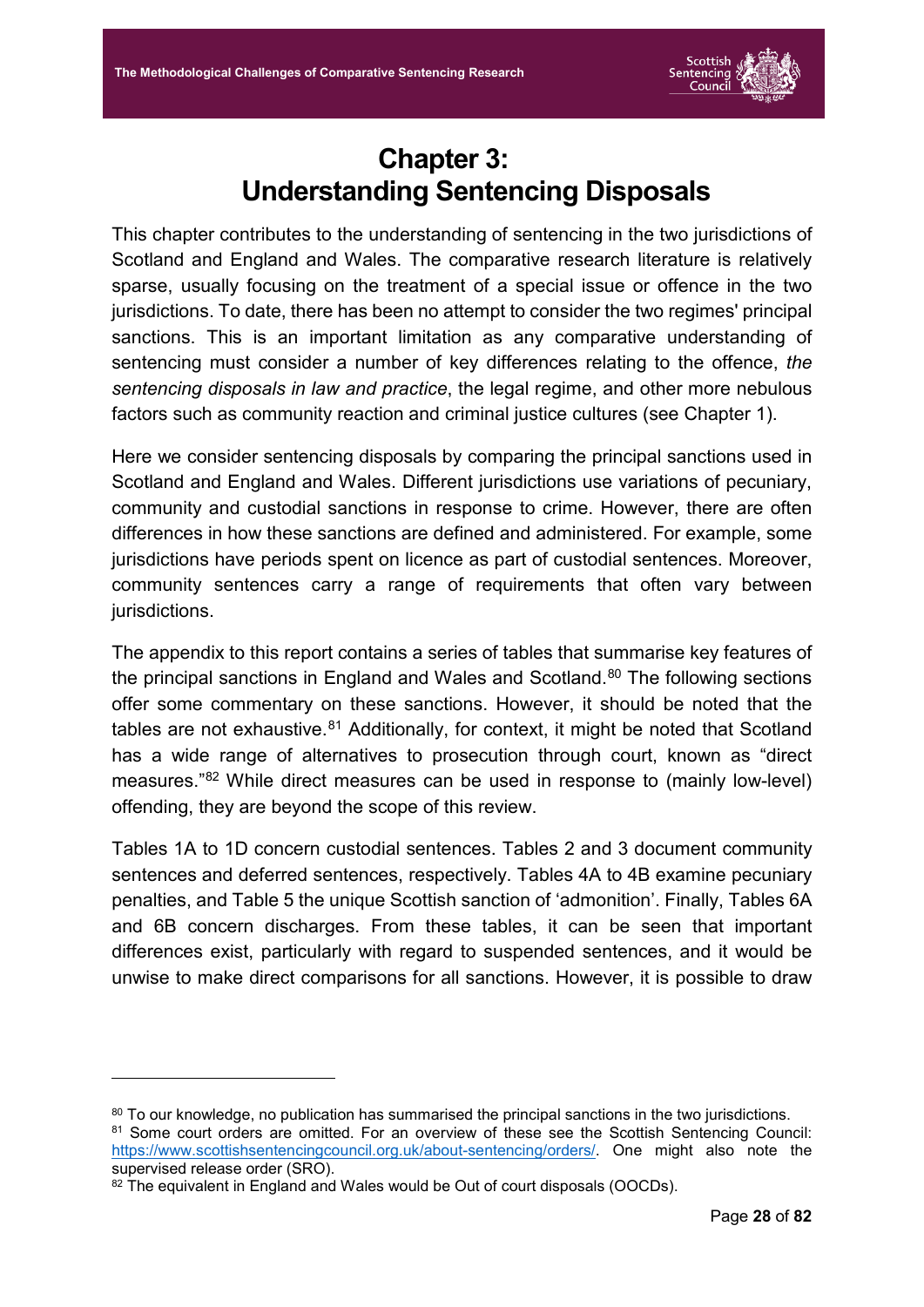

some broad inferences and raise key questions, for example, in terms of the effectiveness of different disposals.

### <span id="page-29-0"></span>**3.1 Is there a Hierarchy of Sanctions?**

The perceived punitiveness of various sanctions was discussed earlier. However, for the purposes of this discussion, it is worth reiterating a key point. Although community sanctions are, in appellate jurisprudence and guidelines, ranked below imprisonment in terms of severity, in some circumstances, community disposals can be more onerous and may be perceived as more punitive than custodial sentences: 83

"It is no longer necessary to equate criminal punishment with prison. At some level of intensity and length, intensive probation is equally severe as prison and may actually be the more dreaded penalty."

Therefore, while a custodial sentence may be described as "the last resort" or ultimate sanction, it is not always, and in all cases, the most severe sanction. (See section 2.3 on the subjective experiences of punishment).

# <span id="page-29-1"></span>**3.2 Clarity in Sentencing Terminology?**

Labels matter and sentences are poorly labelled. The terminology used to describe sentences conceals complexities and can be counterintuitive. Even custodial sentences that appear straightforward are multifaceted. For example, it is self-evident that custodial sentences differ in length. However, what may not be evident (especially to the public) is how a custodial sentence's length affects release, the period spent on licence, the disclosure periods applicable, $84$  or the other orders and measures that may affect a custodial sentence (e.g., supervised release orders and home detention curfew; end of custody licence, etc.).

<sup>83</sup> Petersilia and Deschenes (n 60) 306.

<sup>84 &#</sup>x27;Guidance for the Self-Disclosure of Previous Convictions & Alternatives to Prosecution in Scotland under the Rehabilitation of Offenders Act 1974' (2021) <https://www.gov.scot/publications/guidanceself-disclosure-previous-convictions-alternatives-prosecution-scotland-under-rehabilitation-offendersact-1974/pages/1/>.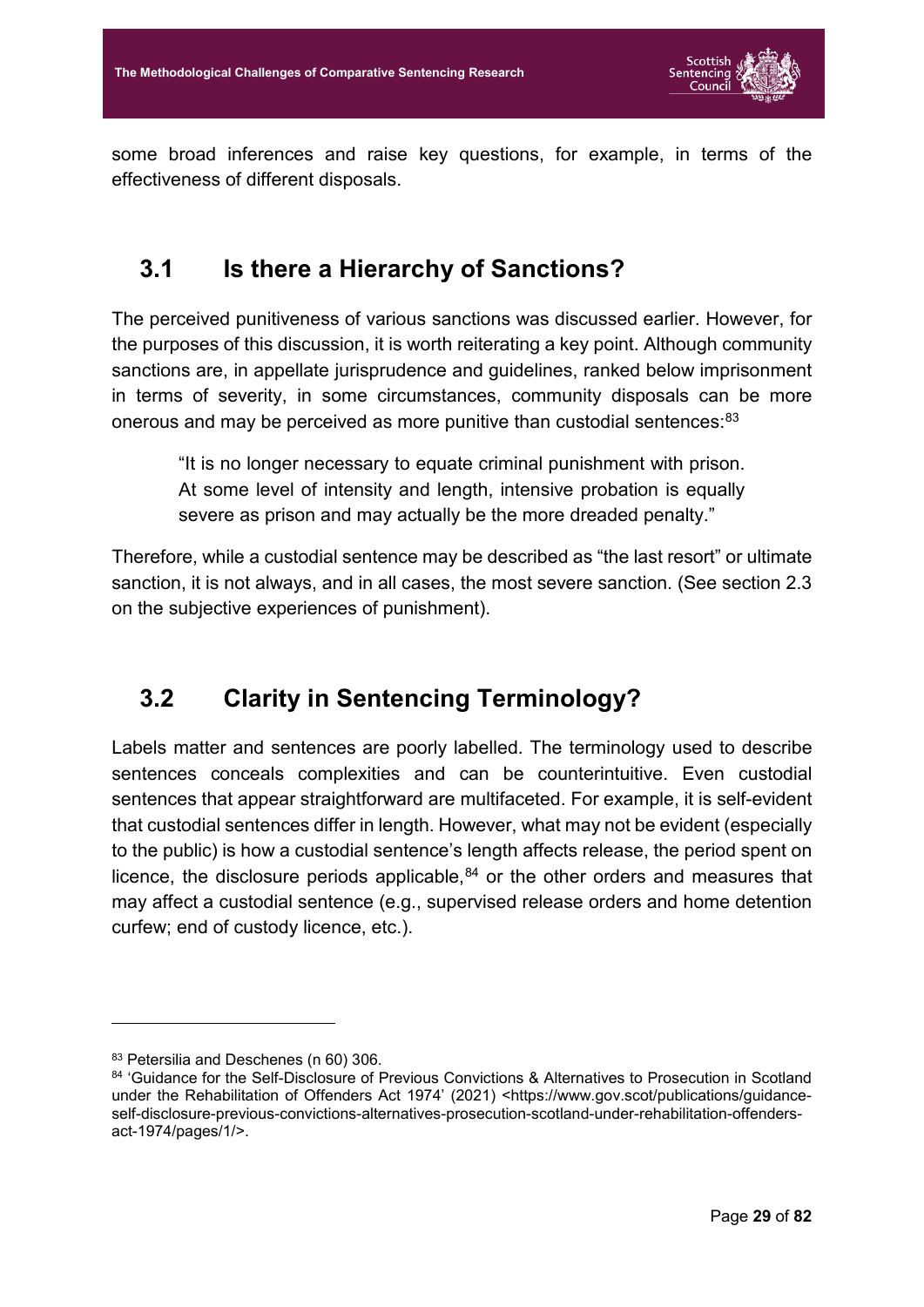

Matters get more complex with community sentences, which, as the tables in Appendix A reveal, are very flexible disposals that can carry onerous requirements. Indeed, not only can community disposals be more cost-effective and highly punitive, additionally, in terms of supporting rehabilitation, community disposals are likely the most effective Scottish sanction in the majority of cases: 85

"Of those released from prison in 2017/18 who had served a sentence of a year or less, 49 per cent were reconvicted within a year, compared with 30 per cent who completed a community sentence. Scottish Government analysis on costs in 2016/17 showed the average prisoner place cost £37,334, while the most used community sentence, a community payback order, cost around £1,894."

Yet, the complexity of community sentences (partly stemming from their potential diversity) can undermine public and professional confidence in them. More work communicating what community sanctions entail could be beneficial. Indeed, community sentences are liable to evolve and incorporate technologies to a greater degree (e.g., transdermal alcohol monitoring). This will mean that communicating to the public what non-custodial sentences entail will become increasingly important. Exactly how this could be communicated to the public is another area where comparative research may be helpful and we note this in our conclusions. For now, the remainder of this chapter sets out some key points on specific sentencing disposals in England and Wales and Scotland. Additionally, the tables in the appendix, though illustrative rather than comprehensive, are intended to assist in this.

## <span id="page-30-0"></span>**3.3 Suspended Sentence Order (SSO)**

-

The suspended sentence order (SSO) in England and Wales has been available to courts for decades, but it only became a common sanction relatively recently. Before the Criminal Justice Act (CJA) 2003, a court could only suspend a prison sentence if it found "exceptional circumstances." The CJA 2003 removed that restriction, leading to a dramatic increase in the use of the SSO. The SSO is a useful sanction for courts

<sup>85 &#</sup>x27;Scottish Prison Service Annual Audit 2019/20' (Audit Scotland 2021) 3 <https://www.auditscotland.gov.uk/report/scottish-prison-service-annual-audit-201920> accessed 4 October 2021.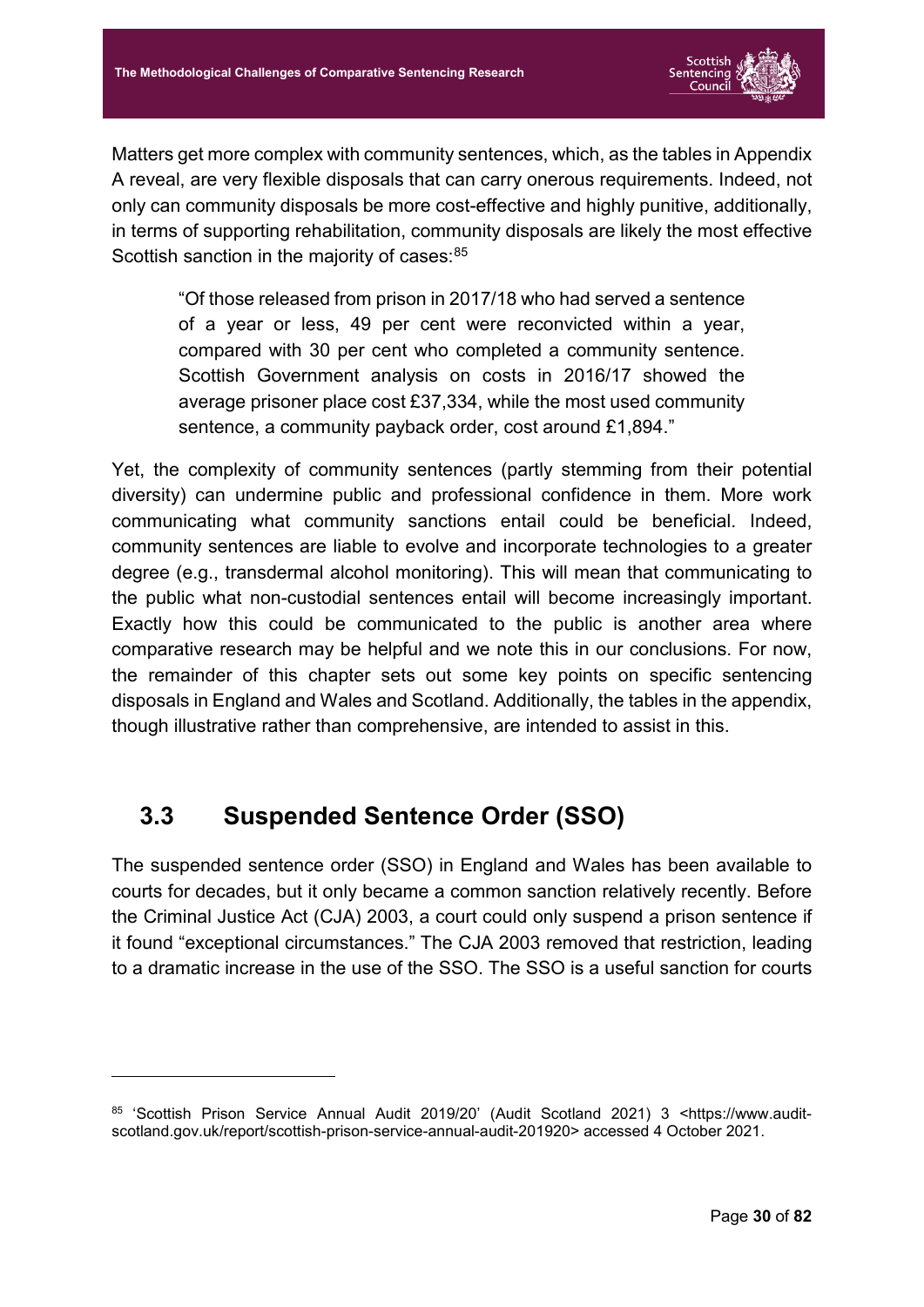

to consider in cases where the custody threshold has been passed but where there are reasons to justify suspending the sentence.

Suspended sentences are worthy of special attention here as these do not exist in Scotland. An overview of the SSO is provided in Table 1. While Scotland has no direct equivalent of the SSO, there is comparative research that conceptualised it broadly as a "conditional sentence."86 Conditional sentences encompass a range of disposals, including suspended sentences and deferred sentences. Some have preferred the term "conditional sentence" to terms such as "suspended sentence" to highlight that this "requires something more active than simply refraining from offending, but may also include compliance with additional requirements set by the court (such as unpaid work or supervision)."87

Given the serious nature of the SSO, it may be argued that the closest comparator in Scotland is the community payback order (CPO).<sup>88</sup> In the tables below, we compare the Scottish CPO with the English and Welsh community order (CO). However, operationally, the CO resembles the SSO. Indeed, later we consider the example of causing death by careless or inconsiderate driving for which an SSO is frequently used in England and Wales. By contrast, the most common disposal (in about two-thirds of cases) in Scotland is recorded in official data as a "community sentence" - most of which are CPOs.

In England and Wales, it may be that in practice SSOs tend to have more requirements and are used more punitively than in COs.<sup>89</sup> Yet, an examination of the tables in the appendix reveals that an SSO is not *always* more onerous than a community sentence such as a CO. Indeed, the conditions are broadly similar and (in England and Wales) the CO has more potential requirements. Moreover, research suggests that laypersons may not see a significant difference between the CO and SSO. For example, in one study of SSOs and COs, half of the offenders interviewed "thought there was little difference between the two in practice terms."90

Another similarity between SSOs and COs/CPOs is noteworthy: if an offender complies with the requirements, then they will operate similarly. Likewise, if an offender fails to comply with the requirements of an SSO or a CO/CPO, then, in either case, they may spend time in prison. This said, failure to comply with the requirements

<sup>86</sup> Sarah Armstrong and others, 'International Evidence Review of Conditional (Suspended) Sentences' (The Scottish Centre for Crime and Justice Research 2013).

<sup>87</sup> Armstrong and others (n 86) 11.

<sup>88</sup> Drug treatment and testing orders may also be relevant but are not discussed in detail here.

<sup>89</sup> George Mair and Helen Mills, 'The Community Order and the Suspended Sentence Order Three Years On' [2009] Centre for Crime and Justice Studies 10.

<sup>90</sup> Mair and Mills (n 89) 24.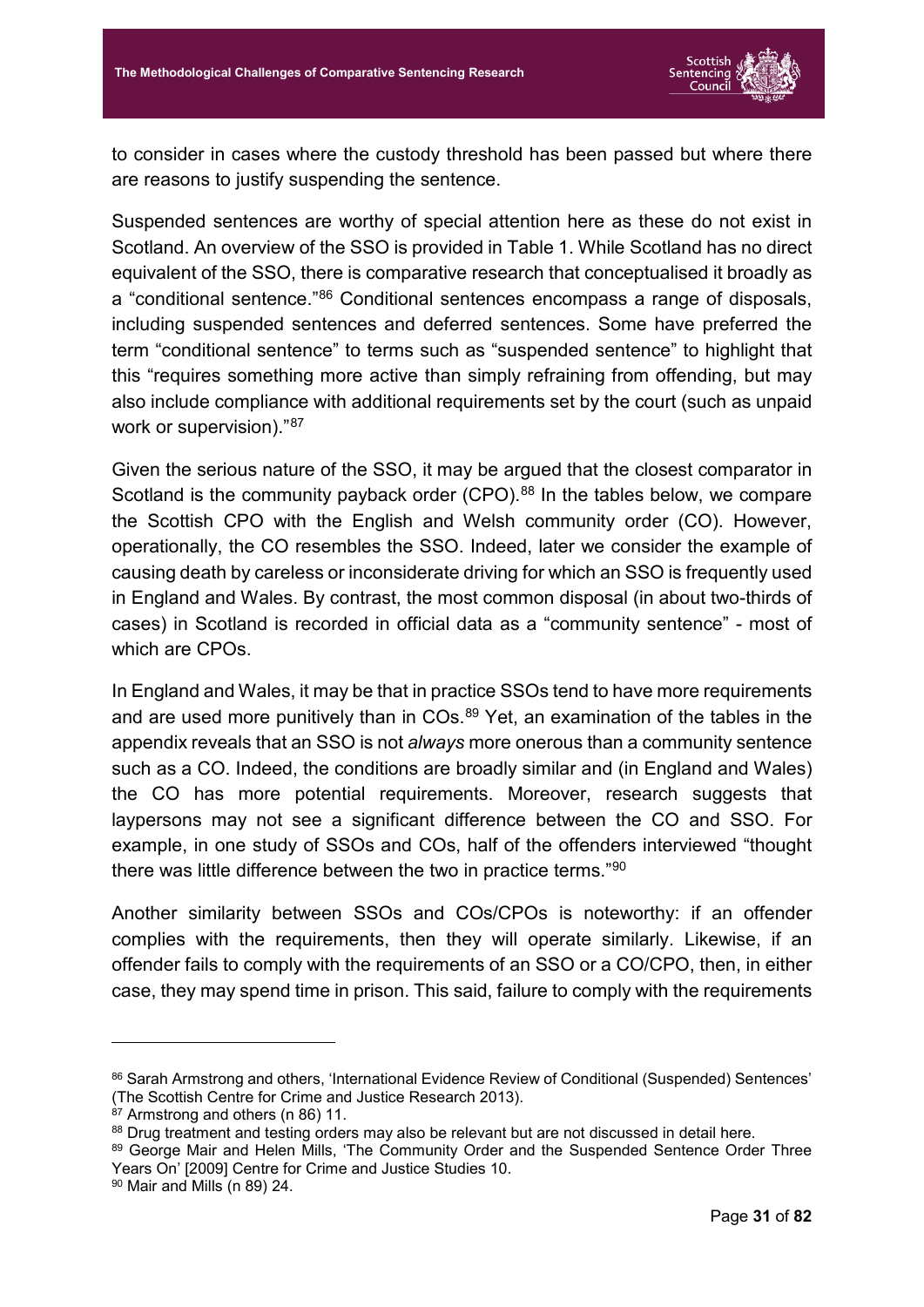

of the SSO is likely to be treated more severely by courts in England and Wales, for the very reason that the sanction is designed to replace a custodial rather than a community punishment. In this regard, the SSO may be similar to the Scottish CPO when it is imposed as a direct "alternative to imprisonment."

#### **3.3.1 The SSO in Practice**

<span id="page-32-0"></span>The SSO is a useful sanction for courts to consider in cases where the custody threshold has been passed but where there are reasons to justify suspending the sentence. The offence of causing death by careless or inconsiderate driving (CDCID is discussed in greater detail in Chapter 4) is a good example of a crime for which an SSO has proved appropriate. The offence involves extremely high harm, yet as noted earlier, the offender's level of culpability is (compared to some other offences resulting in death) relatively low. The Sentencing Council's 'Imposition' guideline provides guidance regarding the use of the  $SSO.<sup>91</sup>$  It proposes specific factors which indicate an SSO may or may not be appropriate. For example, two factors indicating it may be appropriate to suspend a custodial sentence are: "strong personal mitigation" and "immediate custody will result in significant harmful impact upon others." Both are common in cases of CDCID. The offender's careless driving may have resulted in the death of a relative, and an immediate prison sentence may result in significant harm to the offender's children.

The SSO is fairly frequently imposed in England and Wales. In 2019, courts imposed 74,169 immediate prison sentences and 39,315 suspended sentence orders.<sup>92</sup> In other words, over one third (35%) of prison sentences were suspended. Thus, the SSO is a significant sanction in England and Wales.

The nature of the SSO makes it very hard to make comparisons with Scotland regarding the use of imprisonment. The SSO is deemed a sentence of imprisonment in England and Wales by virtue of the fact that a court must not impose an SSO unless the custody threshold has been passed. This structure is clearly communicated to courts by the Sentencing Council's Imposition guideline.<sup>93</sup> This suggests that there are two forms of custody in England and Wales: immediate imprisonment and the SSO. However, while the SSO may be de jure a sentence of imprisonment, in practice it is

<sup>91</sup> 'Imposition of Community and Custodial Sentences. Definitive Guideline.' (Sentencing Council of England and Wales 2017) <https://www.sentencingcouncil.org.uk/overarching-guides/crowncourt/item/imposition-of-community-and-custodial-sentences/>.

<sup>92</sup> Source: Ministry of Justice (2020) Outcomes by Offence, data tool.

<sup>93</sup> 'Imposition of Community and Custodial Sentences. Definitive Guideline.' (n 91).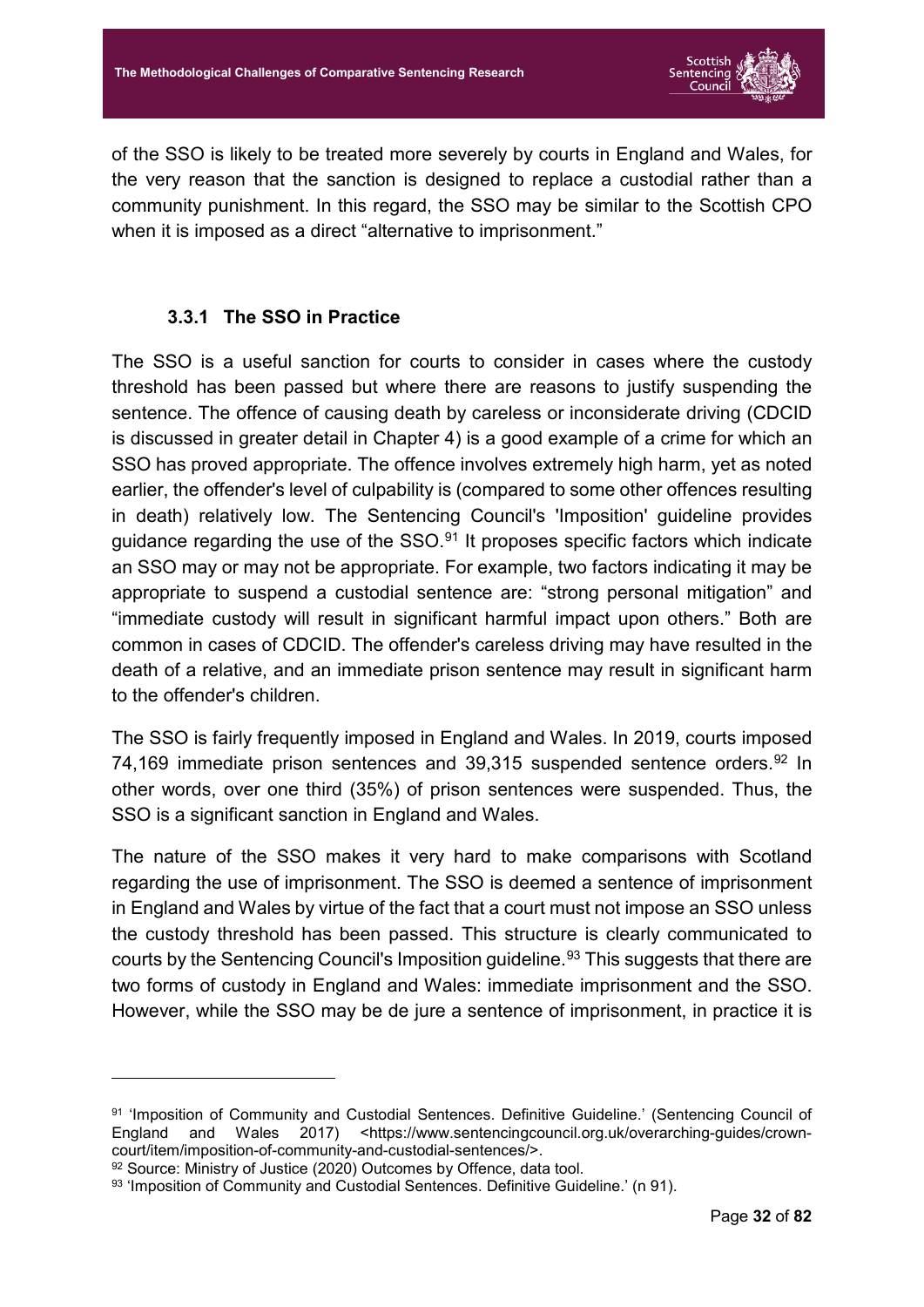

not always perceived as such by offenders or the general public. The existence of a form of imprisonment which does not fully correspond to a term of immediate imprisonment – and which is absent in Scotland – makes it complicated to determine which jurisdiction 'uses' imprisonment more often.

#### <span id="page-33-0"></span>**3.4Structured Deferred Sentence (SDS)**

The SDS is noted in Table 7 alongside its closest counterpart in England and Wales (the deferred sentence). In part, the SDS is intended to allow the management of offenders and the provision of support without the need to put the offender on a CPO."94 In recent years, Scotland has conducted pilot schemes involving 'Structured Deferred Sentences' which support effective interventions and encourage offender participation.<sup>95</sup> Several evaluations of these pilots have generated promising results.<sup>96</sup> The Structured Deferred Sentencing (SDS) program in Scotland is an example of a successful application of deferred sentencing. The program targets young persons aged 16 to 21 and provides a structured deferred sentence for six months during which time the offender benefits from a support package. An evaluation published in 2019 generated positive results: approximately 90% of participants completed the deferment program.97

There are similarities between suspended sentences and deferred sentences: both are conditional on some future behaviour post-conviction.<sup>98</sup> However, typically, an SDS is for those at a lower risk of custody, and the deferral period is typically 3 months up to 6 months.99 By contrast, an SSO is a direct substitute for a custodial sentence

<sup>94 &#</sup>x27;Structured Deferred Sentences: Guidance ' (2021) para 1.3.

<sup>95</sup> Scottish Government *Structured Deferred Sentences in Scotland: Guidance*. (Edinburgh: The Scottish Government, 2021).

<sup>96</sup> Macdivitt, Katherine, *An Evaluation of the Structured Deferred Sentence Pilots* (Scottish Government 2008)

<sup>&</sup>lt;https://www.webarchive.org.uk/wayback/archive/20150219044232/http://www.gov.scot/Publications/ 2008/04/09134401/0>; More recently, see the evaluation of the Aberdeen Problem-Solving Approach which examined process and outcomes of offenders on the Structured Deferred Sentence (SDS), Jane Eunson and others, 'Review of the Aberdeen Problem Solving Approach'.

<sup>97</sup> Johanne Miller, Blane Abercrombie and Gillian McLellan, 'Evaluation of South Lanarkshire Structured Deferred Sentencing for Young People: End of Project Report September 2019'.

 $98$  Armstrong and others (n 86).<br> $99$  Structured Deferred

<sup>&#</sup>x27;Structured Deferred Sentences: Guidance' (Scottish Government 2021) 14 <https://www.gov.scot/publications/structured-deferred-sentences-scotland-guidance/> accessed 12 October 2021.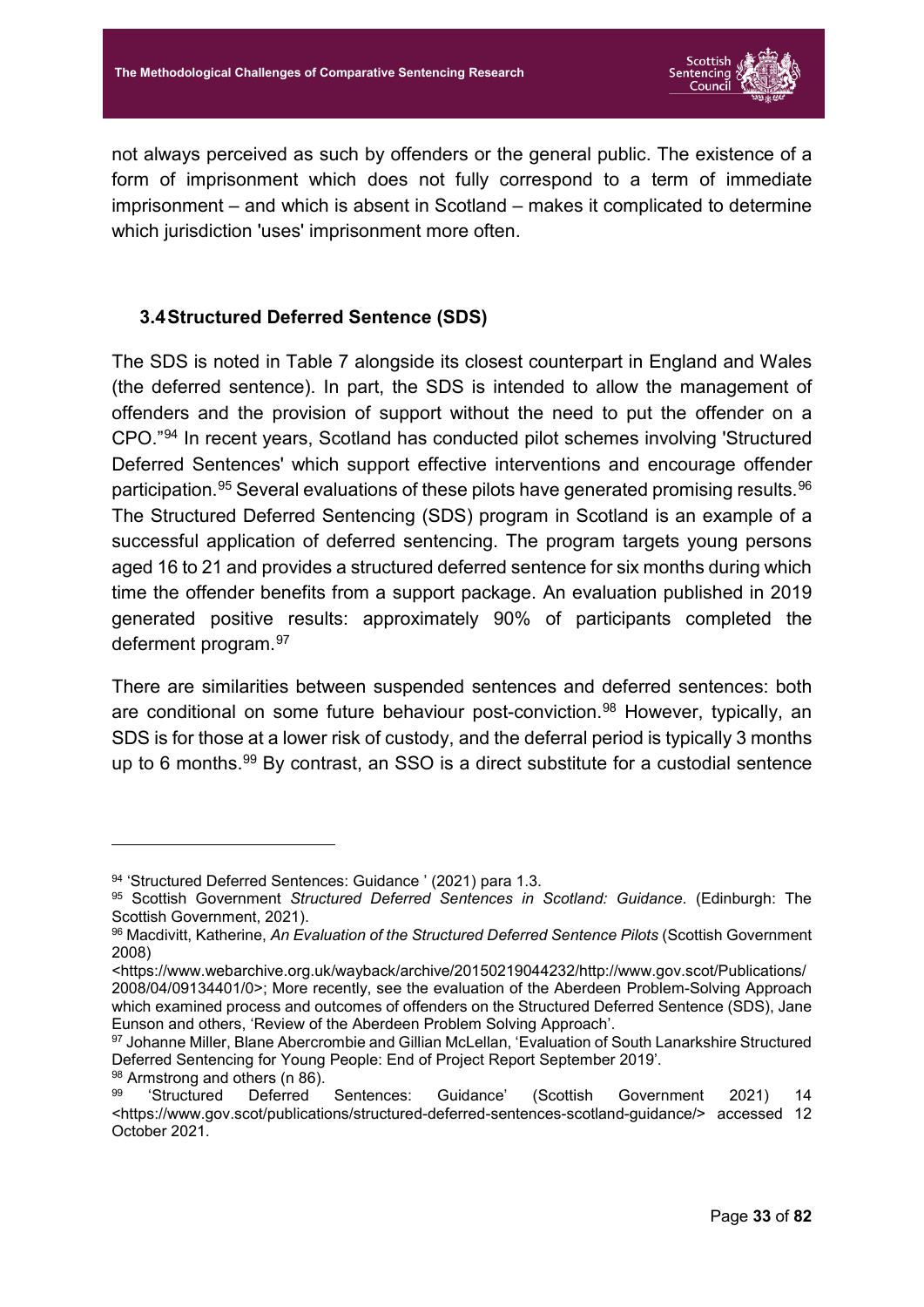

and lasts between 6 months and 2 years.<sup>100</sup> It is *possible* for an SDS to be longer (e.g. between 9-12 months), which falls within the lower range of the SSO.<sup>101</sup> However, such a long SDS would appear to be less likely than a CPO in many cases.

The SDS can encompass a range of interventions that can be perceived as onerous. Indeed, the SDS has been well received in various regards and there are arguments it could be beneficial to use further: 102

"The structured deferred sentence is being used in some areas but it is not a universally applied option. There may be a number of reasons why this is not the case, but it has been suggested that the lack of direct funding for such an option is a major barrier. Other issues relate to capacity, awareness and how other partners in the community justice landscape can contribute to structured deferred sentence working alongside criminal justice social work services."

While there has been some progress in this area, as of 2021, it was noted that "overall the provision of support through these interventions is inconsistent across Scotland."103 Thus, it may be that there is potential to expand the provision of the SDS and it *may*, *in some cases*, provide a Scottish sentencing option where England and Wales would use an SSO.

#### **3.4.1 Deferred Sentences in England and Wales**

<span id="page-34-0"></span>Deferred sentencing is a less commonly used sentencing option in England and Wales. Although almost 10,000 cases were deferred every year in the 1980s, today less than 1,000 cases receive a deferred sentence.<sup>104</sup> It is unclear why the use of deferred sentences has declined over the past decades, as it represents a useful response to a range of offenders whose life circumstances are changing for the better.<sup>105</sup> The deferred sentencing provision in England and Wales was modelled on the Scottish deferral procedure.<sup>106</sup> According to S.3(1) of the Sentencing Act 2020, a court may defer passing sentence "to enable a court, in dealing with the offender, to

<sup>&</sup>lt;sup>100</sup> Eleanor Curzon and Julian V Roberts, 'The Suspended Sentence Order in England and Wales' (Sentencing Academy 2021).

<sup>101</sup> See 'Structured Deferred Sentences: Guidance' (n 99) s 2.6.

<sup>102</sup> 'Community Justice Outcome Activity Across Scotland: Annual Report 2018-2019' (2020) 35.

<sup>103</sup> 'Community Justice Outcome Activity Across Scotland: Annual Report 2018-2019' (n 102) 38.

<sup>104</sup> Julian V Roberts, 'Deferred Sentencing: A Fresh Look at an Old Concept' [2022] Criminal Law Review.

<sup>&</sup>lt;sup>105</sup> For example, if the offender is beginning or completing a treatment or restorative justice programme. <sup>106</sup> Roberts, 'Deferred Sentencing: A Fresh Look at an Old Concept' (n 104).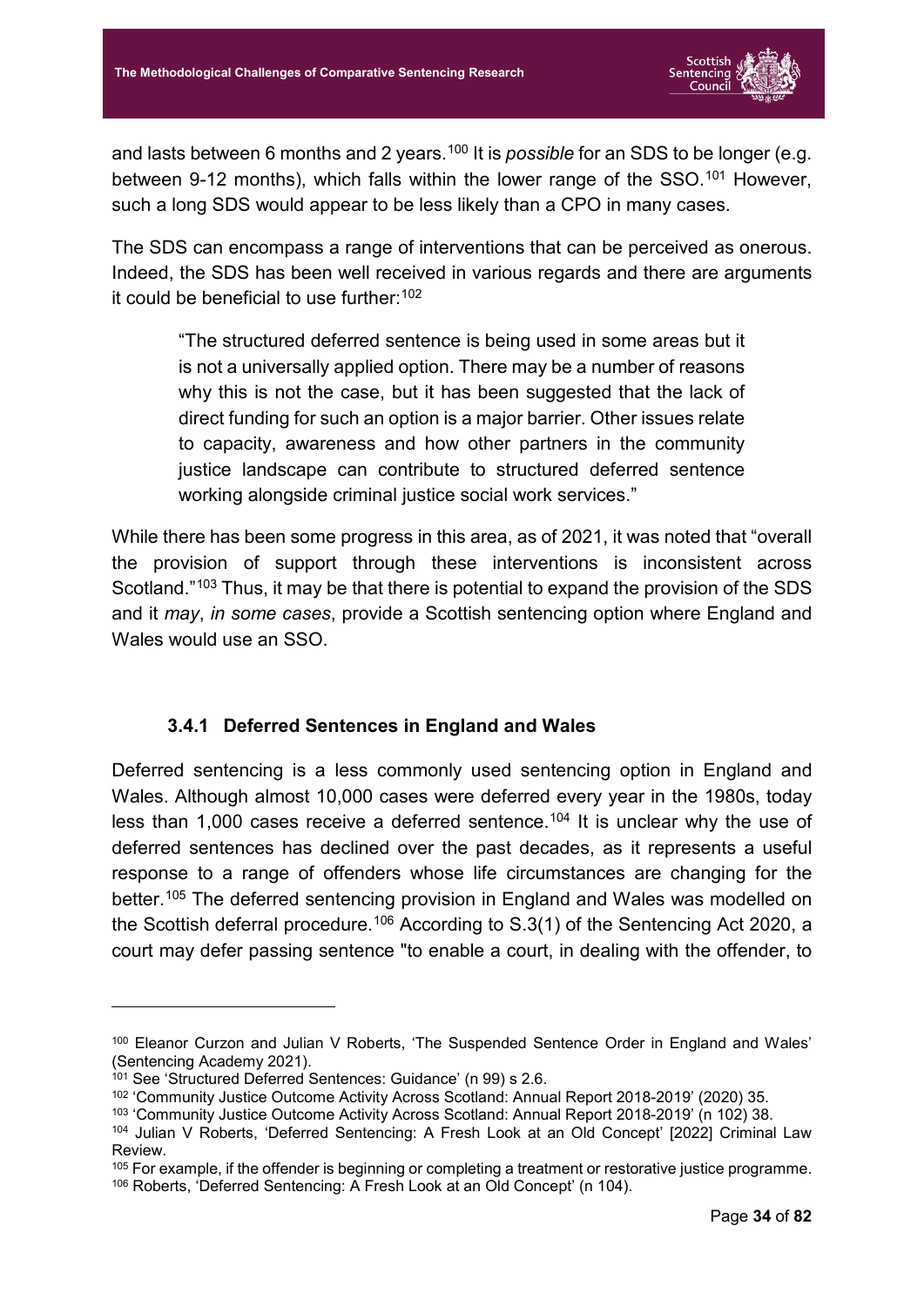

have regard to - (a) the offender's conduct after conviction (including, where appropriate, the offender's making reparation for the offence) or (b) any change in the offender's circumstances." The two grounds for deferral are broad; there will be many cases where reparation is possible, and offenders' circumstances are often changing, particularly young adults.

Although no comparative research has been conducted, it seems likely that deferred sentencing is a more useful option, and more used, in Scotland than in England and Wales. Deferred sentencing has assumed prominence as a means of supporting drug and other treatment programs. Deferral offers the offender an opportunity to demonstrate the desire (and ability) to complete a program.

As with the SSO, deferred sentencing in England and Wales has attracted media and public criticism.107 In one well-publicized case, the court deferred sentence in order to allow the defendant to continue with counselling and to "demonstrate over a lengthier period of time that [she] had truly rid [herself] of alcohol and class A drug addiction." <sup>108</sup> After a four-month deferral, the court imposed a 10-month suspended sentence order for an offence with a starting point sentence of 18 months immediate custody. The sentence was heavily criticised and one lesson for Scotland would be to take steps to ensure that when an SDS is imposed in Scotland, the conditions are crystal clear to the defendant, the victim, and the community.

This is one area where guidance from the SSC may be useful for courts. Again, the implication from England and Wales appears to be that guidance for courts exercising their wide discretion to defer a sentence is necessary to ensure parity across cases, and proportionality overall. There is no specific guideline in England and Wales to assist a court in deciding whether to defer sentencing and which requirements to impose. Only very limited guidance is provided in the Council's 'explanatory materials.' <sup>109</sup> The Scottish regime has a wider ambit than the provision in England and Wales. For example, there is a six-month limit on the deferral period in England and Wales, whereas there is no limit in Scotland. Longer deferrals run the risk of provoking more public criticism, hence the need for guidance.

<u>.</u>

<sup>107</sup> Dalrymple, Theodore, 'The Curious Case of Lavinia Woodward: A Recent Trial in England Exposes Liberal Shallowness on Crime and Punishment' [2018] *City Journal* <https://www.cityjournal.org/html/lavinia-woodward-16049.html>.

<sup>&</sup>lt;sup>108</sup> *R. v. Lavinia Woodward*, Sentencing Remarks, Oxford Crown Court 25<sup>th</sup> September 2017, 1.

<sup>109</sup> 'New Sentences: Criminal Justice Act 2003' (Sentencing Guidelines Council 2004) <https://consult.justice.gov.uk/digital-communications/imposition-

consultation/supporting\_documents/SGC%20New%20Sentences%20CJA%202003%20PDF%201.pd f>.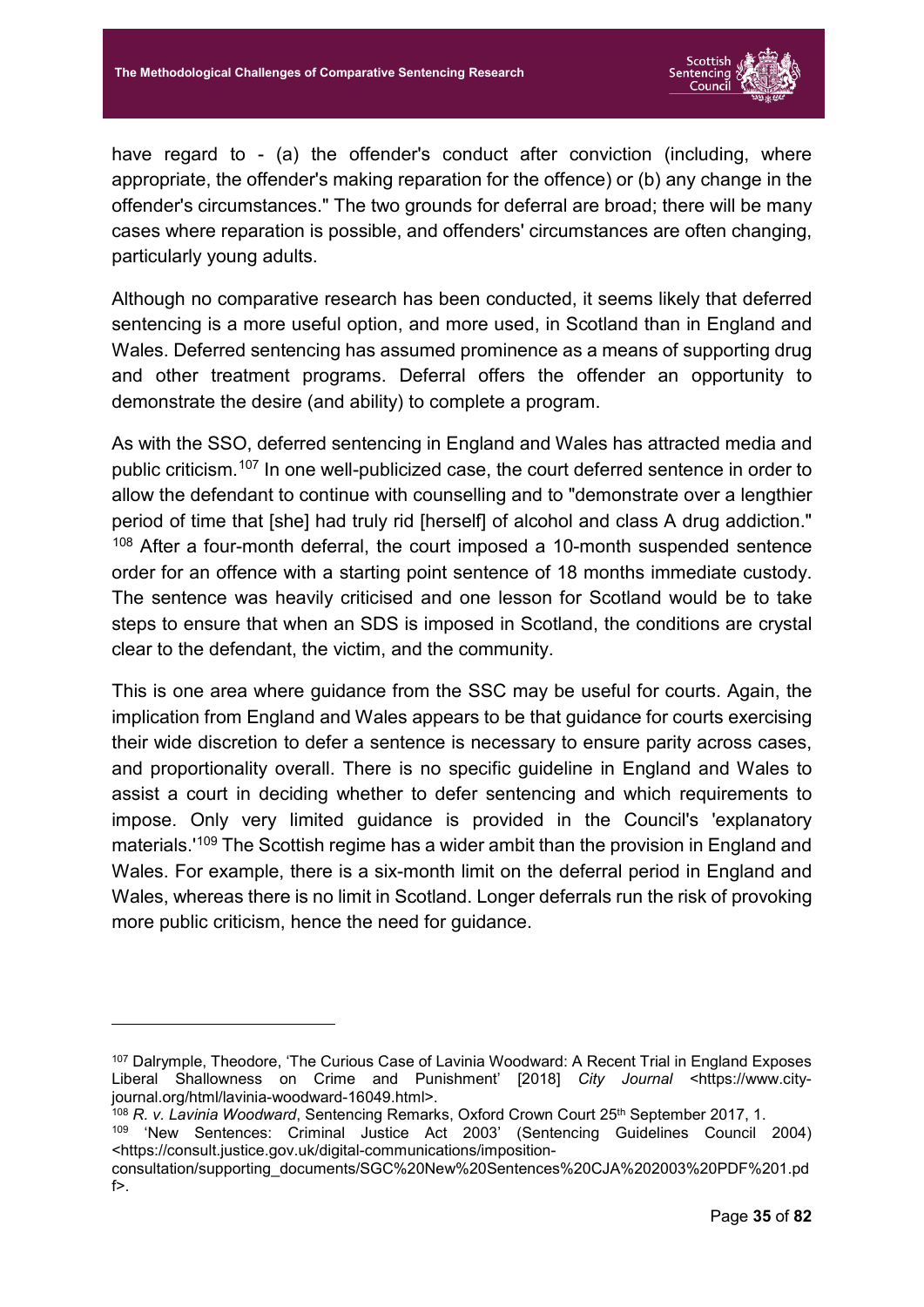### **3.5 Community Order vs Community Payback Order**

England and Wales have a community order while Scotland has a "community payback order." The possible requirements in both have a number of similarities. For example, unpaid work requirements are capped at 300 hours. England and Wales have more formal requirements than Scotland. However, in Scotland, other sentences such as restriction of liberty orders (RLOs) and drug treatment and testing orders (DTTOs) (both high tariff orders) can be imposed alongside a CPO, and this can close the gap - though, in practice, some requirements are more commonly imposed than others. In both jurisdictions, those serving such community sentences can be subject to electronic monitoring requirements.<sup>110</sup>

One point to briefly note is that in recent years fines appear to have been used more in place of community orders in England and Wales: $^{\rm 111}$ 

"When considering the proportionate use of the four main sanctions for more serious offences (fines, COs, SSOs and immediate custody), it is COs that, in particular, have declined in recent years. Whilst the proportionate use of SSOs and immediate custody remained roughly constant between 2009 and 2019, the proportionate use of COs has approximately halved with the use of fines appearing to increase at the expense of COs."

Additionally, the number of requirements attached to COs has also decreased.<sup>112</sup>

While the volume of COs has decreased in England and Wales, CPOs have become increasingly important in Scotland. Research comparing Scotland to England and Wales suggests that this difference is not due to the nature of cases coming before the courts in the two jurisdictions. Instead, the difference may be attributable to different policy choices.<sup>113</sup> While sentencing trends are beyond our present scope, this point is worth highlighting as it is relevant to the complexities of making interjurisdictional comparisons.

<sup>&</sup>lt;sup>110</sup> In Scotland this can be where a CPO is breached or an RLO is imposed with the CPO.<br><sup>111</sup> Guilfoyle, Eion, 'Community Orders' (Sentencing Academy

<sup>111</sup> Community Orders' (Sentencing Academy 2021) <https://sentencingacademy.org.uk/wp-content/uploads/2021/03/Community-Orders-3.pdf>.

 $112$  Guilfoyle, Eion (n 114) s 4.

<sup>113</sup> Phil Bowen, 'Community Sentences Across Borders' [2017] London: The Centre for Justice Innovation.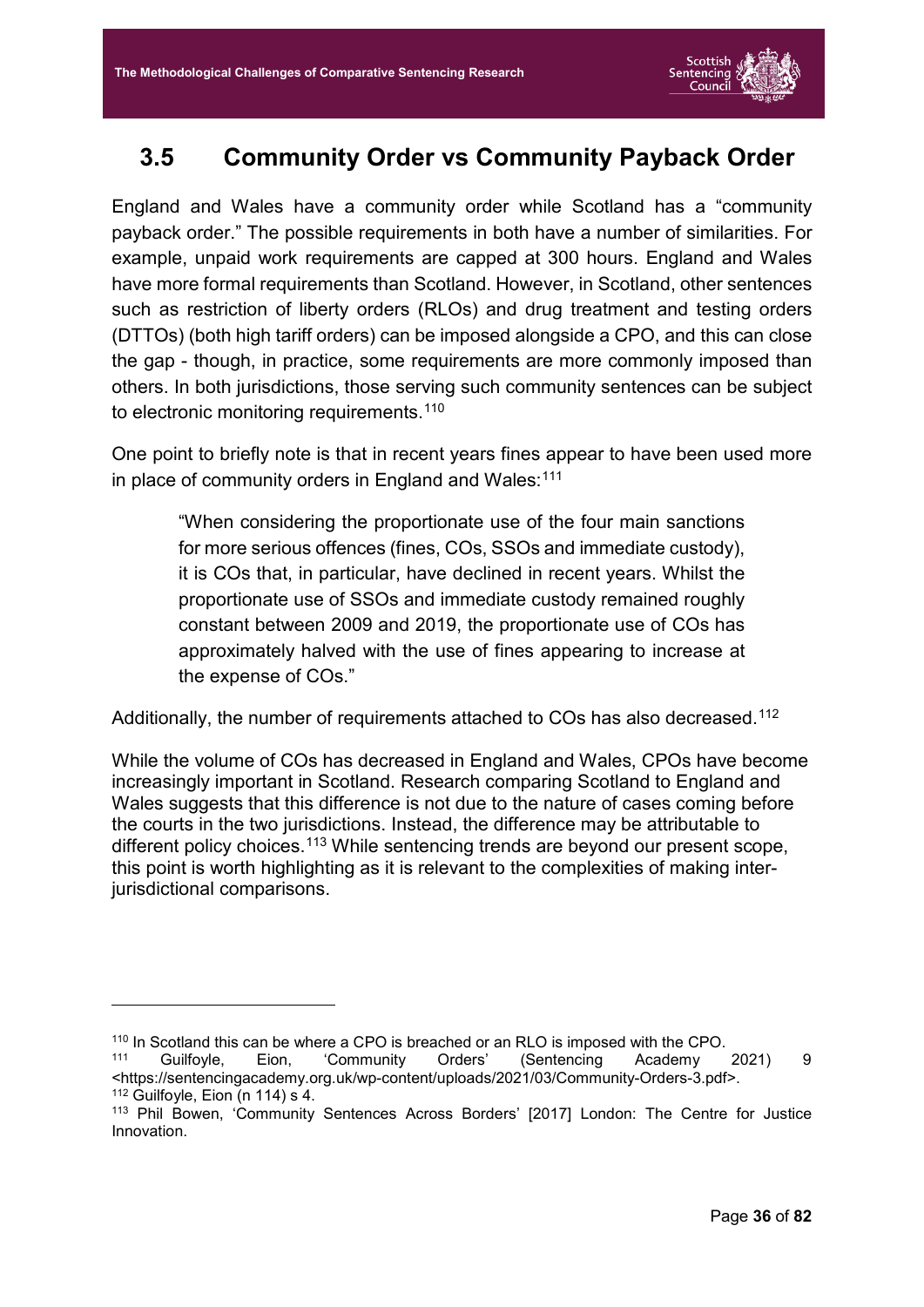

### **3.6 Conclusions on Contextualising Sentencing in England and Wales**

Sentencing options are deceptively complex, and sentencing is often poorly understood by the public.<sup>114</sup> While those involved in the justice system may well know what a particular sentence entails, the public may not. In the past, this has contributed to public confidence issues. For instance, to the readers of this report, it may well be obvious that a sentence of imprisonment does not mean the entire sentence will be served in prison. Almost all "custodial" sentences in Scotland are really "custody and community sentences" and even those not supervised post-release are on licence until their term expires. It will also be obvious to readers that periods of supervision in the community can support reintegration and promote sustained desistance from offending (recognising goals such as public protection and rehabilitation - noted in the principles and purposes of sentencing guideline).115 However, neither of these points may be obvious to the public and terminologies such as "automatic early release" have not clarified matters. 116

With regards to making comparisons between Scotland and England and Wales, clear branding also matters. The SSO is labelled a custodial sentence while the CPO is labelled a community sentence or alternative to custody. Whether or not the SSO is radically different in practice from the CPO in many cases, this label may make it *appear* significantly different. The positioning of disposals like the CPO as *merely* an 'alternative' may lessen perceptions of such community sentences compared to immediate imprisonment or suspended sentences. It may also neglect the benefits that community disposals offer beyond being a potential custody avoidance mechanism

To conclude, comparing sentence types is complex and while there are similarities there are also notable differences between England and Wales and Scotland. The

<sup>114</sup> Nicola Marsh and others, 'Public Knowledge of and Confidence in the Criminal Justice System and Sentencing–A Report for the Sentencing Council' [2019] London: Sentencing Council <https://www.sentencingcouncil.org.uk/wp-content/uploads/Public-Knowledge-of-and-Confidence-in-

the-Criminal-Justice-System-and-Sentencing.pdf>; Karen Gelb, 'Measuring Public Opinion about Sentencing' (Sentencing Advisory Council 2008) <https://www.sentencingcouncil.vic.gov.au/publications/measuring-public-opinion-about-sentencing>; Julian Roberts and Mike Hough, 'Sentencing Young Offenders: Public Opinion in England and Wales' (2005) 5 Criminal Justice 211.

<sup>&</sup>lt;sup>115</sup> 'Principles and Purposes of Sentencing: Sentencing Guideline' (Scottish Sentencing Council 2018) <https://www.scottishsentencingcouncil.org.uk/media/1964/guideline-principles-and-purposes-ofsentencing.pdf>.

<sup>116</sup> Cyrus Tata, 'Sentencing and Release from Prison: The End of "Automatic Early Release"?' (2016) Scottish Justice Matters . [http://scottishjusticematters.com/sentencing-release-prison-end-automatic](http://scottishjusticematters.com/sentencing-release-prison-end-automatic-early-release/)[early-release/](http://scottishjusticematters.com/sentencing-release-prison-end-automatic-early-release/)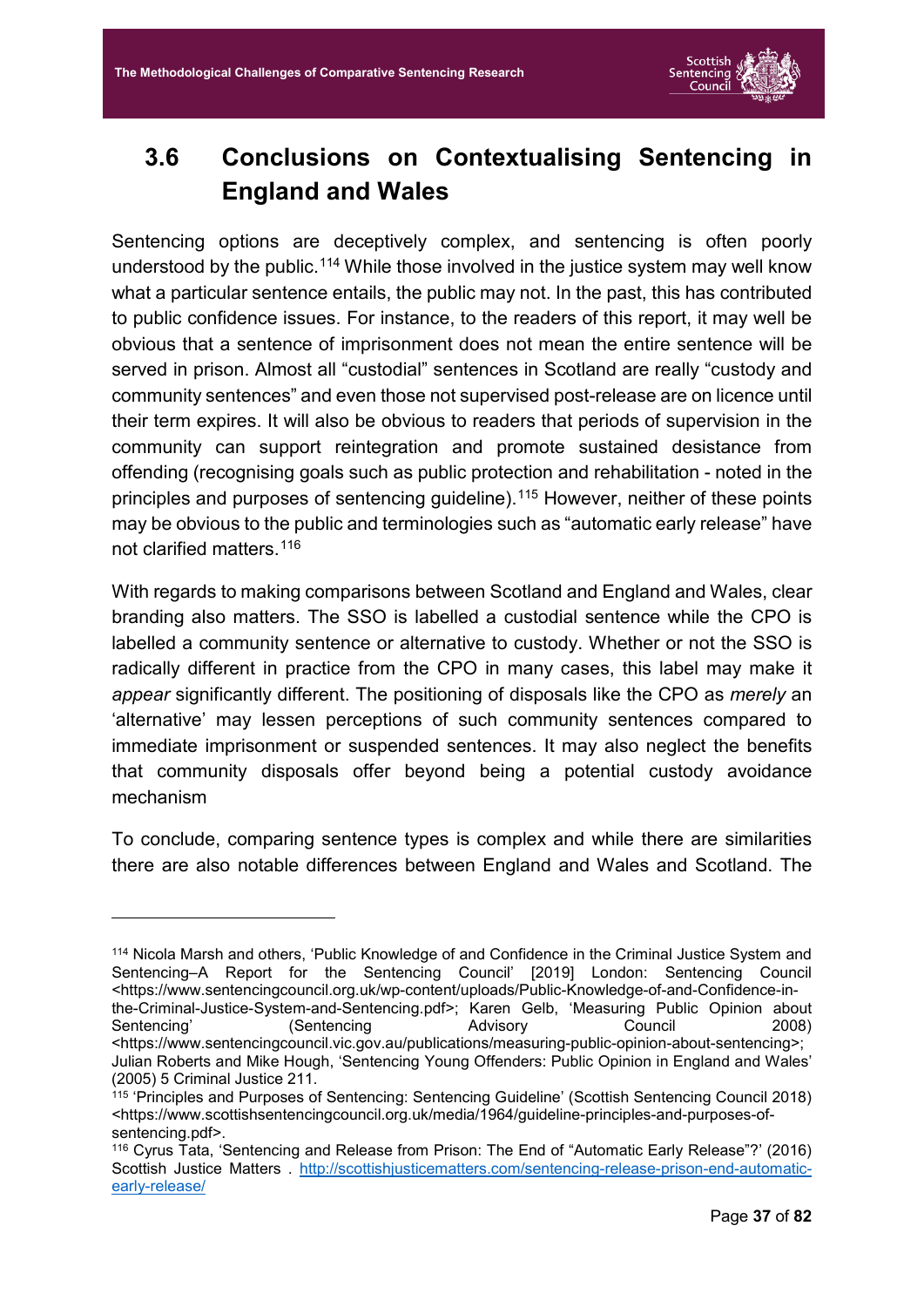

SSO is particularly prominent for its label as a custodial sentence. This poses two challenges. The first challenge is determining if or where the SSO fits within Scottish sentencing options. The second challenge is managing the label "custodial" so as not to make community sentences appear inferior. Likewise, for different sentencing options in other jurisdictions, there will be questions concerning if there is a Scottish equivalent and what that equivalent might be.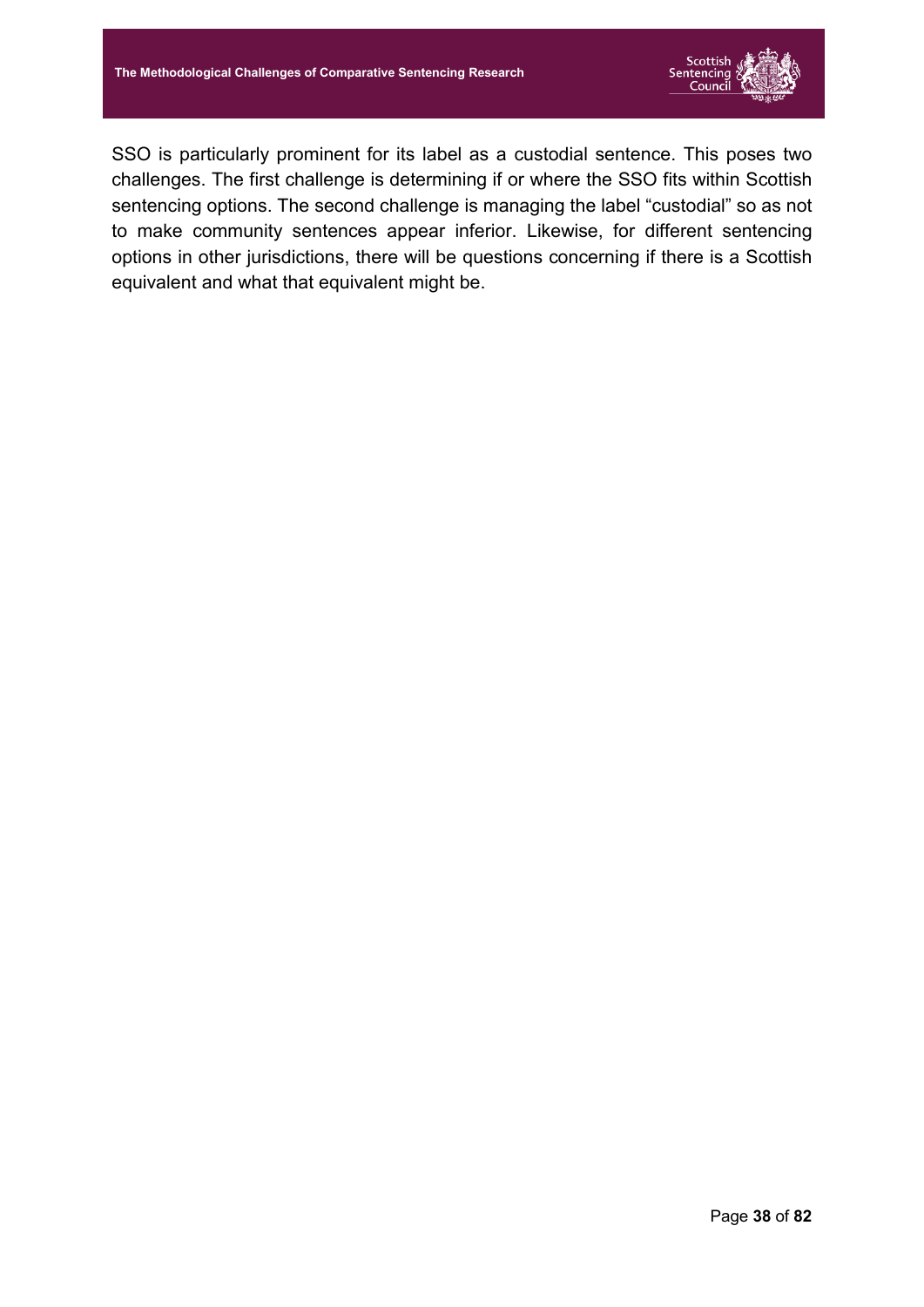-



# **Chapter 4: Making Comparisons: Two Offence Specific Examples**

The preceding chapter identified the principal sanctions available in Scotland and England and Wales and highlighted some key differences. In this chapter, we compare sentencing guidance and sentencing trends for two specific offences (causing death by careless or inconsiderate driving, and rape). The offence of causing death by careless or inconsiderate driving is used because it is common to both jurisdictions, thus facilitating comparisons of sentencing outcomes<sup>117</sup> (although the sentencing options available and several other factors differ significantly). Rape is also used because the offence is comparable. The most important consideration for the purposes of comparison is that in England and Wales, a definitive guideline structures judicial discretion by prescribing specific starting points and sentence ranges for both offences. First, however, we illustrate these general points with the example of public attitudes to sentencing the first of our two offences.

#### **4.1 Reflecting on Public Sentencing Preferences**

Sentencing Councils and Commissions around the world periodically commission public opinion research in order to determine the degree of 'fit' between public sentencing preferences and judicial practice.<sup>118</sup> The statutory sentencing bodies in England and Wales have commissioned and published several such surveys.<sup>119</sup> In

<sup>&</sup>lt;sup>117</sup> Here we consider the definition of the offence to be identical in both jurisdictions because of the common statutory footing. We do not explore the possibility that the offence is conceptualised or operationalised differently in Scotland or England and Wales by officials (police, prosecutors, judges, etc).

<sup>&</sup>lt;sup>118</sup> Julian V Roberts, 'The Future of State Punishment. The Role of Public Opinion at Sentencing' in Michael Tonry (ed), *Retributivism Has a Past. Has It a Future?* (Retributivism has a Past Has it a Future? Oxford: Oxford University Press, Oxford, Oxford University Press 2011); Karen Gelb, 'More Myths and Misconceptions' (Sentencing Advisory Council of Melbourne 2008) <https://www.google.com/search?client=safari&rls=en&q=More+Myths+and+Misconceptions+about+ Sentencing.+Melbourne%3A+Sentencing+Advisory+Council.&ie=UTF-8&oe=UTF-8>.

 $119$  The Sentencing Council of England and Wales has published analyses of public attitudes to plea-<br>based sentence reductions, and sexual offences among other topics. See based sentence reductions, and sexual offences among other topics. See [https://www.sentencingcouncil.org.uk/research-and-resources/publications?cat=research](https://www.sentencingcouncil.org.uk/research-and-resources/publications?cat=research-report&page=2&s)[report&page=2&s.](https://www.sentencingcouncil.org.uk/research-and-resources/publications?cat=research-report&page=2&s)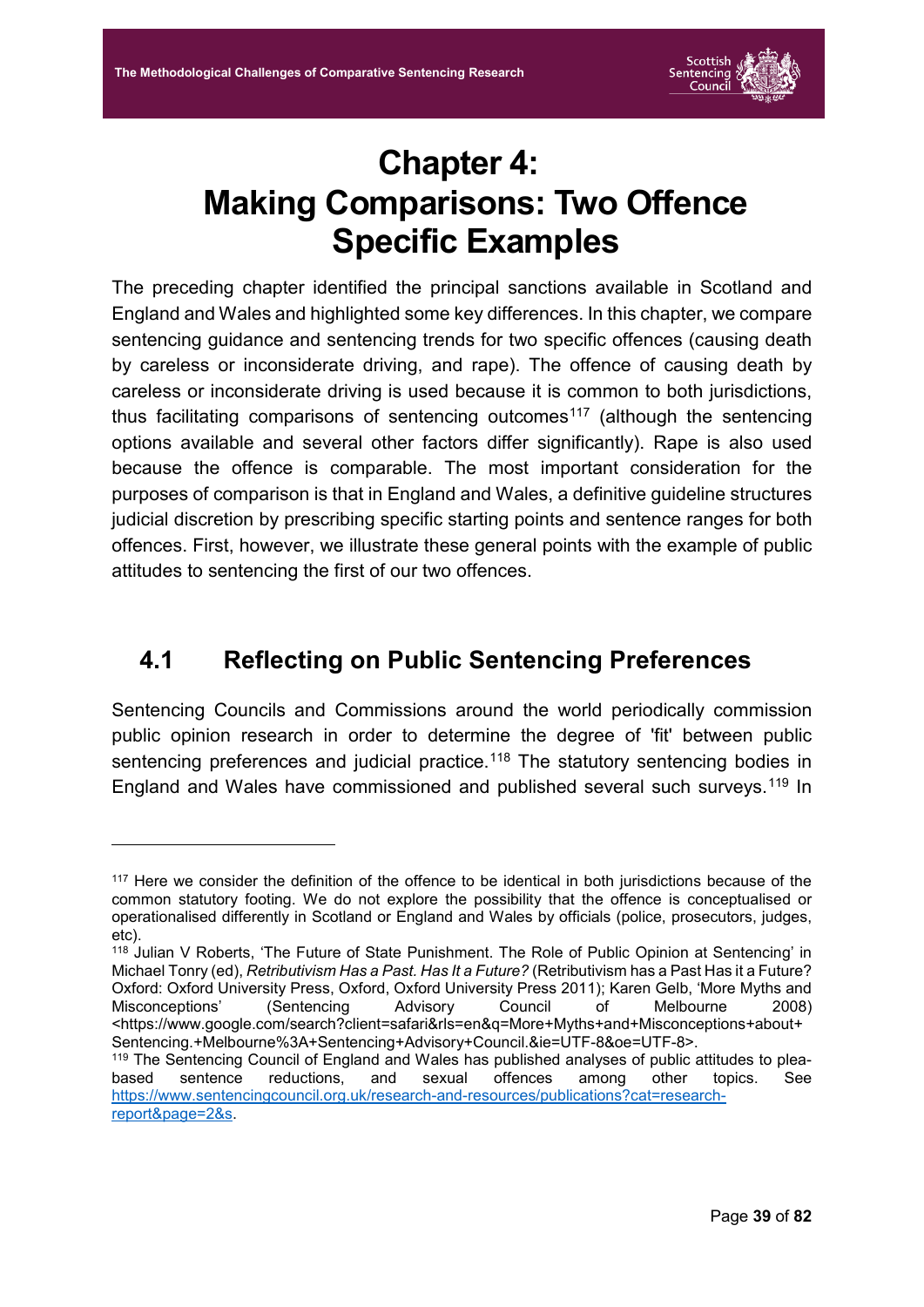

2008, the Sentencing Advisory Panel published an analysis of a survey exploring public attitudes to sentencing culpable driving offences causing death,<sup>120</sup> including causing death by careless or inconsiderate driving.<sup>121</sup> A decade later, the Scottish Sentencing Council published a survey of Scottish attitudes to sentencing, including sentencing this same offence.<sup>122</sup> This was followed up by a qualitative study of the perceptions and experiences of bereaved family members.123

This example involving public opinion further illustrates a key theme permeating this report: in the absence of research employing a single common methodology, it can be misleading to make direct comparisons between trends even in adjoining jurisdictions. This is as true for public opinion as it is for sentencing patterns. In order to compare the views of the public in the two countries, one would need to provide respondents in both jurisdictions with the same stimulus materials (i.e., crime descriptions and sentencing options) while using a comparable survey methodology (including a similar sampling strategy). Although the reports just cited examined public attitudes to the same offence, the methodologies of the two studies differed in some important respects.

The 2019 Scottish research found that approximately one respondent in ten favoured a prison sentence for this offence (in addition to disqualification for driving)<sup>124</sup> compared to approximately four in ten in the English survey. <sup>125</sup> However, the Hough et al. research used a case in which the criminal inattention to the road was wholly the offender's responsibility. The offender had pleaded not guilty but ultimately had been convicted. In contrast, Black et al. research in Scotland used a significantly less serious case, one in which the offender had been distracted by the presence of an insect in the vehicle, and had pleaded guilty to the crime. In short, the English exemplar was a more serious instance of the same crime.<sup>126</sup> Thus, although comparison of

<sup>120</sup> Mike Hough, JV Roberts and Jessica Jacobson, 'Attitudes to the Sentencing of Offences Involving Death by Driving' (London: Sentencing Advisory Panel 2008) <https://eprints.bbk.ac.uk/id/eprint/3799/1/3799.pdf>; Julian V Roberts and others, 'Public Attitudes to the Sentencing of Offences Involving Death by Driving' (2008) 7 Criminal Law Review-London 525. <sup>121</sup> More generally, see Mike Hough and Julian Roberts, *Understanding Public Attitudes to Criminal* 

*Justice* (McGraw-Hill Education (UK) 2005).

<sup>122</sup> Carolyn Black and others, *Public Perceptions of Sentencing: National Survey Report* (Scottish Sentencing Council 2019).

<sup>123</sup> Hannah Biggs and others, 'Public Perceptions of Sentencing Sexual Offences in Scotland: Qualitative Research Exploring Sexual Offences' (Scottish Sentencing Council 2021) <https://www.scottishsentencingcouncil.org.uk/media/2122/public-perceptions-of-sentencing-

qualatative-research-of-sexual-offences-final-july-2021.pdf>. However, it should be stressed this study used a different methodology which makes comparisons complicated.

<sup>124</sup> Black and others (n 125).

<sup>125</sup> Hough, Roberts and Jacobson (n 123); Roberts and others (n 123).

<sup>126</sup> Other differences exist, including the year the survey was conducted and the specific sampling methodology.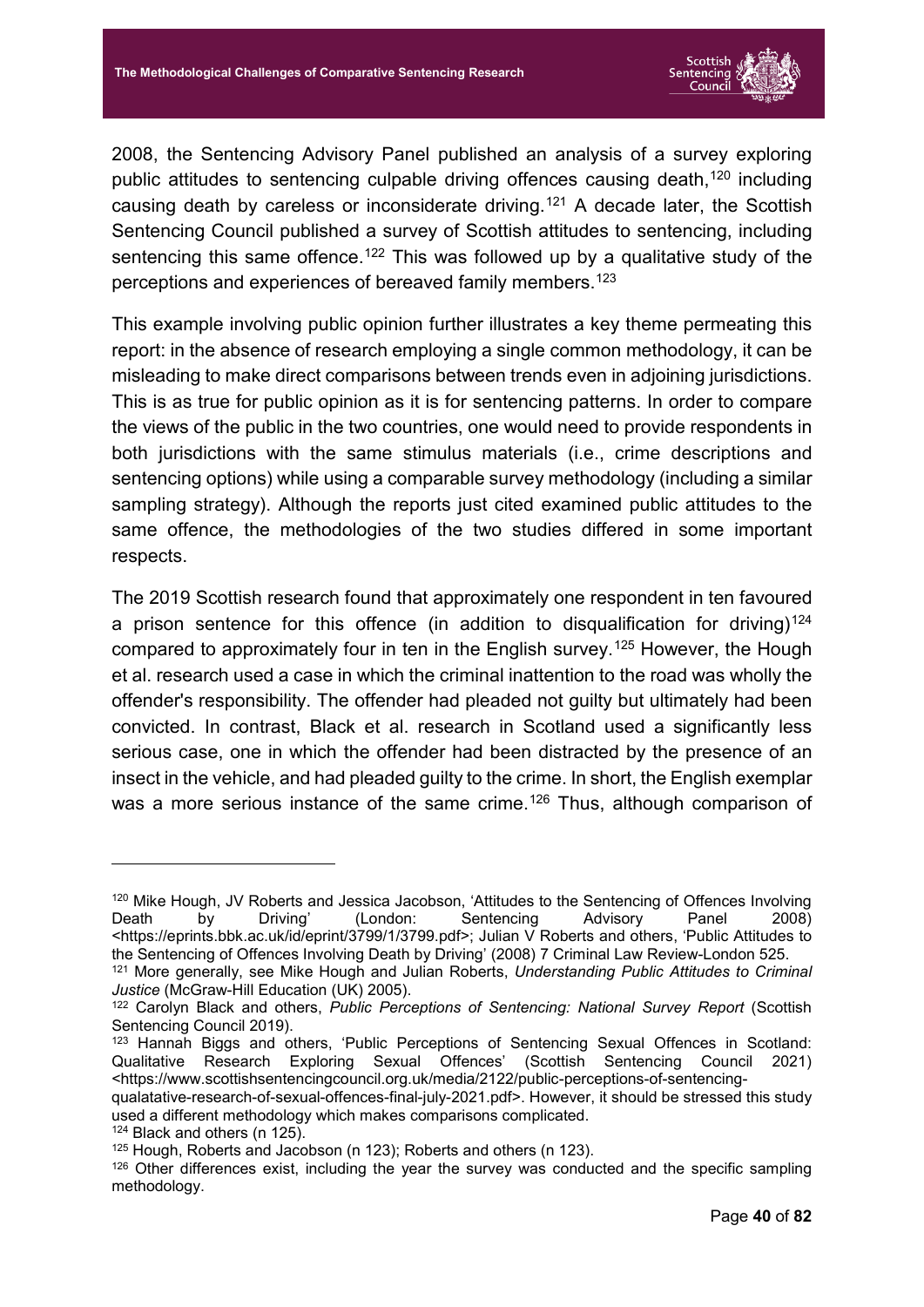

sentencing preferences suggests that attitudes towards sentencing this offence are less punitive in Scotland, much of the difference in public sentencing preferences can be attributed to these methodological differences.

The consequences for any guideline of differences in community reaction is a matter for the SSC to determine. For present purposes, we simply note that without a comparative study employing a common methodology, methodological differences between individual single-jurisdiction studies caution against any automatic readacross between Scottish and English and Welsh public sentencing preferences, or relative punitiveness of the public in the two nations. This problem would be remedied by commissioning research dedicated to comparing public attitudes to sentencing in the two jurisdictions.

### **4.2 Causing death By Careless or Inconsiderate Driving: Road Traffic Act 1988 (section 2B)**

This relatively new<sup>127</sup> offence carries a maximum penalty of 5 years imprisonment and a minimum licence disqualification of 12 months. Cases attract considerable media attention and public concern due to the loss of human life. It is also a challenging offence for courts to sentence. While the level of harm is very high, the offender's culpability is usually relatively low.<sup>128</sup> The offender may, for example, be responsible for a 'momentary inattention' to the road, albeit with fatal consequences. We begin our exploration of sentencing for this offence by noting the sentence recommendations contained in the definitive guideline issued by the Sentencing Council of England and Wales.<sup>129</sup> Relative to other jurisdictions such as the Netherlands, sentencing this offence in England and Wales is more severe, emphasizing the harm rather than the culpability of the offender.<sup>130</sup>

<sup>&</sup>lt;sup>127</sup> The Road Safety Act 2006 created two new offences, CDCID being one.

<sup>&</sup>lt;sup>128</sup> Padfield notes that 'most of these offenders have a clean record, impeccable character and show real remorse'. Nicola Padfield, 'Time to Bury the Custody "Threshold"' (2011) 8 Criminal Law Review 593.

<sup>&</sup>lt;sup>129</sup> The guideline was originally issued by the Sentencing Guidelines Council (in 2008). For this reason, it does not correspond to the same structure as other guidelines issued by the current statutory authority, the Sentencing Council.

<sup>&</sup>lt;sup>130</sup> Sally Cunningham, 'Has Law Reform Policy Been Driven in the Right Direction? How the New Causing Death by Driving Offences Are Operating in Practice'; Marius Duker, 'The Relation Between Culpability and Harm in Sentencing Traffic Offences in the Netherlands and England & Wales' in Dijk,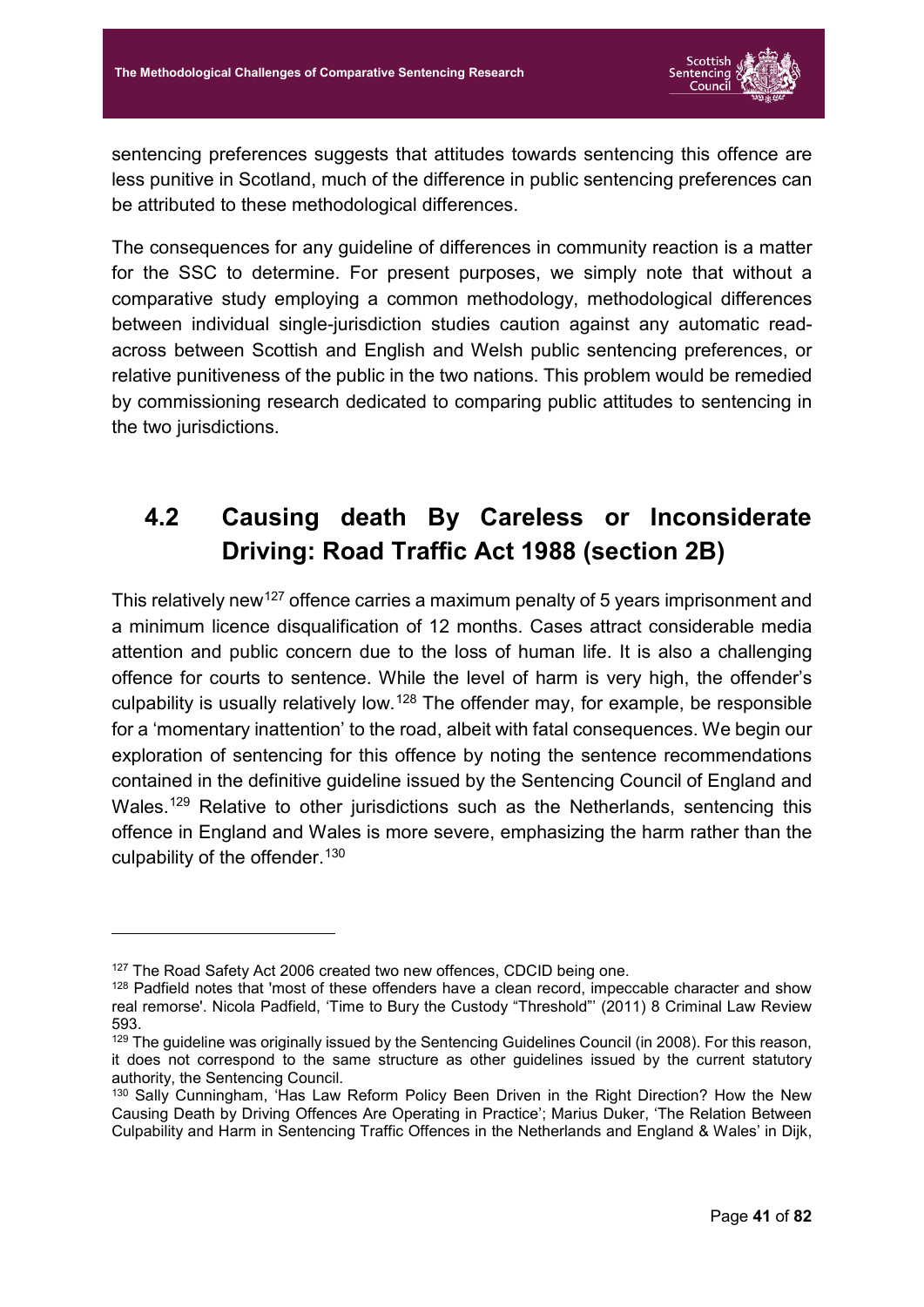

Comparisons between Scotland and England and Wales for this offence are complicated by the presence of offence specific guidance and the SSO in only the latter jurisdiction. In comparing custody rates, most - but by no means all - cases attracting an SSO should be considered as having crossed the custody threshold.<sup>131</sup> However, in this context, one cannot, based on the use of SSOs over community sentences, say whether or not sanctions for this offence are more or less severe in England and Wales.

#### **4.2.1 England and Wales: Offence Specific Guideline**

The Council's definitive guideline provides the following ranges for three categories of seriousness based on the degree to which the driving departed from an acceptable standard of driving.

| <b>Examples of nature of activity</b>                                                                  | <b>Starting point</b>        | Range                                                     |
|--------------------------------------------------------------------------------------------------------|------------------------------|-----------------------------------------------------------|
| Careless or inconsiderate driving arising<br>from momentary inattention with no<br>aggravating factors | Medium level community order | Low level community order - high level<br>community order |
| Other cases of careless or inconsiderate<br>driving                                                    | 36 weeks' custody            | High level community order - 2 years'<br>custody          |
| Careless or inconsiderate driving falling<br>not far short of dangerous driving                        | 15 months' custody           | 36 weeks - 3 years' custody                               |

As can be seen, the guideline's ranges suggest a custodial sentence for the most serious cases and a community order for the least serious range. Cases that do not qualify for one of these two categories attract a category sentence range that runs from a high-level community order up to two years' imprisonment. It is worth noting, however, that these sentence ranges derive from the SGC guidance, and were created when the maximum penalty for the offence was two years imprisonment. The maximum penalty is now five years imprisonment. When the Council revises this

Alwin van and Wolswijk, Hein (eds), *Criminal Liability for Serious Traffic Offences* (Eleven International Publishing 2015) <https://research.rug.nl/en/publications/criminal-liability-for-serious-traffic-offencesessays-on-causing>.

<sup>&</sup>lt;sup>131</sup> An unknown percentage of cases attracting an SSO would likely have been drawn from the community caseload, a phenomenon long documented in England and Wales (Keir Irwin-Rogers and Julian V Roberts, 'Swimming Against the Tide: The Suspended Sentence Order in England and Wales, 2000-2017' (2019) 82 Law & Contemp. Probs. 137). The Sentencing Council recognised this tendency and its 2017 guideline on the use of the principal sanctions was designed to correct the problem.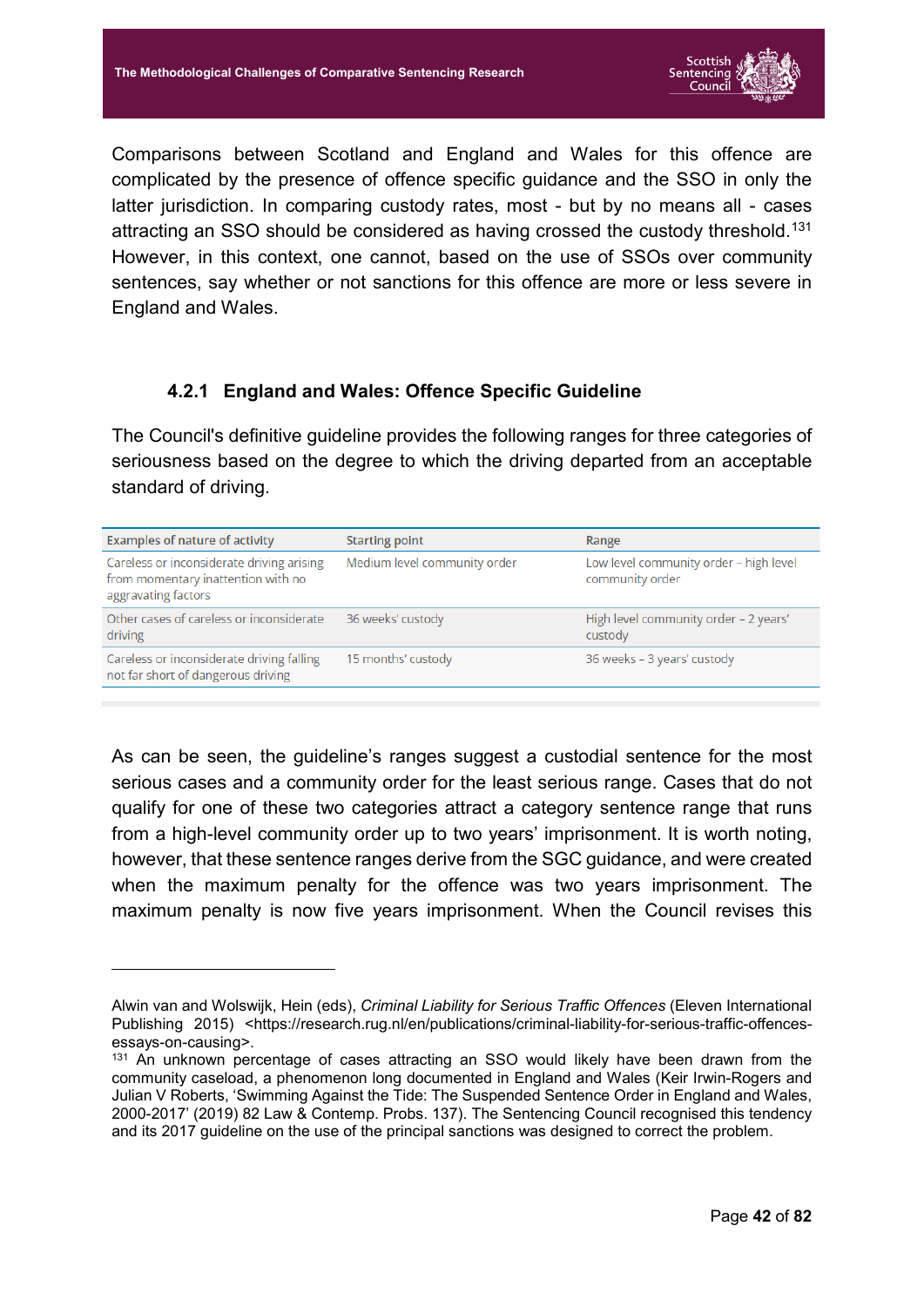

guideline to adopt the approach it has taken in more recent guidelines, it will likely increase both the starting point sentences and sentence ranges, reasoning that in raising the maximum penalty Parliament desired to increase sentences for this offence, even if only those in the most serious category.

#### **4.2.2 Current English and Welsh Sentencing Trends: The SSO132**

The first case sentenced under for causing death by careless or inconsiderate driving was *R. v Larke (Ann)* and it exemplifies the complexities of sentencing this offence. 133 A 74-year-old with an otherwise clean record performed a driving manoeuvre that resulted in the deaths of two persons. As the guideline notes, where more than one person is killed, that will aggravate the seriousness of the offence because of the increase in harm. Moreover, in terms of starting points, the conduct was found to be in the most severe category and "falling not far short of dangerous driving." The guideline suggests a starting point of 15 months and up to three years custody. However, due to mitigating factors (including the lack of a prior record, remorse, and the age of the offender), a sentence of 39 weeks' imprisonment suspended for 12 months was imposed.

In terms of broad sentencing trends, official figures reveal that in 2015 of 173 convictions for this offence 27% received an immediate custodial sentence. The average custodial sentence length fell between 2011 (15.3 months) to 2014 (10.4 months), but increased again in 2015 (14.4 months).<sup>"134</sup> The most recent statistics (for 2019)135 reveal that of 149 cases sentenced in England and Wales, approximately one quarter (24%) of convictions resulted in immediate imprisonment. While the official figures provide some general insight, they say little about the cases coming before the courts. As the very first case highlights, there is much to consider with respect to this offence for sentencing purposes. This detail and nuance are lost in the official data and, therefore, comparisons based on this are imperfect (see [1.3.2\)](#page-12-0).

 $132$  These are low volume offences which means that they are susceptible to fluctuations driven by small numbers of cases.

<sup>133</sup> [2009] EWCA Crim 870.

<sup>&</sup>lt;sup>134 '</sup>Driving Offences and Penalties Relating to Causing Death or Serious Injury' (Ministry of Justice 2016) 11 <https://consult.justice.gov.uk/digital-communications/driving-offences-causing-death-orserious-injury/supporting\_documents/drivingoffencesconsultationdocument.pdf>.

<sup>135</sup> Data are available for 2020, but due to the pandemic volumes are down, so we have used 2019 data.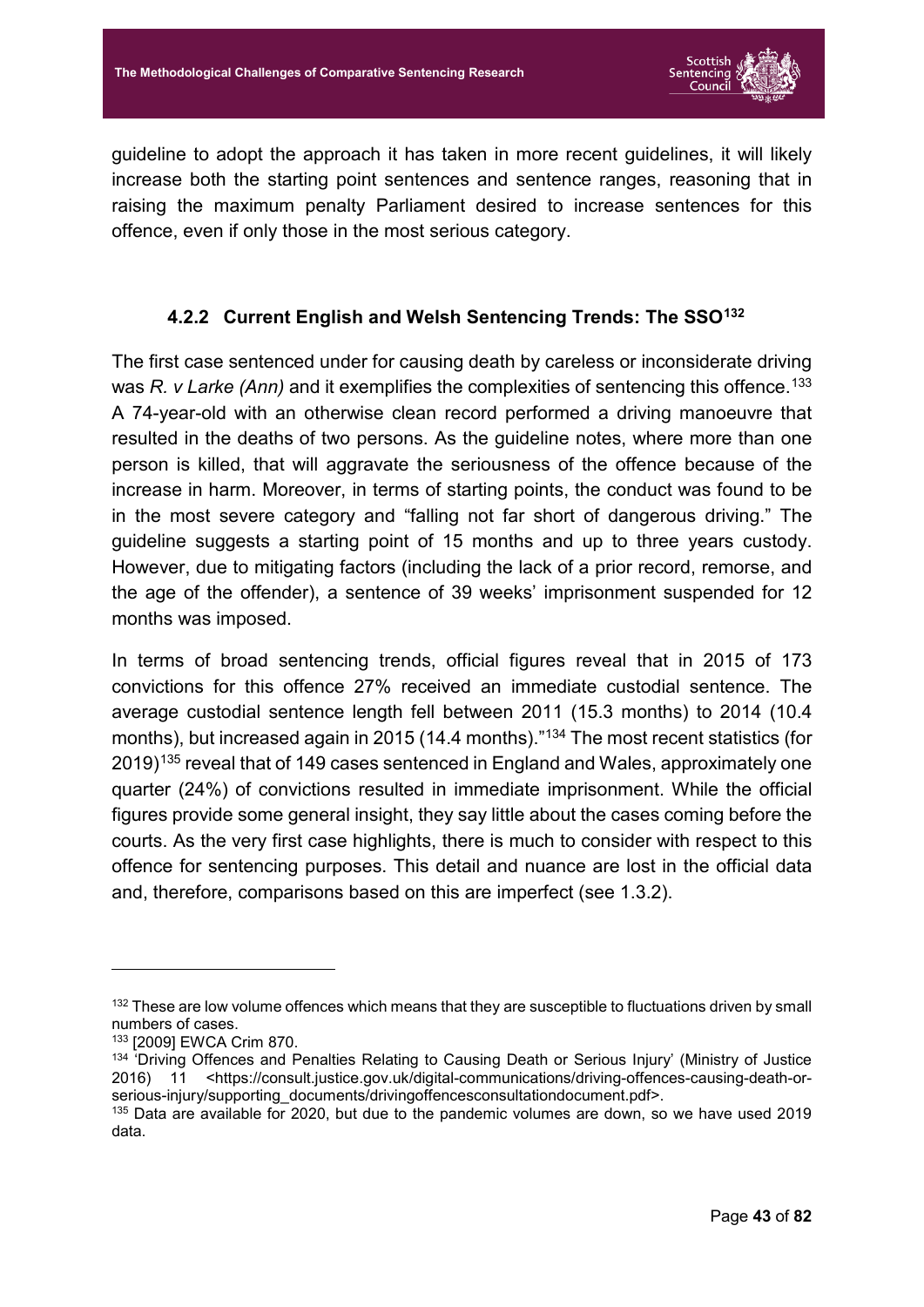

#### **4.2.1 Current Scottish Sentencing Trends: The CPO136**

As noted earlier, Scotland does not have a suspended sentence option. Instead, most offences of causing death by careless or inconsiderate driving are dealt with in Scotland by way of a "community sentence" according to published figures. As can be seen, over the decade, approximately one case in ten resulted in a custodial sentence.

|                                     | People convicted by main penalty, 2010-11 to 2019-20 |                          |                          |                          |                |                |                              |                          |                              |                              |             |
|-------------------------------------|------------------------------------------------------|--------------------------|--------------------------|--------------------------|----------------|----------------|------------------------------|--------------------------|------------------------------|------------------------------|-------------|
| Main<br>crime                       | Main<br>penalty                                      | $2010 -$<br>11           | $2011 -$<br>12           | 2012-<br>13              | 2013-<br>14    | 2014-<br>15    | 2015-<br>16                  | 2016-<br>17              | 2017-<br>18                  | 2018-<br>19                  | 2019-<br>20 |
| Causing<br>death by                 | Custody                                              | 12                       | 8                        | 10                       | 13             | $\overline{7}$ | 13                           | 9                        | 11                           | 9                            | 9           |
| dangerous<br>driving                | Community<br>sentence                                |                          |                          | $\overline{\phantom{0}}$ |                |                | $\overline{2}$               | 1                        | 1                            | 3                            |             |
|                                     | Financial<br>penalty                                 | 1                        |                          |                          |                |                | $\blacksquare$               | $\overline{\phantom{0}}$ |                              |                              |             |
|                                     | Other                                                | $\overline{\phantom{a}}$ | $\overline{\phantom{a}}$ | $\blacksquare$           |                |                | $\qquad \qquad \blacksquare$ |                          | $\qquad \qquad \blacksquare$ | $\qquad \qquad \blacksquare$ |             |
| Death by<br>careless                | Custody                                              | $\mathbf{1}$             | 2                        | 5                        |                |                | 1                            | $\overline{\phantom{0}}$ | $\overline{\phantom{a}}$     | 1                            |             |
| driving<br>when                     | Community<br>sentence                                | $\overline{\phantom{0}}$ | $\overline{\phantom{a}}$ | $\blacksquare$           |                |                | $\qquad \qquad \blacksquare$ | -                        | $\qquad \qquad \blacksquare$ | $\qquad \qquad \blacksquare$ |             |
| under the<br>influence<br>of drink/ | Financial<br>penalty                                 |                          | $\overline{\phantom{0}}$ | $\overline{a}$           |                |                |                              | -                        | $\qquad \qquad \blacksquare$ |                              |             |
| drugs                               | Other                                                | $\overline{a}$           |                          | $\overline{\phantom{0}}$ |                |                |                              |                          | $\overline{\phantom{a}}$     |                              |             |
| Causing<br>death by                 | <b>Custody</b>                                       | $\overline{2}$           | $\overline{5}$           | $\overline{3}$           | $\overline{1}$ | $\overline{4}$ | $\overline{4}$               | $\overline{3}$           | $\overline{2}$               | $\overline{1}$               |             |
| careless<br>driving                 | <b>Community</b><br>sentence                         | 10                       | 11                       | 14                       | 9              | 24             | 16                           | 15                       | 20                           | 12                           | 13          |
|                                     | Financial<br>penalty                                 | $\overline{5}$           | $\overline{5}$           | $\overline{2}$           | ÷              | $\overline{1}$ | $\overline{4}$               | $\overline{4}$           | $\overline{3}$               | 6                            |             |
|                                     | <b>Other</b>                                         | $\overline{1}$           | $\overline{\phantom{a}}$ | ÷                        | $\overline{1}$ | ш              | $\overline{1}$               | Ξ                        | $\overline{1}$               |                              |             |
| <b>Total convicted</b>              |                                                      | 32                       | 31                       | 34                       | 24             | 36             | 41                           | 32                       | 38                           | 32                           | 22          |

<sup>136</sup> These are low volume offences (even compared to England and Wales), which means that they are susceptible to fluctuations driven by small numbers of cases.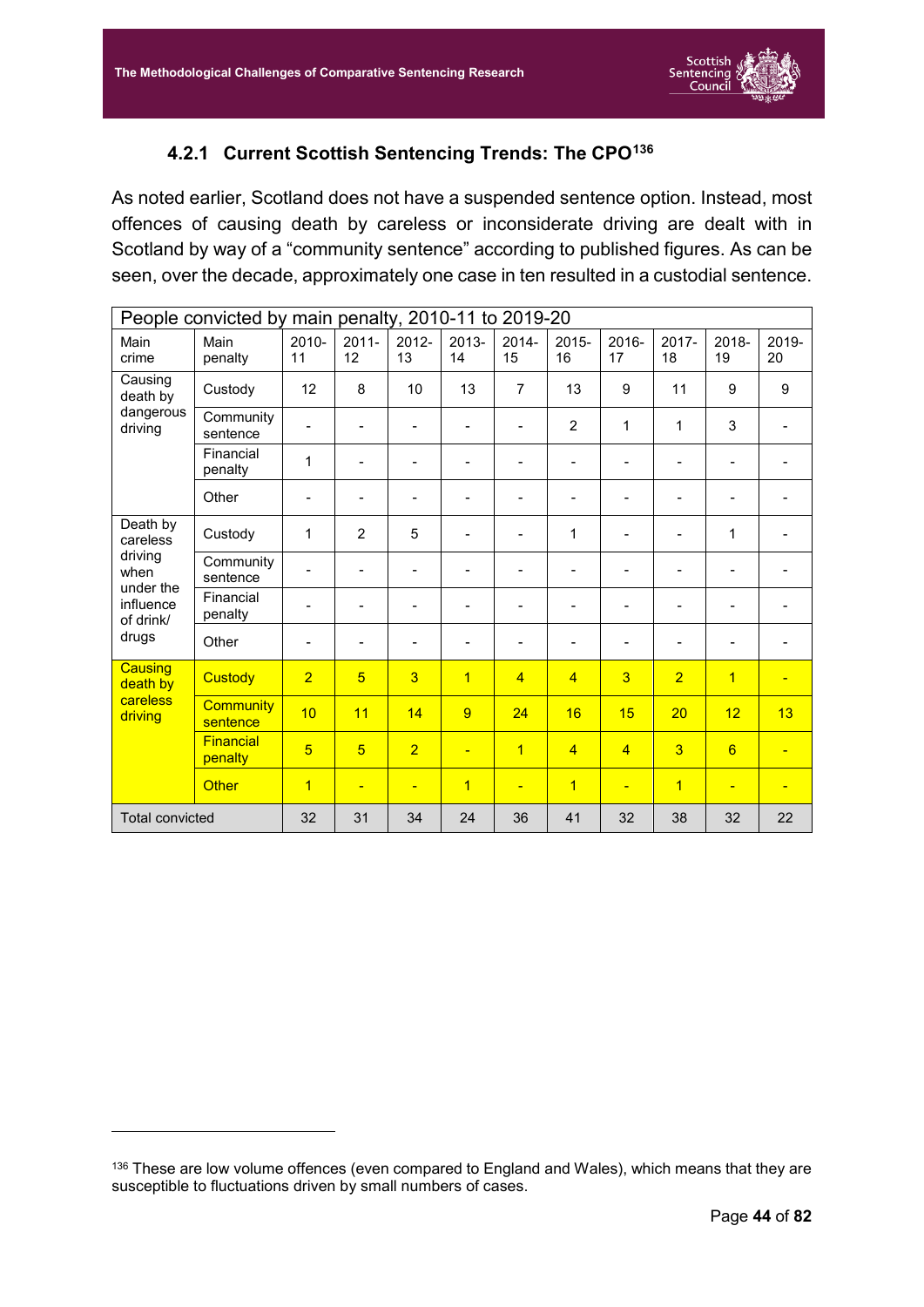

Having requested a breakdown of community sentences from the Criminal Proceedings Database, it can be seen that most are CPOs.

|                                                                                      | People convicted by main penalty, 2010-11 to 2019-20 |                |                          |                          |                              |                          |                          |                          |                          |                          |                          |
|--------------------------------------------------------------------------------------|------------------------------------------------------|----------------|--------------------------|--------------------------|------------------------------|--------------------------|--------------------------|--------------------------|--------------------------|--------------------------|--------------------------|
| Main crime                                                                           | Main penalty                                         | 2010-<br>11    | $2011 -$<br>12           | 2012-<br>13              | 2013-<br>14                  | 2014-<br>15              | 2015-<br>16              | 2016-<br>17              | 2017-<br>18              | 2018-<br>19              | 2019-<br>20              |
| Causing                                                                              | Imprisonment                                         | $\overline{8}$ | $\overline{6}$           | $\overline{9}$           | 13                           | $\overline{7}$           | 12                       | 5                        | $\overline{8}$           | $\overline{9}$           | $\overline{9}$           |
| death by<br>dangerous<br>driving                                                     | Young<br>Offender<br>Institution                     | 4              | $\overline{2}$           | $\mathbf{1}$             | $\overline{\phantom{0}}$     | $\overline{a}$           | $\mathbf{1}$             | 4                        | 3                        | $\overline{a}$           |                          |
|                                                                                      | Community<br>Payback<br>Order                        | ٠              | $\overline{a}$           | ÷,                       | ÷,                           | $\overline{a}$           | $\mathbf{1}$             | $\mathbf{1}$             | $\mathbf{1}$             | 3                        |                          |
|                                                                                      | Restriction of<br>Liberty Order                      | L,             | $\overline{a}$           | $\overline{a}$           | $\overline{a}$               | $\overline{a}$           | $\mathbf{1}$             | $\overline{a}$           | $\blacksquare$           | $\overline{a}$           |                          |
|                                                                                      | Fine                                                 | $\mathbf{1}$   | $\overline{\phantom{a}}$ | $\overline{\phantom{a}}$ | $\qquad \qquad \blacksquare$ | $\overline{\phantom{a}}$ | $\overline{\phantom{a}}$ | $\overline{\phantom{a}}$ | $\overline{\phantom{a}}$ | $\overline{\phantom{0}}$ |                          |
| Death by<br>careless<br>driving<br>when under<br>the<br>influence of<br>drink/ drugs | Imprisonment                                         | $\mathbf{1}$   | $\overline{2}$           | 5                        |                              |                          | $\mathbf{1}$             |                          |                          | $\mathbf{1}$             |                          |
| Causing                                                                              | Imprisonment                                         | $\overline{1}$ | $\overline{5}$           | $\overline{3}$           | $\overline{1}$               | $\overline{4}$           | $\overline{3}$           | $\overline{3}$           | $\overline{1}$           | $\overline{1}$           | $\blacksquare$           |
| death by<br>careless<br>driving                                                      | Young<br><b>Offender</b><br><b>Institution</b>       | $\overline{1}$ | ÷,                       | Ξ                        | Ξ                            | ÷                        | $\overline{1}$           | Ξ                        | $\overline{1}$           | н                        |                          |
|                                                                                      | <b>Community</b><br><b>Service</b><br>Order          | 9              | 10                       | $\overline{8}$           | ÷                            | $\blacksquare$           | $\blacksquare$           | $\blacksquare$           | $\blacksquare$           | $\blacksquare$           | $\overline{\phantom{0}}$ |
|                                                                                      | <b>Community</b><br>Payback<br>Order                 | Ξ              | Ξ                        | $\overline{5}$           | $\overline{8}$               | 22                       | 13                       | 14                       | 17                       | 11                       | 8                        |
|                                                                                      | <b>Restriction of</b><br><b>Liberty Order</b>        | Ξ              | Ξ                        | $\overline{1}$           | $\overline{1}$               | $\overline{1}$           | $\overline{3}$           | $\overline{1}$           | $\overline{3}$           | $\overline{1}$           | $5\overline{)}$          |
|                                                                                      | Probation                                            | ÷              | $\overline{1}$           | $\blacksquare$           | Ξ                            | $\overline{1}$           | ÷                        | $\blacksquare$           | $\blacksquare$           | $\blacksquare$           | $\blacksquare$           |
|                                                                                      | <b>Probation &amp;</b><br><b>CSO</b>                 | $\overline{1}$ | Ξ                        | $\blacksquare$           | Ξ                            | Ξ                        | $\blacksquare$           | $\blacksquare$           | $\blacksquare$           | Ξ                        | Ξ                        |
|                                                                                      | <b>Fine</b>                                          | $\overline{5}$ | $\overline{5}$           | $\overline{2}$           | Ξ                            | $\overline{1}$           | $\overline{4}$           | $\overline{4}$           | $\overline{3}$           | $6\overline{6}$          | $\blacksquare$           |
|                                                                                      | Admonished                                           | $\overline{1}$ | ÷,                       | $\blacksquare$           | $\overline{1}$               | ÷.                       | ÷                        | ÷,                       | $\overline{1}$           | $\blacksquare$           | $\blacksquare$           |
|                                                                                      | No order<br>made                                     | ÷              | $\blacksquare$           | $\blacksquare$           | Ξ                            | $\blacksquare$           | $\overline{1}$           | Ξ                        | $\blacksquare$           | Ξ                        | $\blacksquare$           |
| <b>Total convicted</b>                                                               |                                                      | 32             | 31                       | 34                       | 24                           | 36                       | 41                       | 32                       | 38                       | 32                       | 22                       |
| 1. Where main crime                                                                  |                                                      |                |                          |                          |                              |                          |                          |                          |                          |                          |                          |

The CPO is labelled as an "alternative to imprisonment" and, as the tables in the appendix highlight, it is a highly flexible sanction - able to serve retributive and consequentialist aims in many cases. However, the figures above provide little insight into the nature of the CPOs issues in Scotland. For example, the Criminal Proceedings Database does not contain information about the requirements attached to these CPOs. Limitations such as this hinder the ability to draw meaningful comparative inferences about the two jurisdictions.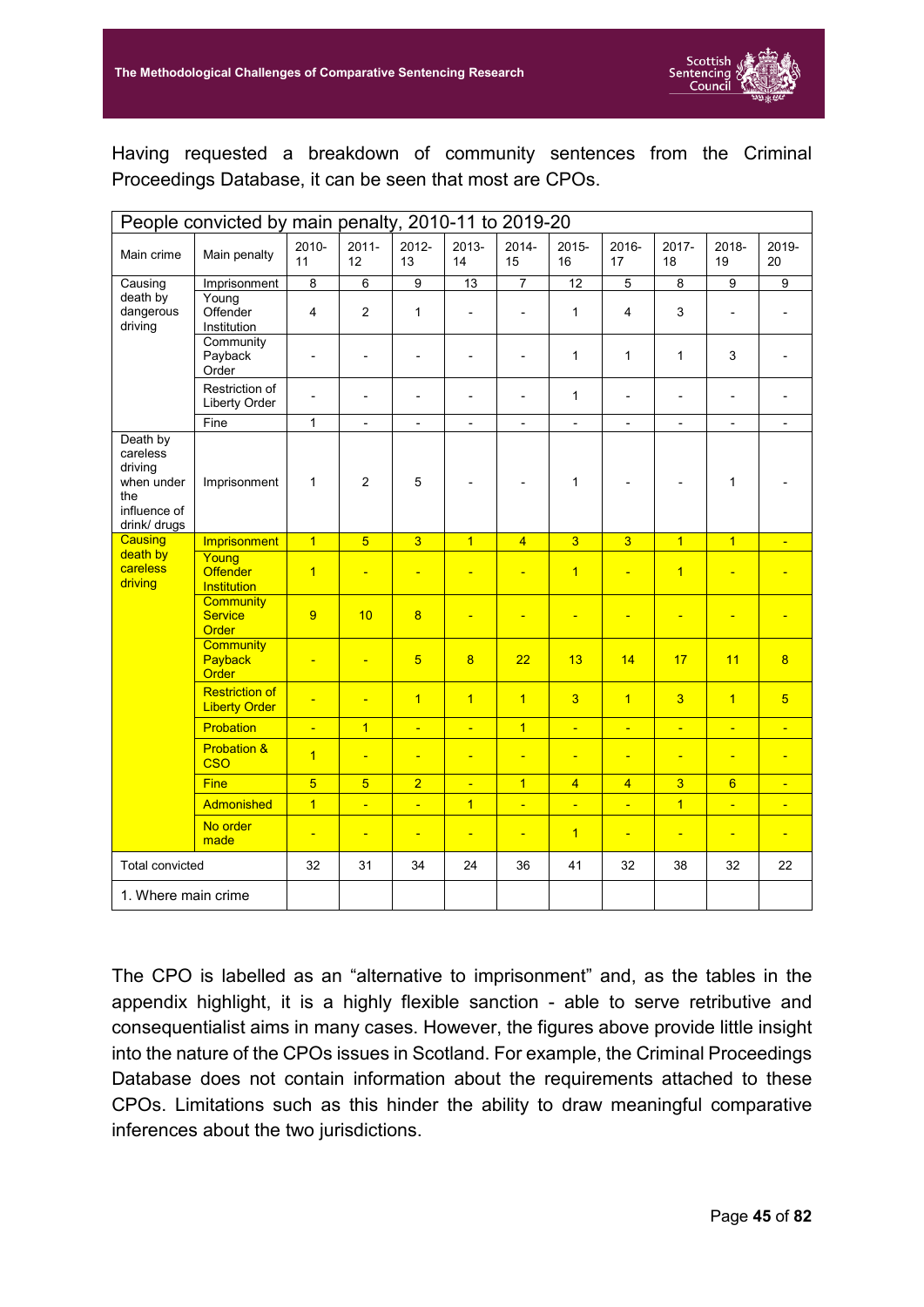

#### **4.3 Offences of Rape**

<u>.</u>

Offences of rape are another area where comparisons may be made. For example, comparisons of rape offences have been made between various jurisdictions and "one of the main reasons for this decision is the fact that rape is a universal crime."137 Of course, definitions of rape can vary around the world, and this can raise questions for legal and comparative work in some contexts. 138

In the example of causing death by careless or inconsiderate driving, the same statutory provision applied to both jurisdictions. That is not the case here. Offences of rape exist in different statutory provisions in Scotland and England and Wales. In Scotland, the relevant statutory provision is section 1 of the Sexual Offences (Scotland) Act (2009) (hereinafter the 2009 Act). In England and Wales, the relevant provision is section 1 of the Sexual Offences Act 2003 (hereinafter the 2003 Act). The notification requirements for both jurisdictions are set out in the Sexual Offence Act 2003.

While there are different statutory provisions, they are in many ways functionally similar. In part, this similarity is because, in making its recommendations for Scotland (many of which were adopted in the 2009 Act), the Law Reform Commission considered the 2003 Act and the Home Office reports underpinning it. These were found to be of "considerable value".<sup>139</sup> Accordingly, it is unsurprising that the 2009 Act and the 2003 Act have a number of striking similarities. As well as structural similarities between the statutory provisions, offences such as rape (section 1 in both statutes) are defined in similar terms. Certainty, the 2009 Act brings the definition of rape much closer to that of the 2003 Act than the previous common law definition. Such similarities may be one reason there has already been a doctrinal analysis of sentencing for rape that compares Scotland to England and Wales.<sup>140</sup>

<sup>137</sup> SS Terblanche, 'Rape Sentencing with the Aid of Sentencing Guidelines' (2006) 39 The Comparative and International Law Journal of Southern Africa 1, 2.

<sup>138</sup> For example, where actus reus is defined differently. For instance, see Jaye Ellis, 'General Principles and Comparative Law' (2011) 22 European Journal of International Law 949, 968.

<sup>&</sup>lt;sup>139</sup> 'Report on Rape and Other Sexual Offence' (Scottish Law Commission 2007) para 1.8 <https://www.scotlawcom.gov.uk/files/4712/7989/6877/rep209.pdf>.

<sup>140</sup> G Brown, *Sentencing Rape: A Comparative Analysis* (Bloomsbury Academic 2020) <https://books.google.co.uk/books?id=QwDFtQEACAAJ>.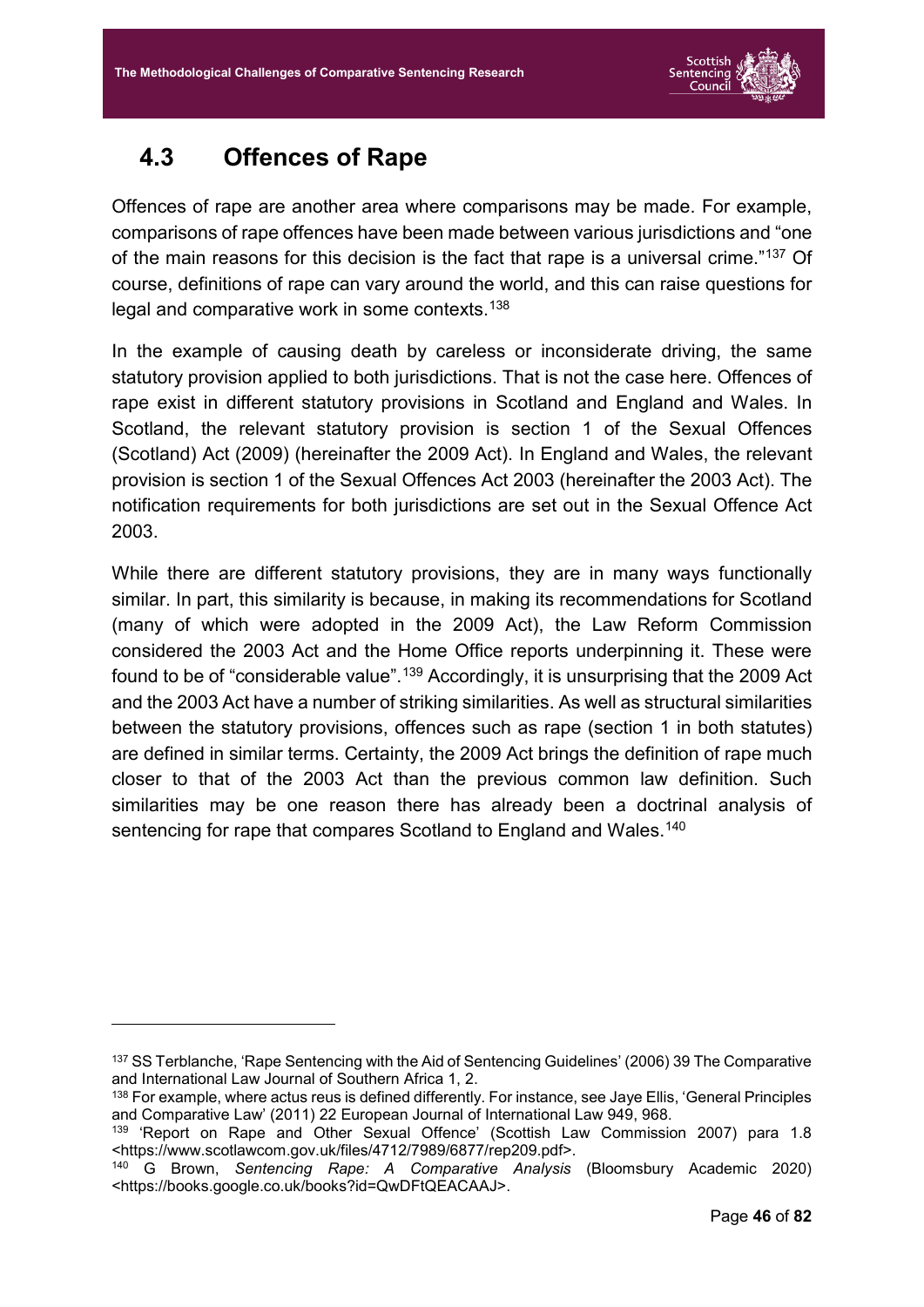

#### **4.3.1 England and Wales: Offence Specific Guideline**

The Council's definitive guideline provides three categories of harm and two categories of culpability.

| Harm              |                                                                                                                                                                                                                                                                                                                                                                                                                                                                          | <b>Culpability</b>                                                                                                                                                                                          |
|-------------------|--------------------------------------------------------------------------------------------------------------------------------------------------------------------------------------------------------------------------------------------------------------------------------------------------------------------------------------------------------------------------------------------------------------------------------------------------------------------------|-------------------------------------------------------------------------------------------------------------------------------------------------------------------------------------------------------------|
| Category 1        | The extreme nature of one or more                                                                                                                                                                                                                                                                                                                                                                                                                                        | A                                                                                                                                                                                                           |
|                   | category 2 factors or the extreme impact<br>caused by a combination of category 2<br>factors <b>may</b> elevate to category 1                                                                                                                                                                                                                                                                                                                                            | Significant degree of planning                                                                                                                                                                              |
|                   |                                                                                                                                                                                                                                                                                                                                                                                                                                                                          | Offender acts together with others to commit the offence                                                                                                                                                    |
| <b>Category 2</b> | Severe psychological or physical harm<br>$\bullet$<br>Pregnancy or STI as a consequence of                                                                                                                                                                                                                                                                                                                                                                               | Use of alcohol/drugs on victim to facilitate the offence                                                                                                                                                    |
|                   | offence<br>Additional degradation/humiliation<br>$\bullet$<br>Abduction<br>$\bullet$<br>Prolonged detention/sustained<br>$\bullet$<br>incident<br>Violence or threats of violence (beyond<br>$\bullet$<br>that which is inherent in the offence)<br>Forced/uninvited entry into victim's<br>$\bullet$<br>home<br>Victim is particularly vulnerable due to<br>$\bullet$<br>personal circumstances*<br>* for children under 13 please refer to the<br>guideline on page 27 | Abuse of trust                                                                                                                                                                                              |
|                   |                                                                                                                                                                                                                                                                                                                                                                                                                                                                          | Previous violence against victim                                                                                                                                                                            |
|                   |                                                                                                                                                                                                                                                                                                                                                                                                                                                                          | Offence committed in course of burglary                                                                                                                                                                     |
|                   |                                                                                                                                                                                                                                                                                                                                                                                                                                                                          | Recording of the offence                                                                                                                                                                                    |
|                   |                                                                                                                                                                                                                                                                                                                                                                                                                                                                          | Commercial exploitation and/or motivation                                                                                                                                                                   |
|                   |                                                                                                                                                                                                                                                                                                                                                                                                                                                                          | Offence racially or religiously aggravated                                                                                                                                                                  |
|                   |                                                                                                                                                                                                                                                                                                                                                                                                                                                                          | Offence motivated by, or demonstrating, hostility to the<br>victim based on his or her sexual orientation (or presumed<br>sexual orientation) or transgender identity (or presumed<br>transgender identity) |
| Category 3        | Factor(s) in categories 1 and 2 not present                                                                                                                                                                                                                                                                                                                                                                                                                              | Offence motivated by, or demonstrating, hostility to the                                                                                                                                                    |
|                   |                                                                                                                                                                                                                                                                                                                                                                                                                                                                          | victim based on his or her disability (or presumed disability)                                                                                                                                              |
|                   |                                                                                                                                                                                                                                                                                                                                                                                                                                                                          | В                                                                                                                                                                                                           |
|                   |                                                                                                                                                                                                                                                                                                                                                                                                                                                                          | Factor(s) in category A not present                                                                                                                                                                         |

In contrast to the previous example, there is more scope for varying harm to a (single) victim: physical and psychological.<sup>141</sup> The guideline provides a list of well-considered factors for the court to consider in terms of harm, culpability, and mitigation and aggravation. Additionally, it also provides a range of starting points to structure judicial discretion. This type of guidance is not currently present in Scotland, though case law has considered several of the points addressed in the English and Welsh guidelines. Moreover, as will be discussed below, the Scottish courts have explicitly had regard to the guidelines in England and Wales for this offence.

<sup>&</sup>lt;sup>141</sup> In death by driving offences the harm is, of course, always death.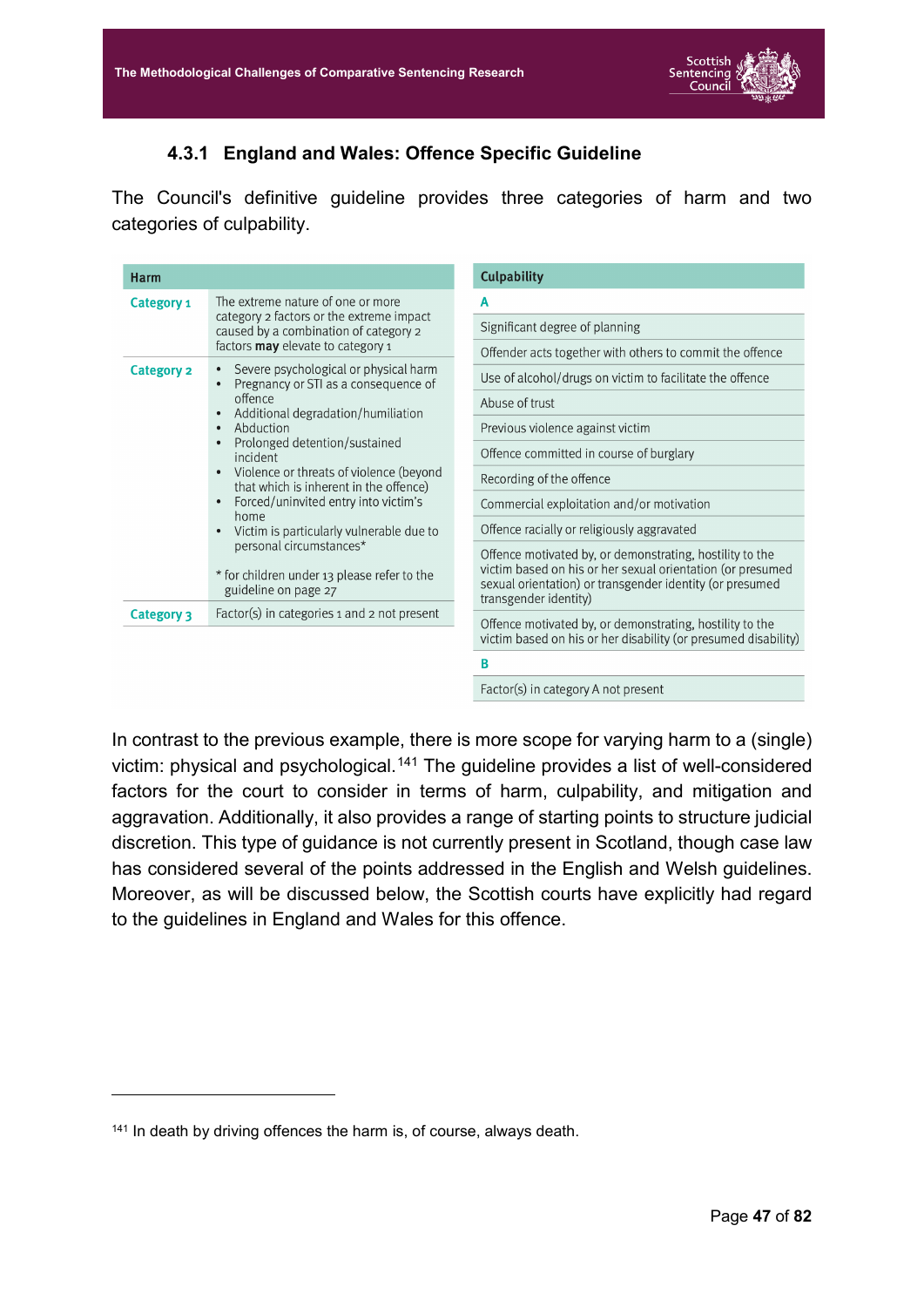

#### <span id="page-48-0"></span>**4.3.2 Sentencing Trends in England and Wales and Scotland: Immediate Imprisonment**

Rape is an indictable offence with a maximum sentence of life imprisonment in both jurisdictions. <sup>142</sup> Unsurprisingly, custodial sentences account for almost all sentences for this offence. The latest sentencing statistics reveal that in 2019, 99% of males aged 21 or over received a sentence of immediate imprisonment in England and Wales. Scotland is similar and almost all of those convicted receive a sentence of imprisonment. Therefore, the type of punishment is less of a confounding factor when drawing comparisons for this offence. Accordingly, the key comparative questions will usually revolve around the length of a custodial sentence, the factors to be taken into account when sentencing, etc. In drawing comparisons, regard may also be had to public attitudes in both jurisdictions. Recent research commissioned by the SSC examined public perceptions of sexual offences, including in specific case scenarios.<sup>143</sup> However, the purposes and methodology of this research and that in England and Wales differ - making comparisons between these single-jurisdiction studies very difficult. If one wants to know how Scottish and English/Welsh public attitudes to rape compare, a dedicated comparative study using a similar methodology in both jurisdictions is needed.

However, again, if seeking to draw comparisons based on official administrative data, challenges arise. Many of the factors relevant to sentencing for this offence are not present in the official data. Therefore, based solely on this data, only very limited inferences may be drawn concerning how Scottish sentences compare to those in England and Wales for this offence.

### **4.4 The Value of Comparative Research: Public Confidence**

One factor in sentencing for these, and arguably all offences, is public confidence. Within Scotland, limited public knowledge and understandings of sentencing can undermine confidence. For example, the public may not always be fully aware of the differences between the crimes a person may be convicted of. Moreover, the public

<u>.</u>

<sup>&</sup>lt;sup>142</sup> A whole life order may theoretically be imposed for this offence in England and Wales but to date it has been reserved for cases involving murder.

<sup>143</sup> Biggs and others (n 126).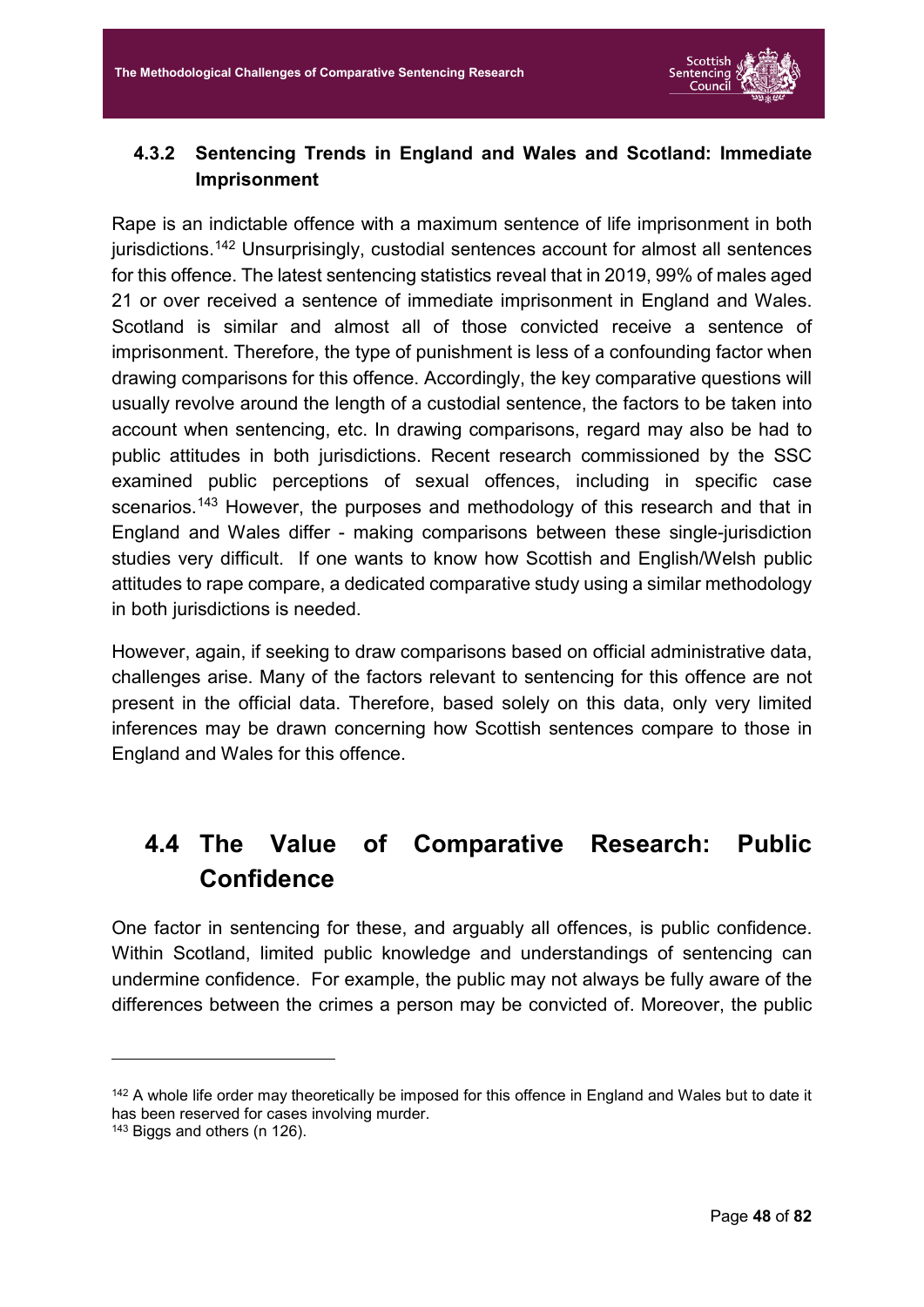

may also be unaware of how even the same offence can differ greatly in terms of seriousness: such as the harm caused, the culpability of the offender, etc. This can contribute to public confusion when (misleadingly) similar conduct is apparently sentenced differently. Likewise, imprisonment may be the best-known punishment and there may be a general sense of what this entails. Yet, even here there may not be a full appreciation among the public of how such sentences are implemented.<sup>144</sup> There is likely less understanding of community sentences amongst most people and this issue is not helped by how such sentences are depicted in official data.

From an international perspective, the Scottish judiciary is not alone in attempting to communicate more effectively with the public and comparative research may be useful with respect to public understanding of sentencing. Recent research by the Sentencing Academy<sup>145</sup> documented significant misperceptions of sentencing severity. Respondents in England and Wales were asked to estimate the custody rate for a profile of conviction for an offence (males over 21). Responses were classified into categories. A large under-estimate of the custody rate for this offence was defined as percentages of 60% or less. A second group was defined as modestly underestimating the custody rate (between 60% and 85%). Finally, average estimates between 85% and 100% were classified as 'roughly accurate'. Results showed that approximately half the sample (48%) fell into the first category, providing estimates well below the actual custody rate.<sup>146</sup>

This research contextualises public attitudes to sentencing. Although a majority of the public in both jurisdictions regard sentencing as too lenient, this view is based on inaccurate knowledge of actual sentencing patterns. Comparative research offers some avenues for ameliorating this shared difficulty: it helps to clarify the precise cause of the issues, expand domestic views of what does and does not work in this  $\blacksquare$ context,  $\blacksquare$ 

<sup>144</sup> Tata (n 119).

<sup>145</sup> Jonathan Bild and Julian V. Roberts (2021) *How accurate are Public Estimates of Sentencing Practice?* London: Sentencing Academy.

<sup>&</sup>lt;sup>146</sup> Similar trends emerged when respondents were asked to estimate the custody rate for burglary. See Roberts, Bild and Hough (2022).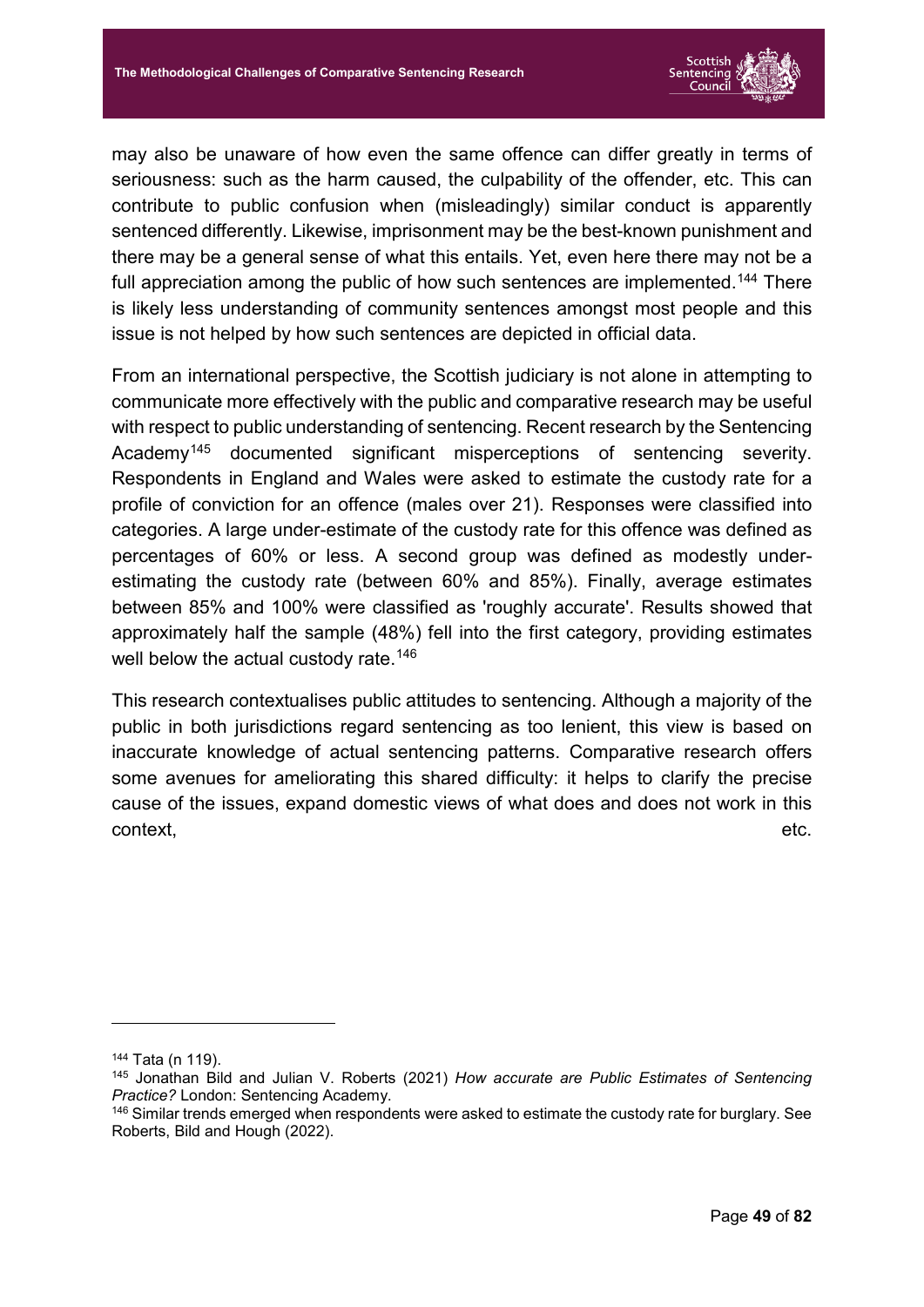

## <span id="page-50-0"></span>**4.5 The Relevance of Comparisons Between England and Wales Guidelines for Scottish Sentencing**

As noted, Scotland does not yet have offence specific guidelines like England and Wales. Instead, guidance on sentencing is available from case law.<sup>147</sup> While the importance of precedent is clear, guidelines from a body such as the Sentencing Council have the benefit of time and scope that court guidelines rarely do. The Sentencing Council can commission research, monitor the operation of guidelines, consult, etc. As such, the Sentencing Council guidelines are well researched, considered by multiple stakeholders, and embody years of experience in terms of how to structure judicial discretion. 148

Moreover, Sentencing Council guidelines are more accessible than case law. While it may be that Scottish case law (and that of England and Wales) has articulated many of the points covered by the guidelines, extracting these points requires work. By contrast, the Sentencing Council guidelines offer a simple and accessible way to communicate key points about sentencing. For example, in [4.3.2](#page-48-0) above, we note that in comparing sentences for rape between the two jurisdictions difficulties emerge because key factors are not reflected in official data. The natural question a reader, or the public, may ask from this is what these factors are. In Scotland, an indicative answer involves a comparatively long search, analysis, and exposition of case law. In England and Wales, an *indicative* answer only needs to have regard to the relevant guidelines.

Given the strengths of the English and Welsh guidelines, the Scottish courts have recognised their potential utility. For example: 149

"It is helpful, particularly in offences under UK legislation, to look at the guidelines applied by the English courts and to consider, to the extent that they are relevant, the specific factors on which those guidelines are based."

<sup>&</sup>lt;sup>147</sup> Scottish courts may provide formal or informal guideline judgments.

<sup>&</sup>lt;sup>148</sup> This is not to suggest they are perfect or that there is no need to reflect upon them critically. See Julian V Roberts, 'The Evolution of Sentencing Guidelines in Minnesota and England and Wales' (2019) 48 Crime and Justice 187.

<sup>149</sup> *HM Advocate v Roulston* J.C. 2006 J.C. 1, para 17.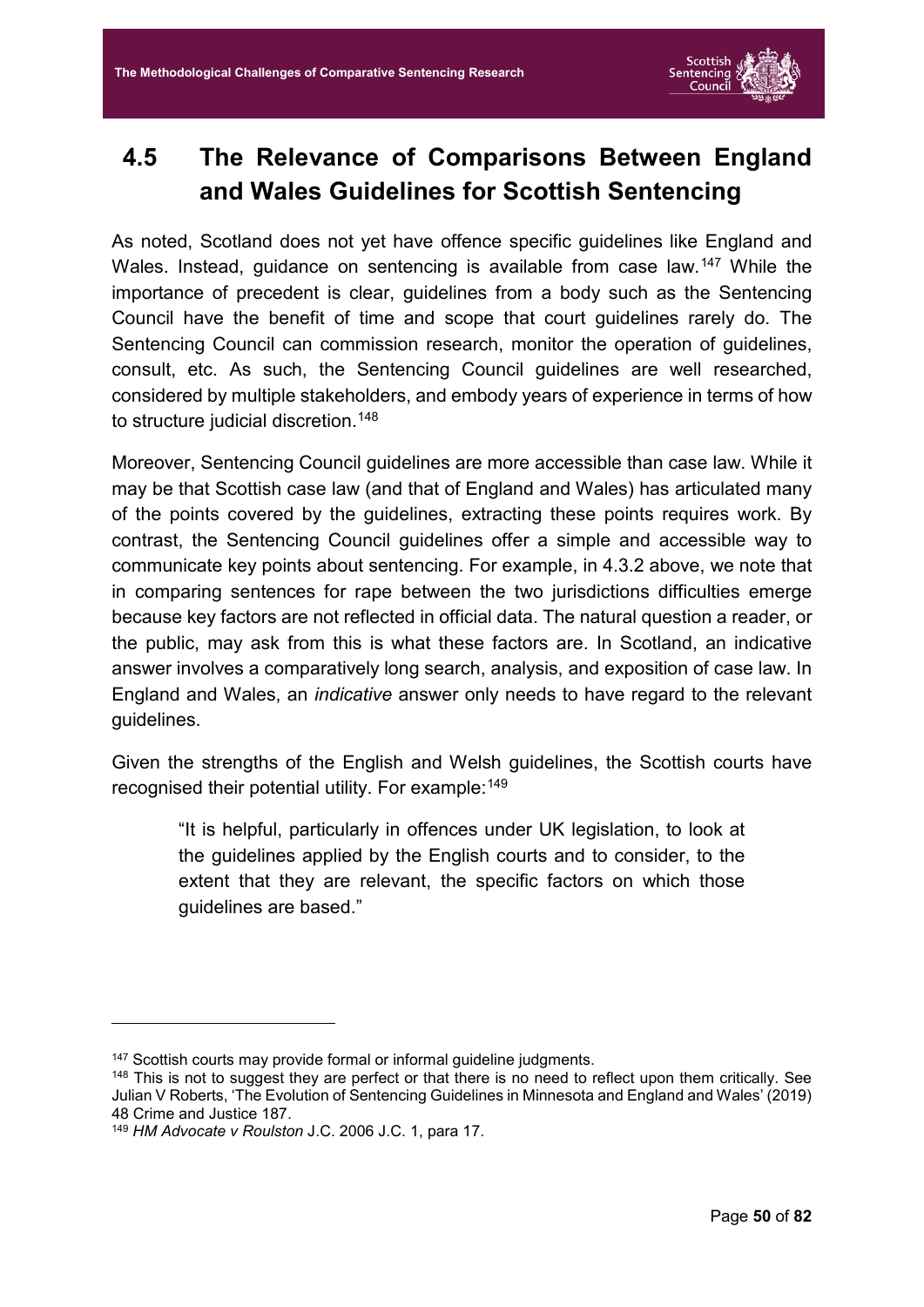

Later cases have further confirmed the specific utility of the English and Welsh guidelines concerning our example offence of causing death by careless or inconsiderate driving: 150

"As has been recognised in a number of appeals before this court, it is appropriate in cases involving charges of causing death by dangerous driving or careless driving for sentencers in Scotland to have regard to the Definitive Guideline entitled 'Causing of Death by Driving.'"

Likewise, the Scottish Courts have also noted that it is apposite to draw upon the English and Welsh Guidelines on sexual offences guidance in relation to rape offences in Scotland. 151

Consequently, the courts recognise the value of comparisons between the two jurisdictions in certain contexts. However, while value is recognised, the use of English and Welsh guidance in Scotland is complex.<sup>152</sup> While regard may be had to the guidelines, it has been noted "that does not mean that the guidelines are to be interpreted and applied in a mechanistic way"<sup>153</sup> and that regard should also be had to Scottish precedent.<sup>154</sup>

In HMA v B, <sup>155</sup> concerning the offence of rape, the court conceptualised the relevance of the English and Welsh guidelines as a cross-check "to see if any major disparity appears." Yet, in doing so, it seems a key factor against "too rigidly" applying the English and Welsh guidelines was that "in England and Wales there are statutorily defined sentencing purposes (Criminal Justice Act 2003, s.142) which are not directly applicable in Scotland."156 However, it can be signposted here that as of November 26<sup>th</sup> 2018, Scotland has its own quideline on the principles and purposes of sentencing. This Scottish guideline sets out principles that are rather similar to those set out in England and Wales (the Criminal Justice Act 2003, s.142 has been replaced by the Sentencing Act 2020 s.57(2)).

<sup>150</sup> *HMA v Noche* [2011] HCJAC 108, para 29. Available at: < https://www.scottishsentencingcouncil.org.uk/about-sentencing/hm-advocate-v-noche-opinion/> <sup>151</sup> *HMA v* B 2015 S.L.T. 841, para 13.

<sup>152</sup> Brown, Graeme, 'The English Sentencing Guidelines on Causing Death by Dangerous Driving: The Crown Sentence Appeals in Gatti and Jones' (2021) 170 Criminal Law Bulletin 1.

<sup>153</sup> *Neill v HMA* [2014] HCJAC 67, para 11.

<sup>154</sup> HM Advocate v McKeever [2016] HCJAC 43

<sup>155</sup> *HMA v* B 2015 S.L.T. 841, para 13

<sup>156</sup> *HMA v* B 2015 S.L.T. 841, para 13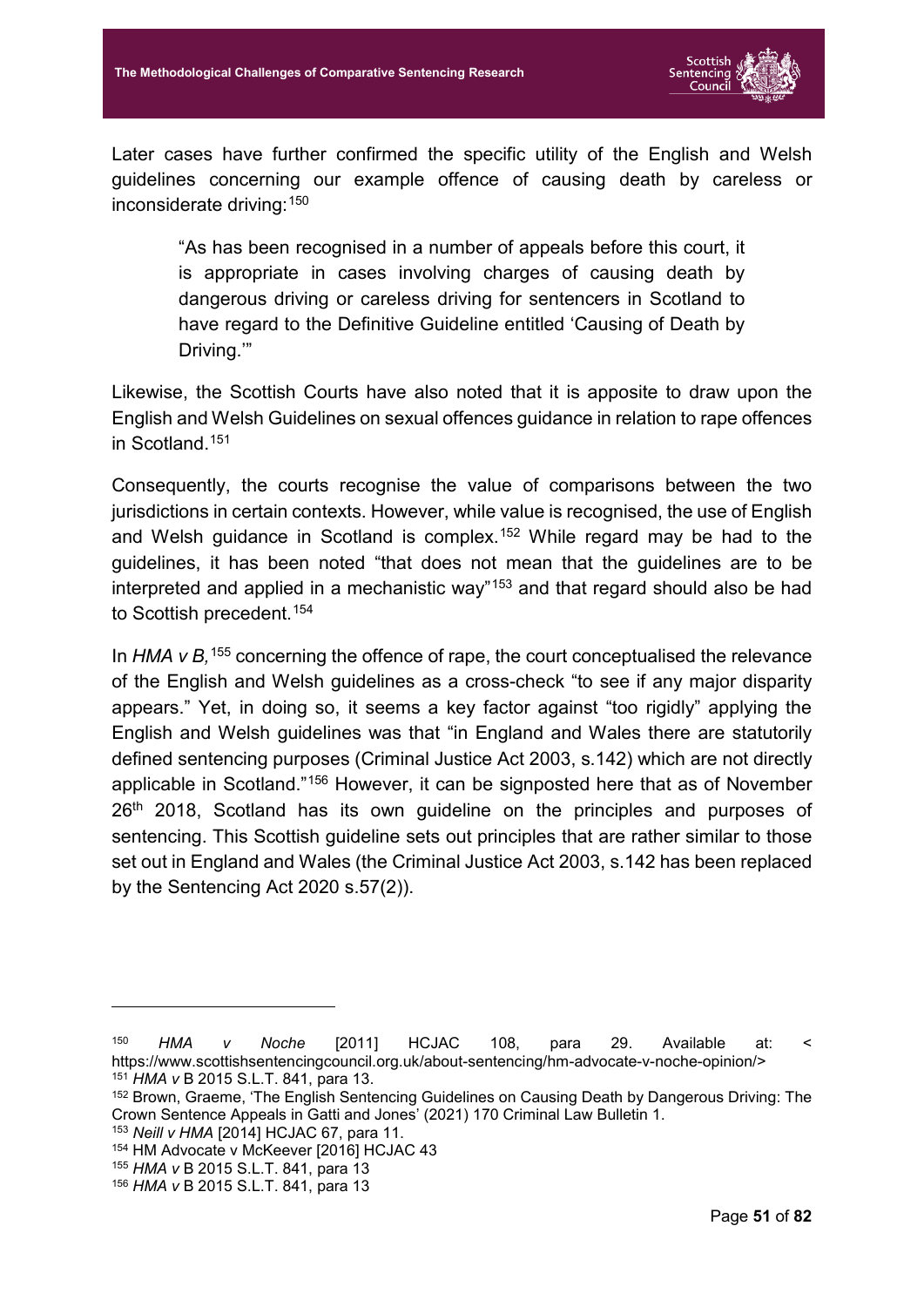

| Scotland:                              | <b>England and Wales:</b>                     |
|----------------------------------------|-----------------------------------------------|
| <b>Aims of Sentencing</b>              | <b>Aims of Sentencing</b>                     |
| Protection of the public               | Protection of the public                      |
| Punishment                             | Punishment                                    |
| Rehabilitation of offenders            | The reform and rehabilitation of<br>offenders |
| Giving the offender the opportunity to | The making of reparation by offenders         |
| make amends                            | to persons affected by their offences         |
| Expressing disapproval of offending    | The reduction of crime (including its         |
| behaviour                              | reduction by deterrence)                      |

In sum, the Sentencing Council guidelines are relevant to informing the development of Scottish guidelines. Not only can the English and Welsh experience inform about possible ways to structure judicial discretion, but they may carry lessons for communicating sentencing to the public. Of course, this is not to say the model used in England and Wales is perfect or universally praised. However, whether or not one adopts, modifies or rejects this approach, it still provides a host of lessons to draw upon, if only to avoid mistakes.

# **4.1 Implications from the Experience of England and Wales?**

The sentencing guidance available to courts in England and Wales carries some useful experience on which Scotland can reflect, albeit with important qualifications. Most notably, it is not always possible to directly read across from England and Wales sentencing levels and ranges to guide any ranges for consideration in Scotland. For example, as discussed, while the offence definitions for causing death by careless or inconsiderate driving are comparable, there are important differences in terms of the available sanctions. More generally, as highlighted in Section [4.5,](#page-50-0) how best to use and compare the English and Welsh guidance for Scotland is an open question. It may be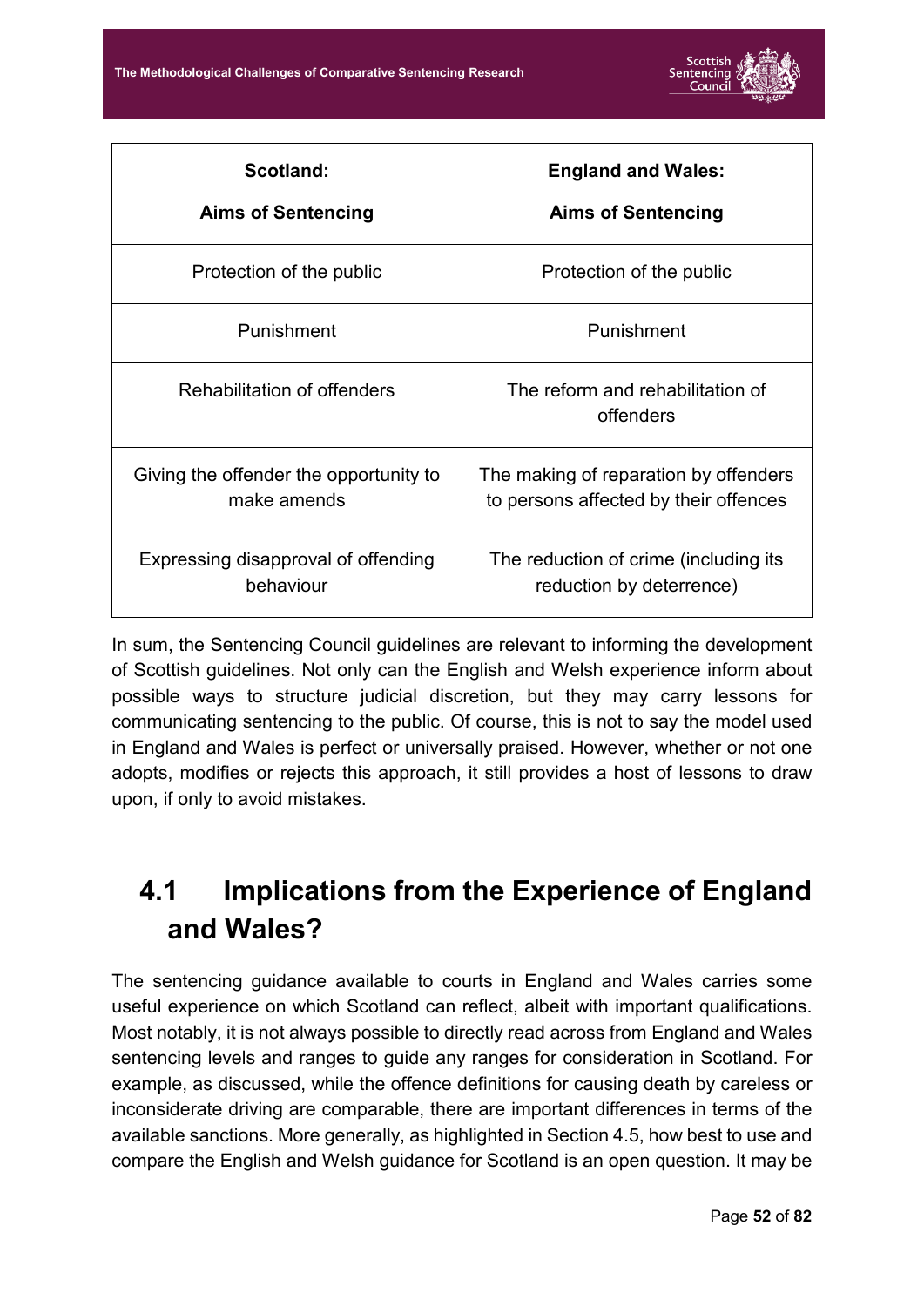

that the model of England and Wales (or elsewhere) offers useful insights into how to structure judicial discretion while suitably protecting individualised sentencing, ensuring consistency, and improving public confidence. Certainly, Scottish courts have been willing to have regard to English and Welsh guidance, although this comes with caveats, and it is unclear precisely how far this regard ought to extend. Indeed, the principal utility of the English guidelines may lie in the aggravating and mitigating factors which are likely to be common to the analogous offence in Scotland.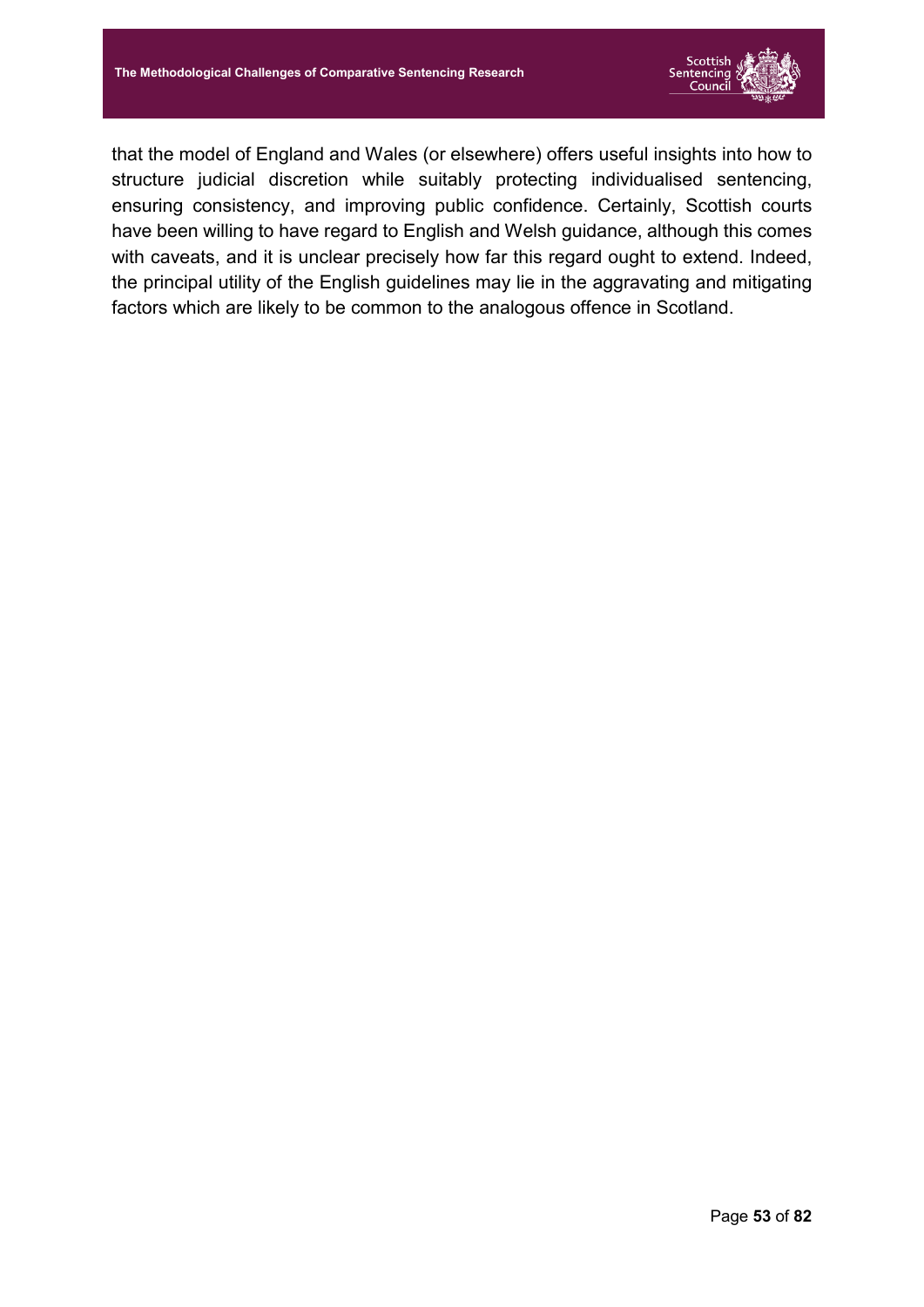

# **Chapter 5: Conclusions**

Scotland has a separate legal system with a distinct history. It will therefore always, in some ways, be different from any other country and reform will present some unique challenges and questions in the Scottish context. However, while these distinctively Scottish traits cannot be ignored, Scotland's position is not entirely different from other jurisdictions.

Across various countries, key questions to be addressed include what sentence is proportionate for a given offence and offender combination, what factors aggravate and mitigate an offence, what should the aims of sentencing be, where should the custodial threshold be set, what sentence types are effective (in terms of resources, deterrence, rehabilitation, etc), and how can sentences promote public confidence. In this regard, the experiences of other jurisdictions can be informative. Indeed, such comparisons are to a degree necessary in order for jurisdictions to learn from each other and it would be unfortunate if this did not occur. Bearing the above in mind, this review has set out some of the theoretical and practical challenges that are encountered when attempting to draw valuable comparisons between different legal jurisdictions and offences.

From this, a complex picture emerges. On the one hand, comparative work (with appropriate care and sensitivity) can offer new insights into key issues. On the other hand, in the absence of research employing a single common methodology, comparisons are often difficult. Therefore, it can be inappropriate to simply draw *direct* comparisons between, for instance, England and Wales and Scotland. However, there are opportunities to make proper direct comparisons if there is research funded to do so. Though, for now, caution is needed when comparing different sources of data and ad hoc studies with different methodologies.

## **5.1 Insights from England and Wales**

To briefly exemplify some possibilities and limitations for comparative work we have focused here on Scotland and England and Wales. These are two jurisdictions where strong similarities exist and, in some instances, criminal offences are comparable or even shared. Within the UK, England and Wales have the most established guideline system. This system has a long history and significant experience which the SSC may well find helpful. Indeed, to the extent that "sentencers in England and Wales and in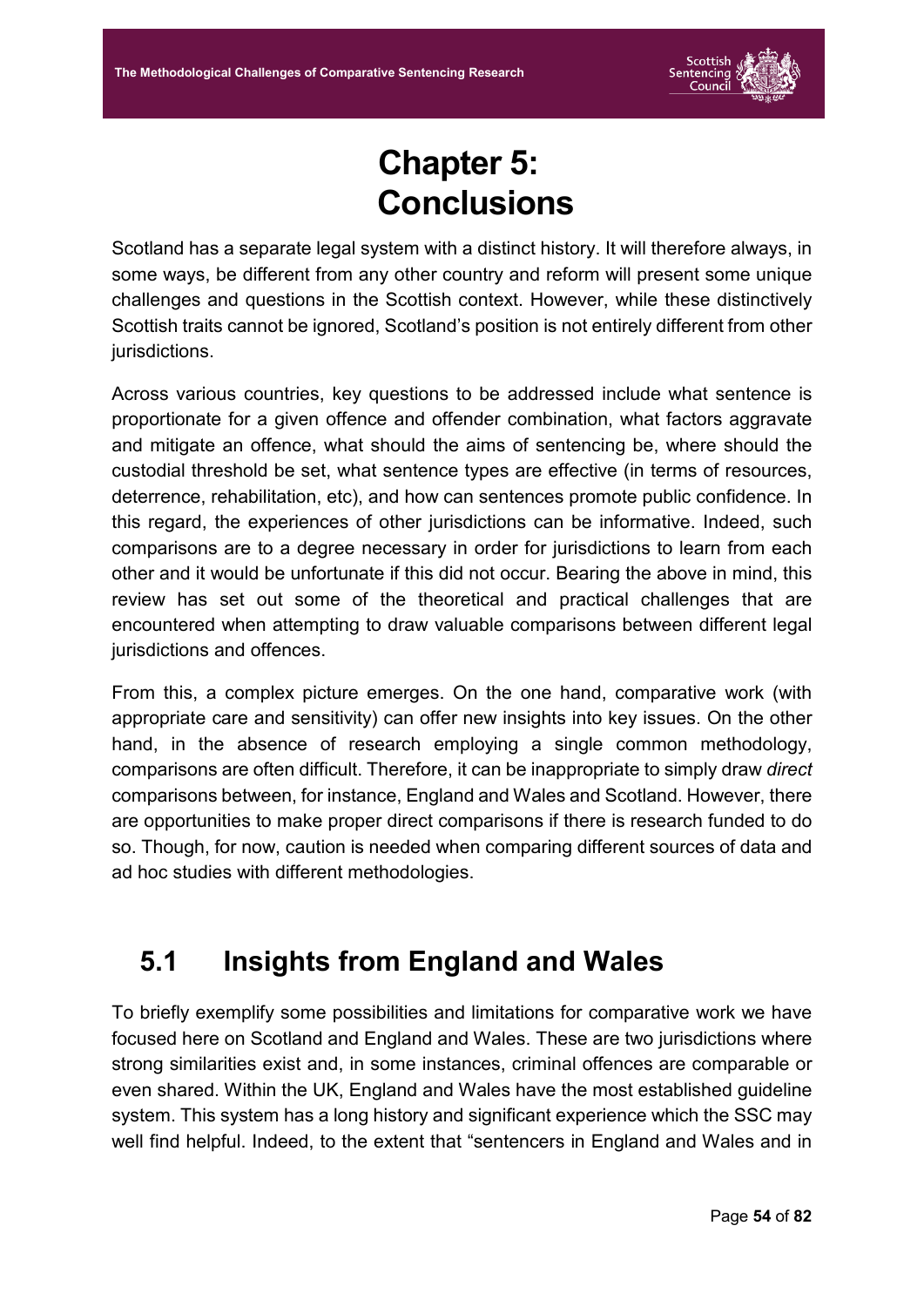

Scotland adopt remarkably similar approaches to decision making"157, experience from England and Wales can offer valuable insights which may be relevant to **Scotland** 

As we have noted, the sentencing guidelines issued by the English and Welsh Council may offer assistance regarding the kinds of sanctions appropriate to specific offences and the aggravating and mitigating factors relevant to sentencing a particular offence. Comparisons between jurisdictions can also be useful to determine the relative severity of sanctions appropriate to offences of differing seriousness.

In terms of the limitations of comparative work, even in such closely neighbouring jurisdictions, there remain *grey areas* where simple direct comparisons can be problematic. As the discussion of causing death by careless or inconsiderate driving demonstrated, different sentencing options in the two jurisdictions make comparing sentencing practices on a like for like basis difficult. Moreover, even if the sanctions are the same, our ability to compare practice is hindered by the limitations of official data and methodological challenges noted in Chapter 2. Notably, conduct such as that in our two example offences (while always extremely serious) still covers a range of degrees of offender culpability and harm. This variation is not reflected in sources such as official administrative data on sentence outcomes. Therefore, even with similar offences and sanctions, it is difficult to be sure one is comparing apples to apples.

#### **5.2 Further Research**

Both the challenges and potential of comparative insights comparative research is useful. Such research brings to light best practices and may also offer novel insights. As Dubber notes: 158

"Comparative criminal law has the potential to make an important contribution to criminal law, a subject that is both more parochial and more in need of critical analysis than any other form of state action through law. That potential remains as yet unrealized."

Comparative approaches can enable lessons learned in other jurisdictions to benefit Scotland. In the context of guidelines, there are advantages associated with different

<sup>157</sup> Millie, Tombs and Hough (n 27) 260.

<sup>158</sup> Markus D Dubber, 'Comparative Criminal Law' pt IV.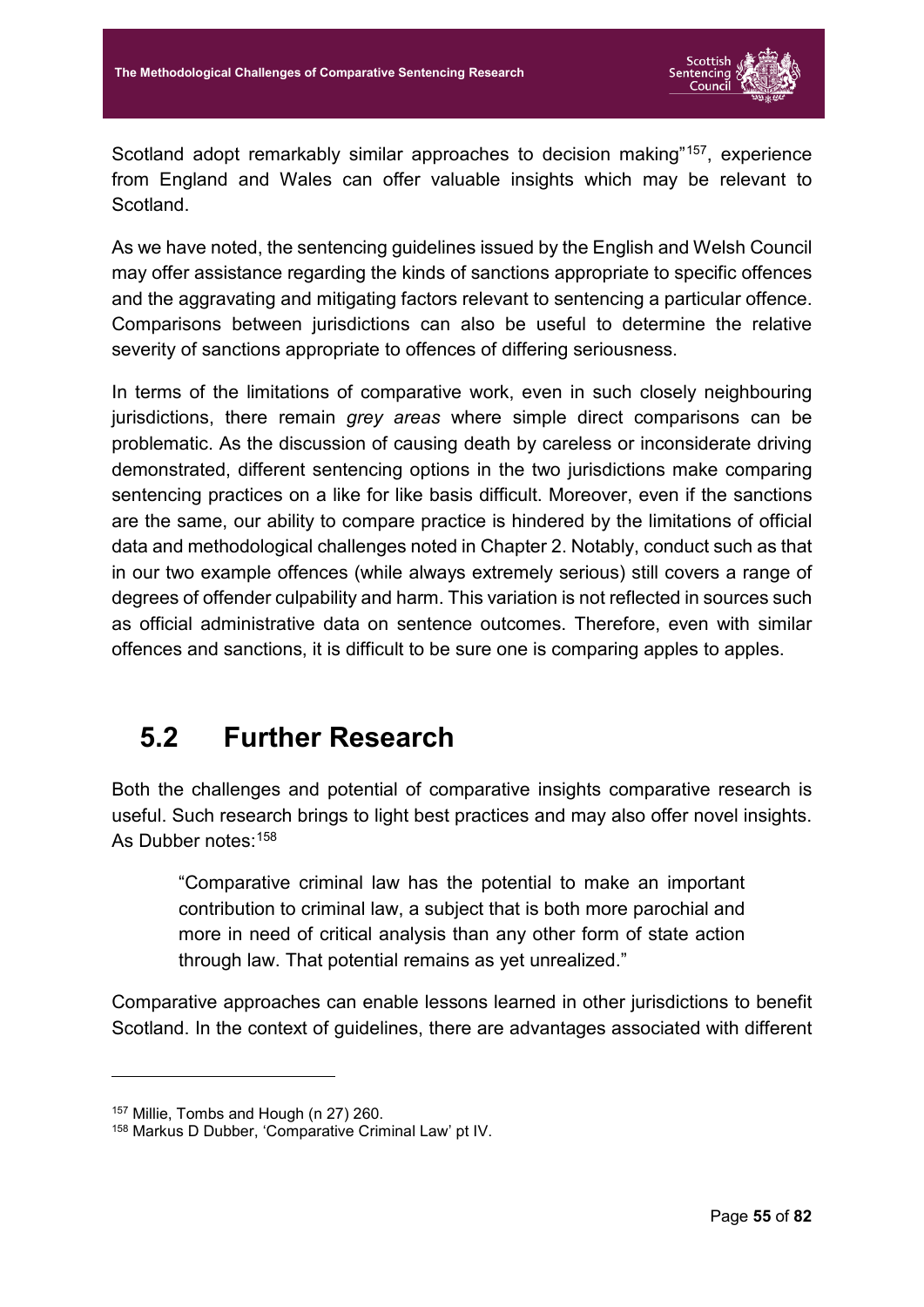

approaches to structuring discretion at sentencing and Scotland could critically draw on this: tailoring it as appropriate. 159

If facilitating comparative research, opportunities would exist to examine pressing questions more thoroughly, without sole reliance on pre-existing research. For example, this paper has made note of the suspended sentence order in England and Wales. As far as we are aware, little research (and no recent research since the creation of the SSC) has sought to contextualise this in terms of Scottish sentencing options. Would Scottish judges benefit from an option equivalent to the SSO? What, if any existing Scottish sentence, would be equivalent? Is the SSO more effective or less effective than a Scottish community sentence? Relatedly, key comparative questions might emerge in relation to community sentences. We have outlined some of the formal differences here between the CPO and CO, but more could be done to profile the real-world differences in how each sanction is used. Such research might examine the effectiveness of various uses of community sentences, not just in England and Wales but elsewhere.<sup>160</sup> Finally, as we have highlighted, there are questions around public attitudes in each jurisdiction that could be better understood through comparative work.

## **5.3 Summing Up Comparative Research: The Potential and Pitfalls**

As we have stressed in this report, direct, one-to-one comparisons between jurisdictions are fraught with difficulty, whether the measure is sentencing trends, the use of custody as a sanction or public attitudes towards sentencing. This difficulty is particularly acute because of the absence of research employing a single common methodology. However, international comparisons *are* possible (especially where there is a similar shared research methodology), and under the right circumstances, extremely useful. This is particularly the case in developing guidelines. Jurisdictions at an early stage of guideline development may well benefit from the experiences of existing sentencing councils and commissions, if only to avoid mistakes.

<sup>159</sup> Roberts, 'The Evolution of Sentencing Guidelines in Minnesota and England and Wales' (n 151) pt VI.

<sup>160</sup> For example, Northern Ireland's enhanced combination order (ECO) has shown promise in evaluations.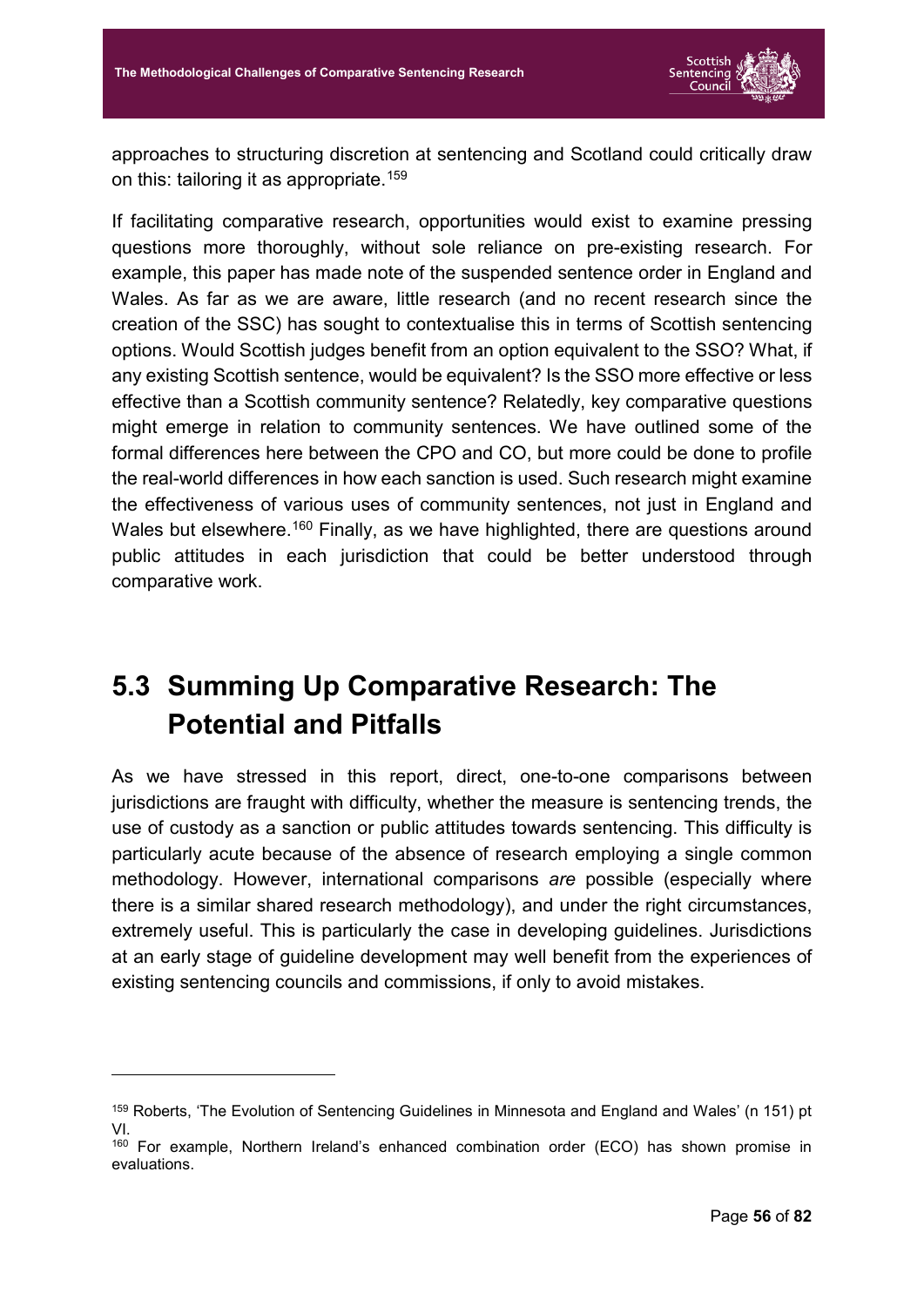

## **References**

Armstrong S and others, 'International Evidence Review of Conditional (Suspended) Sentences' (The Scottish Centre for Crime and Justice Research 2013)

Armstrong S and Eski Y, *Scottish Crime, Punishment and Justice: Cost Trends in Comparative Context* (Scottish Centre for Crime and Justice Research 2011)

'Assessing the Impact and Implementation of the Sentencing Council's Assault Definitive Guideline' (Sentencing Council of England and Wales 2015) <https://www.sentencingcouncil.org.uk/publications/item/assault-offences-assessment-ofguideline/>

'Assessing the Impact and Implementation of the Sentencing Council's Theft Offences Definitive Guideline.' (Sentencing Council of England and Wales 2019) <https://www.sentencingcouncil.org.uk/wp-content/uploads/Theft-report-FINAL-web.pdf>

Bacik I, 'Women and the Criminal Justice System' [2002] Criminal justice in Ireland 134

Biggs H and others, 'Public Perceptions of Sentencing Sexual Offences in Scotland: Qualitative Research Exploring Sexual Offences' (Scottish Sentencing Council 2021) <https://www.scottishsentencingcouncil.org.uk/media/2122/public-perceptions-of-sentencingqualatative-research-of-sexual-offences-final-july-2021.pdf>

Black C and others, *Public Perceptions of Sentencing: National Survey Report* (Scottish Sentencing Council 2019)

Bowen P, 'Community Sentences Across Borders' [2017] London: The Centre for Justice Innovation

Brown G, *Sentencing Rape: A Comparative Analysis* (Bloomsbury Academic 2020) <https://books.google.co.uk/books?id=QwDFtQEACAAJ>

Brown, Graeme, 'The English Sentencing Guidelines on Causing Death by Dangerous Driving: The Crown Sentence Appeals in Gatti and Jones' (2021) 170 Criminal Law Bulletin 1

Byrne JM, Pattavina A and Taxman FS, 'International Trends in Prison Upsizing and Downsizing: In Search of Evidence of a Global Rehabilitation Revolution' (2015) 10 Victims & Offenders 420

Colson R and Field S, 'Learning from Elsewhere: From Cross-Cultural Explanations to Transnational Prescriptions in Criminal Justice. An Introduction' (2019) 46 Journal of Law and Society S1

'Community Justice Outcome Activity Across Scotland: Annual Report 2018-2019' (2020)

Crewe B, 'Depth, Weight, Tightness: Revisiting the Pains of Imprisonment' (2011) 13 Punishment & Society 509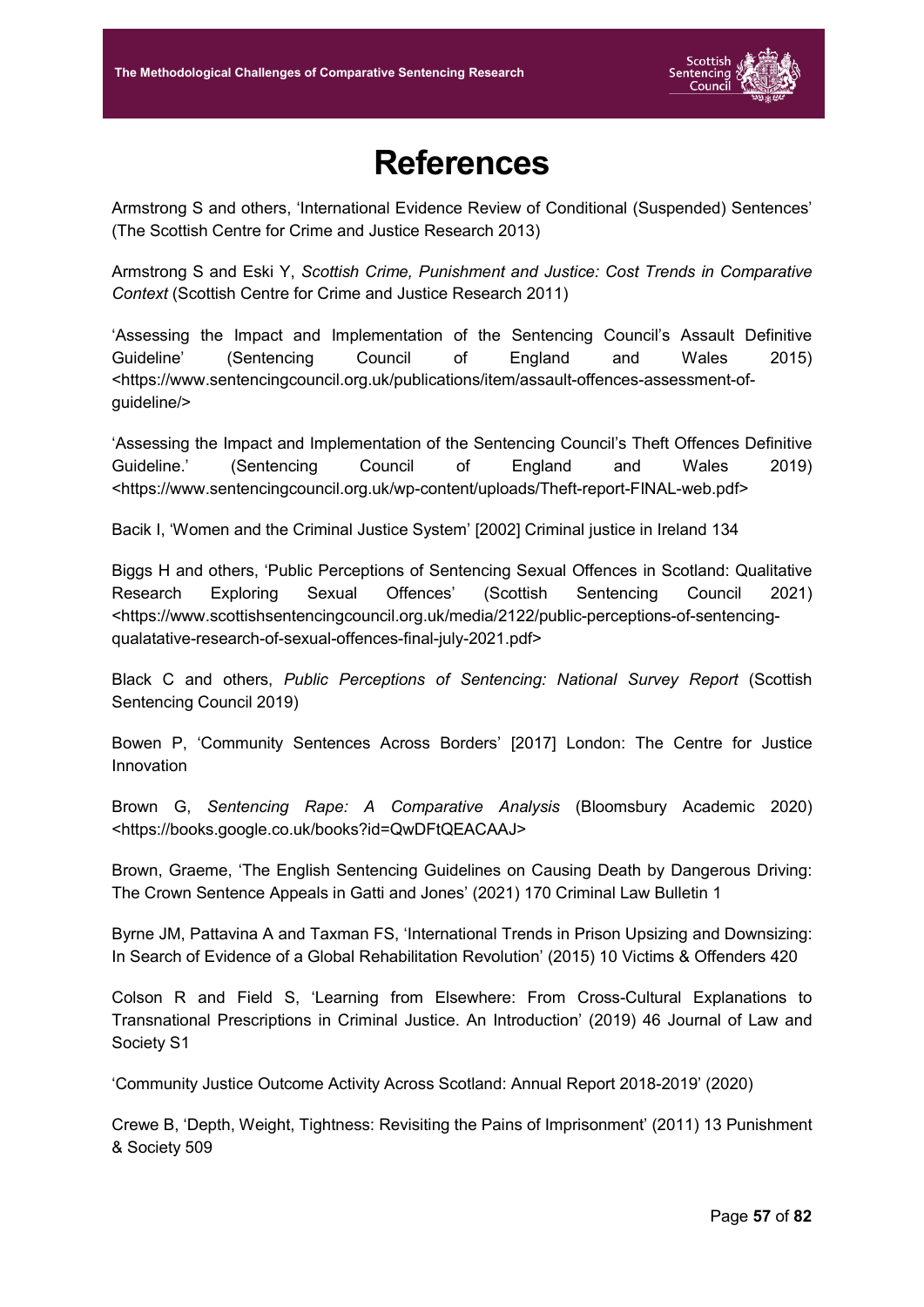

——, 'The Emotional Geography of Prison Life' (2014) 18 Theoretical criminology 56

Croall H, 'Criminal Justice in Post-Devolutionary Scotland' (2006) 26 Critical Social Policy 587

Croyle JL, 'Measuring and Explaining Disparities in Felony Sentences: Courtroom Work Group Factors and Race, Sex, and Socioeconomic Influences on Sentence Severity' (1983) 5 Political Behavior 135

Cunningham S, 'Has Law Reform Policy Been Driven in the Right Direction? How the New Causing Death by Driving Offences Are Operating in Practice'

Curzon E and Roberts JV, 'The Suspended Sentence Order in England and Wales' (Sentencing Academy 2021)

Dalrymple, Theodore, 'The Curious Case of Lavinia Woodward: A Recent Trial in England Exposes Liberal Shallowness on Crime and Punishment' [2018] *City Journal* <https://www.cityjournal.org/html/lavinia-woodward-16049.html>

Davies M, Takala J-P and Tyrer J, 'Sentencing Burglars and Explaining the Differences between Jurisdictions: Implications for Convergence' (2004) 44 British Journal of Criminology 741

Dingwall G and Harding C, 'Desert and the Punitiveness of Imprisonment' (Ashgate Publishing 2002)

'Domestic Abuse Recorded by the Police in Scotland, 2020-21' (Scottish Government 2021) <https://www.gov.scot/publications/domestic-abuse-recorded-police-scotland-2020- 21/documents/>

'Driving Offences and Penalties Relating to Causing Death or Serious Injury' (Ministry of Justice 2016) <https://consult.justice.gov.uk/digital-communications/driving-offences-causing-death-orserious-injury/supporting\_documents/drivingoffencesconsultationdocument.pdf>

Dubber MD, 'Comparative Criminal Law.' In Mathias Reimann & Reinhard Zimmermann, eds., Oxford Handbook of Comparative Law (Oxford University Press, 2006) 1287

Duker M, 'The Relation Between Culpability and Harm in Sentencing Traffic Offences in the Netherlands and England & Wales' in Dijk, Alwin van and Wolswijk, Hein (eds), *Criminal Liability for Serious Traffic Offences* (Eleven International Publishing 2015) <https://research.rug.nl/en/publications/criminal-liability-for-serious-traffic-offences-essays-oncausing>

Durnescu I and others, 'Experiencing Offender Supervision in Europe: The Eurobarometer– Lessons from the Pilot Study' (2018) 65 Probation Journal 7

Ellis J, 'General Principles and Comparative Law' (2011) 22 European Journal of International Law 949

Eunson J and others, 'Review of the Aberdeen Problem Solving Approach'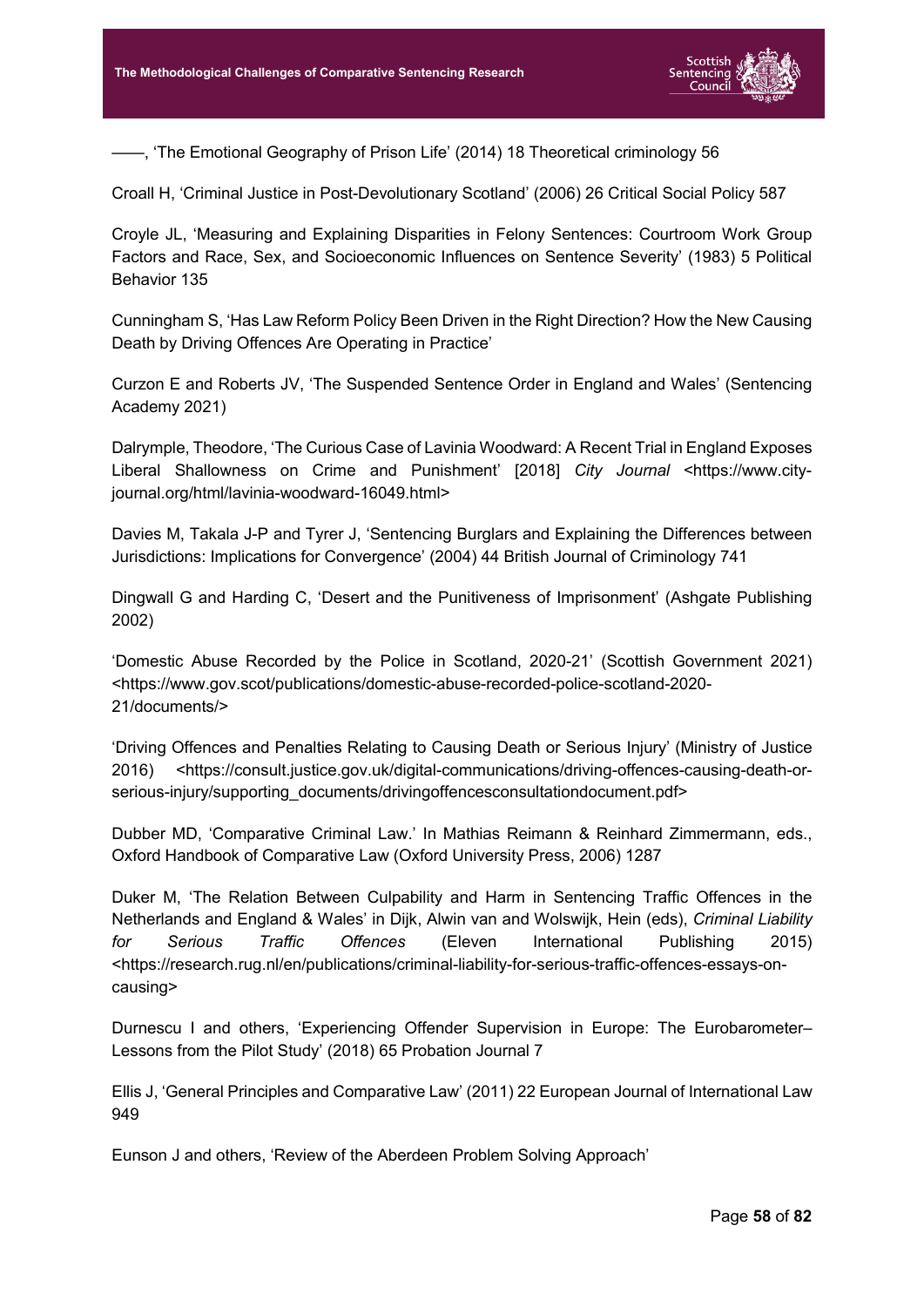

Fazel S and Danesh J, 'Serious Mental Disorder in 23 000 Prisoners: A Systematic Review of 62 Surveys' (2002) 359 The lancet 545

Francis B and others, 'Developing Measures of Severity and Frequency of Reconviction' <http://www.research.lancs.ac.uk/portal/en/publications/developing-measures-of-severity-andfrequency-of-reconviction(2e9f9 c6b-9f54-4ac9-9145-98b6d7262973).html>

Frase RS, *Sentencing in Germany and the United States: Comparing Äpfel with Apples* (edition iuscrim 2001)

Freiberg A, 'What's It Worth? A Cross-Jurisdictional Comparison of Sentencing Severity', *Sentencing and Society: International Perspectives* (Ashgate Publishing Limited 2002)

Garland D, *The Culture of Control*, vol 367 (Oxford: Oxford University Press 2001)

Gelb K, 'More Myths and Misconceptions' (Sentencing Advisory Council of Melbourne 2008) <https://www.google.com/search?client=safari&rls=en&q=More+Myths+and+Misconceptions+ab out+Sentencing.+Melbourne%3A+Sentencing+Advisory+Council.&ie=UTF-8&oe=UTF-8>

——, 'Measuring Public Opinion about Sentencing' (Sentencing Advisory Council 2008) <https://www.sentencingcouncil.vic.gov.au/publications/measuring-public-opinion-aboutsentencing>

'Guidance for the Self-Disclosure of Previous Convictions & Alternatives to Prosecution in Scotland under the Rehabilitation of Offenders Act 1974' (2021) <https://www.gov.scot/publications/guidance-self-disclosure-previous-convictions-alternativesprosecution-scotland-under-rehabilitation-offenders-act-1974/pages/1/>

Guilfoyle, Eion, 'Community Orders' (Sentencing Academy 2021) <https://sentencingacademy.org.uk/wp-content/uploads/2021/03/Community-Orders-3.pdf>

Harlow RE, Darley JM and Robinson PH, 'The Severity of Intermediate Penal Sanctions: A Psychophysical Scaling Approach for Obtaining Community Perceptions' (1995) 11 Journal of Quantitative Criminology 71

Hayes D, 'The Impact of Supervision on the Pains of Community Penalties in England and Wales: An Exploratory Study' (2015) 7 European Journal of Probation 85

Hayes DJ, 'Penal Impact: Towards a More Intersubjective Measurement of Penal Severity' (2016) 36 Oxford Journal of Legal Studies 724

Hindelang MJ and others, *Sourcebook of Criminal Justice Statistics, 1974* (US National Criminal Justice Information and Statistics Service 1975)

Hough M and Roberts J, *Understanding Public Attitudes to Criminal Justice* (McGraw-Hill Education (UK) 2005)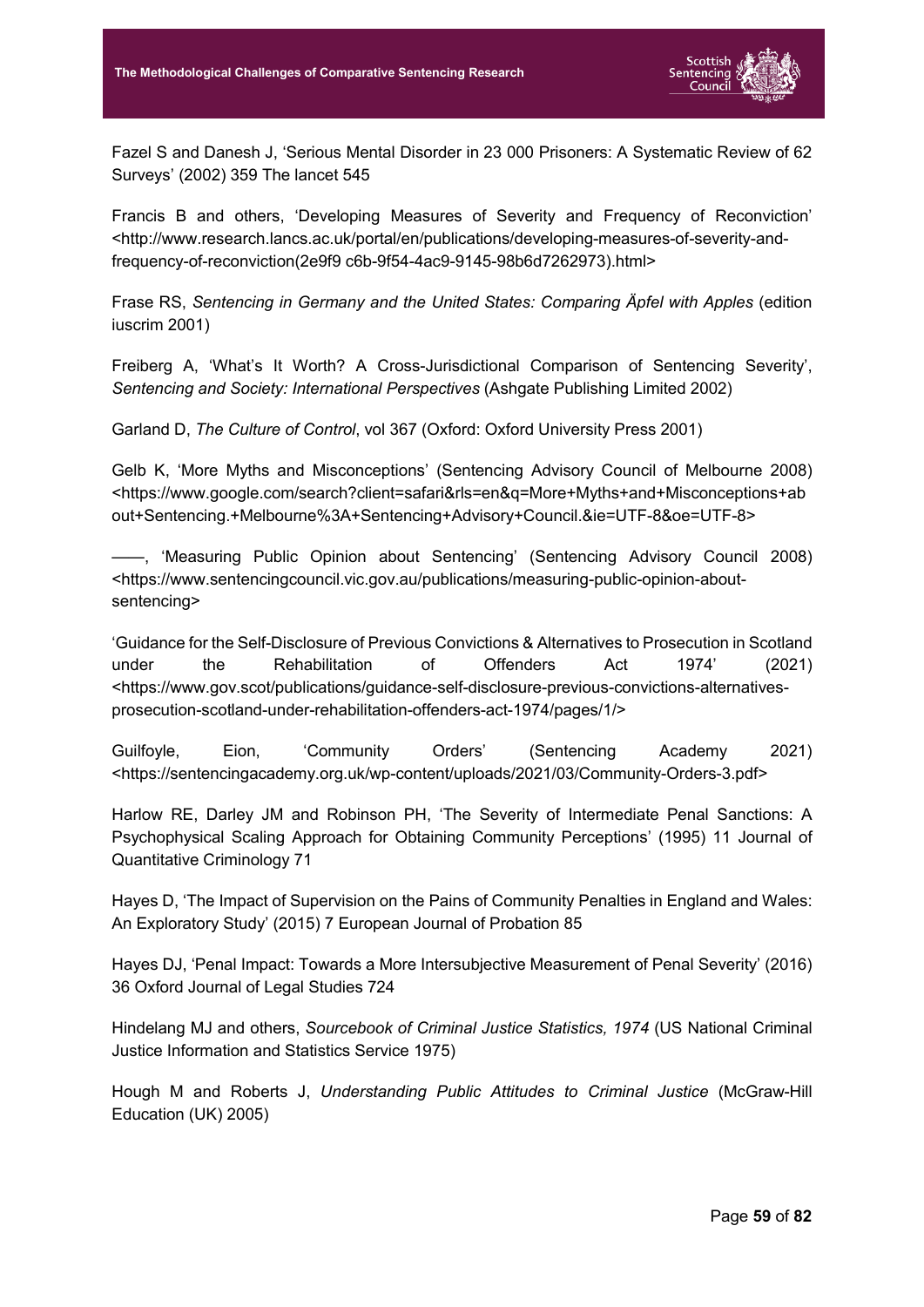

Hough M, Roberts J and Jacobson J, 'Attitudes to the Sentencing of Offences Involving Death by Driving' (London: Sentencing Advisory Panel 2008) <https://eprints.bbk.ac.uk/id/eprint/3799/1/3799.pdf>

'Imposition of Community and Custodial Sentences. Definitive Guideline.' (Sentencing Council of England and Wales 2017) <https://www.sentencingcouncil.org.uk/overarching-guides/crowncourt/item/imposition-of-community-and-custodial-sentences/>

Irwin-Rogers K and Perry TW, 'Exploring the Impact of Sentencing Factors on Sentencing Domestic Burglary', *Exploring sentencing practice in England and Wales* (Springer 2015)

Irwin-Rogers K and Roberts JV, 'Swimming Against the Tide: The Suspended Sentence Order in England and Wales, 2000-2017' (2019) 82 Law & Contemp. Probs. 137

Kapardis A and Farrington DP, 'An Experimental Study of Sentencing by Magistrates' (1981) 5 Law and Human Behavior 107

Kolber AJ, 'The Subjective Experience of Punishment' (2009) 109 Colum. L. Rev. 182

Leclerc C and Tremblay P, 'Looking at Penalty Scales: How Judicial Actors and the General Public Judge Penal Severity' (2016) 58 Canadian Journal of Criminology and Criminal Justice 354

Liebling A and Arnold H, 'Prisons and Their Moral Performance: A Study of Values, Quality, and Prison Life'

Lovegrove A, 'Sanctions and Severity: To the Demise of Von Hirsch and Wasik's Sanction Hierarchy' (2001) 40 The Howard Journal of Criminal Justice 126

Lynch JP, 'Comparison of Prison Use in England, Canada, West Germany, and the United States: A Limited Test of the Punitive Hypothesis' (1988) 79 J. Crim. L. & Criminology 180

——, 'A Cross-National Comparison of the Length of Custodial Sentences for Serious Crimes' (1993) 10 Justice Quarterly 639

Macdivitt, Katherine, *An Evaluation of the Structured Deferred Sentence Pilots* (Scottish Government 2008)

<https://www.webarchive.org.uk/wayback/archive/20150219044232/http://www.gov.scot/Publicati ons/2008/04/09134401/0>

Maglione G, 'Restorative Justice, Crime Victims and Penal Welfarism. Mapping and Contextualising Restorative Justice Policy in Scotland' (2021) 30 Social & Legal Studies 745

Mair G and Mills H, 'The Community Order and the Suspended Sentence Order Three Years On' [2009] Centre for Crime and Justice Studies

Marsh N and others, 'Public Knowledge of and Confidence in the Criminal Justice System and Sentencing–A Report for the Sentencing Council' [2019] London: Sentencing Council <https://www.sentencingcouncil.org.uk/wp-content/uploads/Public-Knowledge-of-and-Confidence-in-the-Criminal-Justice-System-and-Sentencing.pdf>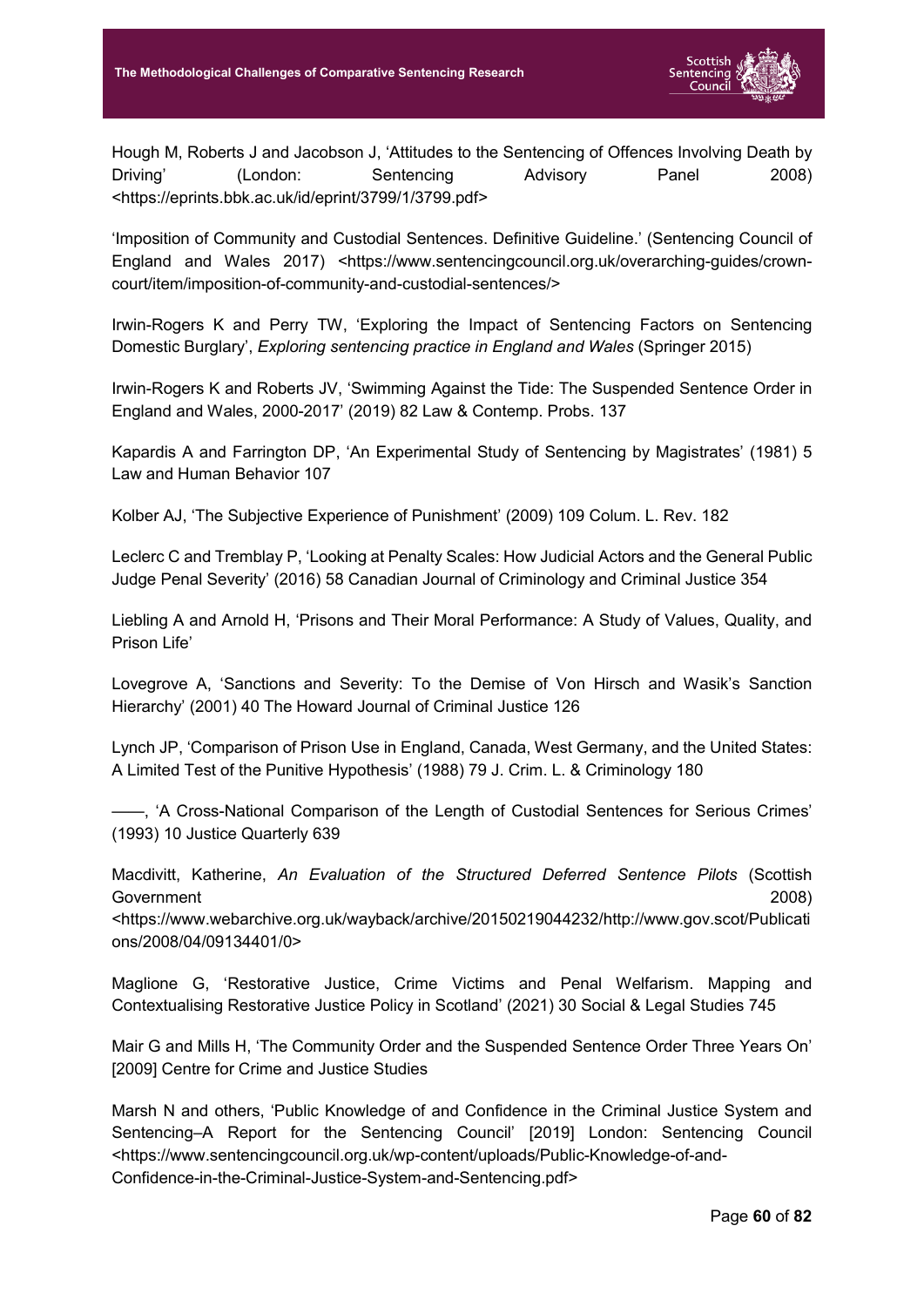

Mauer M, 'Incarceration Rates in an International Perspective' <https://oxfordre.com/criminology/view/10.1093/acrefore/9780190264079.001.0001/acrefore-9780190264079-e-233>

McAra L, 'Crime, Criminology and Criminal Justice in Scotland' (2008) 5 European Journal of Criminology 481

McDavid JC and Stipal B, 'Simultaneous Scaling of Offense Seriousness and Sentence Severity through Canonical Correlation Analysis' (1981) 16 Law & Soc'y Rev. 147

McPherson R and Tata C, 'Causing Death by Driving Offences: Literature Review' (Scottish Sentencing Council 2018) <https://strathprints.strath.ac.uk/65983/> accessed 21 October 2021

Melossi D, Sozzo M and Sparks R, *Travels of the Criminal Question: Cultural Embeddedness and Diffusion* (Bloomsbury Publishing 2011)

Meredith W, 'Measurement Invariance, Factor Analysis and Factorial Invariance' (1993) 58 Psychometrika 525

Miller J, Abercrombie B and McLellan G, 'Evaluation of South Lanarkshire Structured Deferred Sentencing for Young People: End of Project Report September 2019'

Millie A, Tombs J and Hough M, 'Borderline Sentencing: A Comparison of Sentencers' Decision Making in England and Wales, and Scotland' (2007) 7 Criminology & Criminal Justice 243

Morrison K, 'The Criminal Justice System in Scotland' <http://researchrepository.napier.ac.uk/Output/832768>

Muncie J, 'Illusions Of Difference: Comparative Youth Justice in the Devolved United Kingdom' (2011) 51 The British Journal of Criminology 40

Nelken D, 'Whose Best Practices? The Significance of Context in and for Transnational Criminal Justice Indicators' (2019) 46 Journal of Law and Society S31

'New Sentences: Criminal Justice Act 2003' (Sentencing Guidelines Council 2004) <https://consult.justice.gov.uk/digital-communications/impositionconsultation/supporting\_documents/SGC%20New%20Sentences%20CJA%202003%20PDF%2 01.pdf>

Newburn, Tim and Sparks, Richard, *Criminal Justice and Political Cultures: National and International Dimensions of Crime Control* (2004)

Newheiser A-K, Sawaoka T and Dovidio JF, 'Why Do We Punish Groups? High Entitativity Promotes Moral Suspicion' (2012) 48 Journal of Experimental Social Psychology 931

O'Connell, Fiona, 'Sentencing Comparisons in Northern Ireland and England and Wales' (Northern Ireland Assembly 2013) <http://www.niassembly.gov.uk/assembly-business/committees/2011- 2016/justice/research-papers/research-papers-2013/sentencing-comparisons-in-northern-irelandand-england-and-wales/>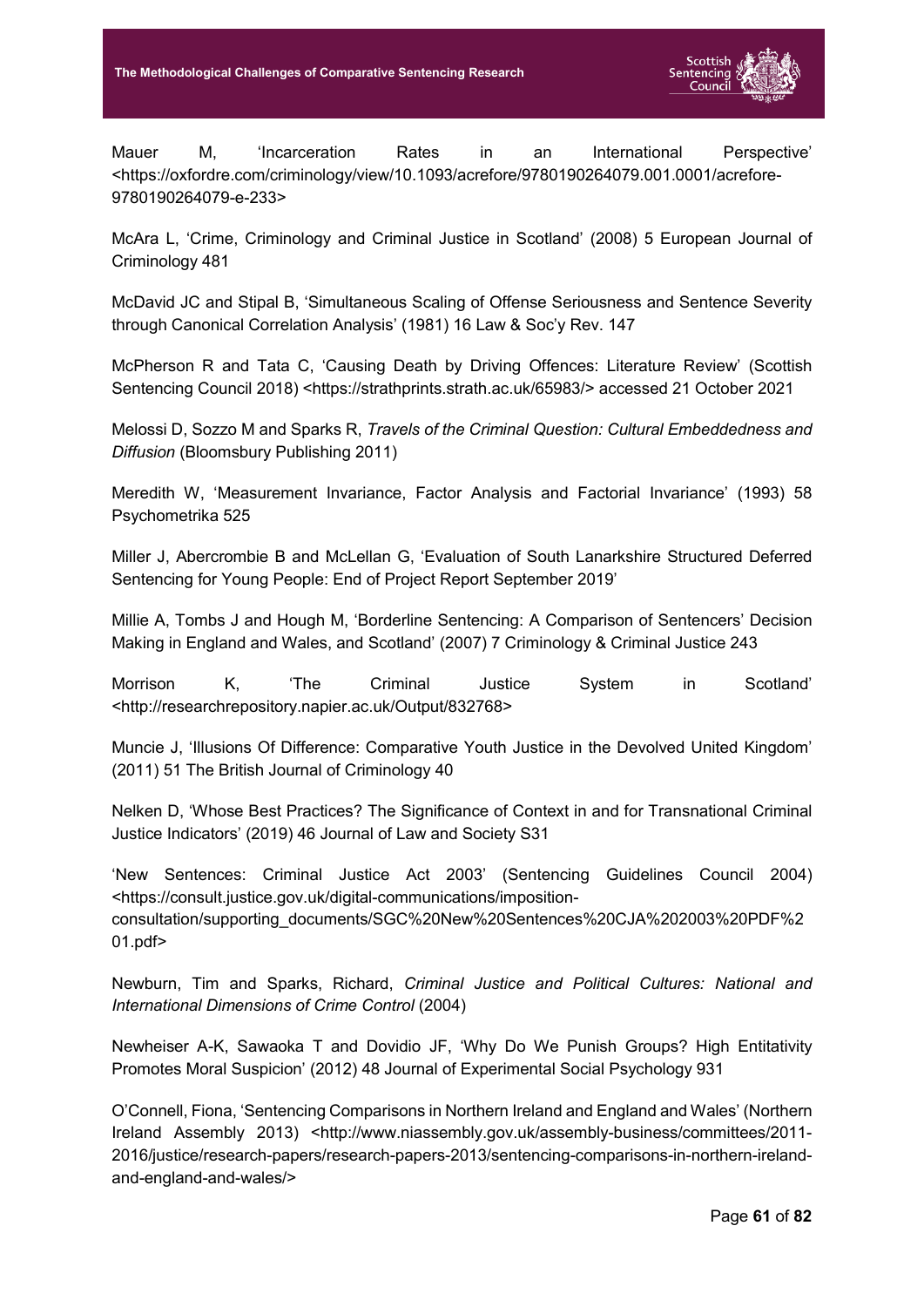

Padfield N, 'Time to Bury the Custody "Threshold"' (2011) 8 Criminal Law Review 593

Petersilia J and Deschenes EP, 'Perceptions of Punishment: Inmates and Staff Rank the Severity of Prison Versus Intermediate Sanctions' (1994) 74 The Prison Journal 306

Pina-Sánchez J and others, 'Have the England and Wales Guidelines Affected Sentencing Severity? An Empirical Analysis Using a Scale of Severity and Time-Series Analyses' (2019) 59 The British Journal of Criminology 979

Pina-Sánchez J, Brunton-Smith I and Li G, 'Mind the Step: A More Insightful and Robust Analysis of the Sentencing Process in England and Wales under the New Sentencing Guidelines' [2018] Criminology & Criminal Justice 174889581881189

Pina-Sánchez J and Gosling JP, 'Tackling Selection Bias in Sentencing Data Analysis: A New Approach Based on a Scale of Severity' [2020] Quality & Quantity 1

'Principles and Purposes of Sentencing: Sentencing Guideline' (Scottish Sentencing Council 2018) <https://www.scottishsentencingcouncil.org.uk/media/1964/guideline-principles-and-purposes-ofsentencing.pdf>

'Report on Rape and Other Sexual Offence' (Scottish Law Commission 2007) <https://www.scotlawcom.gov.uk/files/4712/7989/6877/rep209.pdf>

Roberts J and Hough M, 'Sentencing Young Offenders: Public Opinion in England and Wales' (2005) 5 Criminal Justice 211

Roberts JV, 'The Future of State Punishment. The Role of Public Opinion at Sentencing' in Michael Tonry (ed), *Retributivism Has a Past. Has It a Future?* (Retributivism has a Past Has it a Future? Oxford: Oxford University Press, Oxford, Oxford University Press 2011)

——, 'The Evolution of Sentencing Guidelines in Minnesota and England and Wales' (2019) 48 Crime and Justice 187

Roberts JV, 'Deferred Sentencing: A Fresh Look at an Old Concept' [2022] Criminal Law Review, 3: 204-224

Roberts JV and others, 'Public Attitudes to the Sentencing of Offences Involving Death by Driving' (2008) 7 Criminal Law Review-London 525

Roberts JV, Hough M and Hough J, *Changing Attitudes to Punishment: Public Opinion, Crime and Justice* (Routledge 2002)

'Scottish Prison Service Annual Audit 2019/20' (Audit Scotland 2021) <https://www.auditscotland.gov.uk/report/scottish-prison-service-annual-audit-201920> accessed 4 October 2021

Sexton L, 'Penal Subjectivities: Developing a Theoretical Framework for Penal Consciousness' (2015) 17 Punishment & Society 114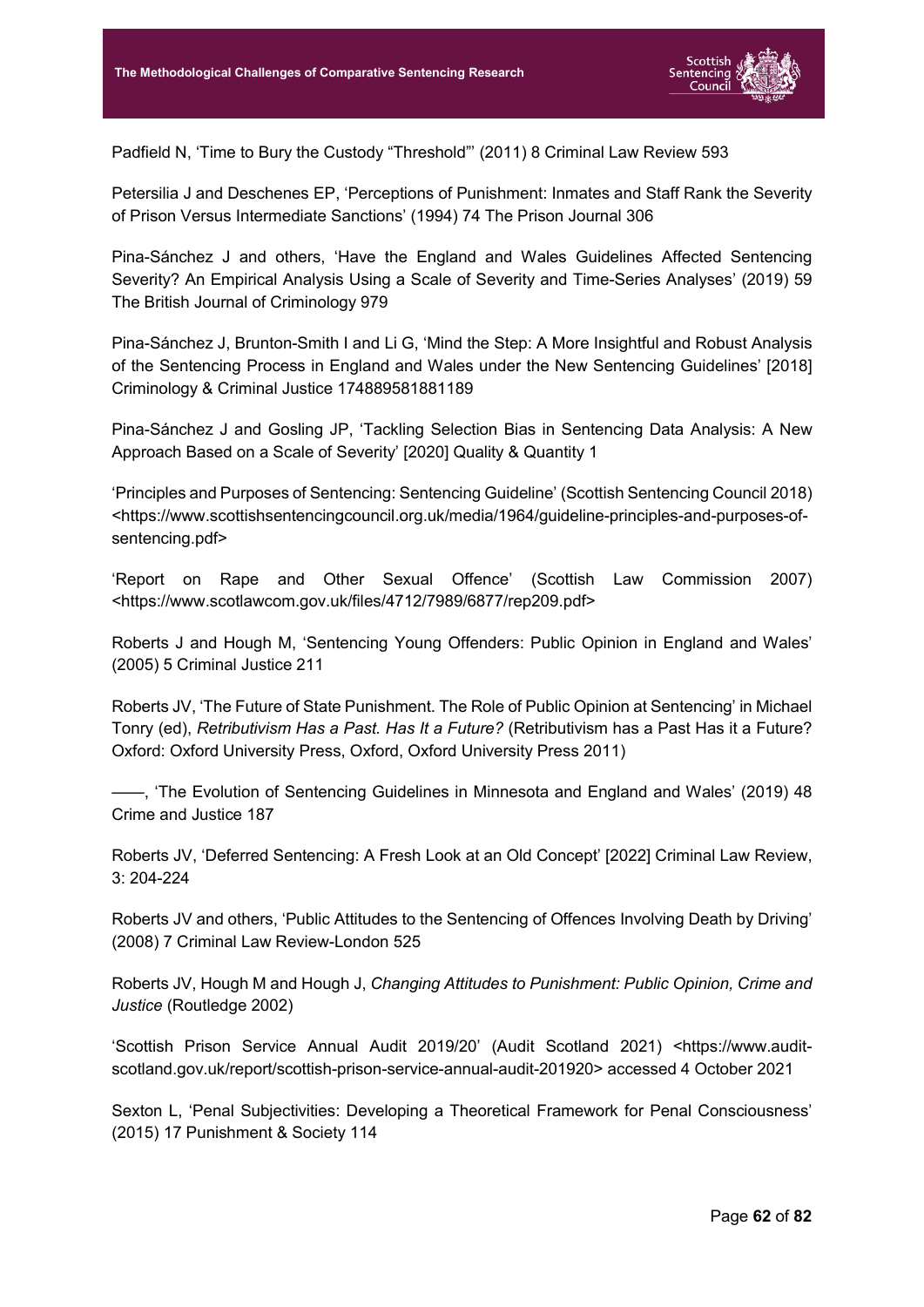

Sherman L, Neyroud PW and Neyroud E, 'The Cambridge Crime Harm Index: Measuring Total Harm from Crime Based on Sentencing Guidelines' (2016) 10 Policing: a journal of policy and practice 171

Spelman W, 'The Severity of Intermediate Sanctions' (1995) 32 Journal of Research in Crime and delinquency 107

'Structured Deferred Sentences: Guidance' (Scottish Government 2021) <https://www.gov.scot/publications/structured-deferred-sentences-scotland-guidance/> accessed 12 October 2021

'Structured Deferred Sentences: Guidance ' (2021)

Stuntz WJ, 'The Pathological Politics of Criminal Law' (2001) 100 Michigan Law Review 505

Tata C, 'The Struggle for Sentencing Reform: Will the English Guidelines Model Spread?' (2013) in A Ashworth and J Roberts (eds) Sentencing Guidelines: exploring this English model (Oxford University Press)

——, 'Sentencing and Release from Prison: The End of "Automatic Early Release"?' (2016) *Scottish Justice Matters*

——, 'Assisting and Advising the Sentencing Decision Process: The Pursuit of "Quality" in Pre-Sentence Reports' (2008) 48 The British Journal of Criminology 835

Terblanche S, 'Rape Sentencing with the Aid of Sentencing Guidelines' (2006) 39 The Comparative and International Law Journal of Southern Africa 1

Thurstone LL, 'A Law of Comparative Judgment.' (1927) 34 Psychological review 273

Tremblay P, 'On Penal Metrics' (1988) 4 Journal of Quantitative Criminology 225

van Ginneken EF, 'The Pain and Purpose of Punishment: A Subjective Perspective' (2016) 22 What is Justice? Re-imagining Penal Policy Working Papers

van Ginneken EF and Hayes D, '"Just" Punishment? Offenders' Views on the Meaning and Severity of Punishment' (2017) 17 Criminology & Criminal Justice 62

Walmsley R, 'Global Incarceration and Prison Trends' (UN 2003)

Wood PB and Grasmick HG, 'Toward the Development of Punishment Equivalencies: Male and Female Inmates Rate the Severity of Alternative Sanctions Compared to Prison' (1999) 16 Justice Quarterly 19

Zamble E and Kalm KL, 'General and Specific Measures of Public Attitudes toward Sentencing.' (1990) 22 Canadian Journal of Behavioural Science/Revue canadienne des sciences du comportement 327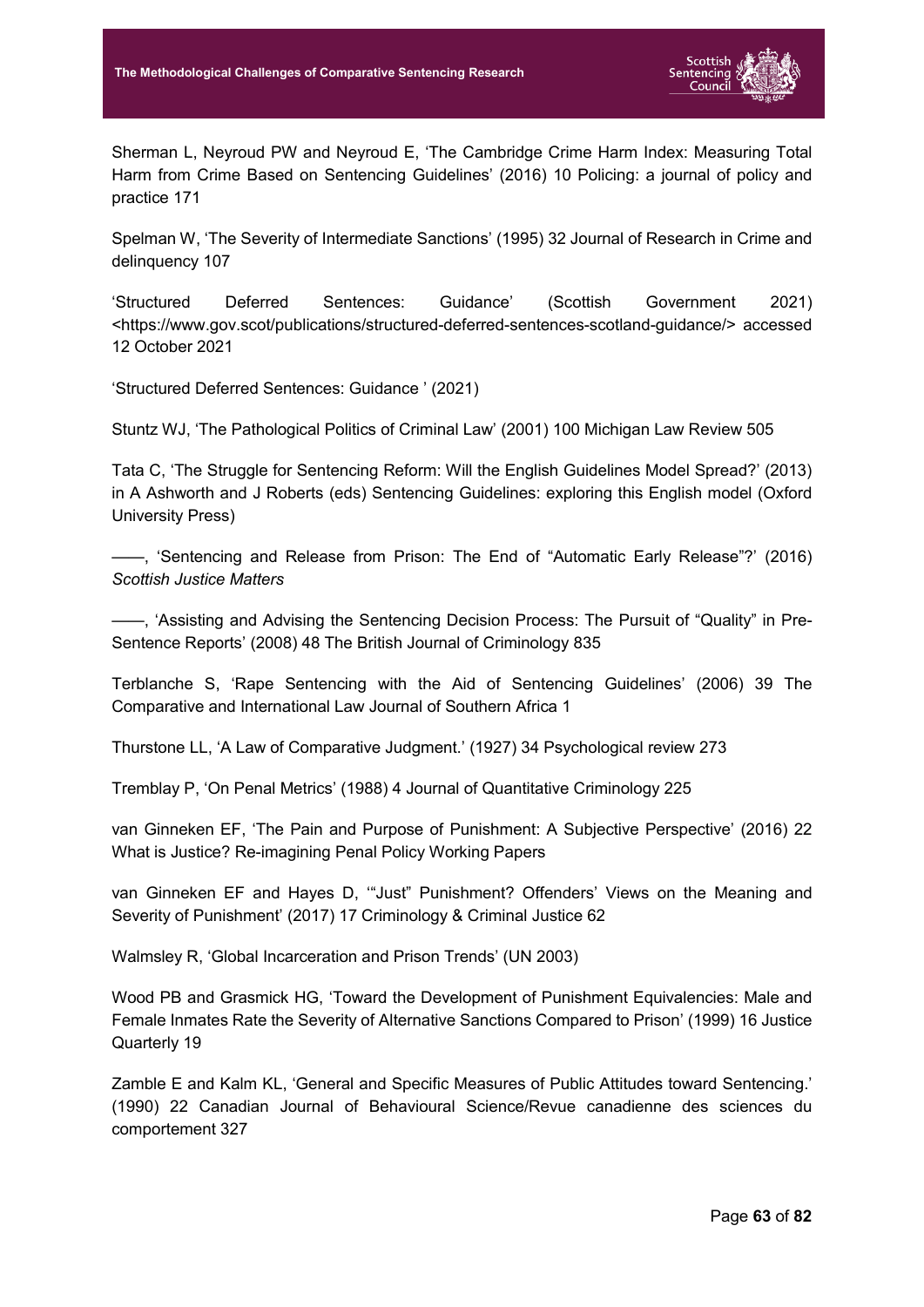

## Appendix: Principal Sanctions in Scotland and England and Wales

## **Table 1A Determinate Sentences of Imprisonment**

|                                                      | <b>England and Wales</b>                                                                                                                                                                                                                                                                                                       | <b>Scotland</b>                                                                                                                                                                                                                                                                                                                                                                                                        |
|------------------------------------------------------|--------------------------------------------------------------------------------------------------------------------------------------------------------------------------------------------------------------------------------------------------------------------------------------------------------------------------------|------------------------------------------------------------------------------------------------------------------------------------------------------------------------------------------------------------------------------------------------------------------------------------------------------------------------------------------------------------------------------------------------------------------------|
| When may it be imposed?                              | Only if the court is of the opinion that the offence, or a<br>combination of the offence and one or more offences<br>associated with it, is so serious that neither a fine alone nor a<br>sentence can be justified.<br>A custodial sentence may be imposed where the court<br>believes it is necessary to protect the public. | Imprisonment can be imposed for a range of offences<br>depending on the circumstances of the offence and the<br>offender.<br>There are statutory presumptions against the imposition<br>of custodial sentences of 12 months or less, against<br>sentencing someone to custody where they have not<br>previously been imprisoned, and against the imposition of<br>a custodial sentence where the offender is under 21. |
| If Offender aged under 21                            | If the offender is aged between 18 and 20, the sentence will be<br>served in a young offenders institution.                                                                                                                                                                                                                    | For non-child offenders aged between 16 and 21 (or older<br>in exceptional circumstances), the sentence will be<br>served in a young offenders institution.                                                                                                                                                                                                                                                            |
| If Offender aged 21 or over                          | Serve the custodial part of the sentence in prison.                                                                                                                                                                                                                                                                            | Serve the custodial part of the sentence in prison.                                                                                                                                                                                                                                                                                                                                                                    |
| <b>Length of sentence</b><br>*See release provisions | The length of the sentence depends on the seriousness of the<br>offence and the maximum penalty for the crime allowed by law.                                                                                                                                                                                                  | The maximum length of imprisonment depends on the<br>court the case is heard in:                                                                                                                                                                                                                                                                                                                                       |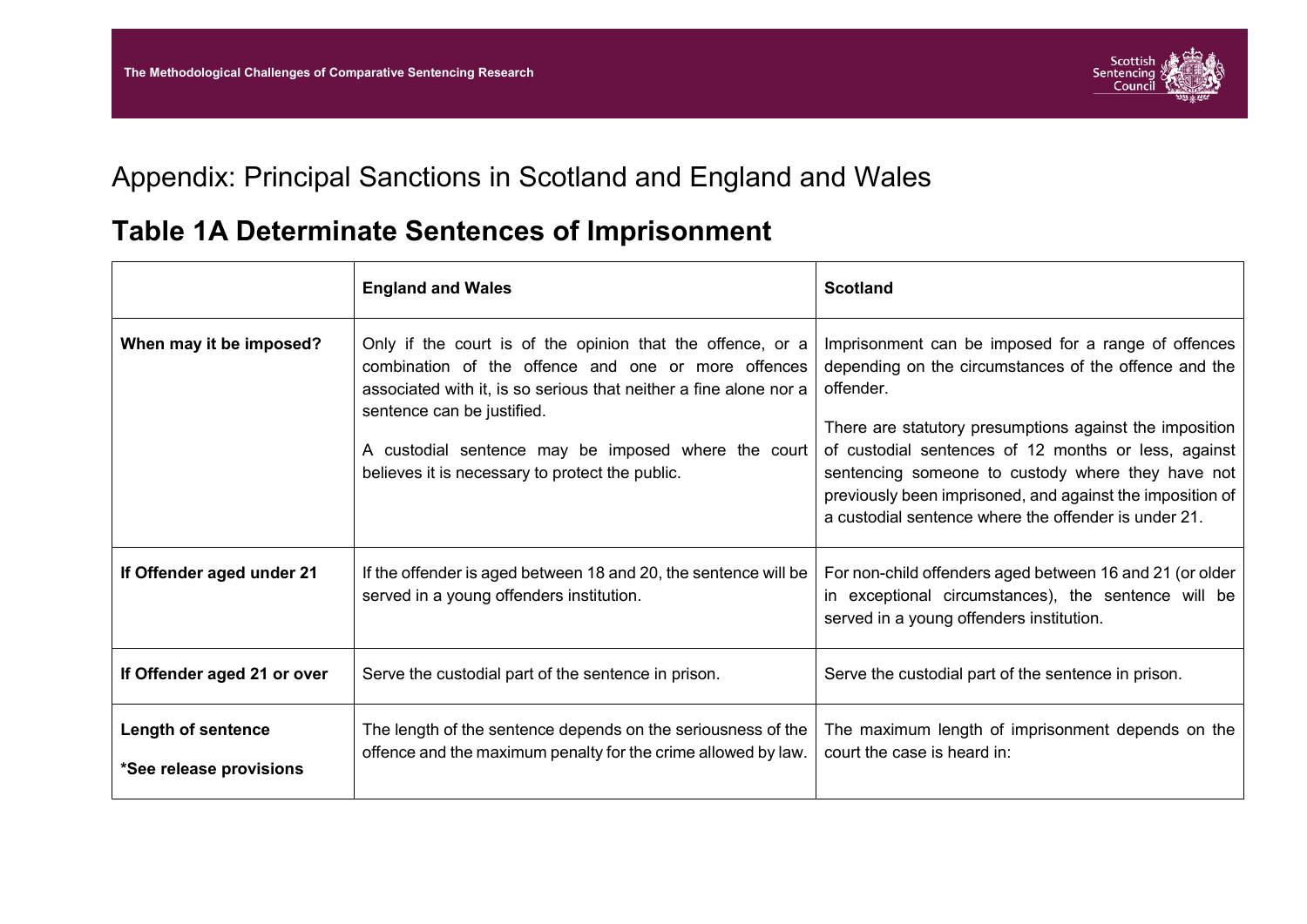

|                           | Custodial sentences are reserved for the most serious                                                                                                                                                                                                                                                                                                                                            | Justice of the Peace Court = 60 days                                                                                                                                                                                                                                                                                                                                                                                                                 |
|---------------------------|--------------------------------------------------------------------------------------------------------------------------------------------------------------------------------------------------------------------------------------------------------------------------------------------------------------------------------------------------------------------------------------------------|------------------------------------------------------------------------------------------------------------------------------------------------------------------------------------------------------------------------------------------------------------------------------------------------------------------------------------------------------------------------------------------------------------------------------------------------------|
|                           | offences and are imposed when the offence committed is "so<br>serious that neither a fine alone nor a community sentence can                                                                                                                                                                                                                                                                     | Sheriff Court (summary) = Up to 1 year                                                                                                                                                                                                                                                                                                                                                                                                               |
|                           | be justified for the offence (s.230(2) of the Sentencing Code).                                                                                                                                                                                                                                                                                                                                  | Sheriff Court (solemn) = $Up$ to 5 years                                                                                                                                                                                                                                                                                                                                                                                                             |
|                           | Parliament has also introduced minimum sentences for some<br>serious offences that must be imposed unless there are                                                                                                                                                                                                                                                                              | High Court = $Up$ to life                                                                                                                                                                                                                                                                                                                                                                                                                            |
|                           | exceptional circumstances.                                                                                                                                                                                                                                                                                                                                                                       | Where the offender has been held in pre-trial remand, the<br>judge must consider whether the sentence should be<br>"backdated" to account for this. This changes the notional<br>date of incarceration rather than the sentence length.                                                                                                                                                                                                              |
| <b>Usage</b>              | Used in approximately 7% of convictions (33% of convictions<br>for indictable offences where it is the most common sanction).                                                                                                                                                                                                                                                                    | Used in approximately 15% of convictions.                                                                                                                                                                                                                                                                                                                                                                                                            |
| <b>Release Provisions</b> | The majority of prisoners are released after serving half their<br>sentence. Those serving a sentence of over seven years for<br>relevant violent sexual offences will be released at the two-<br>thirds point.<br>When a determinate sentence of imprisonment is imposed for<br>12 months or more, an offender is subject to license conditions<br>after the custodial element has been served. | Prisoners serving a sentence of fewer than 4 years<br>as short-term prisoners)<br>released<br>(known<br>are<br>automatically and unconditionally after serving half their<br>sentence in custody. Prisoners serving a sentence of four<br>years or more (known as long-term prisoners) can be<br>considered for release by the Parole Board halfway<br>through their sentence but may not be released until the<br>final 6 months of their sentence. |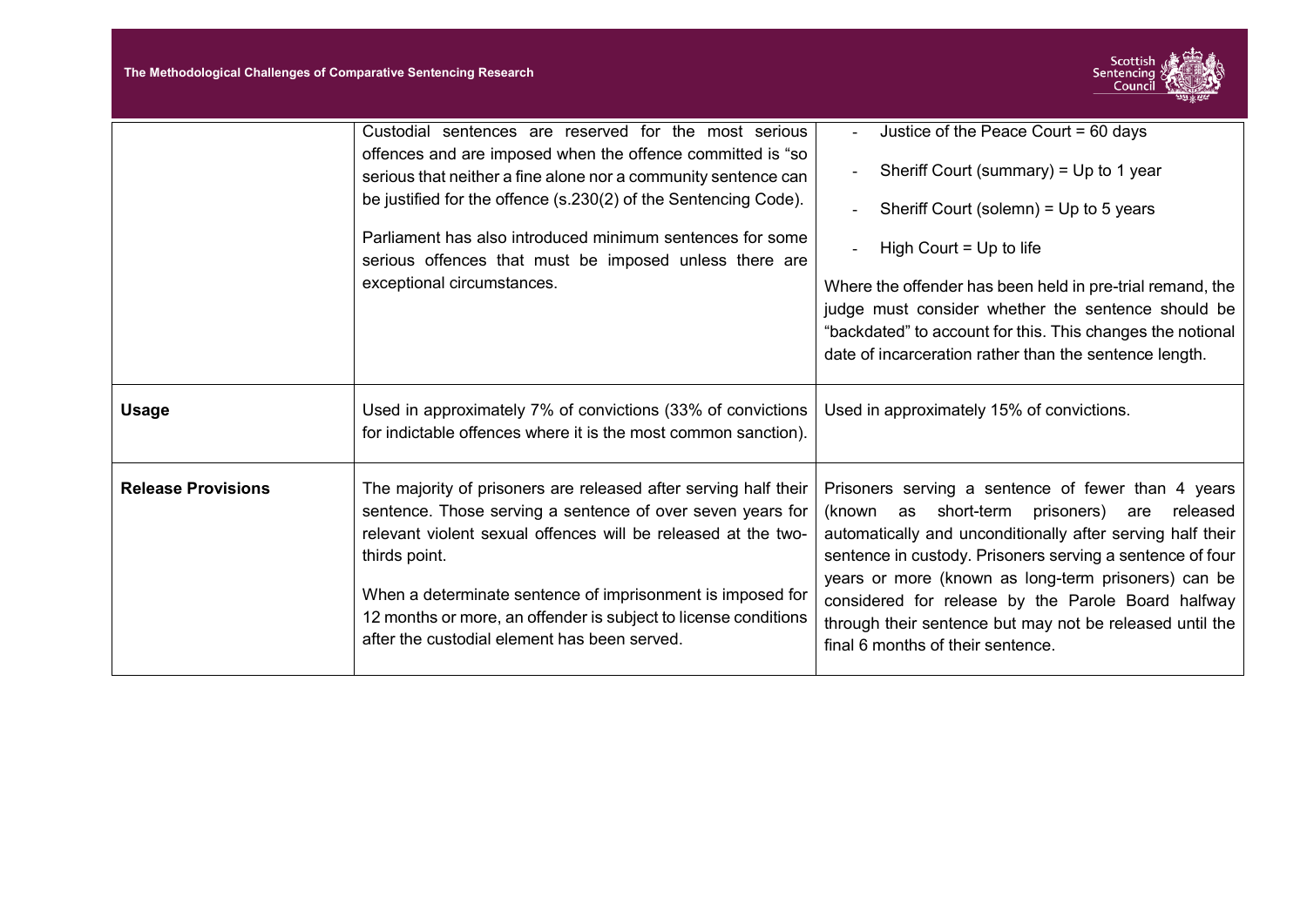

## **Table 1B Life Sentences**

|                           | <b>England and Wales</b>                                                                                                                                                                                                                                                          | <b>Scotland</b>                                                                                                                                                                                                                                                                                                                                                                                                                    |
|---------------------------|-----------------------------------------------------------------------------------------------------------------------------------------------------------------------------------------------------------------------------------------------------------------------------------|------------------------------------------------------------------------------------------------------------------------------------------------------------------------------------------------------------------------------------------------------------------------------------------------------------------------------------------------------------------------------------------------------------------------------------|
| Is it compulsory?         | Must be imposed on all offenders found guilty of murder. There<br>are a number of crimes for which the maximum sentence is life<br>imprisonment e.g. rape and robbery - this does not mean that<br>all or most offenders convicted of these offences will get a life<br>sentence. | Must be imposed for murder, but also can be imposed for<br>other extremely serious offences.                                                                                                                                                                                                                                                                                                                                       |
| <b>Length of Sentence</b> | Unless passing a "whole life order" (whereby an offender will<br>spend the rest of their life in prison), when a judge passes a<br>life sentence, they must specify the minimum term an offender<br>must spend in prison before becoming eligible to apply for<br>Parole.         | The judge must set a punishment part of the sentence,<br>which is the minimum time the person must spend in<br>prison before they can be considered for release into the<br>community by the Parole Board for Scotland. The<br>minimum period can exceed the expected remainder of<br>the prisoner's natural life (meaning an offender will spend<br>the rest of their life in prison). The longest period to date<br>is 37 years. |
| <b>Licence</b>            | If released, an offender serving a life sentence will remain on<br>licence for the rest of their life.                                                                                                                                                                            | If released, an offender serving a life sentence will remain<br>on licence for the rest of their life.                                                                                                                                                                                                                                                                                                                             |
| <b>Recall</b>             | If they are considered a risk to the public, they can be recalled<br>to prison. They do not need to have committed another offence<br>to be recalled.                                                                                                                             | Can be recalled to prison if they breach the terms of their<br>licence.                                                                                                                                                                                                                                                                                                                                                            |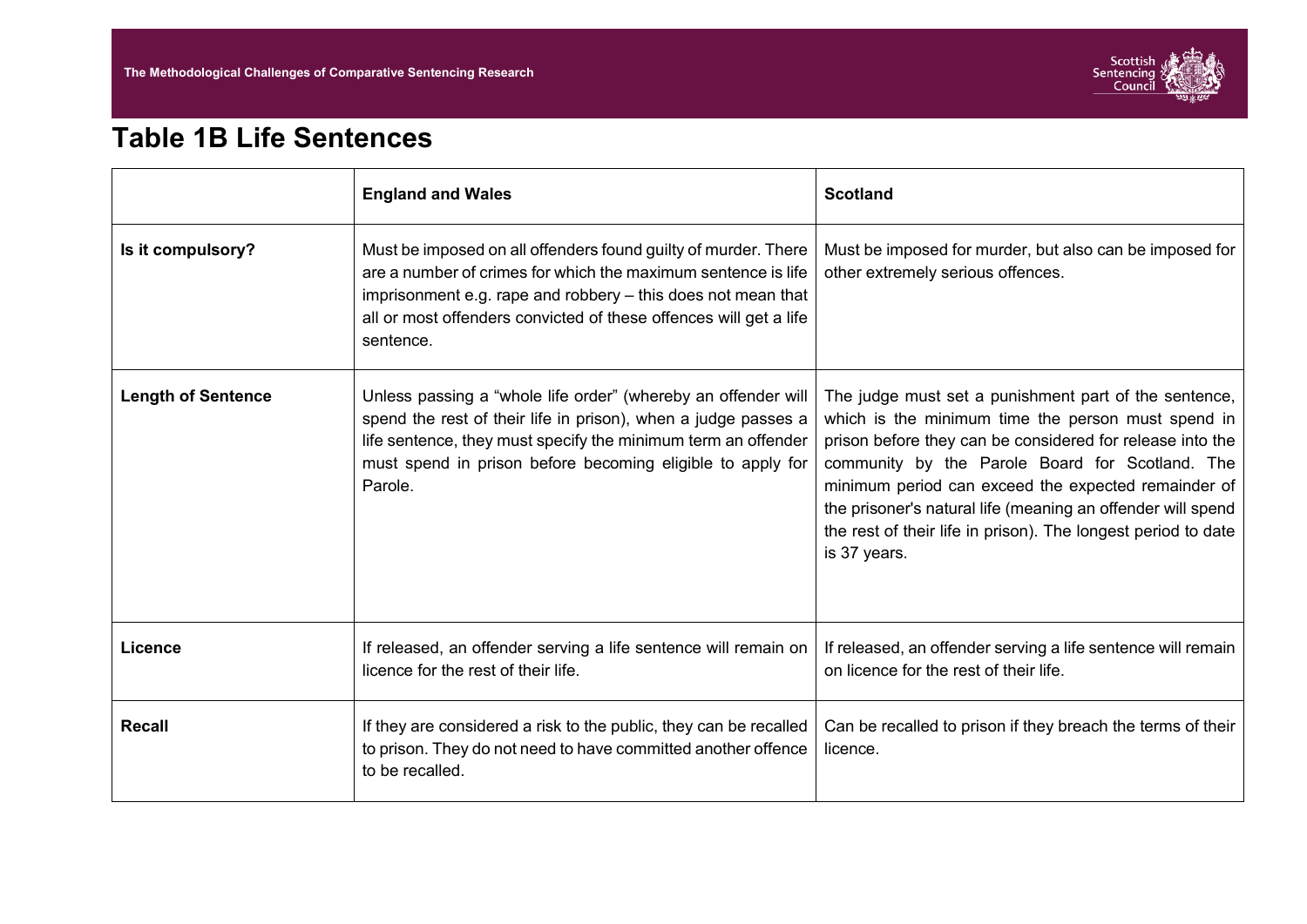

## **Table 1C Extended Sentences**

|                                         | <b>England and Wales</b>                                                                                                                                                                                                                                                                                                                                                                                                                                                                                                                                  | <b>Scotland</b>                                                                                                                                                                                                                                                                                                                                                                                                                                                                                                                                                                                                                                                                                         |
|-----------------------------------------|-----------------------------------------------------------------------------------------------------------------------------------------------------------------------------------------------------------------------------------------------------------------------------------------------------------------------------------------------------------------------------------------------------------------------------------------------------------------------------------------------------------------------------------------------------------|---------------------------------------------------------------------------------------------------------------------------------------------------------------------------------------------------------------------------------------------------------------------------------------------------------------------------------------------------------------------------------------------------------------------------------------------------------------------------------------------------------------------------------------------------------------------------------------------------------------------------------------------------------------------------------------------------------|
| <b>What is an Extended</b><br>Sentence? | They provide extra protection to the public and are imposed in<br>certain types of cases where the court has found the offender<br>is dangerous, and an extended licence period is required to<br>protect the public from the risk of serious harm.                                                                                                                                                                                                                                                                                                       | They provide extra protection to the public. Combines a<br>period in prison with a further set time of supervision in<br>the community (the extension part).                                                                                                                                                                                                                                                                                                                                                                                                                                                                                                                                            |
| When can one be imposed?                | Any offender aged 18 or over may be given an extended<br>sentence if:<br>The offender is guilty of a specified violent, sexual or<br>terrorism offence<br>The court assesses the offender as a significant risk to<br>the public of committing further specified offences<br>A sentence of imprisonment for life is not available or,<br>justified, and<br>The offender has a previous conviction for an offence<br>listed in Schedule 14 of the Sentencing Code or the<br>current offence justifies an appropriate custodial term<br>of at least 4 years | Any offender aged 18 or over may be given an extended<br>sentence if:<br>The offender is guilty of a sexual offence where<br>the court intends to pass a determinate sentence<br>of imprisonment of any length<br>The offender is guilty of a violent, (on indictment)<br>abduction, or terrorism offence where the court<br>intends to pass a custodial sentence of at least<br>four years<br>The court considers that the period (if any) of<br>licence to which the offender would normally be<br>subject would not be adequate for the purpose of<br>protecting the public from serious harm from the<br>offender<br>A sentence of imprisonment for life or an OLR is<br>not available or justified |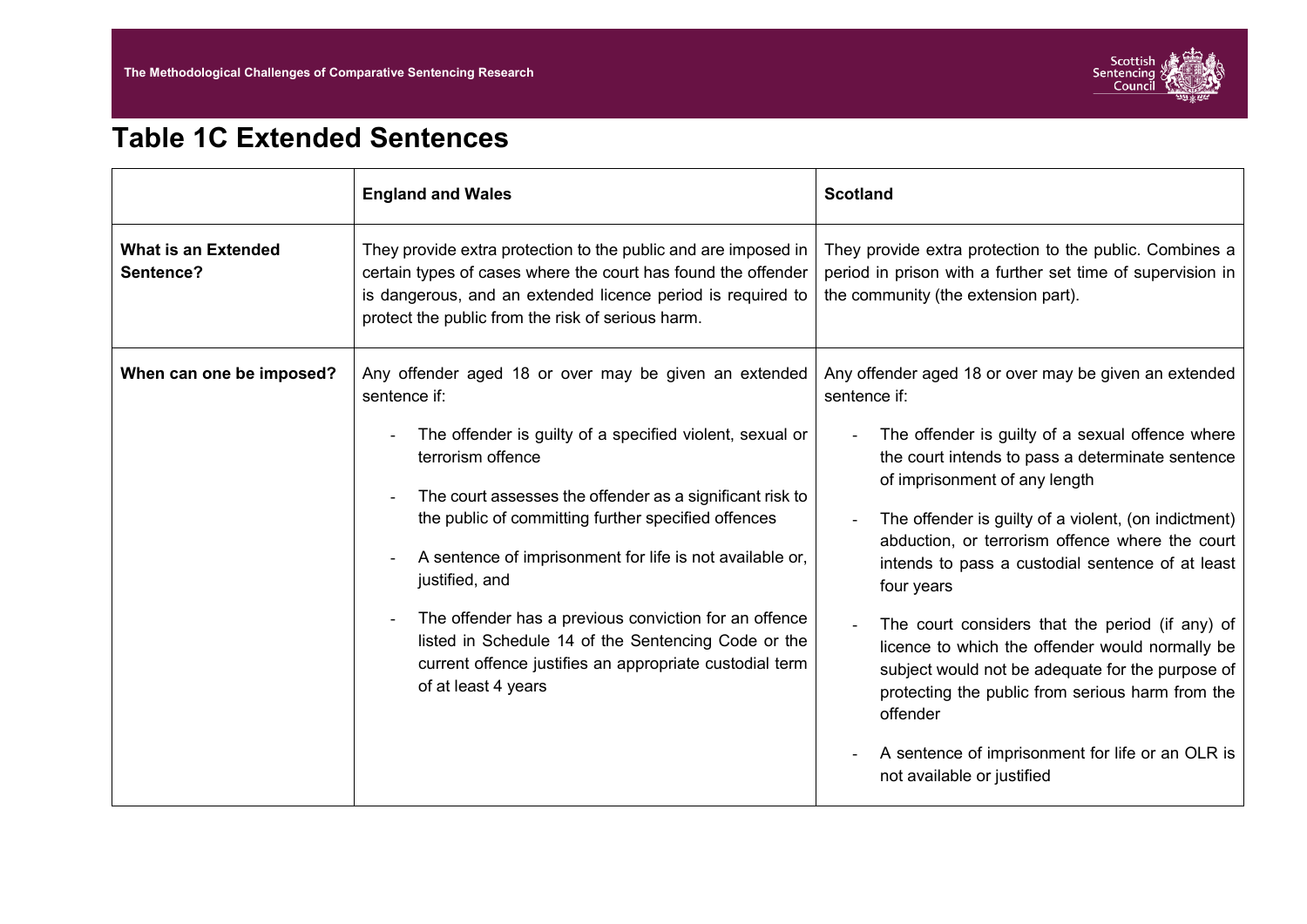| The Methodological Challenges of Comparative Sentencing Research |                                                                                                                                                                                                                                                                                                                                                       | Scottish<br><b>Sentencing</b><br>Council                                                                                                |
|------------------------------------------------------------------|-------------------------------------------------------------------------------------------------------------------------------------------------------------------------------------------------------------------------------------------------------------------------------------------------------------------------------------------------------|-----------------------------------------------------------------------------------------------------------------------------------------|
| How long can the extension<br>period be?                         | The judge decides how long the offender should stay in prison   The extension period of the sentence can be up to 10<br>and fixes the extended licence period up to a maximum of $8 \mid$ years.<br>years.<br>The combined total of the custodial term and extension period<br>cannot be more than the maximum sentence for the offence<br>committed. | The combined total of the custodial term and extension<br>period cannot be more than the maximum sentence for<br>the offence committed. |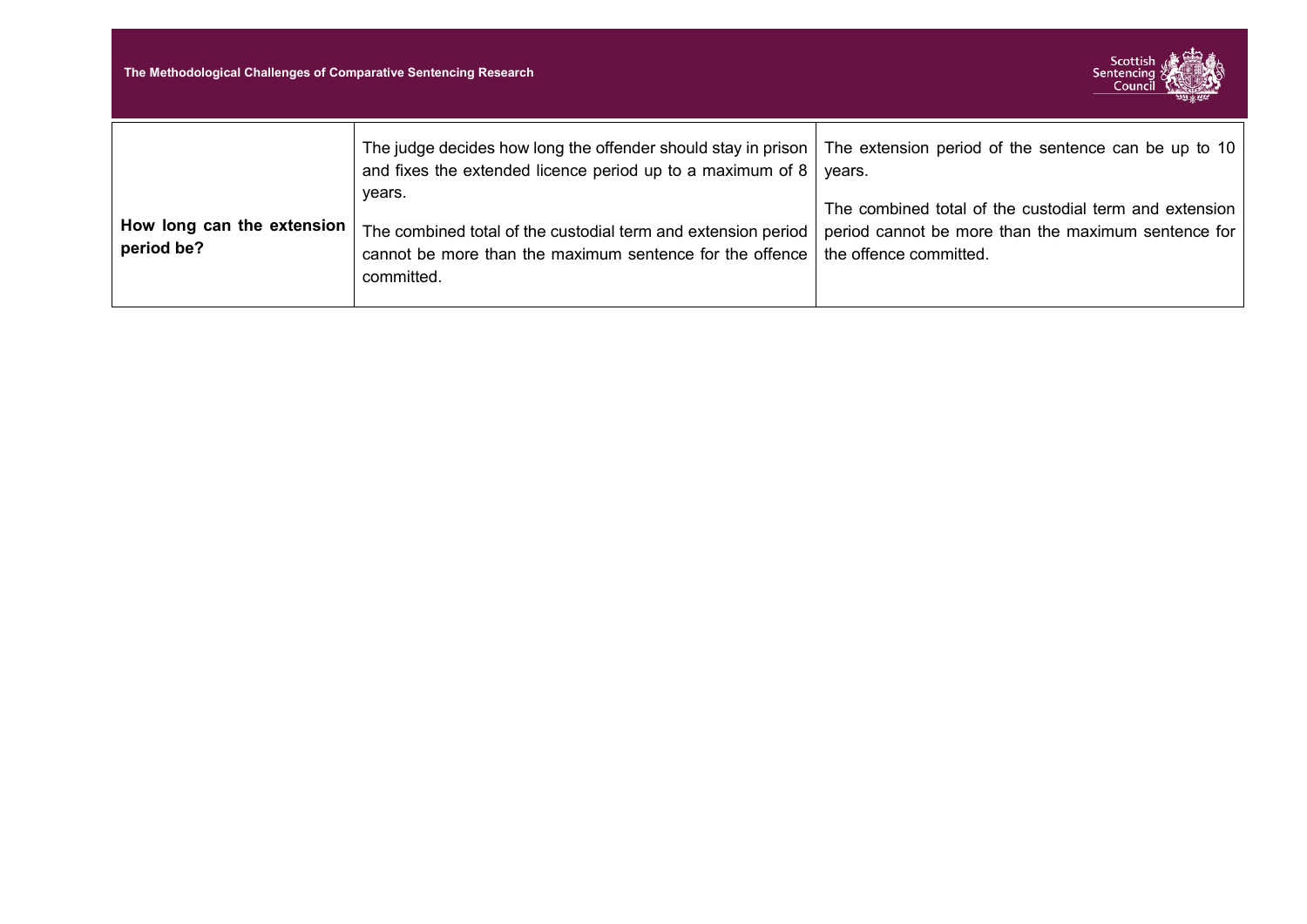

# **Table 1D Suspended Sentences**

|                                            | England and Wales (No direct Scottish equivalent but see SDS, Admonishment, and CPO)<br>A suspended sentence order is to be treated as a sentence of imprisonment.                                                |                                                                                                                                                                                                                                |                               |                     |                      |                                        |  |  |
|--------------------------------------------|-------------------------------------------------------------------------------------------------------------------------------------------------------------------------------------------------------------------|--------------------------------------------------------------------------------------------------------------------------------------------------------------------------------------------------------------------------------|-------------------------------|---------------------|----------------------|----------------------------------------|--|--|
| <b>Duration</b>                            |                                                                                                                                                                                                                   | A suspended sentence can be imposed in respect of any period of imprisonment of at least 14 days but not more than 2 years.<br>The suspension period (operational period) may be for a period of between 6 months and 2 years. |                               |                     |                      |                                        |  |  |
| Number of Potential<br><b>Requirements</b> |                                                                                                                                                                                                                   | The court must be satisfied that the custody threshold has been passed.<br>There are 12 possible requirements under s.287 of the Sentencing Code:                                                                              |                               |                     |                      |                                        |  |  |
|                                            | Unpaid work                                                                                                                                                                                                       | Rehabilitation activity                                                                                                                                                                                                        | Programmes                    | Prohibited activity | Curfew               | Exclusion                              |  |  |
|                                            | Residence                                                                                                                                                                                                         | Foreign<br>travel<br>prohibition                                                                                                                                                                                               | Mental<br>health<br>treatment | Drug rehabilitation | Alcohol<br>treatment | 25)<br>(<br>under<br>attendance centre |  |  |
|                                            | The number of requirements that can be imposed is not limited, but where there are two or more different requirements, the court<br>must take into account whether the combination of requirements is compatible. |                                                                                                                                                                                                                                |                               |                     |                      |                                        |  |  |
|                                            |                                                                                                                                                                                                                   | The period during which the defendant is required to comply with those requirements is known as the supervision period.                                                                                                        |                               |                     |                      |                                        |  |  |
|                                            |                                                                                                                                                                                                                   | The court must ensure that any requirement imposed avoids any conflict with the offender's religious beliefs or any other relevant<br>order to which he may be subject.                                                        |                               |                     |                      |                                        |  |  |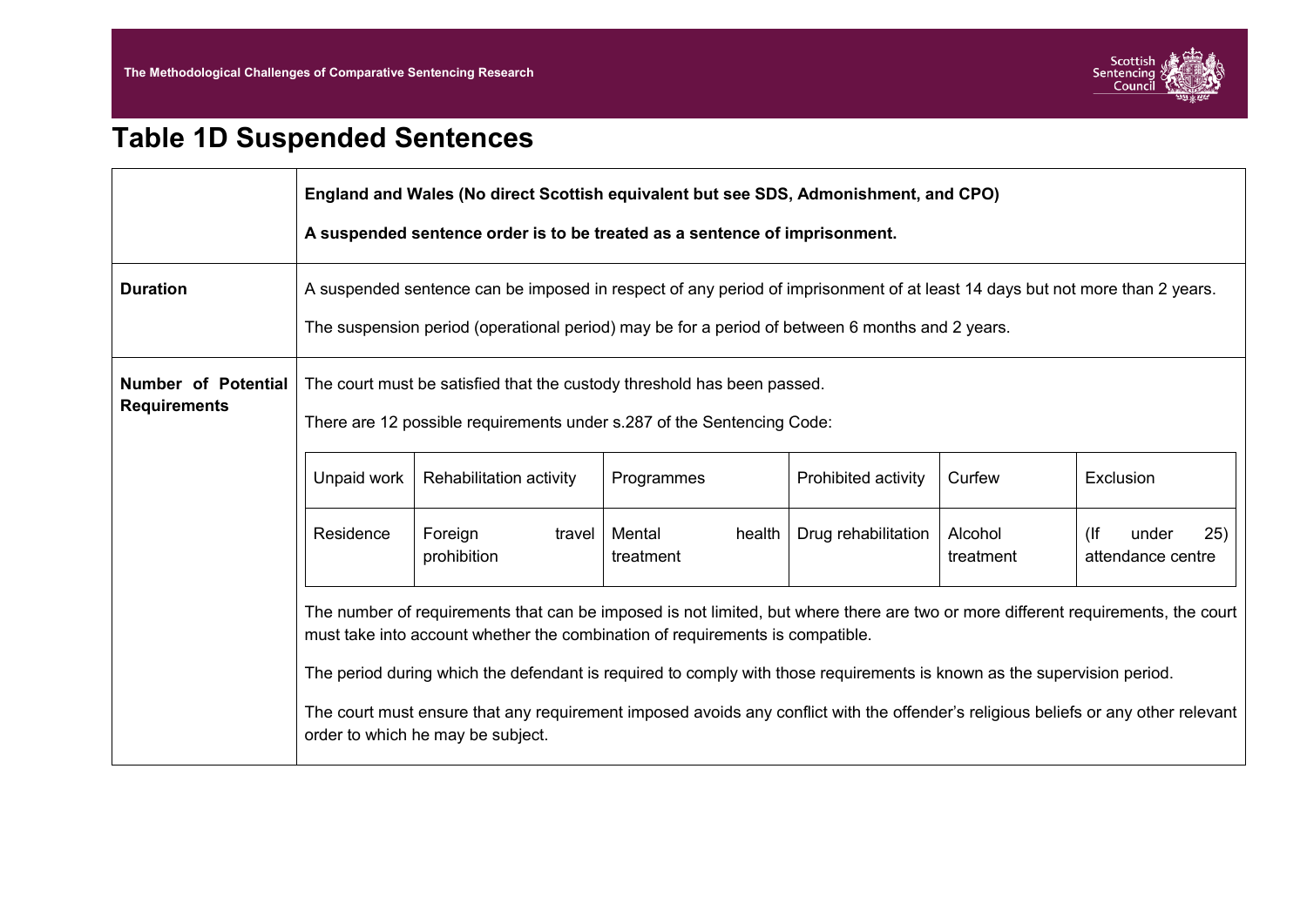**The Methodological Challenges of Comparative Sentencing Research** 



| <b>How Common</b>                                                            | Used in approximately 3% of cases (approximately 18% of all sentences imposed for indictable offences).                                                                                                                                                                                                                                     |
|------------------------------------------------------------------------------|---------------------------------------------------------------------------------------------------------------------------------------------------------------------------------------------------------------------------------------------------------------------------------------------------------------------------------------------|
| <b>Review of Suspended</b><br><b>Sentence</b>                                | The Court may provide for review of a suspended sentence order at specified intervals.                                                                                                                                                                                                                                                      |
| What<br>if.<br>the<br><b>Suspended Sentence</b><br><b>Order is Breached?</b> | If the defendant does not comply with the requirements or is convicted of another offence, they are likely to serve the original<br>custodial term in addition to the sentence they get for the new offence.<br>More onerous requirements may be imposed on the defendant, or he may be fined for the separate breach offence up to £2,500. |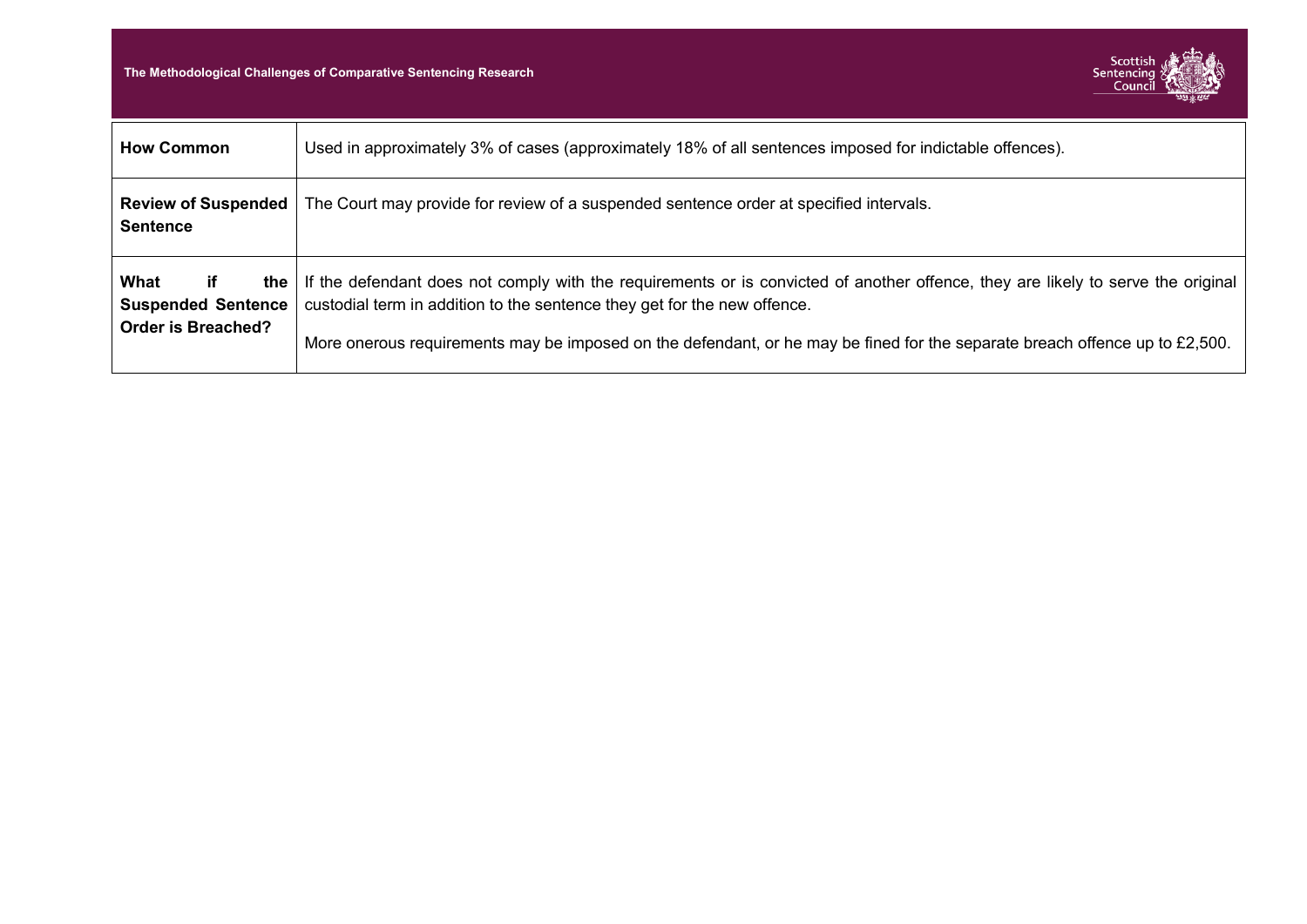

# **Table 2 Community Orders / Community Payback Orders**

|                                                                     | <b>England and Wales - Community Orders</b>                                                                                                                                                                                                                                                                                                                                                                                                                                                                                                                                    | <b>Scotland - Community Payback Orders</b>                                                                                                                                                                                                                                                                                                                                                                                                                                                         |
|---------------------------------------------------------------------|--------------------------------------------------------------------------------------------------------------------------------------------------------------------------------------------------------------------------------------------------------------------------------------------------------------------------------------------------------------------------------------------------------------------------------------------------------------------------------------------------------------------------------------------------------------------------------|----------------------------------------------------------------------------------------------------------------------------------------------------------------------------------------------------------------------------------------------------------------------------------------------------------------------------------------------------------------------------------------------------------------------------------------------------------------------------------------------------|
| <b>Maximum</b><br><b>Minimum</b><br>and<br><b>Possible Duration</b> | No minimum and maximum of 3 years (up to 300 hours of<br>unpaid work)                                                                                                                                                                                                                                                                                                                                                                                                                                                                                                          | 6 months minimum and maximum of 3 years (up to 300<br>hours of unpaid work or other activity requirements)                                                                                                                                                                                                                                                                                                                                                                                         |
| <b>Number</b><br>οf<br><b>Potential</b><br><b>Requirements</b>      | At least one requirement must be imposed for punishment<br>and/or a fine imposed in addition to a community order.<br>There are 15 potential requirements:<br>Up to 300 hours unpaid work requirement<br>$1_{\cdot}$<br>Rehabilitation activity requirement<br>2.<br>Programme requirement<br>3.<br>Prohibited activity requirement<br>4.<br>Curfew requirement<br>5.<br><b>Exclusion requirement</b><br>6.<br>Residence requirement<br>7.<br>Foreign travel prohibition requirement<br>8.<br>Mental health treatment requirement<br>9.<br>10. Drug rehabilitation requirement | Unless the CPO is used in place of a fine, there is no limit<br>on the number of requirements which can be imposed by<br>the court.<br>There are 10 potential requirements:<br>1. Offender supervision<br>Compensation<br>2.<br>Unpaid work or other activity requirement<br>3.<br>4. Programme requirement<br>Residence requirement<br>5.<br>Mental health treatment requirement<br>6.<br>Drug treatment requirement<br>7.<br>An alcohol treatment requirement<br>8.<br>Conduct requirement<br>9. |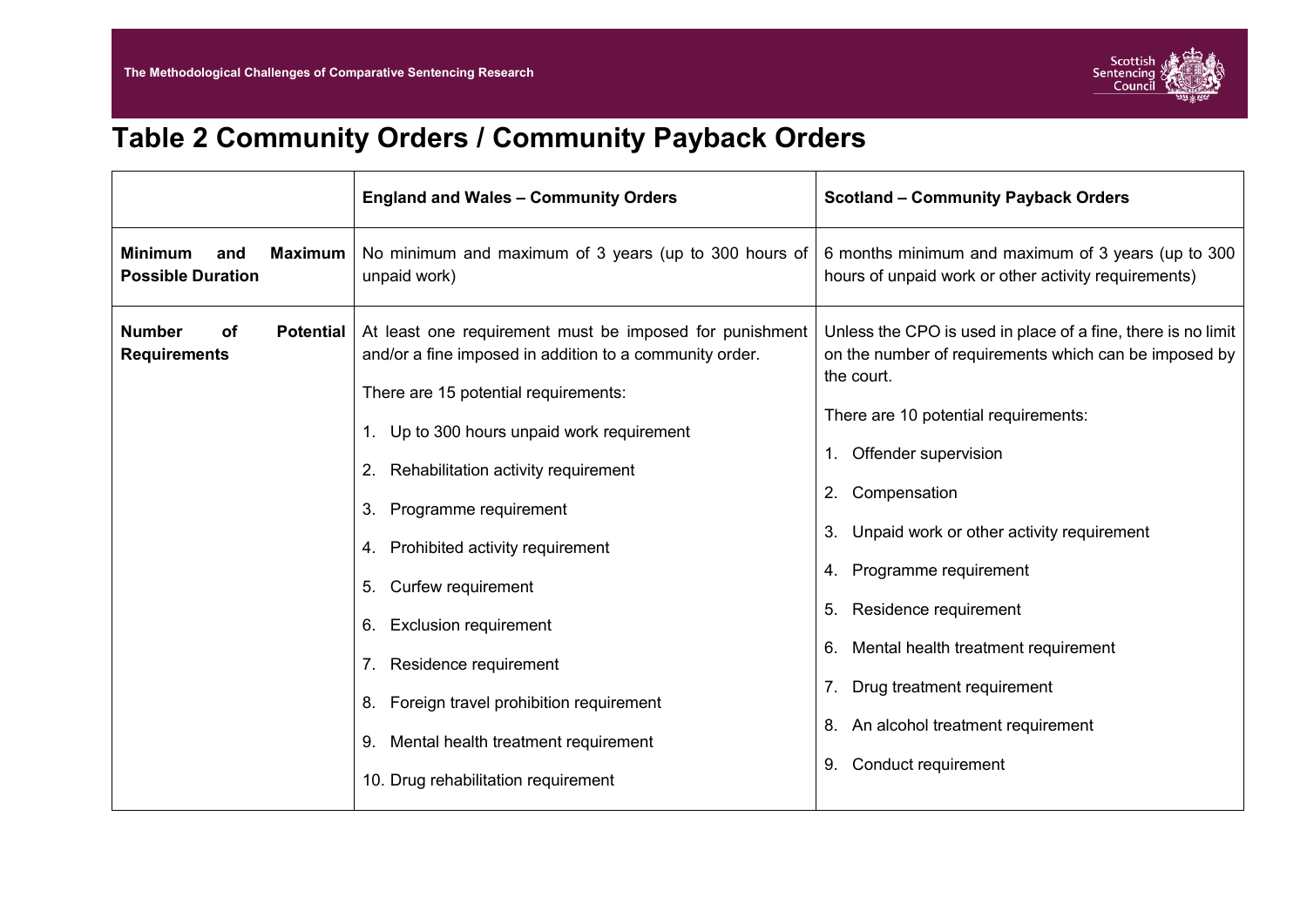

|               | 11. Alcohol treatment requirement<br>12. Alcohol abstinent and monitoring requirement<br>13. (If under 25) attendance centre requirement<br>14. Electronic compliance monitoring requirement<br>15. Electronic whereabouts monitoring requirement                                                                                                                                                       | 10. (Where a breach of an order) Restricted Movement<br>Requirement<br>It can be imposed alongside a restriction of liberty order<br>(RLO) or a drug treatment and testing order (DTTO).                                                                                                                                                                                                                                                                                                                                                                                                                                                                                                         |
|---------------|---------------------------------------------------------------------------------------------------------------------------------------------------------------------------------------------------------------------------------------------------------------------------------------------------------------------------------------------------------------------------------------------------------|--------------------------------------------------------------------------------------------------------------------------------------------------------------------------------------------------------------------------------------------------------------------------------------------------------------------------------------------------------------------------------------------------------------------------------------------------------------------------------------------------------------------------------------------------------------------------------------------------------------------------------------------------------------------------------------------------|
| When imposed  | A CO is available if the offender is 18 or over when convicted<br>and the offence does not warrant a custodial sentence.                                                                                                                                                                                                                                                                                | Can be a standalone sanction or imposed in addition to<br>another sentence e.g. alongside a fine,                                                                                                                                                                                                                                                                                                                                                                                                                                                                                                                                                                                                |
| <b>Usage</b>  | Used in 7% of convictions.                                                                                                                                                                                                                                                                                                                                                                              | Used in 22% of convictions.                                                                                                                                                                                                                                                                                                                                                                                                                                                                                                                                                                                                                                                                      |
| <b>Breach</b> | If an offender sentenced to a community order fails to comply<br>with the requirements of the order without reasonable excuse,<br>the institution responsible for monitoring compliance with the<br>order will bring the offender back to court and the court will<br>assess the extent of the offender's compliance with the order<br>before determining what penalty, if any, to impose for a breach. | Offenders who break the conditions of a CPO can be<br>returned to court where the judge can vary the order or<br>give them a different sentence for the initial offence – such<br>as a fine, an RLO, or imprisonment. It is court practice to<br>treat concurrent CPOs as one order for the purposes of a<br>breach and consecutive CPOs as individual orders.<br>However, for consecutive CPOs, in the event a single<br>order leads to a breach, the court may be consider the<br>appropriateness of all orders.<br>The commission of a further offence (barring a conduct<br>requirement) may not be a direct breach of the order.<br>However, if an offence is committed which contravenes a |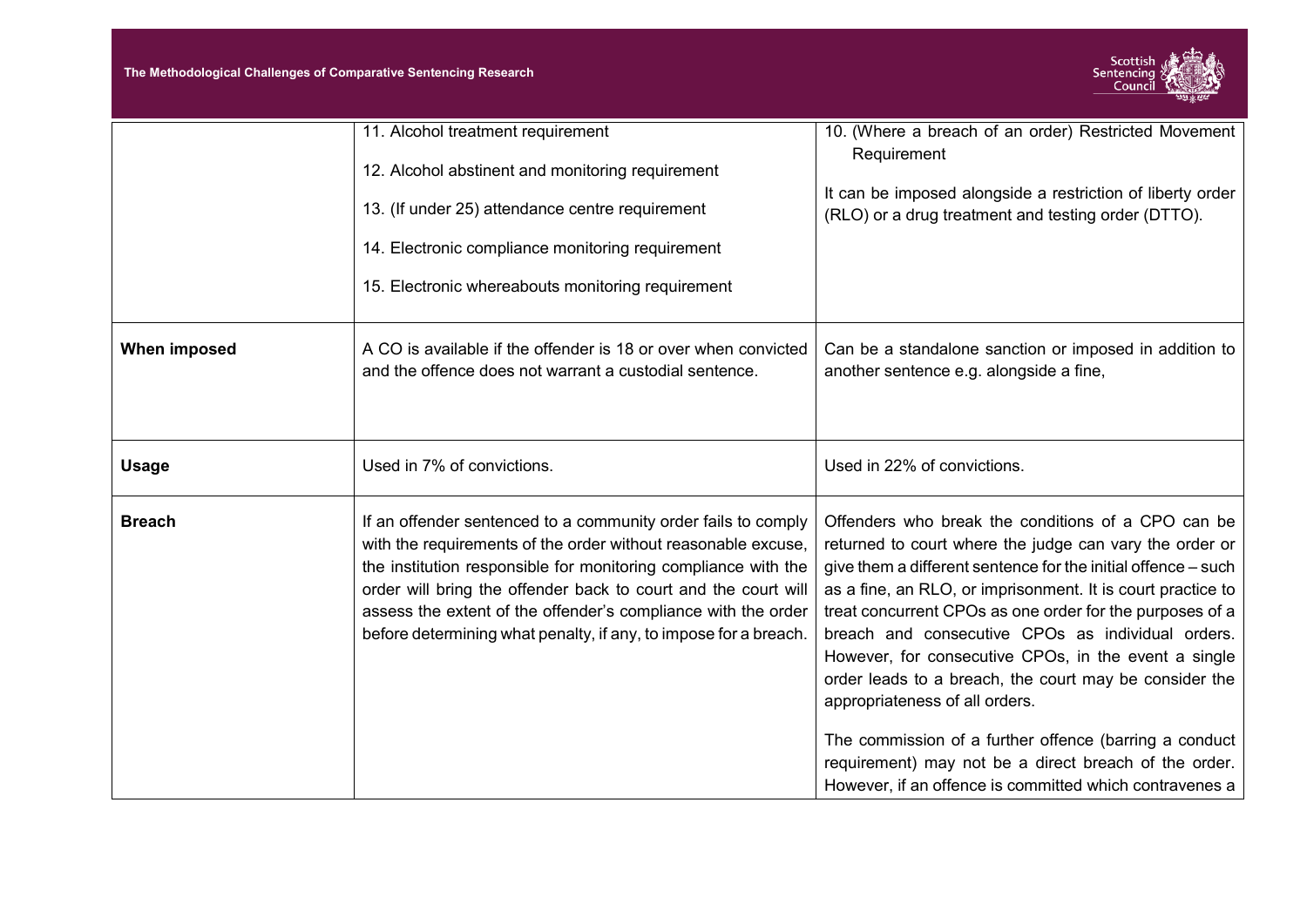| The Methodological Challenges of Comparative Sentencing Research | Scottish ( <del>全角の</del><br>Sentencing $\lambda$<br>Council<br><b>WINDOWS AT ABLES</b>                                                             |
|------------------------------------------------------------------|-----------------------------------------------------------------------------------------------------------------------------------------------------|
|                                                                  | $^{\prime}$ requirement, and guilt is established, this may result in the<br>CPO being breached through failure to comply with that<br>requirement. |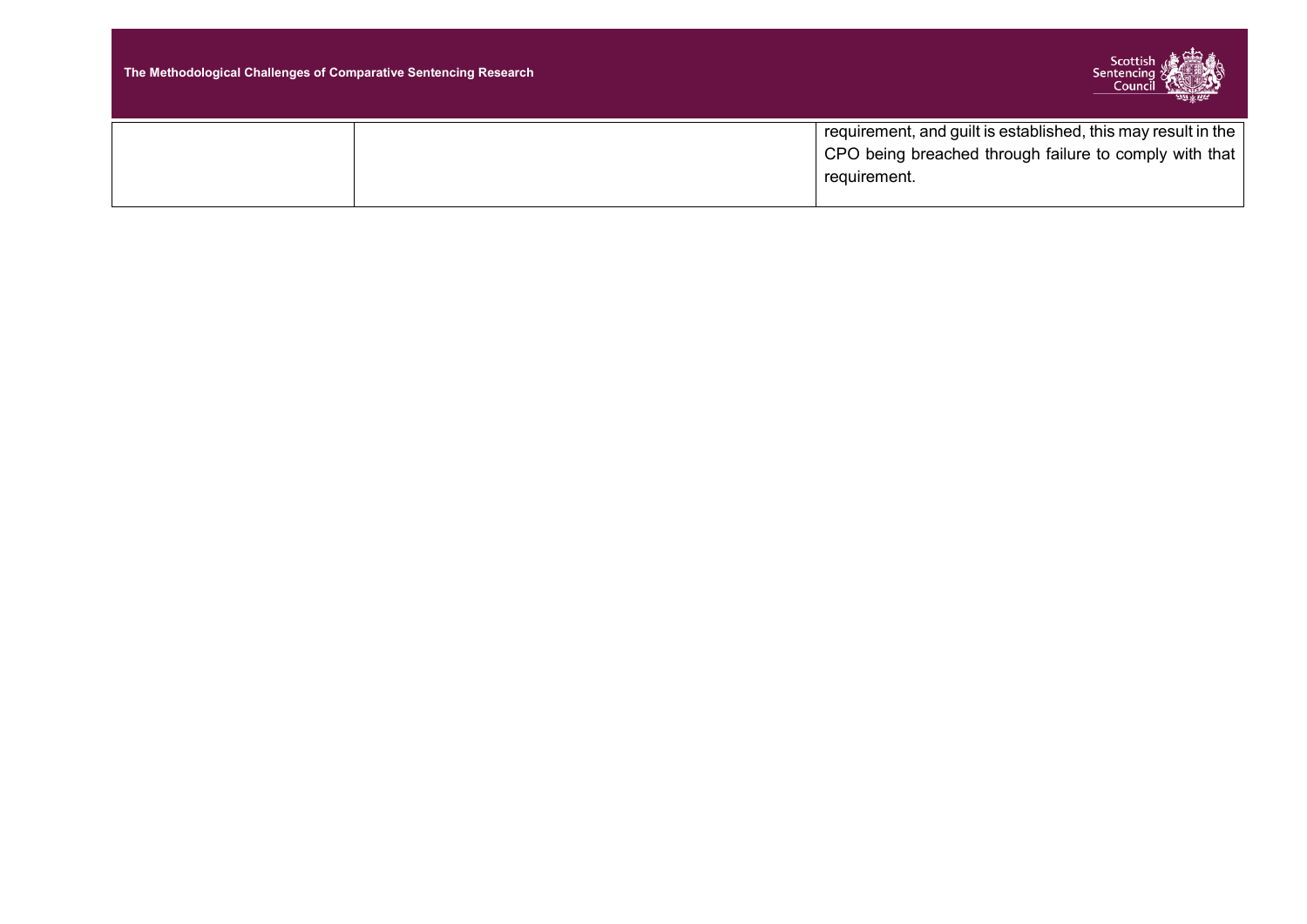### **Table 3 Deferred Sentence and Structured Deferred Sentence (SDS)**

|                                | <b>England and Wales</b>                                                                                                                                                       | <b>Scotland</b>                                                                                                                                                                                                                                                                                                                                                                                                                                       |
|--------------------------------|--------------------------------------------------------------------------------------------------------------------------------------------------------------------------------|-------------------------------------------------------------------------------------------------------------------------------------------------------------------------------------------------------------------------------------------------------------------------------------------------------------------------------------------------------------------------------------------------------------------------------------------------------|
| When appropriate               | The court may defer sentencing for a number of specified<br>purposes.                                                                                                          | Provides a structured intervention for individuals post-<br>conviction but before sentencing. Can be used for those<br>with underlying needs that can be addressed through<br>social work and/or multi-agency intervention, but without<br>the need for a court order. SDS was introduced with low<br>tariff offending in mind to save the need to up-tariff those<br>with underlying needs to more onerous disposals but has<br>since been expanded. |
| <b>Purpose of the sentence</b> | To allow the court to consider:<br>The offender's conduct after conviction.<br>Any change in the offender's circumstances.<br>To permit a restorative programme to take place. | If the offender responds to the intervention and stays out<br>of trouble during the deferral period, then this can result<br>a lesser sentence (including an admonition).<br>ın<br>Alternatively, the SDS may be used to assess or enhance<br>the suitability of another community disposal.                                                                                                                                                          |
| Maximum deferment period       | 6 months                                                                                                                                                                       | No statutory limit on the deferral period. However, as an<br>SDS requires interventions, it will normally be at least 4<br>weeks, and a 3-month deferral (up to 6 months) is typical.<br>Longer SDS periods (e.g. 9-12 months) are possible, but<br>at this point, another higher tariff disposal (such as a<br>CPO) may likely be considered more appropriate.                                                                                       |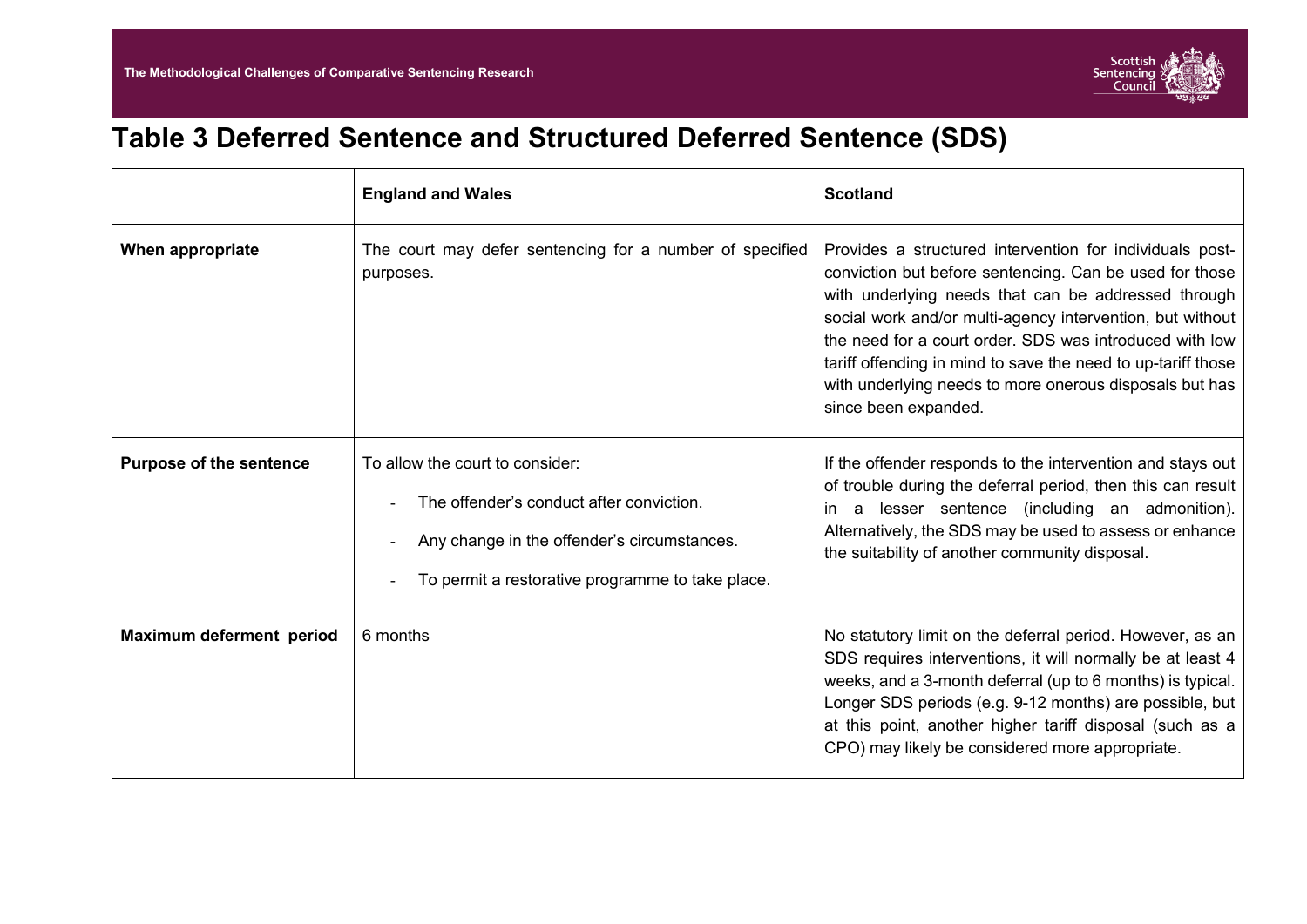| The Methodological Challenges of Comparative Sentencing Research |                                                                                                                                                                                                                                                                        | Sentencing ?<br>Council Way                                                                                                     |
|------------------------------------------------------------------|------------------------------------------------------------------------------------------------------------------------------------------------------------------------------------------------------------------------------------------------------------------------|---------------------------------------------------------------------------------------------------------------------------------|
| <b>Breach</b>                                                    | If an offender is convicted of an offence during the deferment   If an offender fails to engage or comply with any<br>period or fails to comply with any requirements imposed by the<br>court during deferment, the court may issue a summons or<br>warrant of arrest. | requirements imposed by the court during deferment, at<br>review, the court can withdraw the SDS and issue another<br>disposal. |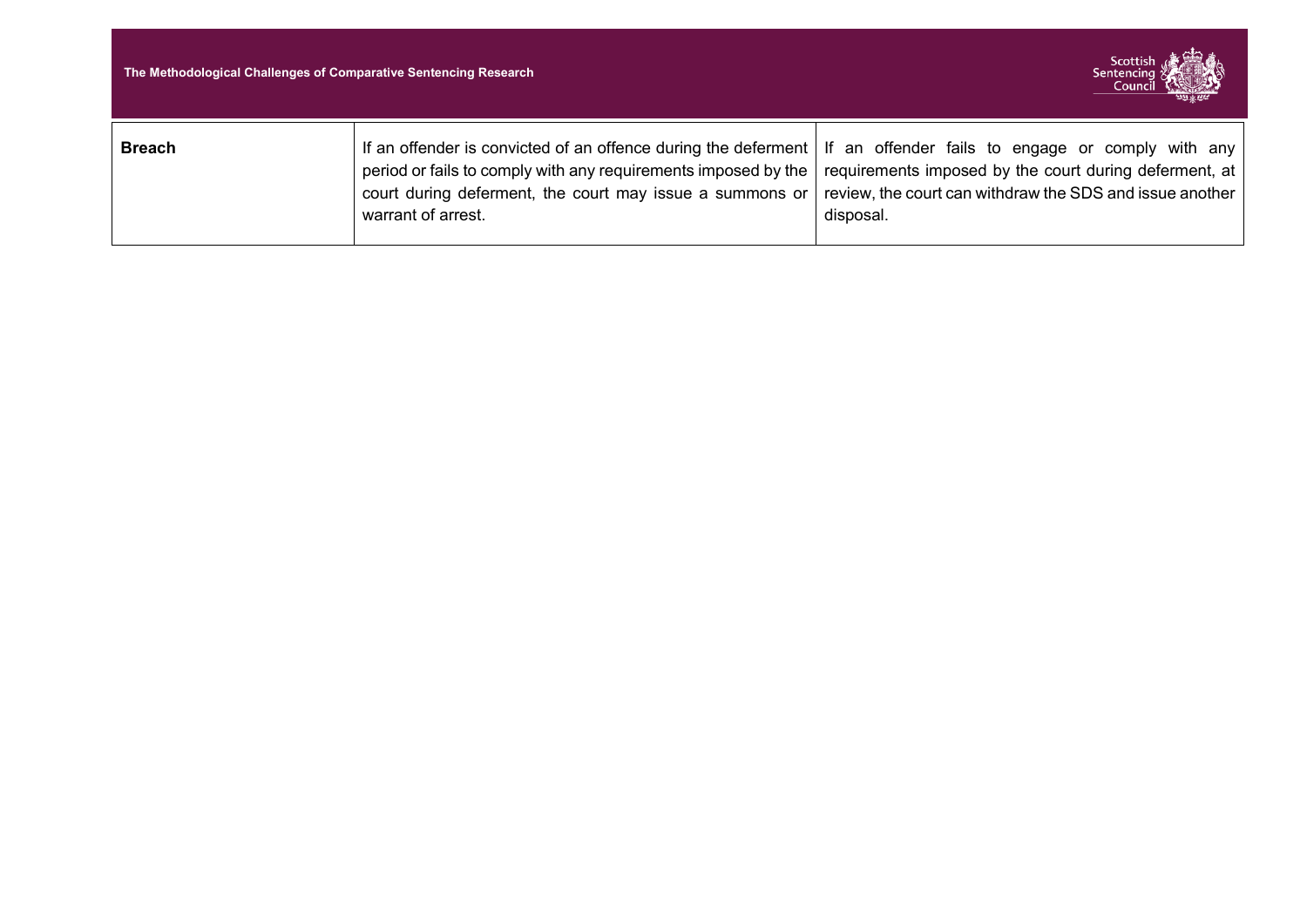

### **Table 4A Fines**

|                                        | <b>England and Wales</b>                                                                                                                                                                                                                                                                                                                                                                                 | <b>Scotland</b>                                                                                                                                                                                                                                                                                                                                                          |
|----------------------------------------|----------------------------------------------------------------------------------------------------------------------------------------------------------------------------------------------------------------------------------------------------------------------------------------------------------------------------------------------------------------------------------------------------------|--------------------------------------------------------------------------------------------------------------------------------------------------------------------------------------------------------------------------------------------------------------------------------------------------------------------------------------------------------------------------|
| What determines the level of<br>fines? | The court should determine the appropriate level of fine, which<br>must reflect the seriousness of the offence and that the court<br>must take into account the financial circumstances of the<br>offender.<br>The maximum fine allowed in both the magistrates' courts and<br>the Crown Court is unlimited (the maximum in magistrates'<br>court for offences committed before 12 March 2015 is £5,000) | Fines are based on how serious the crime is and the<br>offender's financial means.<br>The highest level of fine that can generally be given is set<br>by law depending on which court the case is heard in.<br>Justice of the peace court = up to £2,500<br>Sheriff court less serious cases (summary) = up<br>to £10,000<br>Sheriff court/High Court = no maximum fine. |
| <b>Collecting Payment</b>              | The court should avoid double recovery, and where the means<br>of the offender are limited, priority should be given to<br>compensation overpayment of any other financial penalty.                                                                                                                                                                                                                      | The offender can be told to pay the fine all at once or in<br>smaller amounts over time by instalments.                                                                                                                                                                                                                                                                  |
| How common                             | The most common criminal sentence: $2019 -$ approximately<br>4/5ths of all sentenced offenders received a fine. (For<br>indictable offences, a custodial sentence is the most common<br>disposal).                                                                                                                                                                                                       | The most common criminal sentence following conviction<br>but less common than in England and Wales. Financial<br>penalties account for fewer than half of all disposals (46%<br>in 2019-2020)                                                                                                                                                                           |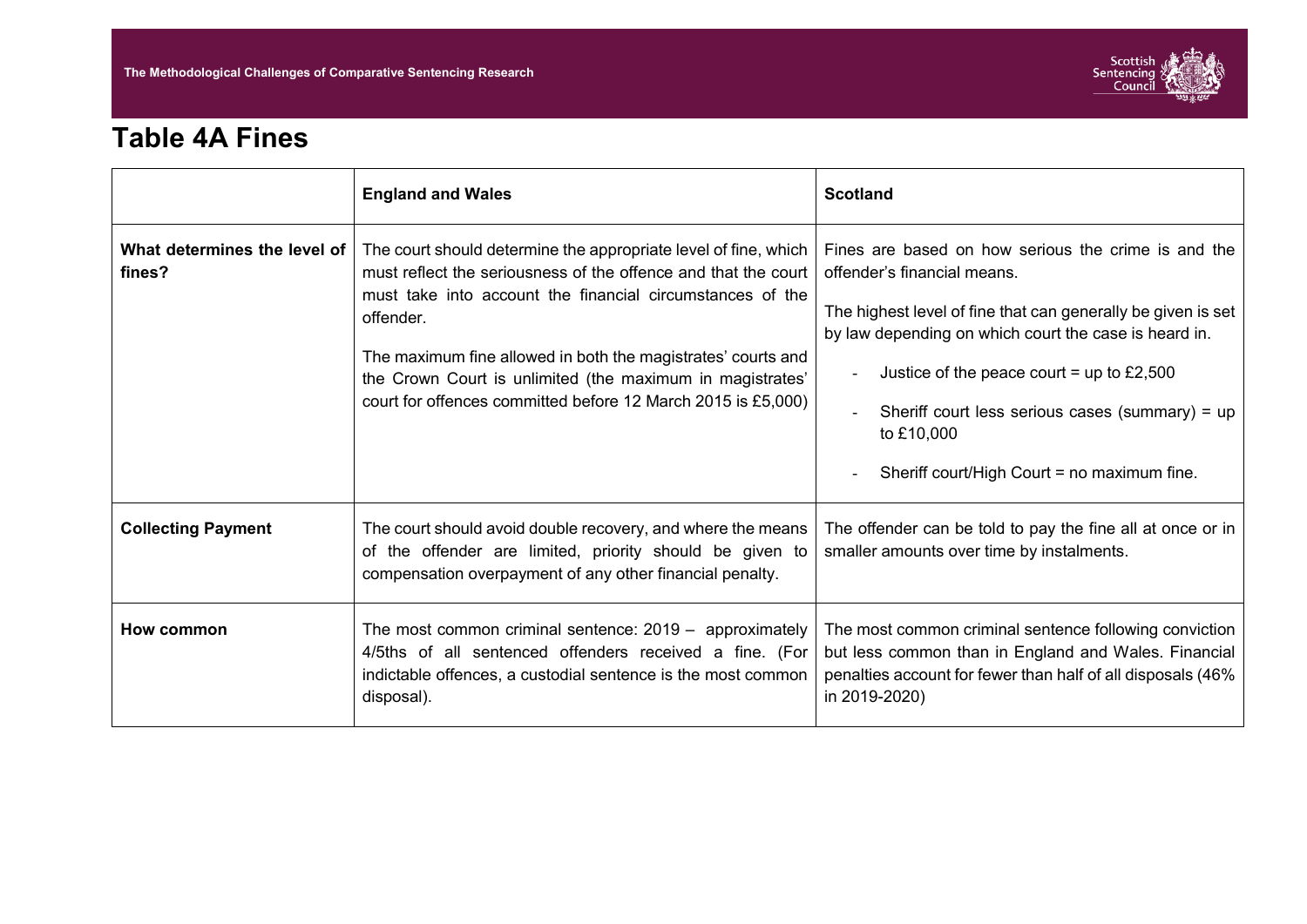

# **Table 4B Compensation Order**

|                                         | <b>England and Wales</b>                                                                                                                                                                                                                                                                        | <b>Scotland</b>                                                                                                                                                                                                                                                                                                                                                                                                           |
|-----------------------------------------|-------------------------------------------------------------------------------------------------------------------------------------------------------------------------------------------------------------------------------------------------------------------------------------------------|---------------------------------------------------------------------------------------------------------------------------------------------------------------------------------------------------------------------------------------------------------------------------------------------------------------------------------------------------------------------------------------------------------------------------|
| What is<br>Compensation<br>a<br>Order?  | The court must consider making a compensation order in any<br>case where personal injury, loss or damage has resulted from<br>the offence. It can either be an ancillary order or a sentence in<br>its own right.                                                                               | This orders an offender to pay money to the victims of their<br>crime. It can either be an ancillary order, or, a sentence in its<br>own right for any personal injury, loss or damage caused<br>directly or indirectly, or alarm or distress caused directly, to<br>the victim.<br>Cannot be imposed alongside a CPO, but a CPO may<br>contain a compensation requirement that is functionally<br>similar (see Table 2). |
| <b>Procedure</b>                        | Compensation may be ordered for such amount as the court<br>considers appropriate having regard to any evidence and any<br>representations made by the offender or prosecutor. The court<br>must also take into account the offender's means.<br>Compensation orders are paid off before fines. | The judge sets the amount to be paid. Payment of any<br>amount under a compensation order is made to the clerk<br>of the court who pays the correct account to the person<br>entitled.                                                                                                                                                                                                                                    |
| <b>Breach</b>                           | There is no data on whether the sums awarded are ever in fact<br>paid. There may be issues of enforcement.                                                                                                                                                                                      | Only the court can enforce the order. Offenders who do<br>not keep up with payments can face another disposal<br>such as being sent to prison (or detention if the person is<br>under the age of 21).                                                                                                                                                                                                                     |
| <b>Maximum</b><br>compensation<br>order | There is no statutory limit on the amount of compensation that<br>may be imposed in respect of offences for an offender aged 18<br>or over. However, regard is to be had to the means of an<br>offender.                                                                                        | The size of the order will depend on a number of factors:<br>The seriousness of the charge that someone is<br>appearing on                                                                                                                                                                                                                                                                                                |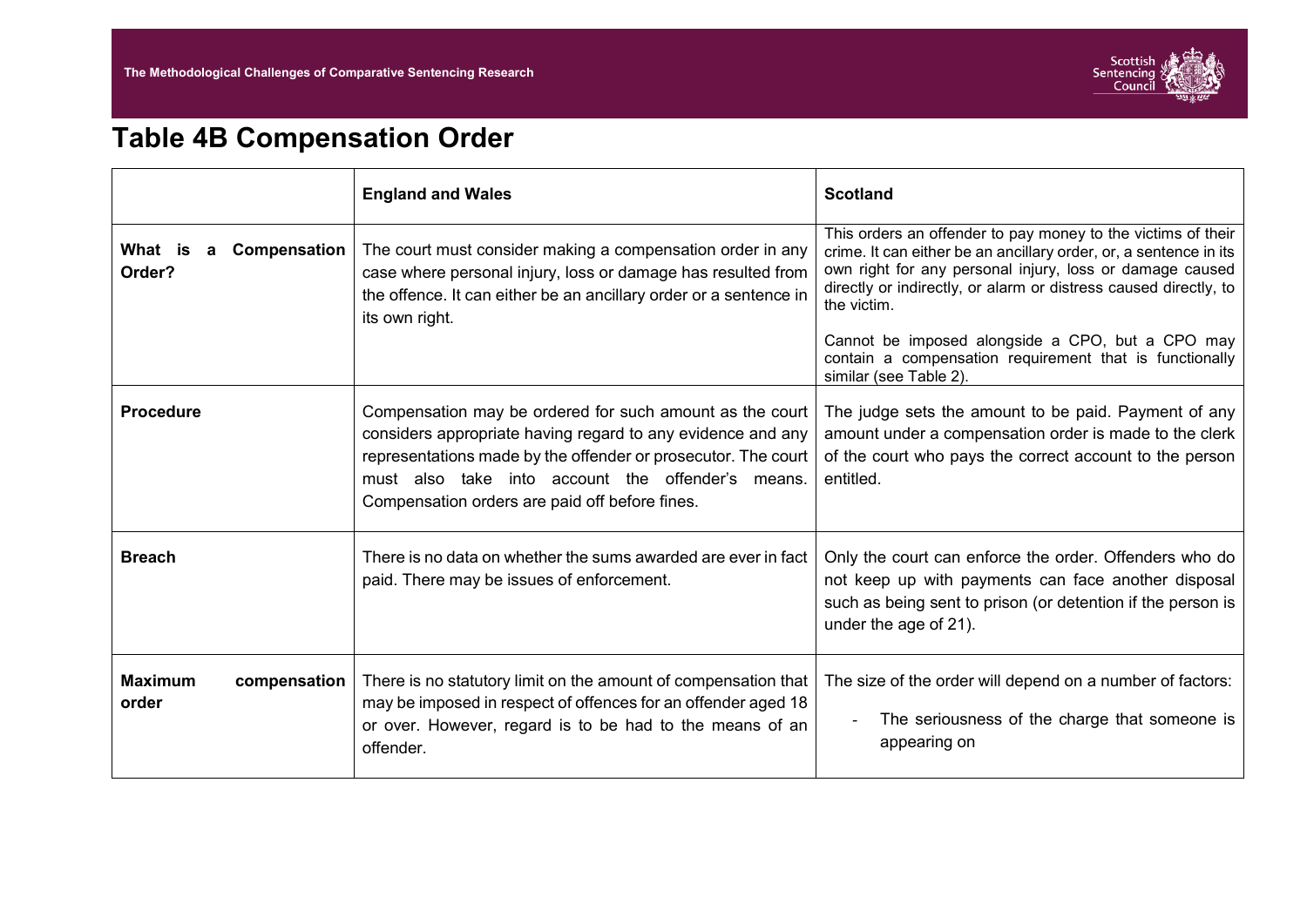| The Methodological Challenges of Comparative Sentencing Research |                                                                                                                                   | <b>Scottish</b><br>Sentencing<br>Council                                                                                                                                                                                       |
|------------------------------------------------------------------|-----------------------------------------------------------------------------------------------------------------------------------|--------------------------------------------------------------------------------------------------------------------------------------------------------------------------------------------------------------------------------|
|                                                                  | A compensation order shall not exceed £5,000 where a<br>magistrates' court imposes such an order on an offender aged<br>under 18. | The maximum fine which can be imposed by the<br>۰<br>sentencing court and<br>offender's<br>financial<br>personal<br>The<br>and<br>circumstances.<br>The court may impose a fine and a compensation order<br>for the same case. |
| <b>Usage</b>                                                     | Used 4,242 times as the principal disposal in 2020-2021 (No<br>data on use as an additional order).                               | Used as the main penalty in 791 cases in 2019-2020. (No<br>data on use as an additional order).                                                                                                                                |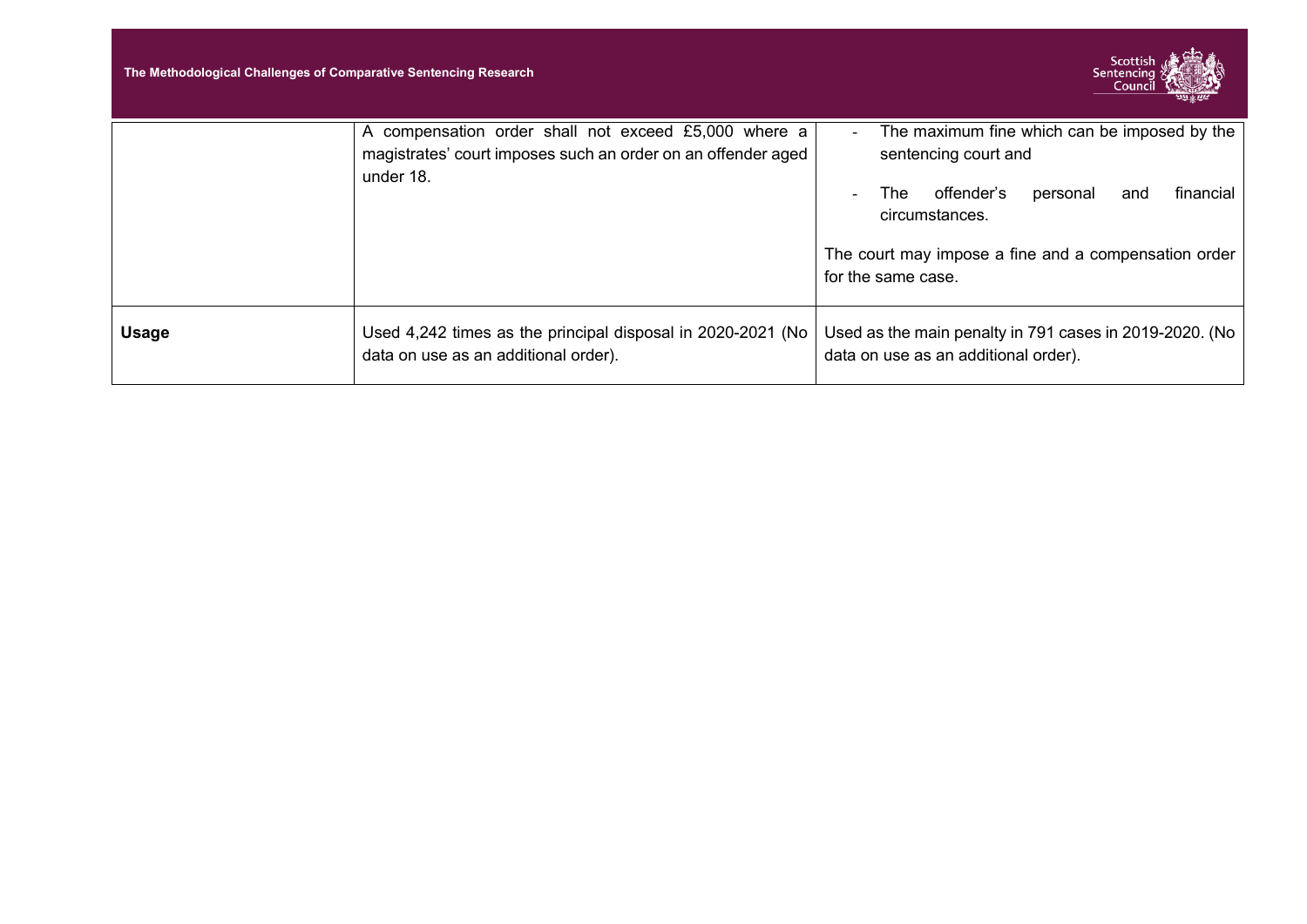

### **Table 5 Admonition**

|                        | <b>England and Wales</b>                                                      | <b>Scotland</b>                                                                                                                                                                                                                                                                                                                                                                            |
|------------------------|-------------------------------------------------------------------------------|--------------------------------------------------------------------------------------------------------------------------------------------------------------------------------------------------------------------------------------------------------------------------------------------------------------------------------------------------------------------------------------------|
| What is an admonition? | There is no equivalent in England and Wales but see<br>Conditional Discharge. | This is a warning to an offender not to commit another<br>crime, but no punishment is given. However, the crime is<br>recorded as a conviction on a criminal record.<br>It may serve a loosely analogous role to a conditional<br>discharge in some cases if used where sentencing comes<br>several months after conviction and the offender has been<br>of good behaviour in that period. |
| <b>How Common?</b>     | N/A                                                                           | About 17% of convictions result in an admonition                                                                                                                                                                                                                                                                                                                                           |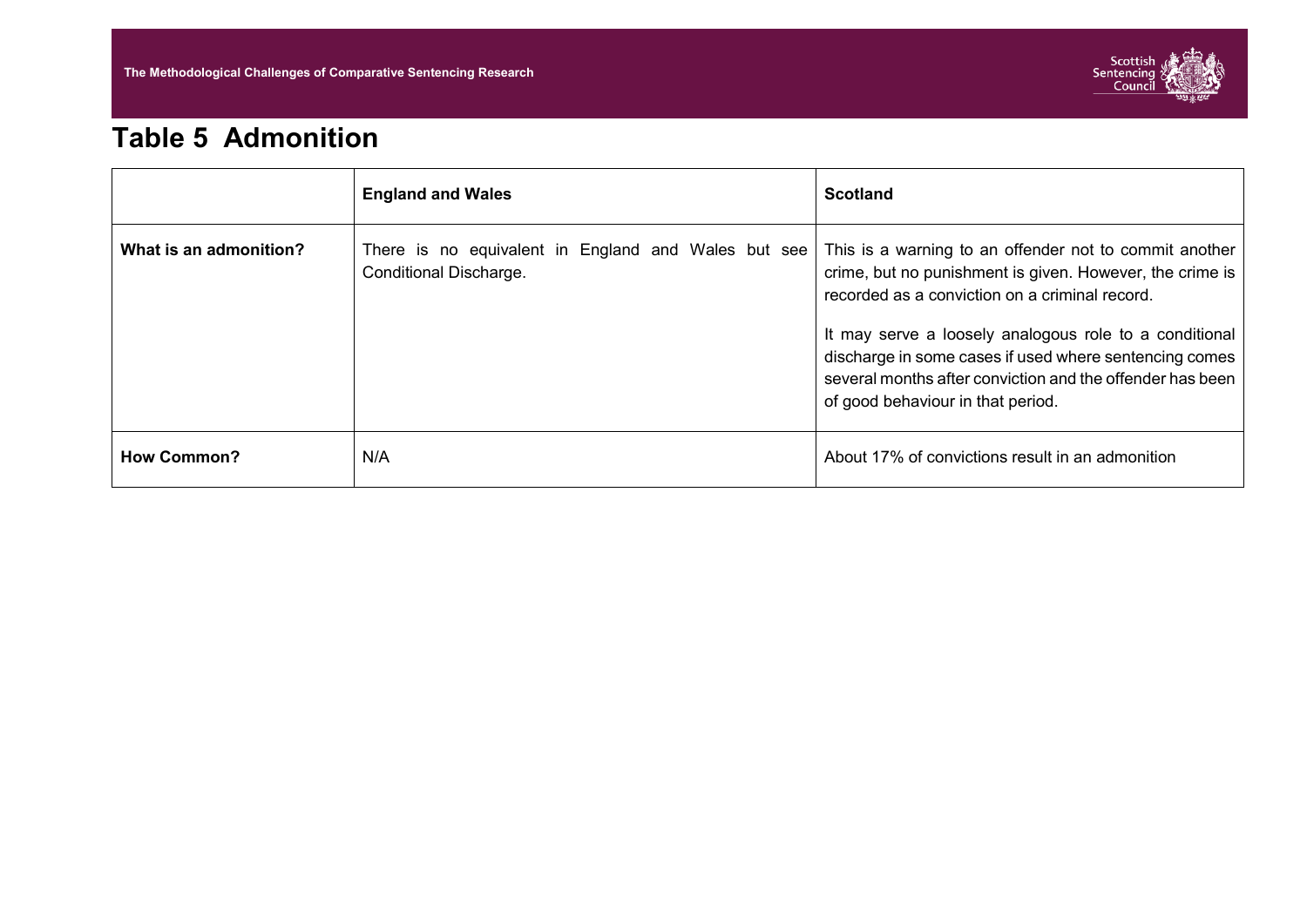

# **Table 6A Conditional Discharge**

|                    | <b>England and Wales</b>                                                                                                                                                                                                                                                                                                                                                                                                                   | <b>Scotland</b>                       |
|--------------------|--------------------------------------------------------------------------------------------------------------------------------------------------------------------------------------------------------------------------------------------------------------------------------------------------------------------------------------------------------------------------------------------------------------------------------------------|---------------------------------------|
| When appropriate?  | When the court decides that given the character of the offender<br>and the nature of the crime, punishment would not be<br>appropriate. The offender is released, and the offence is<br>registered on their criminal record.<br>No further action is taken unless they commit a further offence<br>within a time decided by the court (no more than 3 years).<br>The court can still make ancillary orders, e.g. compensation or<br>costs. | See Absolute Discharge and Admonition |
| <b>How Common?</b> | Used in 3% of convictions                                                                                                                                                                                                                                                                                                                                                                                                                  | N/A                                   |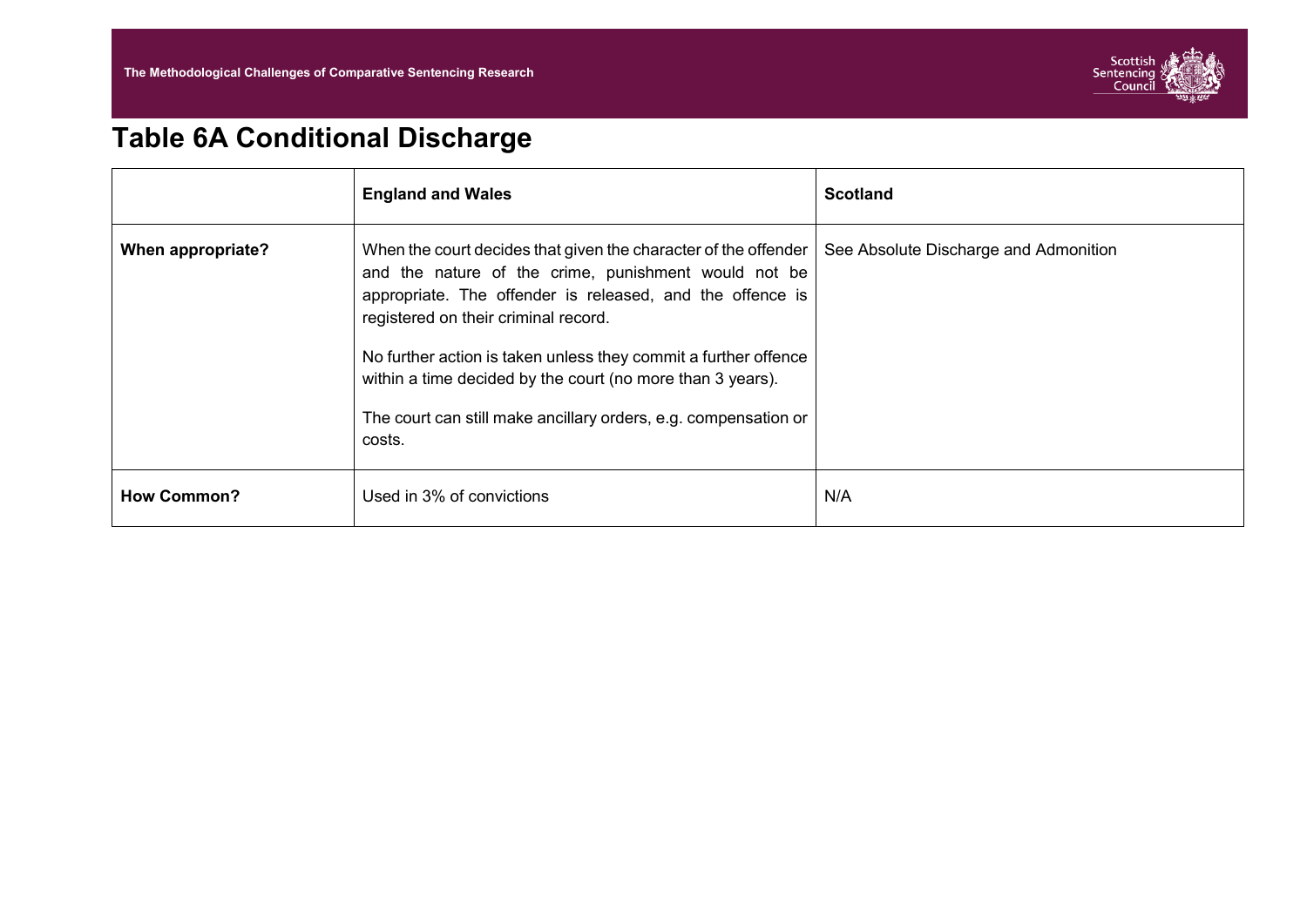

# **Table 6B Absolute Discharge**

|                             | <b>England and Wales</b>                                                                                                                                                                                                                                                                                                                                                                       | <b>Scotland</b>                                                                                                                                                                                                                                                                                                                                                                                                                                                                                                                                                                                                                                                                                                                                                                                                                                                                                                                                                                                                                                                                                                                                                                        |
|-----------------------------|------------------------------------------------------------------------------------------------------------------------------------------------------------------------------------------------------------------------------------------------------------------------------------------------------------------------------------------------------------------------------------------------|----------------------------------------------------------------------------------------------------------------------------------------------------------------------------------------------------------------------------------------------------------------------------------------------------------------------------------------------------------------------------------------------------------------------------------------------------------------------------------------------------------------------------------------------------------------------------------------------------------------------------------------------------------------------------------------------------------------------------------------------------------------------------------------------------------------------------------------------------------------------------------------------------------------------------------------------------------------------------------------------------------------------------------------------------------------------------------------------------------------------------------------------------------------------------------------|
| When appropriate?<br>costs. | When it is 'inexpedient to inflict punishment', the court may<br>make an order to discharge the offender absolutely.<br>No further action is taken since either the offence was very<br>minor, or the court considers that the experience has been<br>enough of a deterrent. The offender will receive a criminal<br>record.<br>The court can still make ancillary orders e.g. compensation or | When it is "inexpedient to inflict punishment" the court<br>may make an order to discharge the offender absolutely.<br>These tend to be reserved for cases where there are<br>extraordinary mitigating circumstances. They can be used<br>for most minor or serious offences.<br>Where there is an absolute discharge, no further action is<br>taken, and no punishment is given. Indeed, in most<br>circumstances, the result is to make it as if there were not<br>a conviction, and at summary level, an absolute discharge<br>can be made without proceeding to conviction (so no<br>conviction is recorded).<br>For sexual offences, an absolute discharge means that<br>the offender will not be subject to notification<br>requirements under the Sexual Offences Act 2003.<br>Moreover, the court cannot make a compensation order<br>alongside an absolute discharge, and the conviction must<br>be disregarded for the purposes of any enactment which<br>imposes any disqualification or disability on the person.<br>However, if the person is convicted of another crime in the<br>future, the order of absolute discharge may be considered<br>as a previous conviction. |